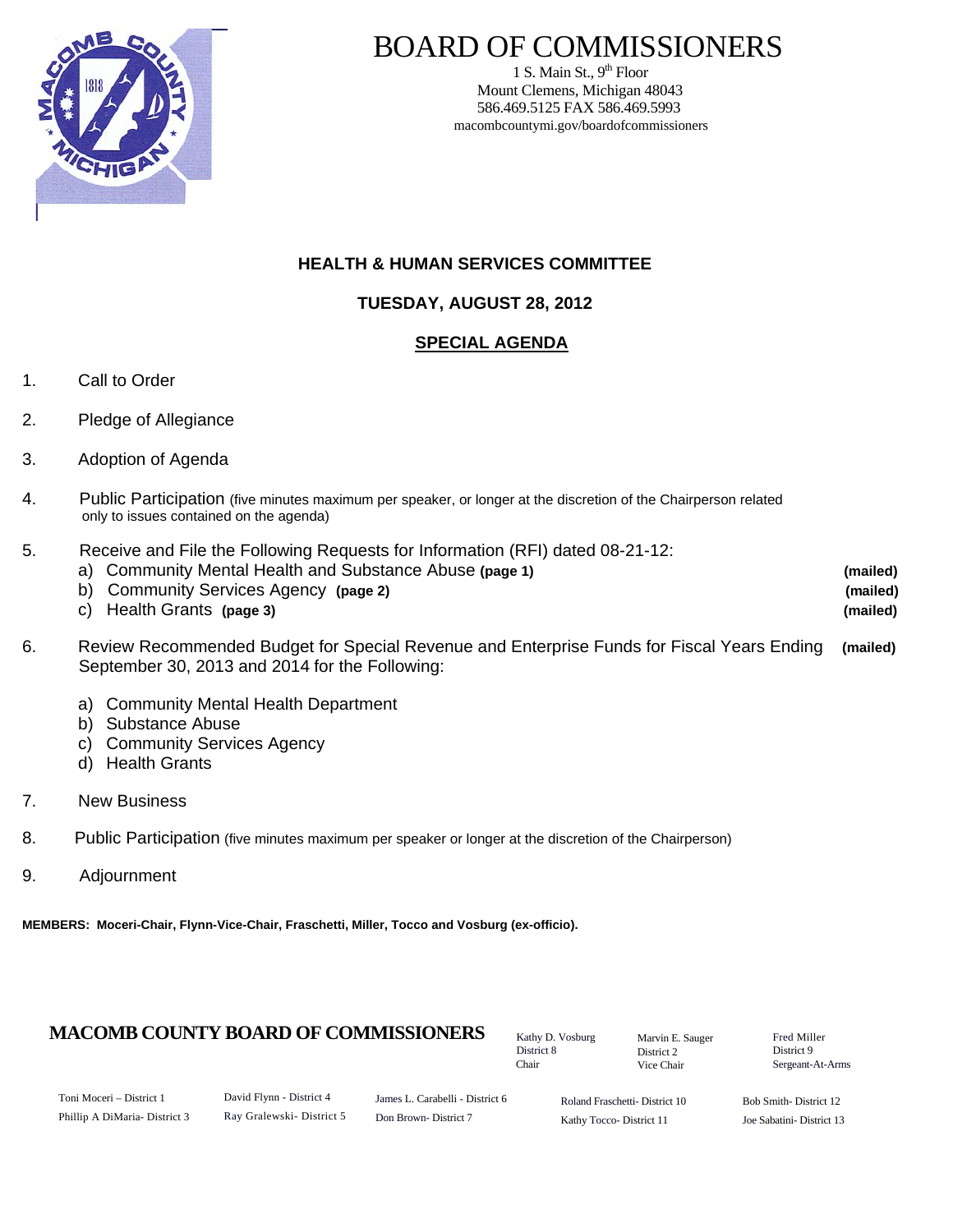

1 S. Main St.,  $9<sup>th</sup>$  Floor Mount Clemens, Michigan 48043 586.469.5125 FAX 586.469.5993 macombcountymi.gov/boardofcommissioners

August 21, 2012

- TO: Mark Hackel, County Executive
- FROM: Kathy D. Vosburg
- RE: RFI 08-21-12 HHS Comm CMH/Substance Abuse Review of Special Revenue and Enterprise Funds For Fiscal Years Ended September 30, 2013 and 2014

Commissioner Toni Moceri, Chair of the Health & Human Services Committee, requests the following additional information be provided for the **special** meeting of the Health & Human Services Committee meeting which is scheduled for Tuesday, August 28, 2012 at 10 a.m.

## **Community Mental Health Department and Substance Abuse**

Please provide an updated version of the report provided to the H&HS Committee on June 15, 2011. The report should cover 2010/11, 2011/12 and 2012/13 and include projected 2012 and 2013 numbers in all relevant areas including budget, service population/enrollees and employees. Explain the use of the County General Funds in the MCCMH budget. Also, include an explanation of how Community Mental Health measures for outcome performance including MCCMH's goals, indicators and method for assessing performance. Provide the most recent evaluation.

Please provide information separately as it relates to Substance Abuse when possible.

Additional questions: Does MCCMH expect budget cuts from the Federal government in 2013? Will the Budget Control Act impact MCCMH? What other funding challenges exist? Does a contingency plan exist for any potential funding cuts? How has MCCMH addressed general fund wait lists? What impact does the state's plan for integrated care for dual eligibles have for MCCMH? What challenges or opportunities should we expect in 2013 and future years?

Your prompt attention to this matter is appreciated.

## **MACOMB COUNTY BOARD OF COMMISSIONERS** Fathy D. Vosburg Martin E. Saugar Fred Miller

Kathy D. Vosburg District 8 Chair

Marvin E. Sauger District 2 Vice Chair

District 9 Sergeant-At-Arms

| Toni Moceri – District 1     |  |
|------------------------------|--|
| Phillip A DiMaria-District 3 |  |

David Flynn - District 4 Ray Gralewski- District 5

James L. Carabelli - District 6 Don Brown- District 7

Roland Fraschetti- District 10 Kathy Tocco- District 11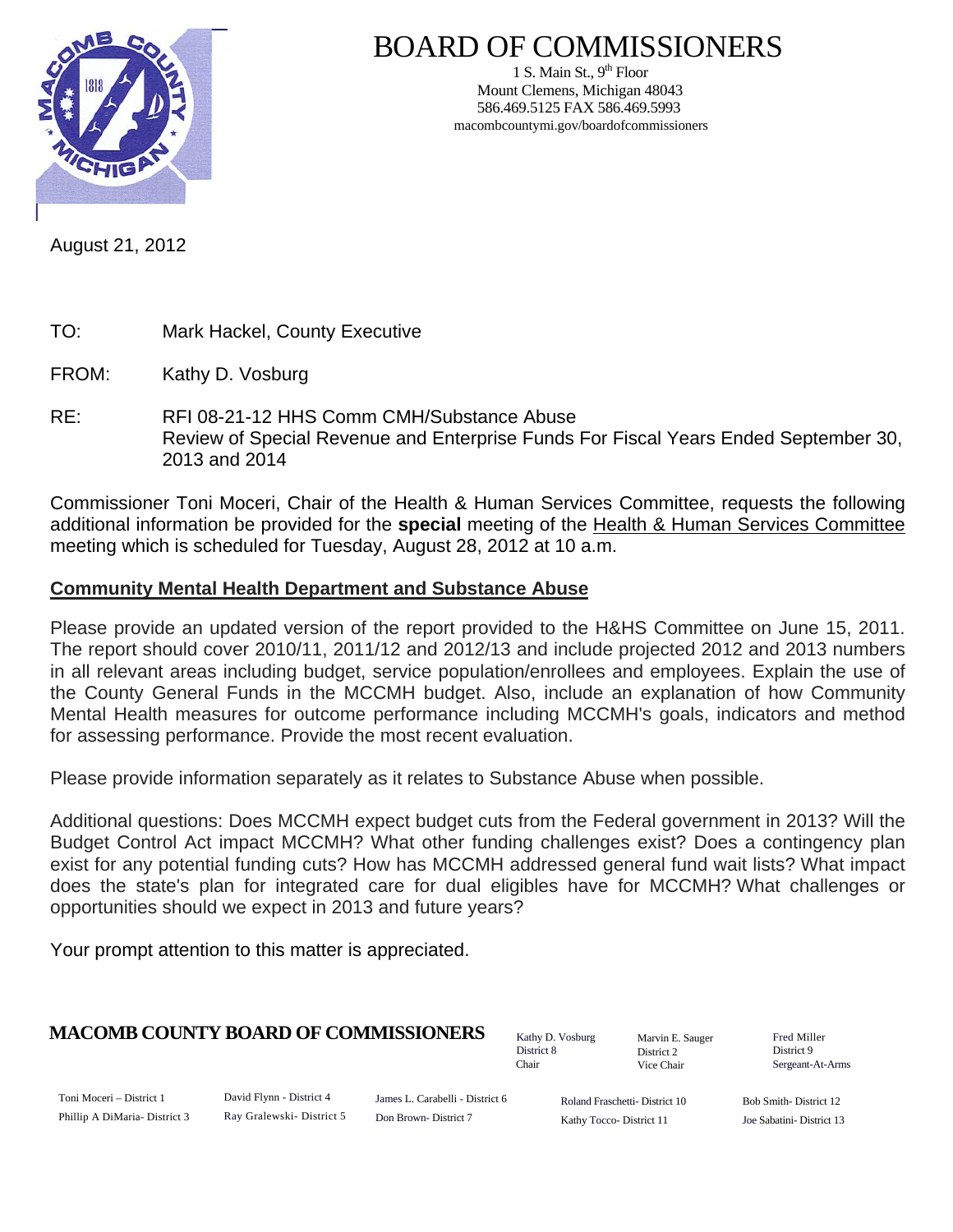

1 S. Main St.,  $9<sup>th</sup>$  Floor Mount Clemens, Michigan 48043 586.469.5125 FAX 586.469.5993 macombcountymi.gov/boardofcommissioners

August 21, 2012

- TO: Mark Hackel, County Executive
- FROM: Kathy D. Vosburg
- RE: RFI 08-21-12 HHS Comm Community Services Agency Review of Special Revenue and Enterprise Funds For Fiscal Years Ended September 30, 2013 and 2014

Commissioner Toni Moceri, Chair of the Health & Human Services Committee, requests the following additional information be provided for the **special** meeting of the Health & Human Services Committee meeting which is scheduled for Tuesday, August 28, 2012 at 10 a.m.

## **Community Services Agency**

Please provide a listing of all received and projected grants and their amounts over the 2010-2013 period. Specify additional grant funding awarded to the Head Start and GCP programs as well as any other new grants and other funding alternatives instituted in recent years. Specify positions eliminated in 2013 and any related programmatic impact. Explain the use of the County General Funds in the Community Services budget. Provide an update of MCCSA's progress in instituting the 2011 Community Needs Assessment recommendations and creating "The Next Step?" Also, include an explanation of how MCCSA measures for outcome performance including MCCSA's goals, indicators and method for assessing performance. Provide the most recent evaluation.

Additional questions: Does MCCSA expect budget cuts from the Federal government in 2013? Will the Budget Control Act impact MCCSA? What other funding challenges exist? Does a contingency plan exist for any potential funding cuts? What challenges or opportunities should we expect in 2013 and future years?

Your prompt attention to this matter is appreciated.

## **MACOMB COUNTY BOARD OF COMMISSIONERS** Fathy D. Vosburg Martin E. Square Fred Miller

Kathy D. Vosburg District 8 Chair

Marvin E. Sauger District 2 Vice Chair

District 9 Sergeant-At-Arms

Toni Moceri – District 1 Phillip A DiMaria- District 3 David Flynn - District 4 Ray Gralewski- District 5

James L. Carabelli - District 6 Don Brown- District 7

Roland Fraschetti- District 10 Kathy Tocco- District 11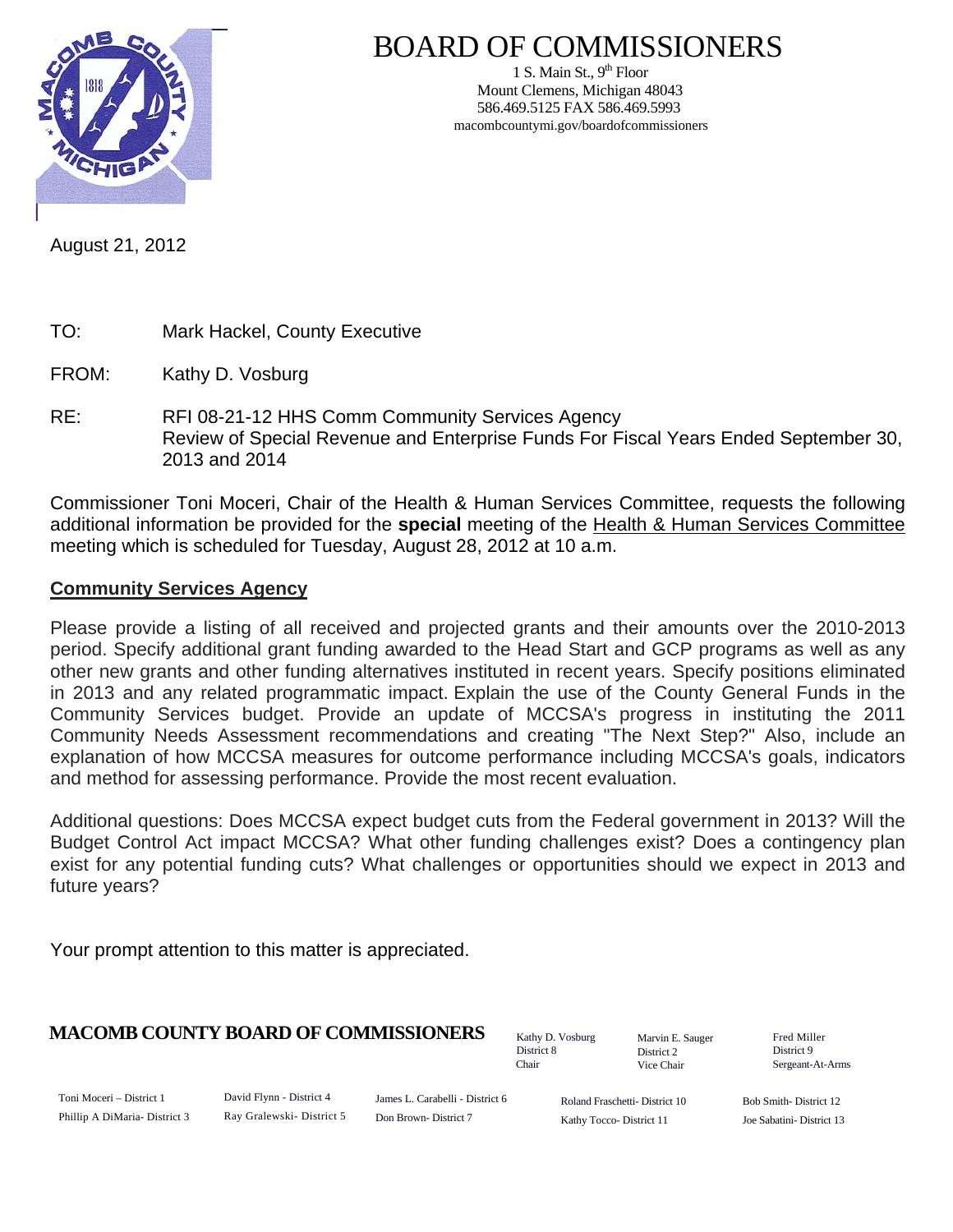

1 S. Main St.,  $9<sup>th</sup>$  Floor Mount Clemens, Michigan 48043 586.469.5125 FAX 586.469.5993 macombcountymi.gov/boardofcommissioners

August 21, 2012

- TO: Mark Hackel, County Executive
- FROM: Kathy D. Vosburg
- RE: RFI 08-21-12 HHS Comm Health Grants Review of Special Revenue and Enterprise Funds For Fiscal Years Ended September 30, 2013 and 2014

Commissioner Toni Moceri, Chair of the Health & Human Services Committee, requests the following additional information be provided for the **special** meeting of the Health & Human Services Committee meeting which is scheduled for Tuesday, August 28, 2012 at 10 a.m.

## **Health Grants**

Please provide a listing of all received and projected grants and their amounts over the 2010-2013 period. Explain the additional funding for the CSCHS Outreach Program and specify created positions. Explain the use of the County General Funds for the Health Grants budget. Also, include an explanation of how the Health Department measures for outcome performance for these grants including goals, indicators and method for assessing performance. Provide the most recent evaluation.

Additional questions: Does the Health Department expect budget cuts from the Federal government in 2013 that would impact these Health Grants? Will the Budget Control Act have any impact on them? What other funding challenges exist? Does a contingency plan exist for any potential funding cuts? What challenges or opportunities should we expect in 2013 and future years related?

Your prompt attention to this matter is appreciated.

## **MACOMB COUNTY BOARD OF COMMISSIONERS** Fathy D. Vosburg Martin E. Square Fred Miller

Kathy D. Vosburg District 8 Chair

Marvin E. Sauger District 2 Vice Chair

District 9 Sergeant-At-Arms

Toni Moceri – District 1 Phillip A DiMaria- District 3 David Flynn - District 4 Ray Gralewski- District 5

James L. Carabelli - District 6 Don Brown- District 7

Roland Fraschetti- District 10 Kathy Tocco- District 11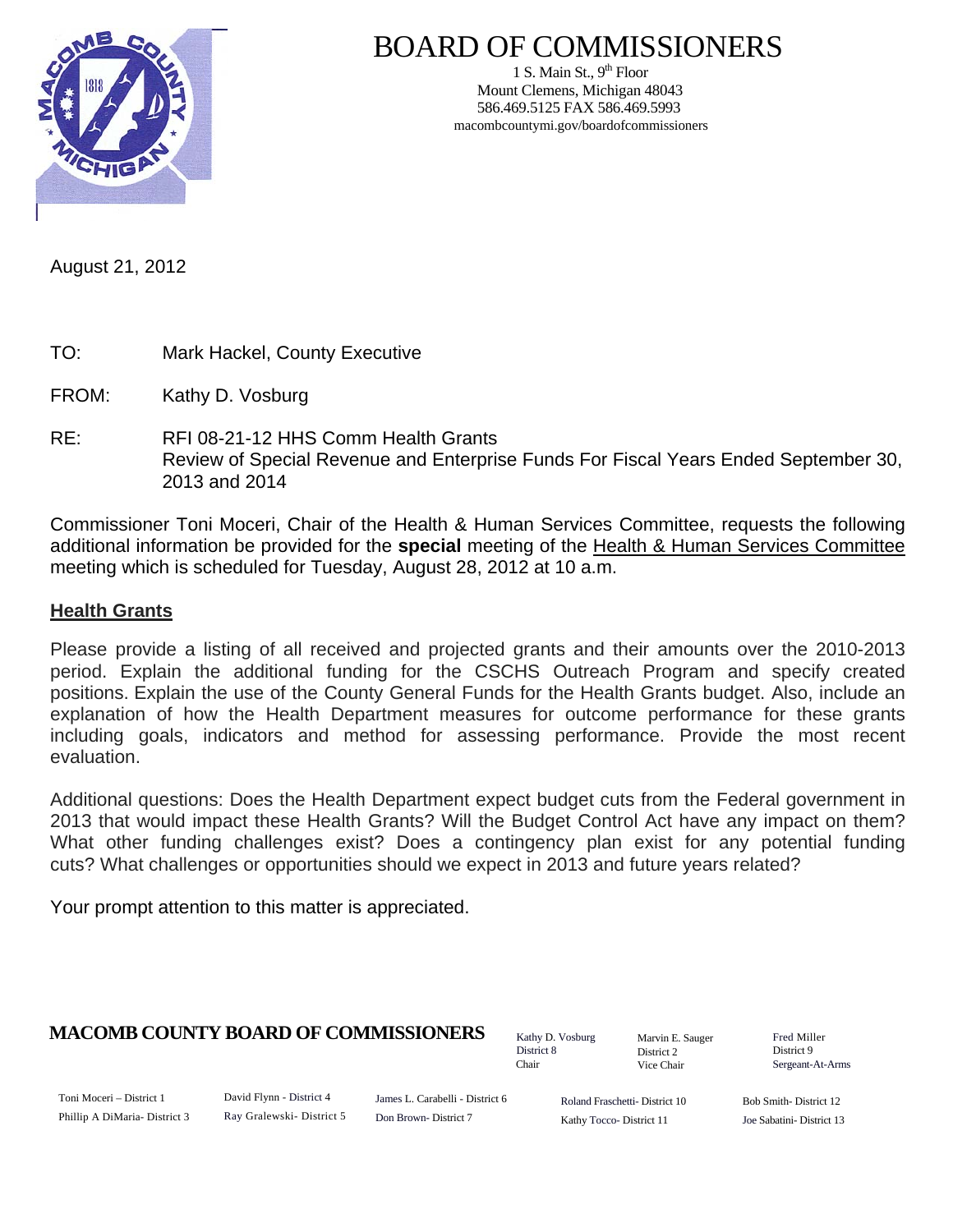Itm#6d



## MACOMB COUNTY, MICHIGAN Special Revenue Fund Detail by Category

HEALTH DEPARTMENT

DEPARTMENT FUND FUNCTION

#### MISSION STATEMENT:

The County Health Department guards and protects the health and well-being of Macomb County residents through the promotion of safe, healthful living and by assisting those in need of health care.

|                                              | Year ended September 30, |                |                 |                     |                    |  |  |  |  |
|----------------------------------------------|--------------------------|----------------|-----------------|---------------------|--------------------|--|--|--|--|
|                                              |                          | Audited        | Budgeted        |                     |                    |  |  |  |  |
|                                              | 2010<br>Actual           | 2011<br>Actual | 2012<br>Amended | 2013<br>Recommended | 2014<br>Forecasted |  |  |  |  |
| Revenues:                                    |                          |                |                 |                     |                    |  |  |  |  |
| Intergovernmental                            | 5,245,228<br>Ŝ.          | 4,145,009<br>S | 3,754,995<br>£  | 3,409,294<br>S      | S<br>3,425,503     |  |  |  |  |
| Charges for Services                         | 65,300                   | 82,468         | 60.515          | 27,000              | 27,000             |  |  |  |  |
| Reimbursements                               | 33                       | 174            |                 |                     |                    |  |  |  |  |
| Other Revenue                                | 282,649                  | 6,714          | 12.500          | 7,200               | 7,200              |  |  |  |  |
| <b>Total Revenues</b>                        | 5,593,210                | 4,234,364      | 3,828,010       | 3,443,494           | 3,459,703          |  |  |  |  |
| <b>Expenditures:</b>                         |                          |                |                 |                     |                    |  |  |  |  |
| Personnel                                    | 2,985,648                | 2,588,537      | 2,954,382       | 2,778,127           | 2,840,957          |  |  |  |  |
| Supplies & Services                          | 1,198.025                | 305,646        | 393,602         | 340,485             | 332,604            |  |  |  |  |
| Conferences & Training                       | 8.399                    | 10.252         | 19,383          | 10,800              | 9,900              |  |  |  |  |
| Repairs & Maintenance                        | 11,221                   | 3,974          | 2.064           | 1.964               | 1,964              |  |  |  |  |
| <b>Contract Services</b>                     | 1,212,892                | 659,496        | 572,065         | 552,736             | 514,708            |  |  |  |  |
| <b>Internal Services</b>                     | 408,871                  | 374,897        | 404,926         | 297.749             | 303,779            |  |  |  |  |
| Capital Outlay                               | 107,406                  | 188,021        | 16,154          | 6,350               | 5,267              |  |  |  |  |
| <b>Total Expenditures</b>                    | 5,932,462                | 4,130,823      | 4,362,576       | 3,988,211           | 4,009,179          |  |  |  |  |
| Excess (Deficiency) of Revenues              |                          |                |                 |                     |                    |  |  |  |  |
| Revenues Over (Under) Expenditures           | (339, 252)               | 103,542        | (534, 566)      | (544, 717)          | (549.476)          |  |  |  |  |
| Other Financing Sources (Uses):              |                          |                |                 |                     |                    |  |  |  |  |
| Transfers in - General Fund                  | 318,189                  | 274,484        | 534,566         | 544,717             | 549,476            |  |  |  |  |
| <b>Total Other Financing Sources (Uses):</b> | 318,189                  | 274,484        | 534,566         | 544,717             | 549,476            |  |  |  |  |
| Net increase (Decrease) in Fund Balance      | (21,063)                 | 378,025        |                 |                     |                    |  |  |  |  |
| Fund Balance, Beginning of Year              | 161,061                  | 139,998        | 518,023         | 518,023             | 518,023            |  |  |  |  |
| Fund Balance, End of Year                    | 139,998<br>s             | 518,023<br>s   | s<br>518.023    | s<br>518,023        | \$<br>518,023      |  |  |  |  |

Vistoributed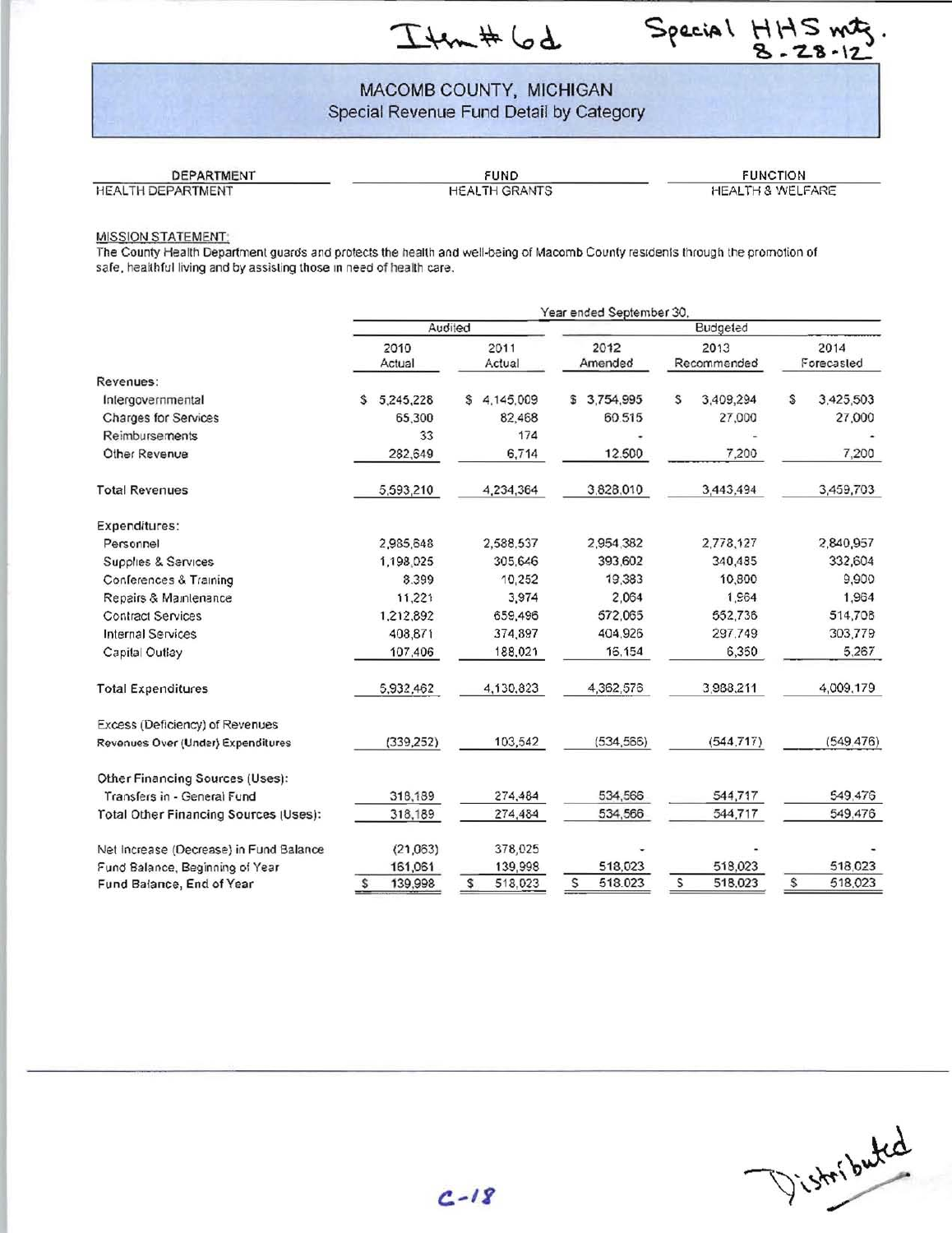## MACOMB COUNTY, MICHIGAN Special Revenue Fund Detail by Category

## DEPARTMENT DEPARTMENT FUND FUND FUNCTION FUNCTION FUNCTION HEALTH & WELFARE

#### MISSION STATEMENT:

The County Health Department guards and protects the heallh and well-being of Macomb County residents lhrough the promotion of safe, healthful living and by assisting those in need of health care

|                                | Year ended September 30, |                |                 |                     |                    |  |  |  |
|--------------------------------|--------------------------|----------------|-----------------|---------------------|--------------------|--|--|--|
|                                | Audited                  |                |                 | Budgeted            |                    |  |  |  |
|                                | 2010<br>Actual           | 2011<br>Actual | 2012<br>Amended | 2013<br>Recommended | 2014<br>Forecasted |  |  |  |
| POSITION TYPE                  |                          |                |                 |                     |                    |  |  |  |
| Community Water Supply:        |                          |                |                 |                     |                    |  |  |  |
| Professional Support           | 0.5                      | 0.5            | 0.5             | 0.5                 | 0.5                |  |  |  |
|                                | 0.5                      | 0.5            | 0,5             | 0.5                 | 0.5                |  |  |  |
| Venereal Disease:              |                          |                |                 |                     |                    |  |  |  |
| Professional Support           | 3.0                      | 3.0            | 3.0             | 3.0                 | 3.0                |  |  |  |
|                                | 3.0                      | 3.0            | 3.0             | 3.0                 | 3.0                |  |  |  |
| Women/Infants/Children:        |                          |                |                 |                     |                    |  |  |  |
| Managers & Supervisors         | 1.0                      | 1.0            | 1.0             | 10                  | 1.0                |  |  |  |
| Professional Support           | 18.5                     | 18.5           | 20.5            | 20.5                | 20.5               |  |  |  |
| Clerical Staff                 | 4.0                      | 4.0            | 4.0             | 4.0                 | 4.0                |  |  |  |
|                                | 23.5                     | 23.5           | 25.5            | 25.5                | 25.5               |  |  |  |
| Ards Testing                   |                          |                |                 |                     |                    |  |  |  |
| Professional Support           | 55                       | $5.5\,$        | 5.5             | 5.5                 | 5.5                |  |  |  |
|                                | 5.5                      | 5.5            | 5.5             | 5.5                 | 5.5                |  |  |  |
| CSCHS/Outreach:                |                          |                |                 |                     |                    |  |  |  |
| Professional Support           |                          |                | 1.0             | 2.5                 | 2.5                |  |  |  |
| Clerical Staff                 | 2.0                      | 2.0            | 2.0             | 2.0                 | 20                 |  |  |  |
|                                | 2.0                      | 2.0            | 3.0             | 45                  | 45                 |  |  |  |
| Warren Housing Inspection:     |                          |                |                 |                     |                    |  |  |  |
| Professional Support           | 2.0                      | 2.0            | 2.0             | ۰.                  |                    |  |  |  |
|                                | 20                       | 2.0            | 2.0             |                     |                    |  |  |  |
| Health Immunization:           |                          |                |                 |                     |                    |  |  |  |
| Professional Support           | 45                       | 4.5            | 4.5             | 4.5                 | 4.5                |  |  |  |
| Clerical Staff                 | 10                       | 1.0            | 1.0             | 1.0                 | 1.0                |  |  |  |
|                                | 5.5                      | 5.5            | 5.5             | 55                  | 5.5                |  |  |  |
| Family Planning:               |                          |                |                 |                     |                    |  |  |  |
| Managers & Supervisors         | 1.0                      | 1.0            | 1.0             | $1.0$               | 1.0                |  |  |  |
| Professional Support           | 9.5                      | 9.5            | 9.5             | 9.5                 | 9.5                |  |  |  |
| Clerical Staff                 | 1.0<br>11.5              | 1.0<br>11.5    | 1.0<br>11.5     | 1.0<br>11.5         | 1.0<br>11.5        |  |  |  |
|                                |                          |                |                 |                     |                    |  |  |  |
| <b>Emergency Preparedness:</b> |                          |                |                 |                     |                    |  |  |  |
| Clerical Staff                 | 1.0                      | 1.0<br>1.0     | 1.0<br>1.0      | 1.0                 | 10                 |  |  |  |
|                                | 1.0                      |                |                 | 1.0                 | 1.0                |  |  |  |
| <b>Total Position Count</b>    | 54.5                     | 54.5           | 57.5            | 57.0                | 57.0               |  |  |  |
|                                |                          | $c - 19$       |                 |                     |                    |  |  |  |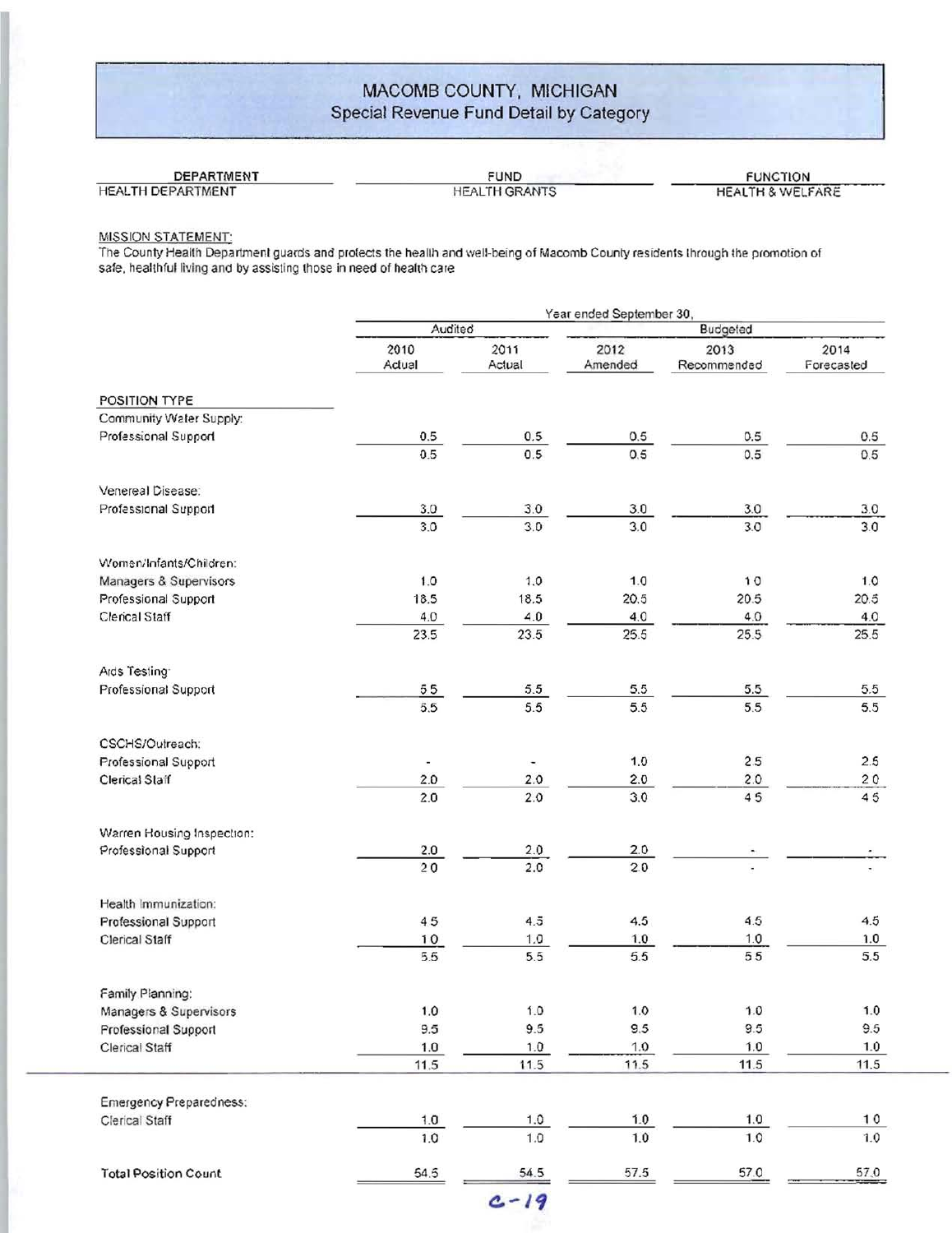## MACOMB COUNTY, MICHIGAN Special Revenue Fund Detail by Category

| DEPARTMENT        | <b>FUND</b>          | <b>FUNCTION</b>             |
|-------------------|----------------------|-----------------------------|
| HEALTH DEPARTMENT | <b>HEALTH GRANTS</b> | <b>HEALTH &amp; WELFARE</b> |

#### MISSION STATEMENT:

The County Health Department guards and protects tile health and well-being of Macomb County residents through Ihe promohon of safe, healthful living and by assisting those in need of health care,

|                                   | Year ended September 30, |                 |                 |                     |                    |  |  |  |  |  |  |
|-----------------------------------|--------------------------|-----------------|-----------------|---------------------|--------------------|--|--|--|--|--|--|
|                                   |                          | Audiled         | Budgeted        |                     |                    |  |  |  |  |  |  |
|                                   | 2010<br>Actual           | 2011<br>Actual  | 2012<br>Amended | 2013<br>Recommended | 2014<br>Forecasted |  |  |  |  |  |  |
| <b>EXPENDITURES BY SERVICE</b>    |                          |                 |                 |                     |                    |  |  |  |  |  |  |
| Tobacco Retailer Inspections      | s                        | S               | \$<br>35,000    | S                   | S                  |  |  |  |  |  |  |
| Non Community Water Supply        | 23,579                   | 21,036          | 21,266          | 21,266              | 20,000             |  |  |  |  |  |  |
| Venereal Disease                  | 261,832                  | 259,824         | 330,075         | 330,075             | 330,075            |  |  |  |  |  |  |
| Women/Infants/Children            | 1,300,216                | 1,412,260       | 1,704,363       | 1,596,504           | 1,601,263          |  |  |  |  |  |  |
| Cleansweep Program                | 18.588                   | 28,206          | 20,000          | 20,000              | 20,000             |  |  |  |  |  |  |
| Aids Testing                      | 235,977                  | 205,723         | 241,627         | 241,627             | 241,627            |  |  |  |  |  |  |
| CSCHS/Outreach                    | 260,866                  | 252,331         | 254,667         | 311,398             | 317,201            |  |  |  |  |  |  |
| <b>CSCHS Family Center</b>        |                          |                 | 5,000           |                     |                    |  |  |  |  |  |  |
| Community Health Outreach         | 27,694                   |                 |                 |                     |                    |  |  |  |  |  |  |
| Housing Inspections               | 187,580                  | 186,566         | 204,353         |                     |                    |  |  |  |  |  |  |
| Immunization                      | 317,359                  | 319,277         | 324,566         | 324,566             | 324,566            |  |  |  |  |  |  |
| Immunization Reaching Child/Adult | 424,987                  | 92,054          |                 |                     |                    |  |  |  |  |  |  |
| Family Planning                   | 697,377                  | 692,589         | 767,122         | 745,400             | 757,072            |  |  |  |  |  |  |
| WIC Breastfeeding                 |                          | 39,000          | 60.747          | 81,161              | 81,161             |  |  |  |  |  |  |
| <b>Emergency Preparedness</b>     | 337,920                  | 313,525         | 229,692         | 200,027             | 200,027            |  |  |  |  |  |  |
| NAACHO MRC Capacity               |                          |                 | 5,000           |                     |                    |  |  |  |  |  |  |
| CRI                               | 175,456                  | 172,179         | 129,098         | 116,187             | 116,187            |  |  |  |  |  |  |
| H1N1 Planning                     | 535,055                  | 107,183         |                 |                     |                    |  |  |  |  |  |  |
| H1N1 Implementation               | 1,127,976                |                 |                 |                     |                    |  |  |  |  |  |  |
| <b>Tobacco Prevention</b>         |                          | 29,070          | 30,000          |                     |                    |  |  |  |  |  |  |
| Total                             | 5,932,462                | 4,130,823<br>\$ | 4,362,576<br>s  | 3,988,211<br>S      | s<br>4,009,179     |  |  |  |  |  |  |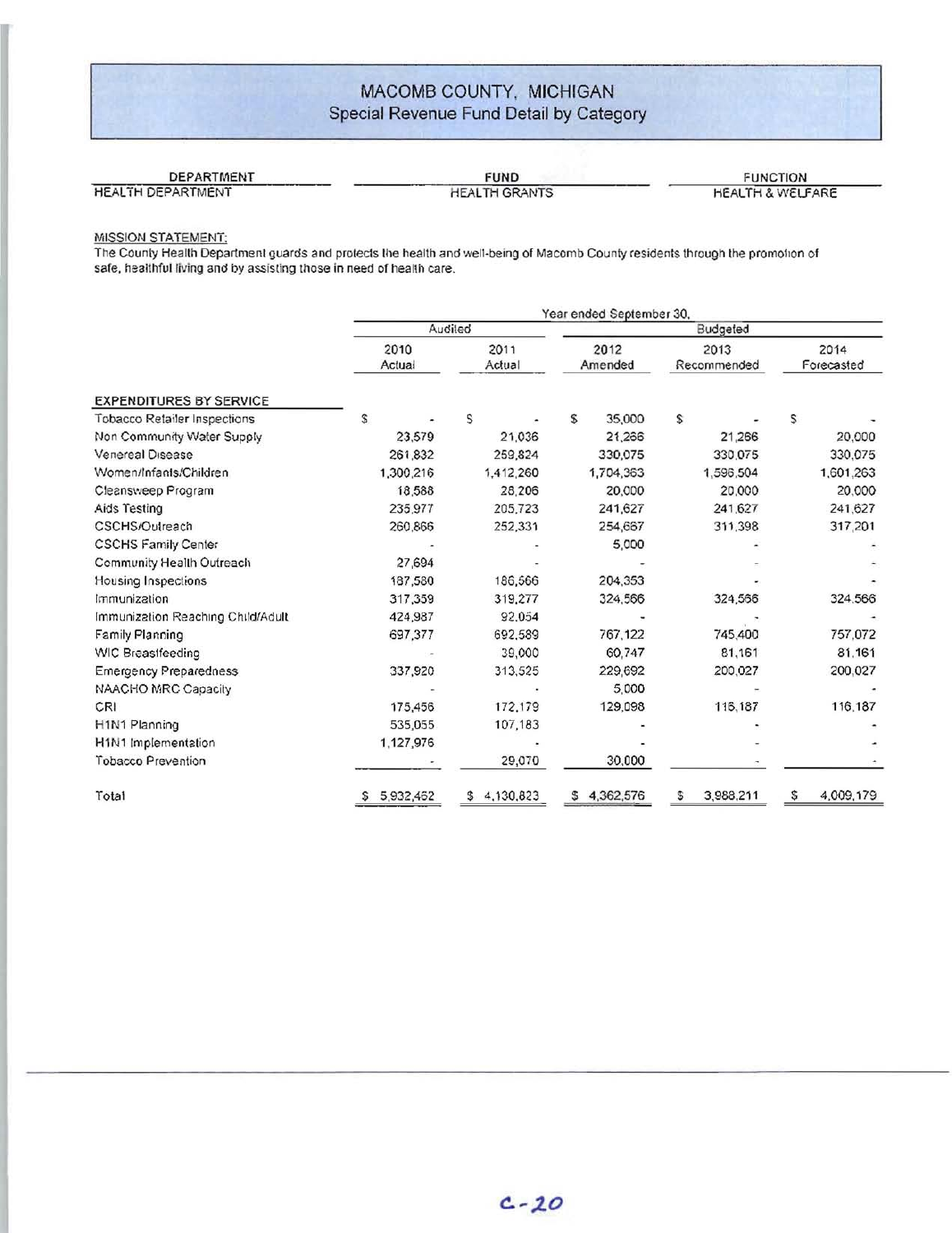

# **RECOMMENDED BUDGET**



# **FOR FUNDS WITH A FISCAL YEAR ENDING SEPTEMBER 30, 2013**

**INCLUDING PROJECTED INFORMATION FOR THE YEAR ENDING SEPTEMBER 30, 2014**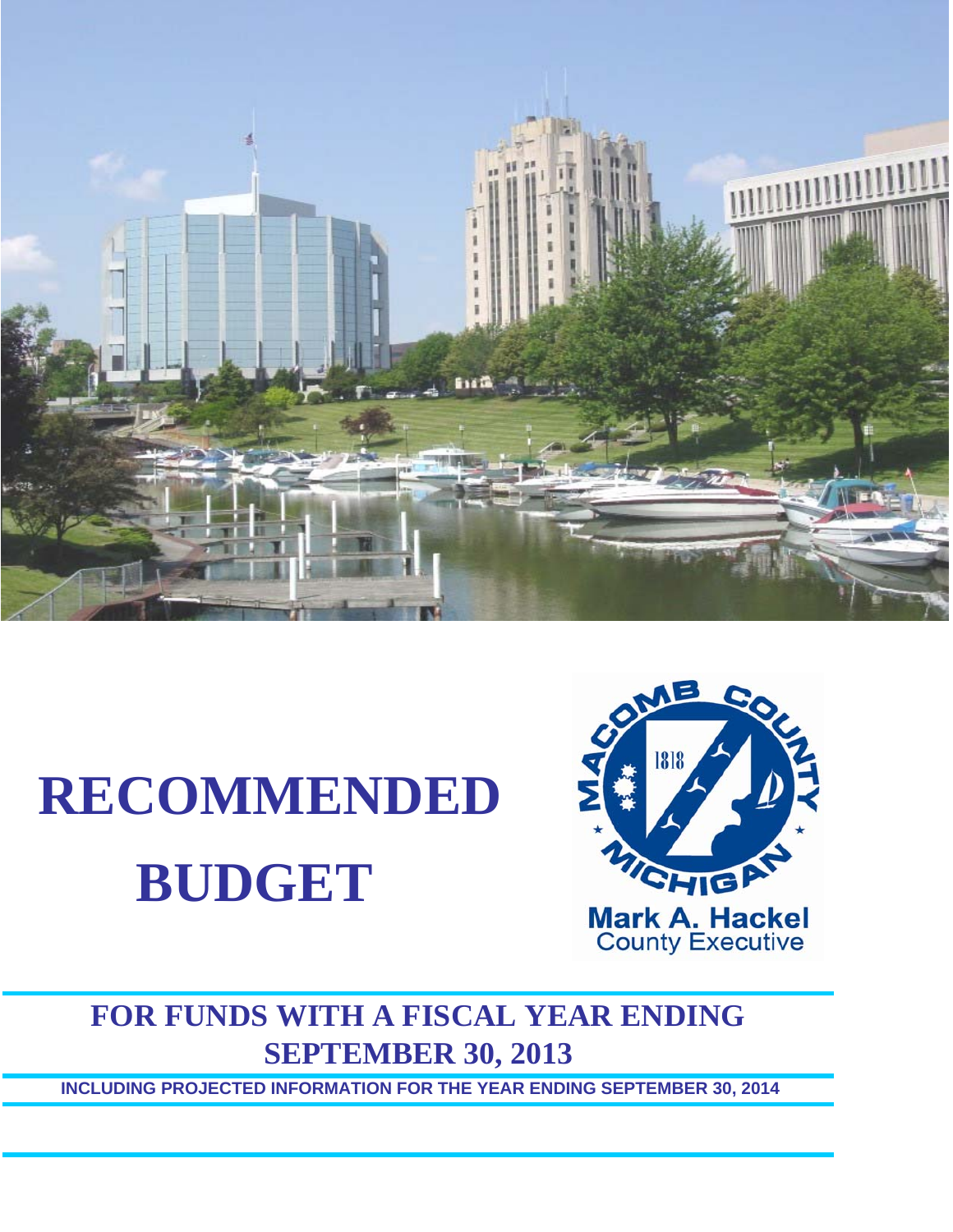## MACOMB COUNTY, MICHIGAN TABLE OF CONTENTS

| <b>INTRODUCTORY SECTION</b>                                                 | <b>PAGE</b> |
|-----------------------------------------------------------------------------|-------------|
|                                                                             |             |
|                                                                             |             |
|                                                                             |             |
|                                                                             |             |
|                                                                             |             |
| <b>SUMMARY SCHEDULES</b>                                                    |             |
|                                                                             |             |
| Summary of Revenues, Expenditures and Changes in Fund Balances -            |             |
| Statement of Budgeted Revenues, Expenditures and Changes in Fund Balances - |             |
| Statement of Budgeted Revenues, Expenditures and Changes in Fund Balances - |             |
| Summary of Revenues, Expenditures and Changes in Fund Balances -            |             |
| Statement of Budgeted Revenues, Expenditures and Changes in Fund Balances - |             |
| Statement of Budgeted Revenues, Expenditures and Changes in Fund Balances - |             |
| Summary of Budgeted Revenues, Expenditures and Changes in Fund Balances -   |             |
| Summary of Budgeted Revenues, Expenditures and Changes in Fund Balances -   |             |
| Summary of Budgeted Revenues, Expenditures and Changes in Fund Balances -   |             |
| Summary of Budgeted Revenues, Expenditures and Changes in Fund Balances -   |             |
|                                                                             |             |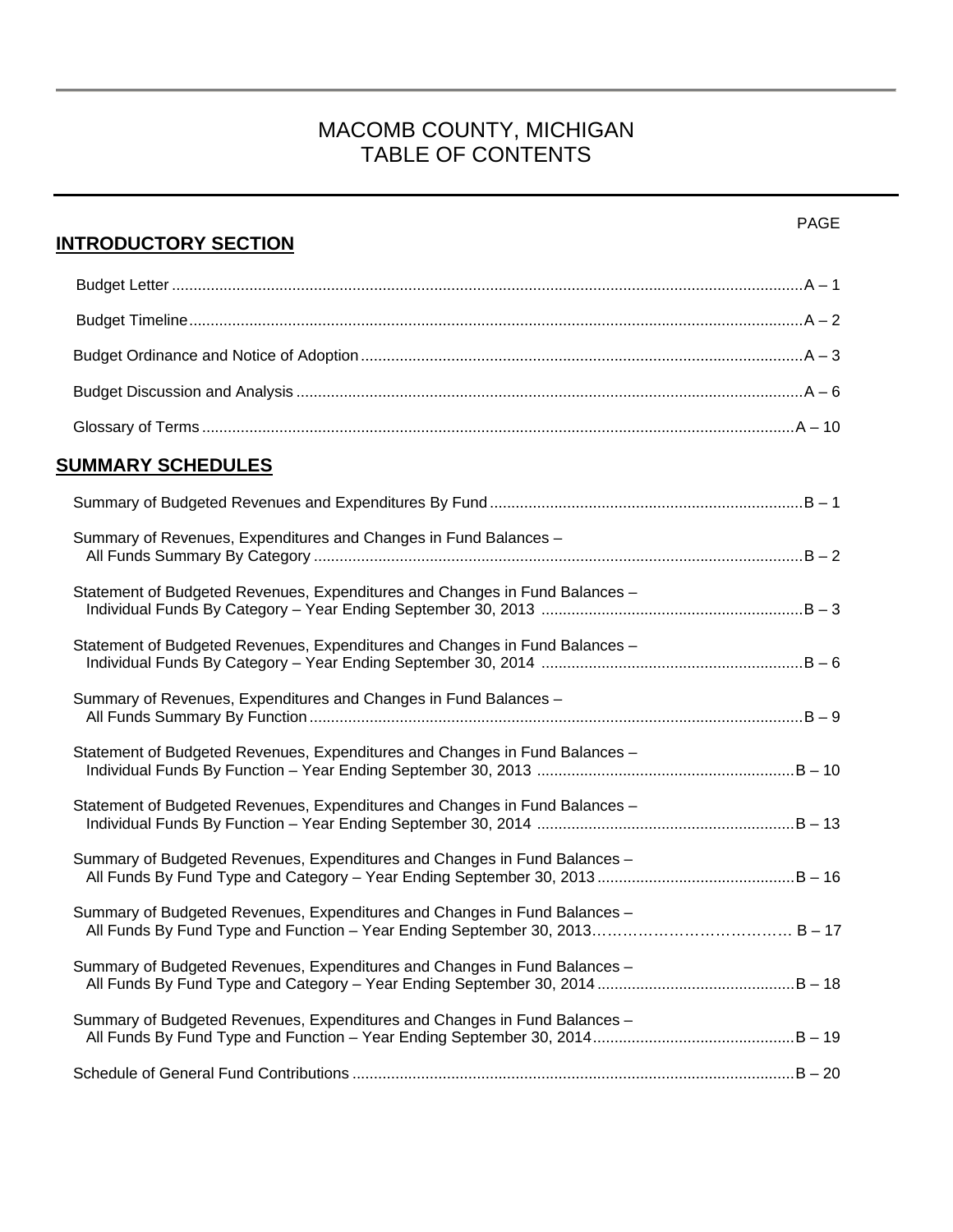# MACOMB COUNTY, MICHIGAN<br>TABLE OF CONTENTS (CONTINUED)

| <b>PAGE</b><br>INDIVIDUAL FUND DETAIL BY CATEGORY |
|---------------------------------------------------|
|                                                   |
|                                                   |
|                                                   |
|                                                   |
|                                                   |
|                                                   |
|                                                   |
|                                                   |
|                                                   |
|                                                   |
|                                                   |
|                                                   |
|                                                   |
| <b>APPENDIX</b>                                   |
| <b>Position List</b><br>$D = 1$                   |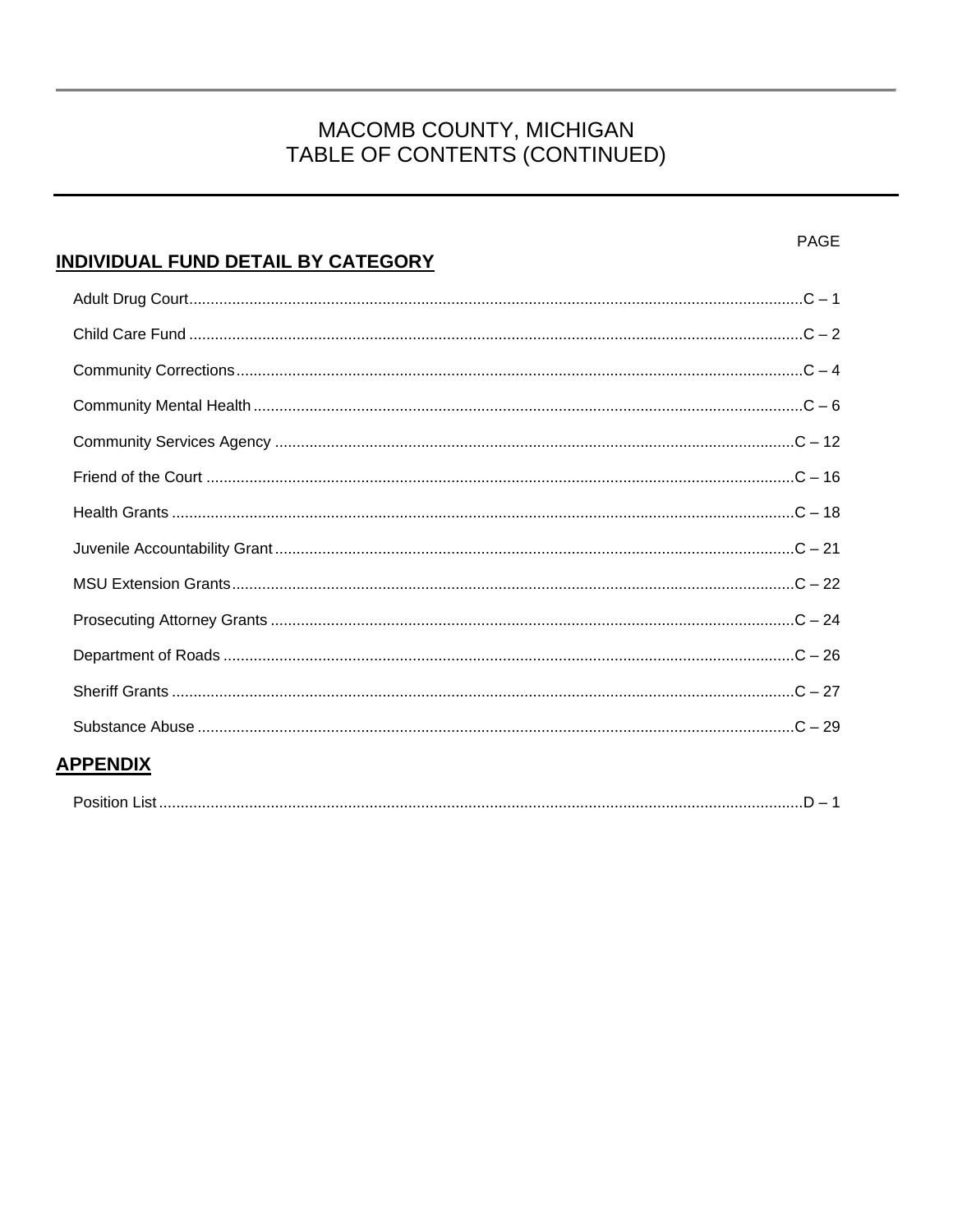

## Mark A. Hackel Macomb County Executive

Mark F. Deldin Deputy County Executive

June 29, 2012

Chairwoman Kathy Vosburg and Macomb County Board of Commissioners One S. Main, 9<sup>th</sup> Floor Mt. Clemens, MI. 48043

Re: Macomb County Budget for Special Revenue and Enterprise Funds For Fiscal Years Ended September 30, 2013 and 2014

As the County Executive, the Charter requires me to prepare and administer a comprehensive balanced budget in a manner which assures coordination among agencies. Section 8.6.1 of the Charter requires that the budget be transmitted at least 90 days before the next fiscal year begins and specifies the minimum content for the budget document. Since each of the agencies contained in the attached budget have fiscal years beginning on October 1, the budgets were transmitted prior to July 1.

We continue to use the enhanced budget format created last year which has provided greater amounts of information and transparency to decision makers as well as the public. The document begins with a budget discussion and analysis highlighting the activity for each fund followed by a glossary that provides a description of budgeted fund names and line items. The budget summary and detail pages in this document present a two year forecast and a five-year trend comparison for revenues and expenditures.

My office and the Finance Department reviewed the departmental budget requests with an emphasis on determining if services can be provided in a more cost effective and efficient manner. We are pleased with the innovative approach that the Elected Officials and Department Heads continue to display.

As always, should you have any questions, please do not hesitate to contact me.

Sincerely,

New S. Forces

Mark A. Hackel Macomb County Executive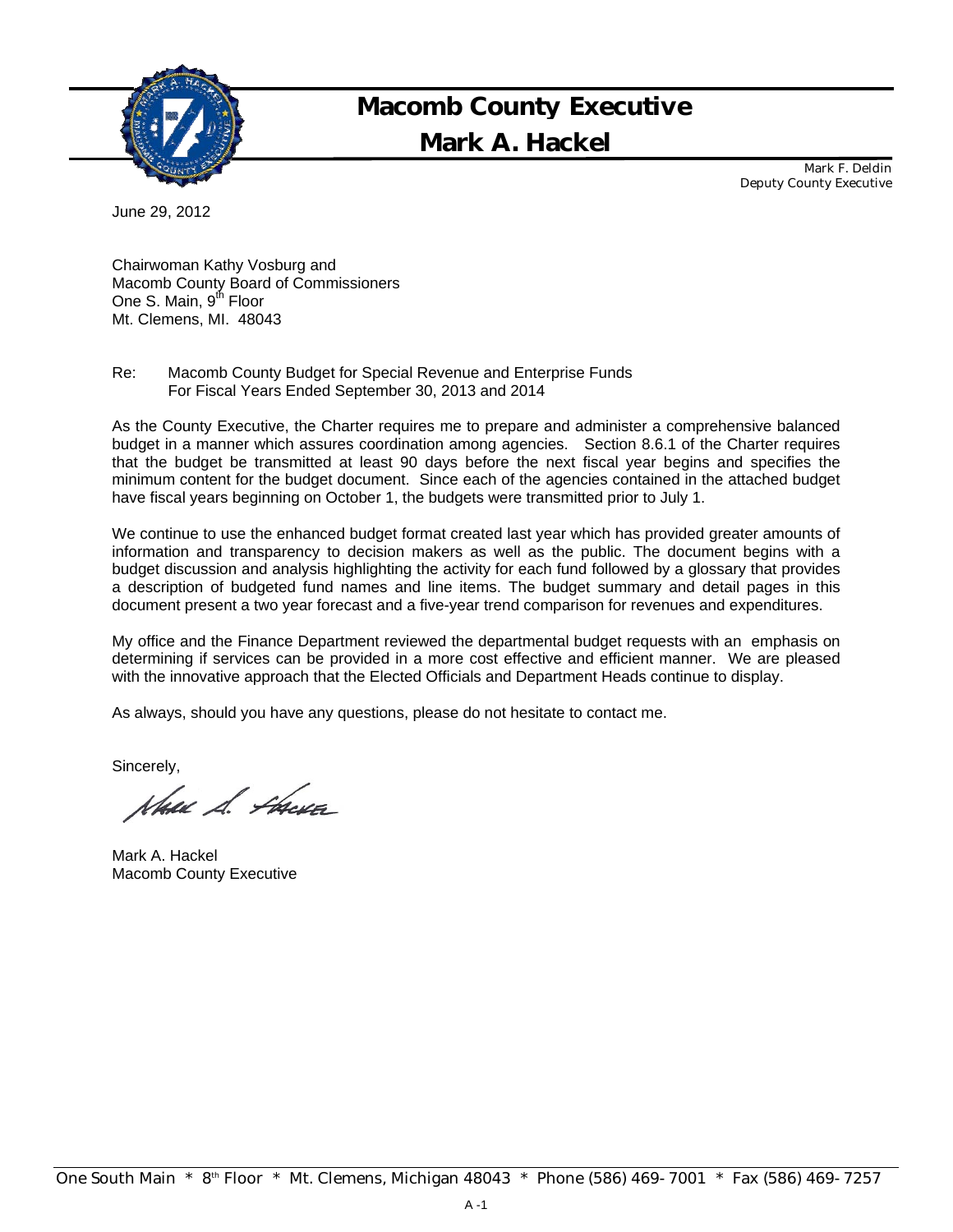## **Macomb County, Michigan Proposed Budget Timeline September Year End Funds Fiscal Year Ending 2013**

- 06/01/2012 Finance Department to compile and discuss budgets with Department Leaders
- to 06/29/2012
	- 06/29/2012 Budget submission to Board of Commissioners
	- 07/24/2012 Budget discussion Finance Committee
	- 08/15/2012 Budget discussion Finance committee
	- 09/05/2012 Deadline to post notice of Public Hearing (Newspaper, website, etc.)
	- 09/12/2012 Public Hearing
	- 09/12/2012 Budget discussion & Finance Committee approval
	- 09/13/2012 Final budget approval Full Board Meeting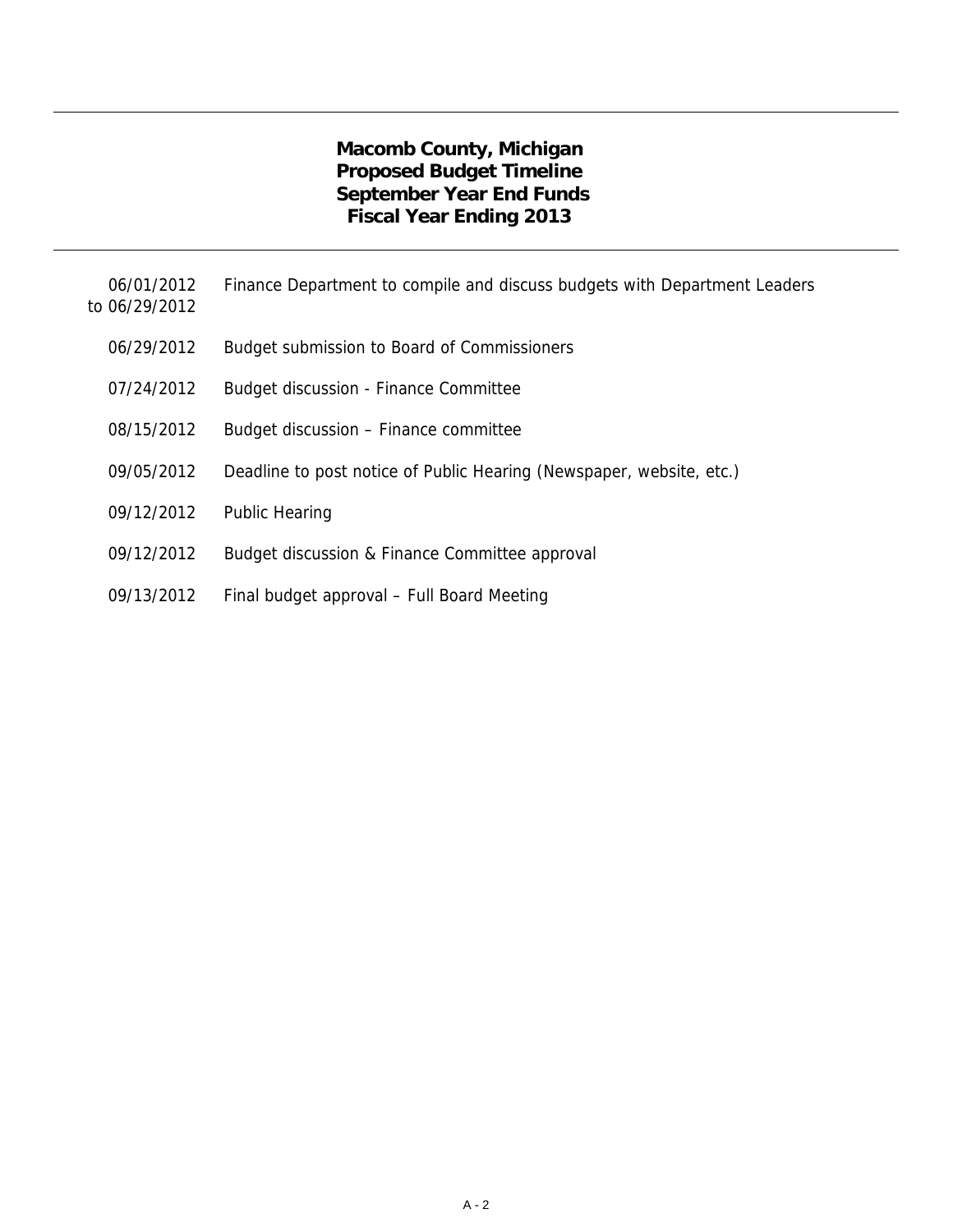## **COUNTY OF MACOMB**

## **ORDINANCE NO**. **\_\_\_\_\_**

AN ORDINANCE TO ADOPT A COMPREHENSIVE BUDGET FOR THE SPECIAL REVENUE AND ENTERPRISE FUNDS FOR THE FISCAL YEARS ENDING SEPTEMBER 30, 2013 AND PROJECTED BUDGET FOR SEPTEMBER 30, 2014

#### THE COUNTY OF MACOMB ORDAINS:

## **SECTION 1.**

This ordinance shall constitute the appropriations ordinance in accordance with Section 8.6.1 of the Home Rule Charter of Macomb County (the "Charter"), and in accordance with the provisions of Public Act 2 of 1968, as amended by Public Act 621 of 1978, (the "Uniform Budgeting Act"). It is the responsibility of the County Executive of the Charter County of Macomb (the "County") to prepare a comprehensive balanced budget and the Macomb County Board of Commissioners to adopt the balanced budget and an appropriations ordinance.

**SECTION 2.** The Code of Ordinances shall include the following:

- **1.** The budget is hereby adopted as contained in the attached document for the Special Revenue and Enterprise Funds for fiscal years ending September 30, 2013.
- **2.** The County Executive shall have authority to transfer funds as follows (i) from or to any line item within each of the budgetary centers in an amount up to thirty thousand dollars (\$30,000) or two percent  $(2%)$ , whichever is less, of the budget in that budgetary center and (ii) to or from any line item for internal service costs between the budgetary centers. Multiple related expenditures shall be aggregated and subject to the limitation of thirty thousand dollars (\$30,000) or two percent (2%), whichever is less for the budget year.
- **3.** Appropriations will be deemed maximum authorization to incur expenditures and not a mandate to spend.

#### **SECTION 3**.

This ordinance shall become effective immediately upon publication of a notice of adoption.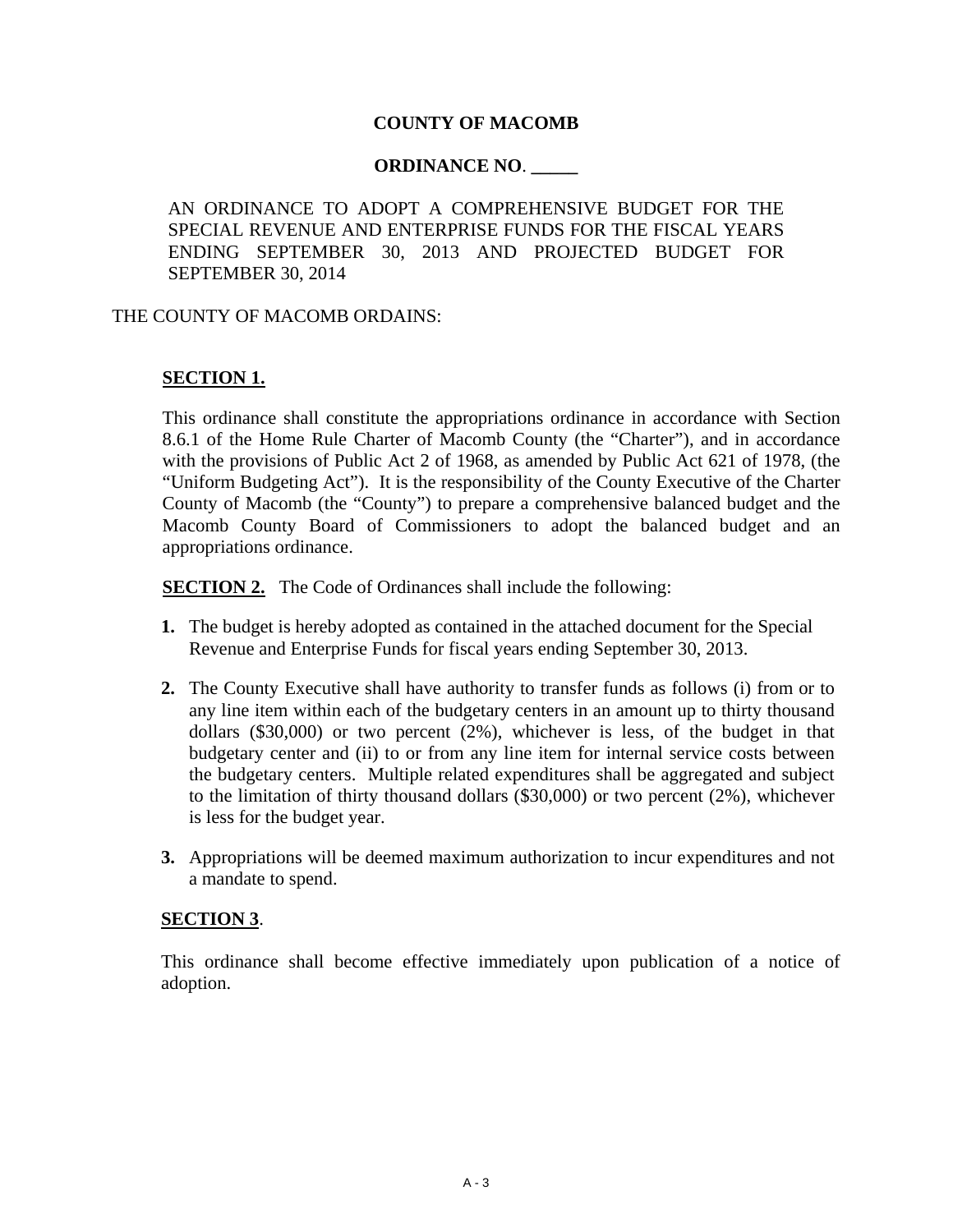This ordinance was adopted at a \_\_\_\_\_\_\_\_\_\_\_\_\_\_\_ meeting of the Macomb County Board of Commissioners on the  $\_\_\_\_$  day of  $\_\_\_\_\_$ , 2012.

 $\frac{1}{\sqrt{2}}$  ,  $\frac{1}{\sqrt{2}}$  ,  $\frac{1}{\sqrt{2}}$  ,  $\frac{1}{\sqrt{2}}$  ,  $\frac{1}{\sqrt{2}}$  ,  $\frac{1}{\sqrt{2}}$  ,  $\frac{1}{\sqrt{2}}$  ,  $\frac{1}{\sqrt{2}}$  ,  $\frac{1}{\sqrt{2}}$  ,  $\frac{1}{\sqrt{2}}$  ,  $\frac{1}{\sqrt{2}}$  ,  $\frac{1}{\sqrt{2}}$  ,  $\frac{1}{\sqrt{2}}$  ,  $\frac{1}{\sqrt{2}}$  ,  $\frac{1}{\sqrt{2}}$ KATHY D. VOSBURG, Board Chair

 $\frac{1}{\sqrt{2}}$  ,  $\frac{1}{\sqrt{2}}$  ,  $\frac{1}{\sqrt{2}}$  ,  $\frac{1}{\sqrt{2}}$  ,  $\frac{1}{\sqrt{2}}$  ,  $\frac{1}{\sqrt{2}}$  ,  $\frac{1}{\sqrt{2}}$  ,  $\frac{1}{\sqrt{2}}$  ,  $\frac{1}{\sqrt{2}}$  ,  $\frac{1}{\sqrt{2}}$  ,  $\frac{1}{\sqrt{2}}$  ,  $\frac{1}{\sqrt{2}}$  ,  $\frac{1}{\sqrt{2}}$  ,  $\frac{1}{\sqrt{2}}$  ,  $\frac{1}{\sqrt{2}}$ CARMELLA SABAUGH, County Clerk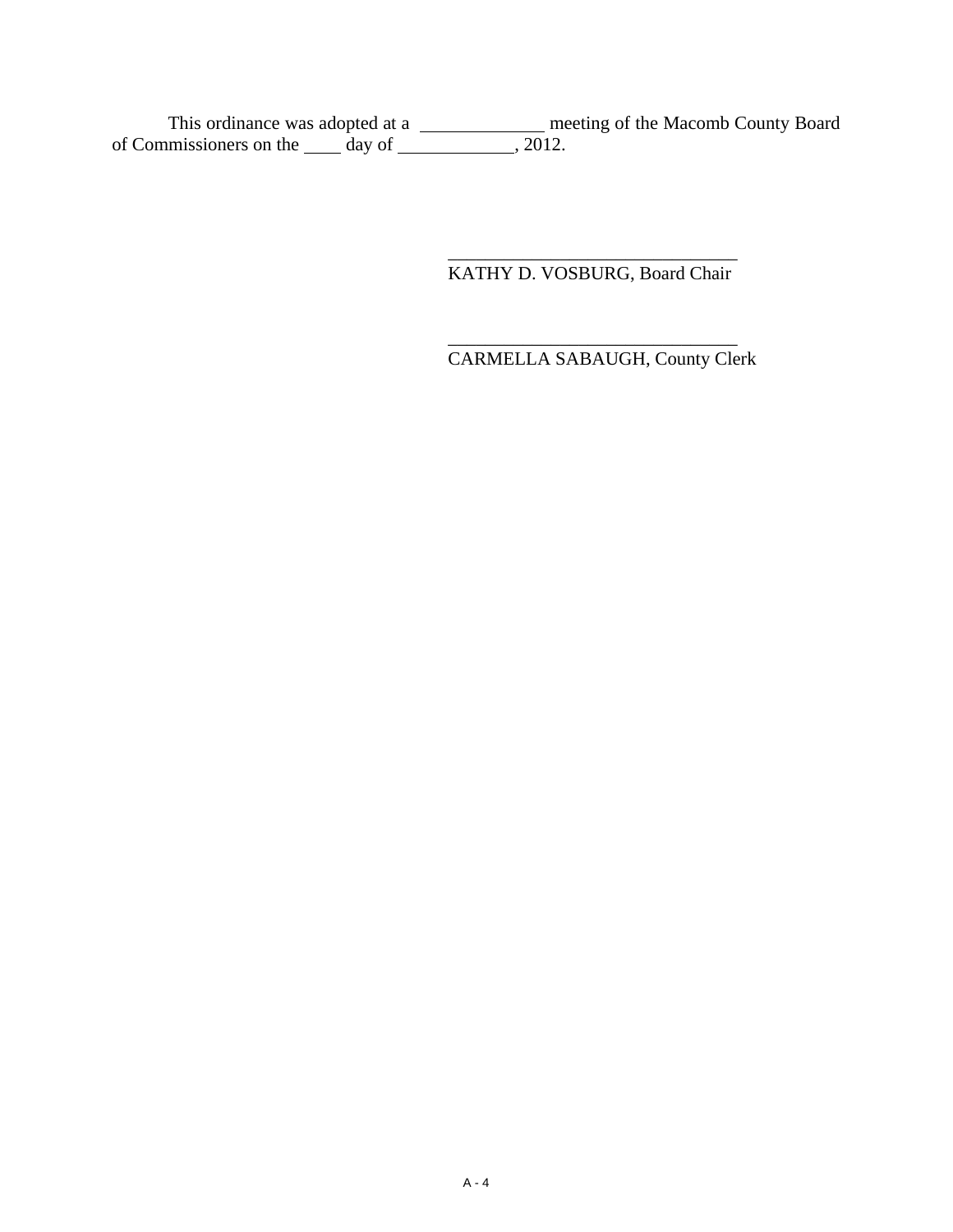#### **COUNTY OF MACOMB**

**Ordinance No**: **\_\_\_\_\_\_\_\_\_\_\_** 

### **NOTICE OF ADOPTION OF ORDINANCE**

 The County of Macomb has adopted an ordinance which approves the Special Revenue and Enterprise Fund budgets for fiscal year ending September 30, 2013 and projected budget for fiscal year ending September 30, 2014. The ordinance shall be effective upon publication of this Notice of Adoption. A copy of the ordinance can be inspected or obtained from the Office of the County Clerk during normal business hours. An electronic version will be available on the Macomb County Website http://www.macombcountymi.gov/finance/reportsdocuments.htm.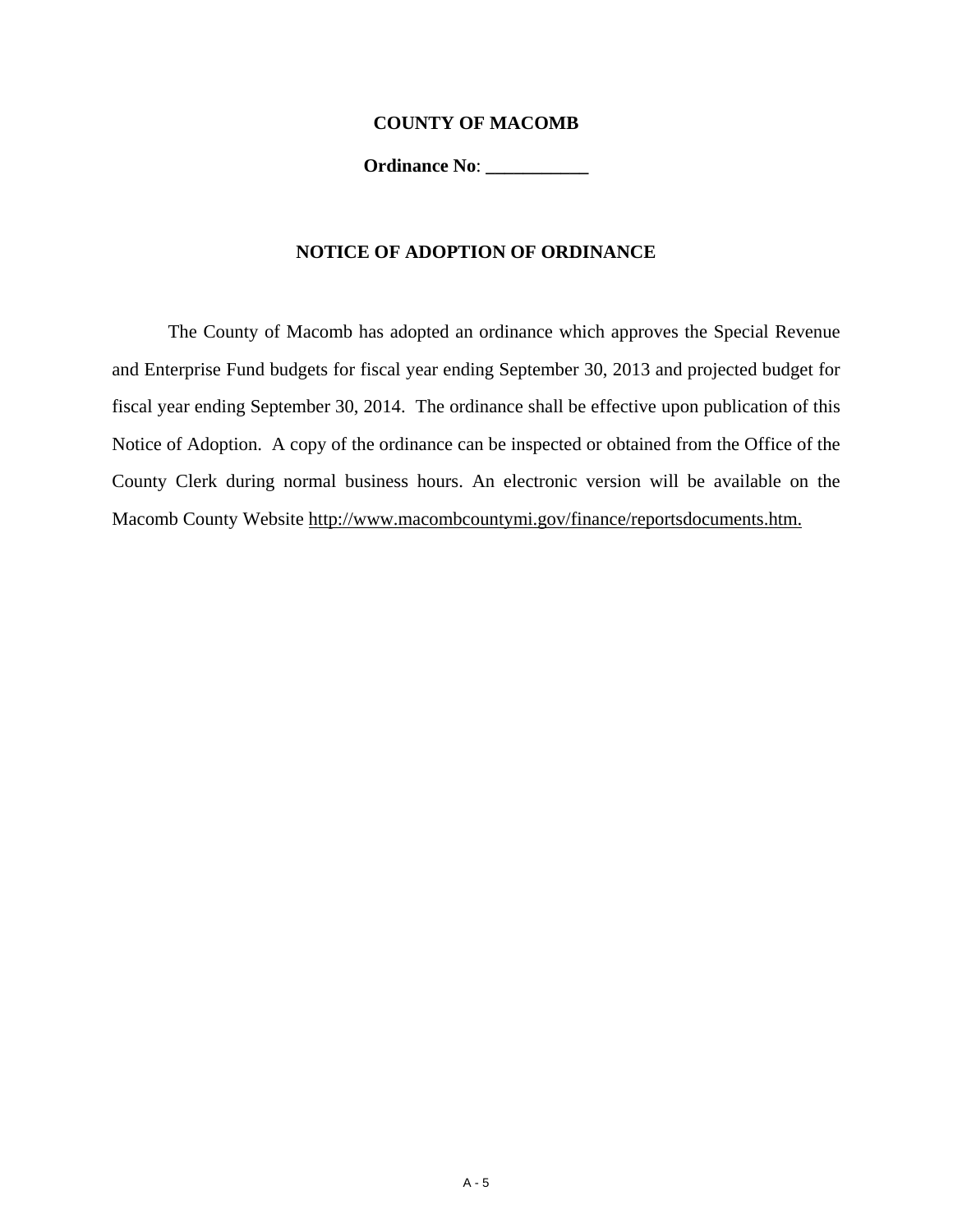The budget presented herein is a two year budget for the fiscal years ending September 30, 2013 and September 30, 2014 for certain Special Revenue and Enterprise funds of the County. The majority of the operations of the County are accounted for on a fiscal year that ends December 31. However, the programs included herein represent operations that are funded primarily by State and Federal grants. Therefore, they are accounted for on a fiscal year ending September 30 to coincide with the fiscal year of the primary funding sources. Historically, the budgets for these programs were adopted by the Board of Commissioners in December. The new County Charter requires that the budgets for these programs be adopted prior to October 1.

The County budget continues to be negatively impacted by decreases in property values and increases in fringe benefit costs, primarily health care for employees and retirees. Property values declined 10.2% in 2010, 7.0% in 2011, 6.0% in 2012 and reductions of 2% and 0% are anticipated for 2013 and 2014, respectively. Health care costs are expected to increase 8% each year. Virtually all of the County's labor agreements expire December 31, 2013. Those agreements contain provisions for up to six unpaid furlough days per year per employee and that is assumed to continue into 2014 as well. Longevity payments suspended through December 31, 2012 are scheduled to return in 2013 at significantly reduced levels.

The gross budget for these funds for the fiscal year ending September 30, 2013 is \$364,514,234, representing a 1.0% increase over 2012. The General Fund appropriation to these funds for 2013 is \$23,843,080, a decrease of \$2,349,704 over 2012. The gross budget for the fiscal year ending September 30, 2014 is \$349,719,496, representing a 4.0% decrease over 2013. The General Fund appropriation for 2014 is \$24,435,231, an increase of \$592,151, or 2.0%, over 2013. Department heads and elected officials have reinvented how services are delivered, making Macomb County more efficient. As a result, the General Fund appropriation to the Special Revenue and Enterprise funds has been reduced significantly over the past few years, despite constant increases in fringe benefit costs, as indicated below:

#### **Schedule of General Fund Contributions Fiscal Year Ending September 30**

|                                    |    | Audited        |     |                |     | <b>Budgeted</b> |    |                     |    |                           |  |
|------------------------------------|----|----------------|-----|----------------|-----|-----------------|----|---------------------|----|---------------------------|--|
| Fund                               |    | 2010<br>Actual |     | 2011<br>Actual |     | 2012<br>Amended |    | 2013<br>Recommended |    | 2014<br><b>Forecasted</b> |  |
| Adult Drug Court                   | \$ | 159.833        | \$  | 147.903        | \$. | 192.310         | \$ | 183.000             | \$ | 188,908                   |  |
| Child Care                         |    | 13,476,440     |     | 10,982,688     |     | 14,549,760      |    | 12,511,020          |    | 12,799,015                |  |
| <b>Community Corrections</b>       |    | 298.028        |     | 291.180        |     | 295.113         |    | 302.294             |    | 304,881                   |  |
| Community Mental Health            |    | 3,908,286      |     | 3,844,656      |     | 3,909,682       |    | 3,909,682           |    | 3,909,682                 |  |
| <b>Community Services</b>          |    | 581.545        |     | 928.807        |     | 887.599         |    | 887.599             |    | 887,599                   |  |
| Friend of the Court (A)            |    | 5.778.892      |     | 5.527.312      |     | 3.096.424       |    | 2.810.827           |    | 3,053,381                 |  |
| <b>Health Grants</b>               |    | 318.189        |     | 274.484        |     | 534.566         |    | 544.717             |    | 549,476                   |  |
| <b>JAIBG Grant</b>                 |    | 2.081          |     | 2,989          |     | 5,077           |    | 1,285               |    | 1,285                     |  |
| <b>Prosecuting Attorney Grants</b> |    | 671.794        |     | 742.436        |     | 868.944         |    | 808.463             |    | 837,852                   |  |
| <b>Sheriff Grants</b>              |    | 676.681        |     | 647.611        |     | 773,078         |    | 649,920             |    | 662,621                   |  |
| Substance Abuse                    |    | 1,177,251      |     | 1,300,052      |     | 1,080,231       |    | 1,234,273           |    | 1,240,531                 |  |
|                                    | \$ | 27,049,021     | \$. | 24.690.117     | \$. | 26.192.784      | \$ | 23,843,080          | \$ | 24.435.231                |  |

(A) - Contributions in 2010 and 2011 include \$2,750,000 and \$2,750,000, respectively, that were subsequently passed through to the Capital Improvement Fund. This contribution will be made directly from the General Fund to the Capital Improvement Fund beginning in 2012.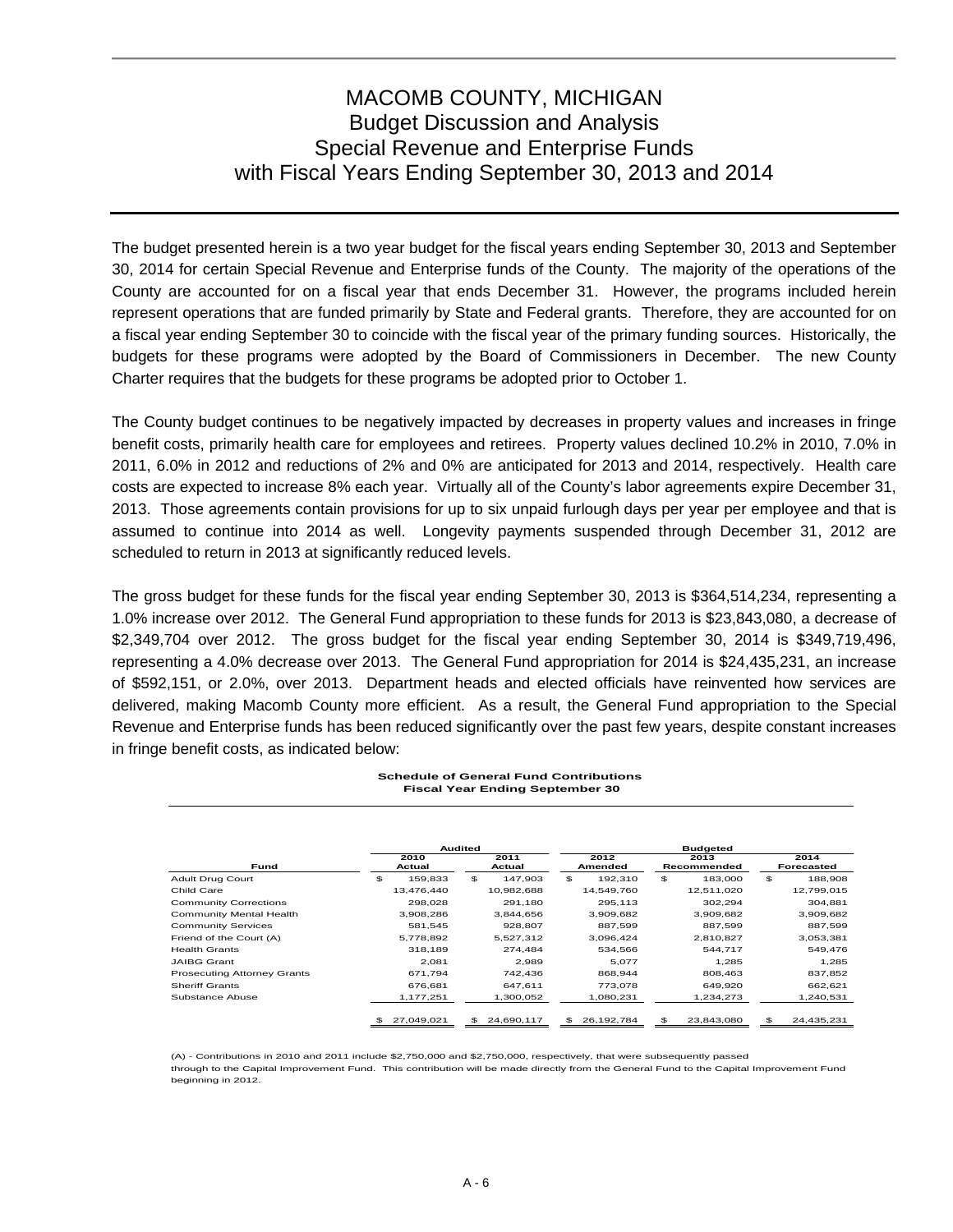## **INDIVIDUAL FUND DISCUSSION AND ANALYSIS**

**Adult Drug Court –** The Adult Drug Court provides intensive probation and treatment to low-risk offenders and allows participants to avoid incarceration. There are on average 35-40 participants in the program at any point in time, who otherwise would have been sentenced to jail or prison. Participants in the program have avoided more than 19,000 jail bed days and over 20,000 prison bed days since January 1, 2008. Expenditures for 2013 are \$213,000, a decrease of \$19,310 over fiscal 2012. Expenditures for 2014 are \$218,908, an increase of \$5,908 over fiscal 2013. The General Fund appropriation to the Adult Drug Court Fund for 2013 is \$183,000, a decrease of \$9,310, or 5.0% over 2012. The General Fund appropriation for 2014 is \$188,908, an increase of \$5,908 or 3.0% over 2013. The Adult Drug Court is administered by the Circuit Court and represents approximately 0.9% of the total budget of the Circuit Court.

**Child Care Fund -** The Child Care Fund is used to account for the costs associated with the detention of individuals under the age of 18 convicted of criminal offenses, treatment programs intended to rehabilitate juvenile offenders and foster care for those under the age of 18. The State of Michigan provides 50% of the funding for the Child Care Fund, net of other grants and reimbursements, and the General Fund provides the other 50%. The gross budget of \$22,421,395 for 2013 represents a 14.0% decrease from fiscal 2012 and the gross budget of \$22,997,388 for 2014 represents a 2.5% increase from 2013. The General Fund appropriation to the Child Care Fund for 2013 is \$12,511,020, a decrease of \$2,038,740, or 14.1%, over 2012. The decrease is driven primarily by the anticipation that six (6) full-time Child Care Attendant positions will be replaced with part-time attendant positions through attrition, as well as a \$600,000 decrease in costs associated with housing wards of the State. In addition, the budget for outside placements has been reduced by \$1,900,000 as a result of the continued efforts of Court staff to place more kids in treatment programs administered at the Juvenile Justice Center as opposed to housing them in private facilities.

**Community Corrections –** The Community Corrections program provides local, community-based alternatives to incarceration that promote public safety and relieve jail overcrowding while at the same time holding offenders accountable and improving their ability to live lawfully and become productive members of society. The program employs ten (10) full-time positions and approximately 78% of its funding is provided through grants from the State of Michigan. Spending levels requested for 2013 and 2014 are essentially unchanged from previous years. The General Fund appropriation requested for 2013 and 2014 is \$302,294 and \$304,881, respectively.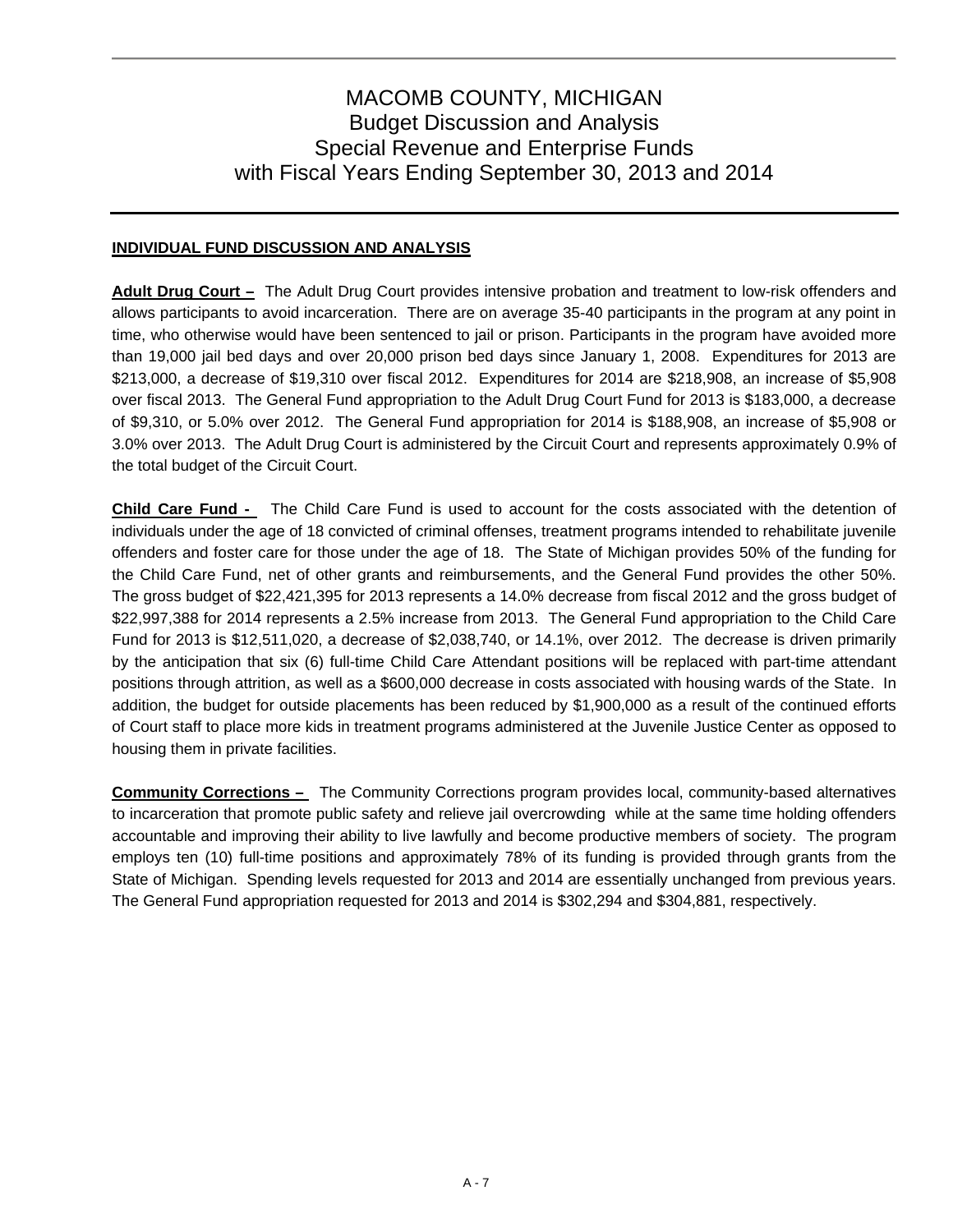**Community Mental Health –** The Community Mental Health Department provides behavioral health support and services to eligible residents of the County who suffer from severe mental illness, developmental disabilities and substance abuse disorders. The activities are accounted for in two funds, the Mental Health Fund and the Substance Abuse Fund, which is presented later in this document. The Mental Health Fund represents approximately 96% of the total budget of the Mental Health Department. Approximately 98% of the funding for the Mental Health Fund is provided by Medicare, Medicaid and the State General Fund. The remaining 2.0% is contributed by the County General Fund and is budgeted at \$3,909,682 in both 2013 and 2014. Active management of the Medicaid eligibility of County residents has allowed the General Fund contribution to remain unchanged from fiscal 2012.

**Community Services –** The Community Services Agency provides a wide array of services to residents of the County, including, but not limited to, Meals on Wheels, Senior Citizens nutrition, income tax preparation for the elderly, transportation services, home injury control, household weatherization improvements and Head Start. Approximately 95% of the funding for Community Services comes from State and Federal grants. The General Fund appropriation requested for fiscal 2013 is \$887,599, unchanged from 2012. Furthermore, additional grant funding has been awarded to the Headstart and GCP programs. This increase, coupled with the loss of ARRA funds, has resulted in a net decrease of four and one half (4.5) positions for fiscal year 2013. No further budgetary reductions are anticipated in 2014. It is important to note that the County has aggressively pursued new grants and other funding alternatives in recent years that have resulted in a significant reduction in the General Fund appropriation, which was \$1,278,290 as recently as 2008.

**Friend of the Court -** The mission of the Macomb County Friend of the Court is to fairly and efficiently enforce court orders relating to child support, health care, spousal support, parenting time and custody. The budget for the Friend of the Court represents approximately 36% of the total budget of the 16<sup>th</sup> Circuit Court in Macomb County. Approximately 64% of the funding for the Friend of the Court is provided through a grant from the Federal government. The Friend of the Court will continue to hold ten (10) positions vacant for fiscal year 2013. The Court intends on keeping nine (9) positions vacant in 2014. Therefore, funding for these positions is not included in the 2013 and 2014 budgets. In addition, the Court has eliminated three (3) full time positions in 2013 due to recent productivity gains from enhanced technology. The General Fund appropriation for 2013 is \$2,810,827, a decrease of \$285,597 from 2012. The appropriation for 2014 is \$3,053,381, an increase of \$242,554 over 2013.

**Health Grants –** The health grants which operate on a September 30 year-end represent approximately 20% of the total budget of the Health Department. Funding for these programs is provided primarily through State and Federal grants. The General Fund appropriation of \$544,717 and \$549,476 for 2013 and 2014, respectively, represents approximately 13% of the budget for each year. The General Fund appropriation budgeted for 2013 is \$10,151 higher than the amount budgeted in 2012, primarily driven by increases in overhead allocation charges from the Health Fund (Dec 31 year-end), which will be offset by a corresponding reduction in the General Fund appropriation to the Health Fund in 2013 and 2014. Additional grant funding in the CSCHS Outreach program has resulted in the increase of one and one half (1.5) positions for fiscal year 2013. Major cost savings initiatives are expected to be made in the Health Fund when the budget for the December 31 funds is prepared.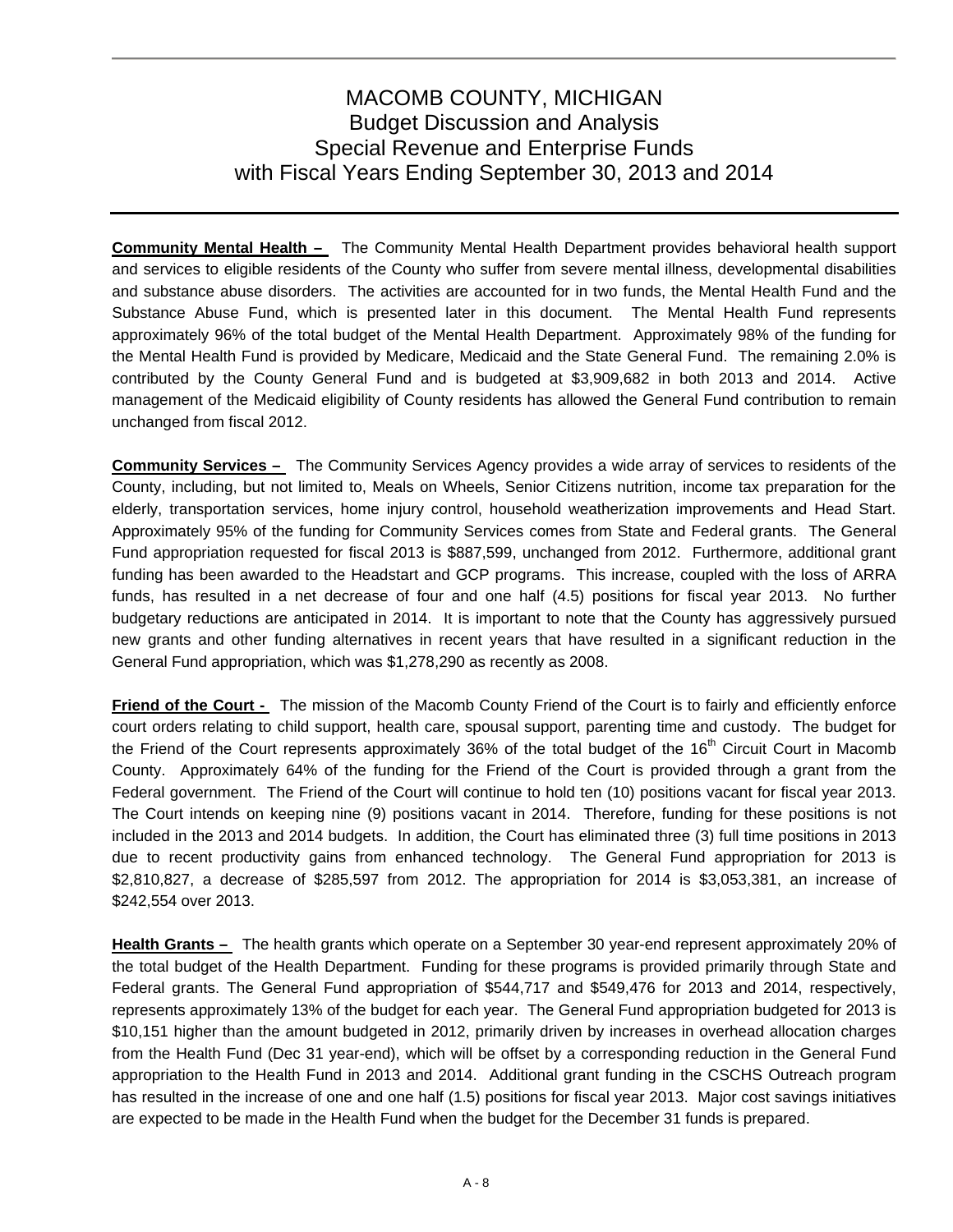**Prosecuting Attorney Grants -** The Prosecuting Attorney grant fund is used to account for the costs associated with prosecuting cases involving child support enforcement, domestic violence, auto theft and drug-related offenses. The majority of the operations of the Prosecuting Attorney's Office are accounted for in the General Fund. The programs accounted for in the grant fund represent roughly 15% of the total budget for the Prosecutor's Office. The 2013 and 2014 budgets each provide for the continued funding of 22 positions. The General Fund appropriation to this fund for 2013 is \$808,463, a decrease of \$60,481 over 2012 due to employee concessions on fringe benefit costs, and \$837,852 for 2014, an increase of \$29,389 over 2013.

**Roads –** The Department of Roads is funded exclusively by gasoline taxes, State and Federal grants and reimbursements from local units of government. The budget for 2013 is \$94,099,911, an increase of \$5,006,213, or 5.2%, over 2012. Due to operational efficiencies made in prior years, the Department of Roads has accumulated a healthy level of fund balance over time and plans to utilize \$13.9 million over the course of the next two years on road repairs and equipment replacement. The budget for 2014 is \$71,571,846, which represents a 24.0% decrease from 2013.

**Sheriff Grants –** This fund is utilized to account for the costs associated with specialized units involved in traffic safety enforcement, auto theft and drug-related crimes. The majority of the operations of the Sheriff's Office are accounted for in the General Fund. The programs accounted for in the grant fund represent roughly 3.5% of the total budget for the Sheriff's Office. Approximately 80% of the funding for these programs is provided by State grants and charges for services. The 2013 and 2014 budgets each provide for the funding of 11 positions, a reduction of one position due to a decrease in federal funding for the COMET grant. The General Fund appropriation to this fund is \$649,920 for 2013, a decrease of \$123,158 over 2012, and \$662,621 for 2014, an increase of \$12,701 over 2013.

**Substance Abuse -** The Office of Substance Abuse is managed by the Macomb County Department of Community Mental Health and provides substance abuse treatment and education services to residents of the County in both inpatient and outpatient settings and approximately 83% of its funding is provided in the form of Medicare, Medicaid and State General Fund appropriations. The Office of Substance Abuse represents approximately 4% of the total budget of the Mental Health Department. The County General Fund is required to contribute 50% of the liquor tax distributed by the State of Michigan each year and any unused contributions may be carried over to future years. The County General Fund appropriation (predominately liquor tax distribution) for 2013 is \$1,234,273, an increase of \$154,042, or 14.0%, from 2012. The appropriation for 2014 is \$1,240,531, an increase of \$6,258, or 0.4%, from 2013.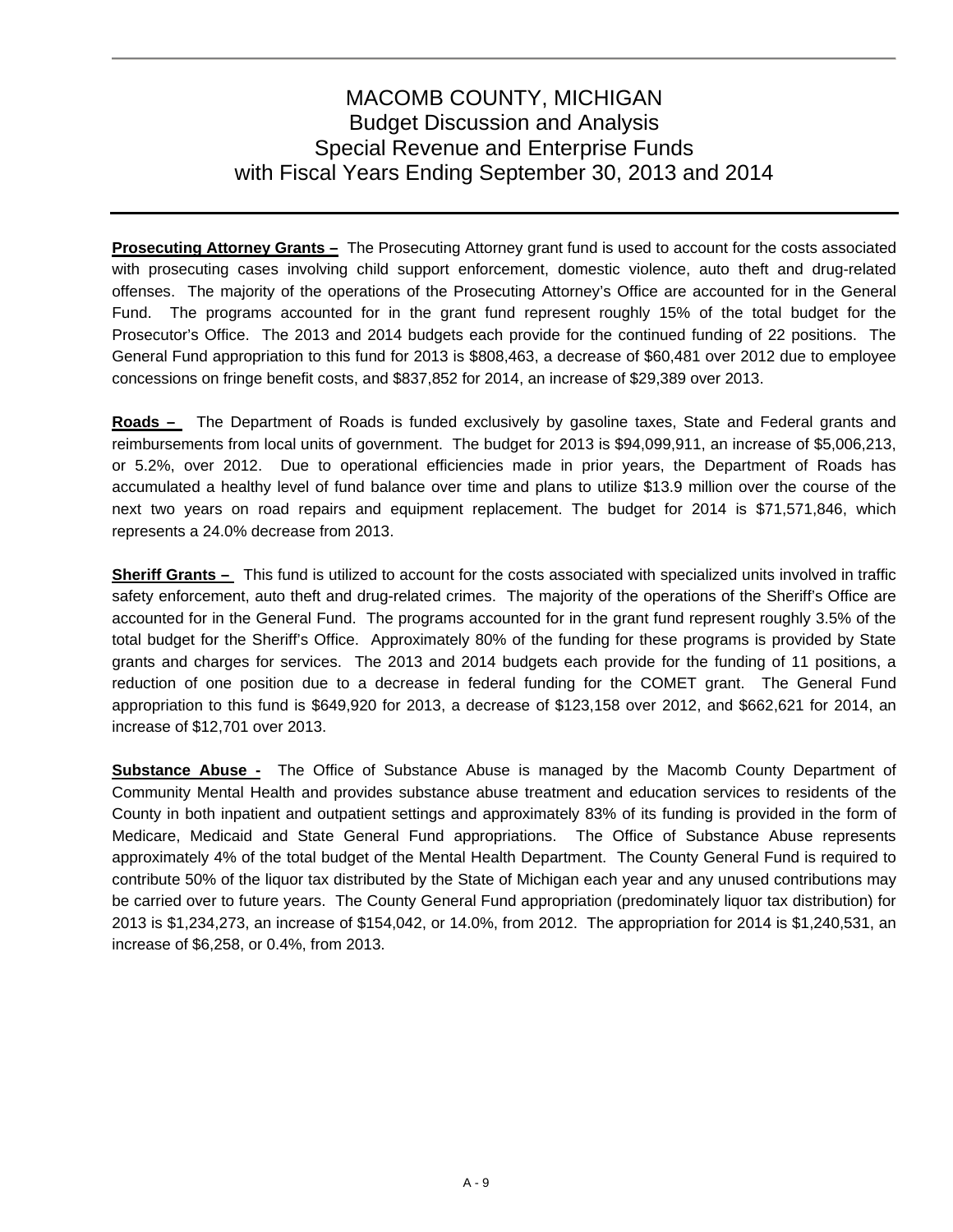## MACOMB COUNTY, MICHIGAN Glossary of Terms

## **Description of Funds**

**Special Revenue Funds**: Special revenue funds are used to account for the revenues and expenditures of the various activities financed primarily by State or Federal grants and whose use is legally restricted to specific purposes.

*Adult Drug Court* – to account for expenditures associated with drug treatment courts under PA 224 of 2004.

*Child Care* – to account for the care of neglected, abused and delinquent juveniles though placement in the County Juvenile Justice Center, in-home care counseling programs, or placement in private or state institutions where proper care and guidance can be provided.

*Community Corrections* – to account for expenditures associated with programs aimed at relieving prison and jail overcrowding through Court-approved sentencing alternatives, such as Dual Diagnosis, Relapse/Urinalysis and Tether.

*Community Services* – to account for expenditures and revenues associated with, but not limited to, the following services: Emergency Food Banks, General Community programming, Head Start, Home Delivered Meals, LIHEAP, MAXIMUS, Project Reach, Senior Chore, Senior Nutrition, Transportation, and Weatherization.

*Friend of the Court* – to account for the costs associated with conducting investigations for the purpose of preparing recommendations to the Circuit Court on questions of support, custody and visitation, in compliance with the statutes of the State of Michigan Supreme Court and local court rules.

*Health Grants Funds* – to account for revenues from State and Federal grants and General Fund appropriations to improve health protection for the citizens of Macomb County.

JAIBG Grant – to account for cost associated with the treatment of juvenile substance abuse offenders through intensive outpatient therapy in both the individual and group setting.

*MSU Extension Grants* – to account for expenditures and revenues associated with the local needs of agriculture, family living, 4-H youth, marketing and resource development.

*Prosecuting Attorney Grant Funds* – to account for revenues from State and Federal grants and General Fund appropriations relative to matters involving paternity, victims rights, drug abuse and auto theft prosecution.

*County Department of Roads* – to account for State and Federal revenues used to maintain and improve local county roads.

*Sheriff Grant Funds* – to account for revenues from State and Federal grants and General Fund appropriations to assist the Sheriff Department drug related arrests, auto theft apprehension and secondary road patrol services.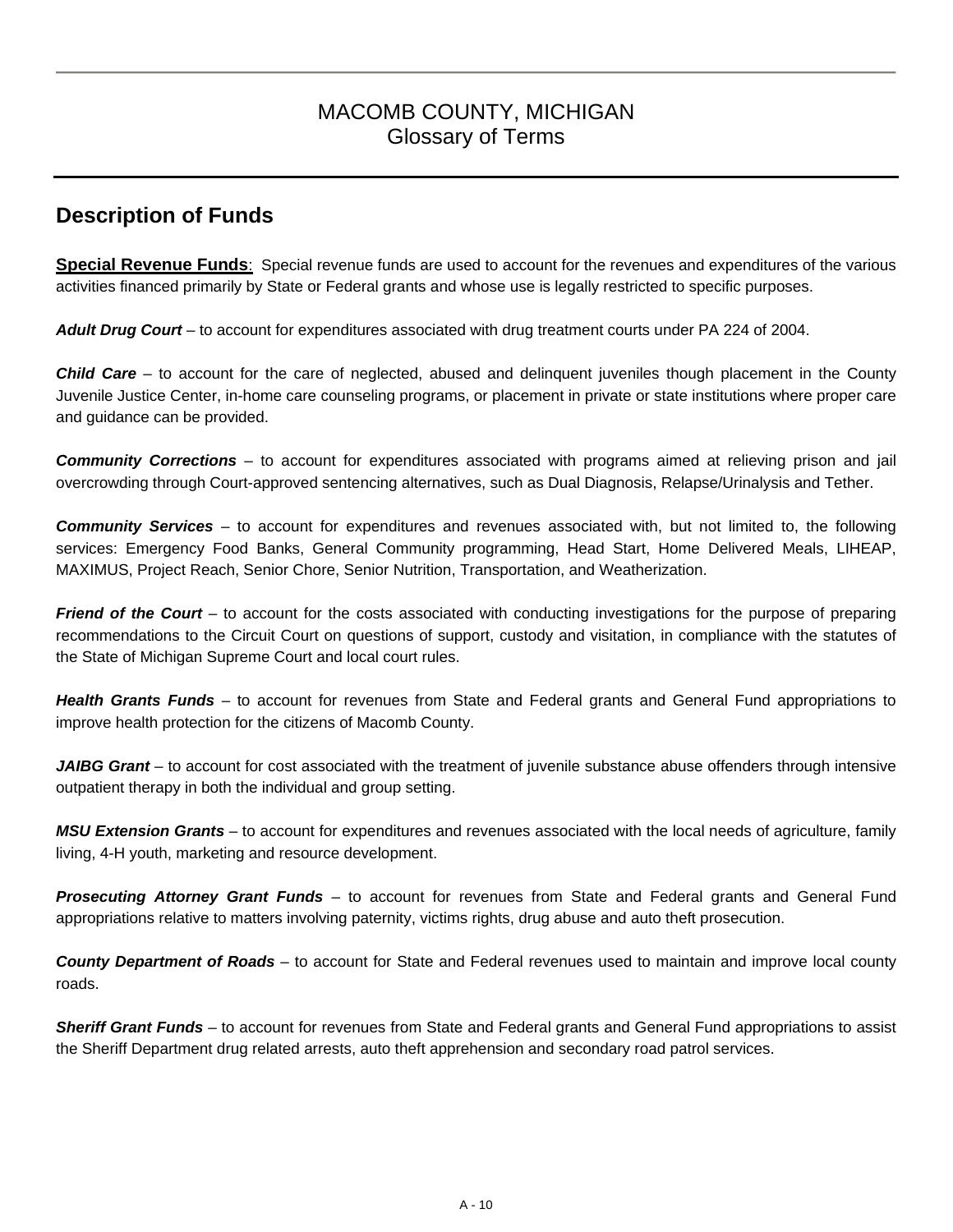## MACOMB COUNTY, MICHIGAN Glossary of Terms

## **Description of Funds (concluded)**

**Enterprise Funds**: Enterprise funds are used to account for operations that are financed primarily through user fees and are operated in a manner similar to that of a private business.

*Community Mental Health* – to account for revenues from State and Federal grants and General Fund appropriations to provide mental health care to Macomb County residents.

*Substance Abuse* – to account for revenues from State and Federal grants and General Fund appropriations to provide substance abuse treatment to Macomb County residents.

#### **REVENUE CATEGORIES:**

*Licenses & Permits* – used to account for permits and subdivision inspection fees, driveway installation fees, tap-in and cab card fees and review for site plan fees at the Department of Roads.

*Intergovernmental* – used to account for operating grants and shared revenues from federal, state and local governments.

*Charges for services* – used to account for fees charged for services provided, including vaccinations, printed documents, Medicare and Medicaid.

*Investment income* – used to account for interest earned on cash and investments.

*Fines and forfeitures –* used to account for monies derived from fines and penalties imposed for the commission of statutory offenses as well as monies and property confiscated from the persons committing such offenses.

*Reimbursements* – used to account for monies received to reimburse the County for the use of its facilities and services, primarily defense attorney fees and cost of care at the Juvenile Justice Center and County jail.

*Other* – used to account for donations, proceeds from fundraisers, indirect cost allocation, sale of surplus property, street and road repairs paid for by private businesses and other revenues not otherwise categorized.

## **EXPENDITURE CATEGORIES:**

*Personnel* – used to account for salaries, wages and employee fringe benefits.

*Supplies and services* – used to account for expenditures not otherwise categorized, including but not limited to, office supplies, printing and reproduction, postage, advertising, books and publications and dues and subscriptions.

*Room and board –* used to account for the cost of housing juvenile offenders in facilities other than the County Juvenile Justice Center.

*Travel and training* – used to account for the cost of conferences and seminars as well as local mileage.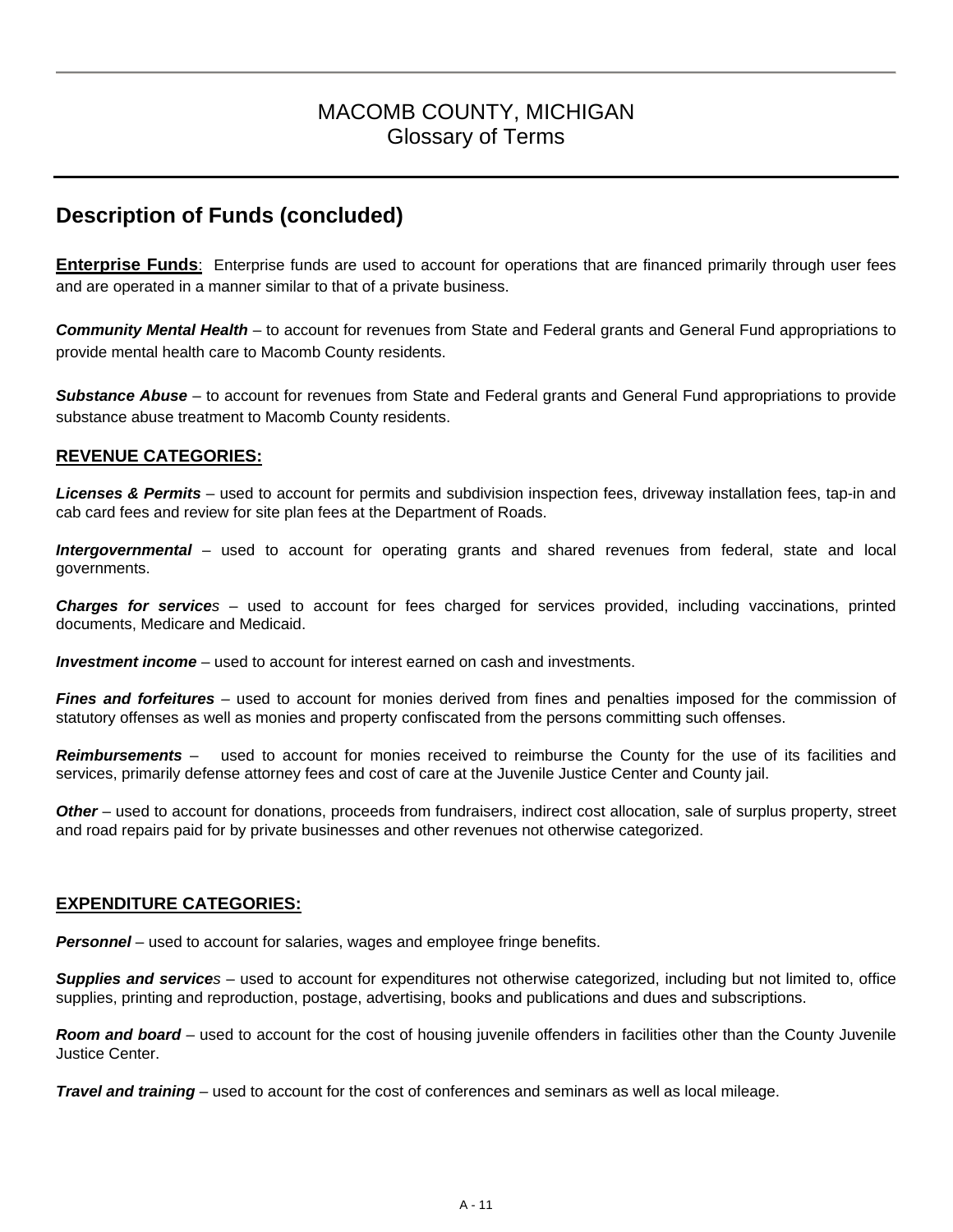## MACOMB COUNTY, MICHIGAN Glossary of Terms

## **EXPENDITURE CATEGORIES (concluded):**

**Utilties** – used to account for the cost of natural gas, electricity and water at County-owned and leased facilities.

**Repairs and maintenance** – used to account for the costs associated with building and elevator repairs as well as grounds care and maintenance.

*Road repair and maintenance –* used to account for the cost of rebuilding, repaving and repairing roads maintained by the Department of Roads.

**Vehicle operating** – used to account for the cost of vehicle fuel and repairs.

Internal services – used to account for the cost of telephones and general liability insurance accounted for centrally in separate internal service funds.

**Capital outlay** – used to account for the cost of purchasing capital items

#### **PERSONNEL CATEGORIES:**

*Managers & Supervisors –* department heads and their assistants as well as program managers and other supervisory positions

*Professional Support –* positions not in supervisory roles but requiring college degrees or other specific training and certification, including but not limited to, accountants, attorneys, technicians, coordinators, counselors and Sheriff deputies.

*Clerical –* secretaries, administrative assistants and clerical positions involved in data entry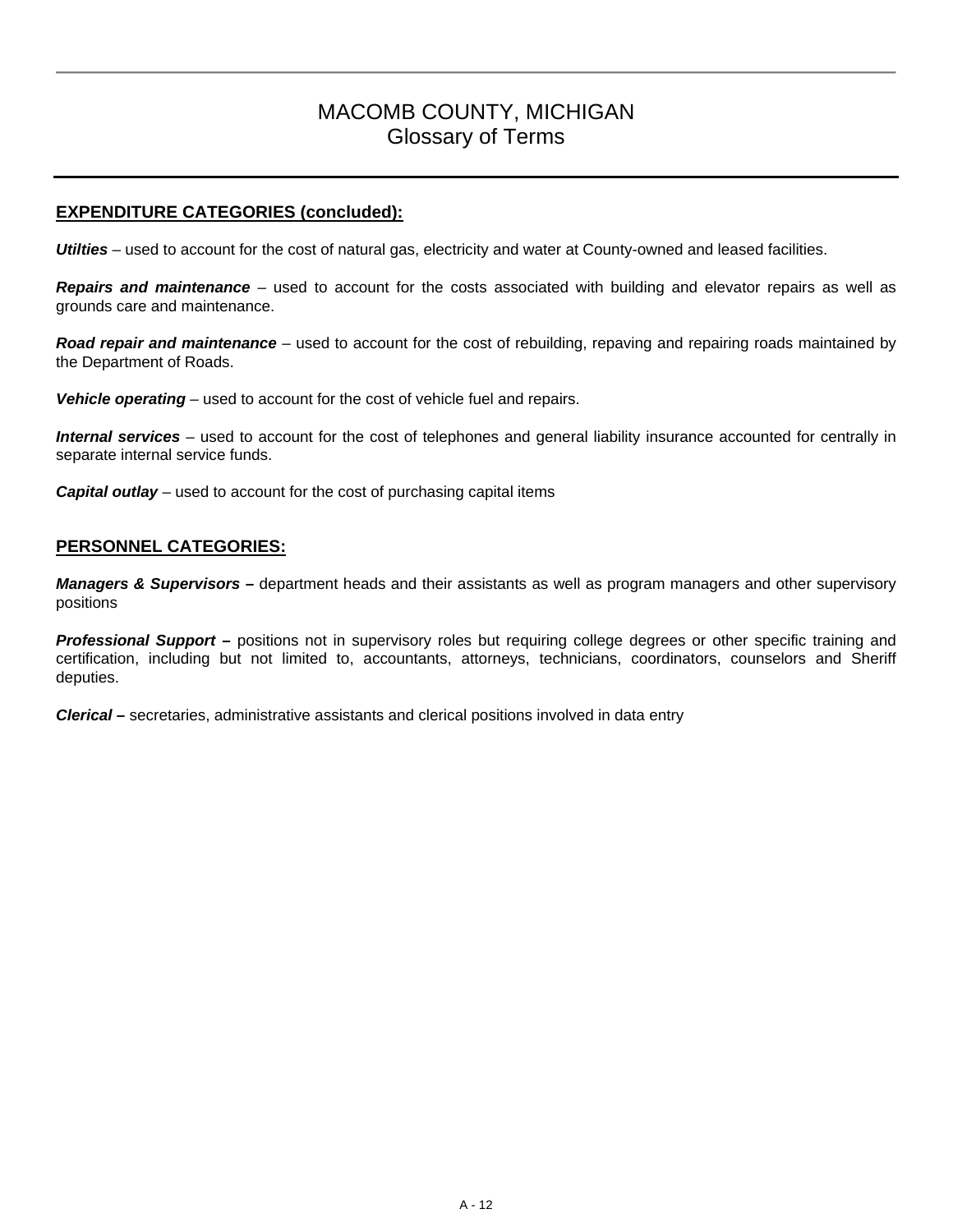## **Macomb County, Michigan Summary of Budgeted Revenues and Expenditures By Fund**

| Fiscal Year Ending September 30, 2013 |    |                                                                                             |    |             |             |                     |              |        |            |  |  |
|---------------------------------------|----|---------------------------------------------------------------------------------------------|----|-------------|-------------|---------------------|--------------|--------|------------|--|--|
|                                       |    | <b>Expenditures and</b><br><b>Revenues and</b><br><b>Other Uses</b><br><b>Other Sources</b> |    |             |             | <b>Fund Balance</b> |              |        |            |  |  |
| <b>Fund</b>                           |    |                                                                                             |    |             | Incr (Decr) | <b>Beginning</b>    |              | Ending |            |  |  |
| Adult Drug Court                      | \$ | 213,000                                                                                     | \$ | 213,000     | \$          |                     | \$           | \$     |            |  |  |
| Child Care                            |    | 22,409,032                                                                                  |    | 22,421,395  |             | (12, 363)           | 2,570,180    |        | 2,557,817  |  |  |
| <b>Community Corrections</b>          |    | 1,327,834                                                                                   |    | 1,327,834   |             |                     | 228          |        | 228        |  |  |
| <b>Community Mental Health</b>        |    | 201,282,551                                                                                 |    | 201,282,551 |             |                     | 1,721,820    |        | 1,721,820  |  |  |
| <b>Community Services</b>             |    | 16,582,764                                                                                  |    | 16,840,346  |             | (257, 582)          | 1,573,917    |        | 1,316,335  |  |  |
| Friend of the Court                   |    | 9,995,052                                                                                   |    | 9,995,052   |             |                     | 80,761       |        | 80,761     |  |  |
| <b>Health Grants</b>                  |    | 4,190,956                                                                                   |    | 4,190,956   |             |                     | 518,023      |        | 518,023    |  |  |
| Jaibg Grant                           |    | 42,854                                                                                      |    | 42,854      |             |                     |              |        |            |  |  |
| <b>MSUE Grants</b>                    |    | 153,000                                                                                     |    | 285,385     |             | (132, 385)          | 200,813      |        | 68,428     |  |  |
| <b>Prosecuting Attorney Grants</b>    |    | 2,136,842                                                                                   |    | 2,136,842   |             |                     | 29,808       |        | 29,808     |  |  |
| Roads                                 |    | 87,071,397                                                                                  |    | 94,099,911  |             | (7,028,514)         | 44,057,413   |        | 37,028,899 |  |  |
| <b>Sheriff Grants</b>                 |    | 2,038,224                                                                                   |    | 2,038,224   |             |                     | 218,772      |        | 218,772    |  |  |
| Substance Abuse                       |    | 8,965,842                                                                                   |    | 9,639,884   |             | (674, 042)          | 3,058,162    |        | 2,384,120  |  |  |
|                                       | \$ | 356,409,348                                                                                 | \$ | 364,514,234 | \$          | (8, 104, 886)       | \$54,029,897 | \$     | 45,925,011 |  |  |

| Fiscal Year Ending September 30, 2014 |    |                                                                                             |    |             |             |                     |    |              |               |            |  |
|---------------------------------------|----|---------------------------------------------------------------------------------------------|----|-------------|-------------|---------------------|----|--------------|---------------|------------|--|
|                                       |    | <b>Expenditures and</b><br><b>Revenues and</b><br><b>Other Sources</b><br><b>Other Uses</b> |    |             |             | <b>Fund Balance</b> |    |              |               |            |  |
| <b>Fund</b>                           |    |                                                                                             |    |             | Incr (Decr) | <b>Beginning</b>    |    |              | <b>Ending</b> |            |  |
| Adult Drug Court                      | \$ | 218,908                                                                                     | \$ | 218,908     | \$          |                     | \$ |              | \$            |            |  |
| Child Care                            |    | 22,985,025                                                                                  |    | 22,997,388  |             | (12, 363)           |    | 2,557,817    |               | 2,545,454  |  |
| <b>Community Corrections</b>          |    | 1,330,421                                                                                   |    | 1,330,421   |             |                     |    | 228          |               | 228        |  |
| <b>Community Mental Health</b>        |    | 207,958,041                                                                                 |    | 207,958,041 |             |                     |    | 1,721,820    |               | 1,721,820  |  |
| <b>Community Services</b>             |    | 16,512,098                                                                                  |    | 16,769,680  |             | (257, 582)          |    | 1,316,335    |               | 1,058,753  |  |
| Friend of the Court                   |    | 10,461,501                                                                                  |    | 10,461,501  |             |                     |    | 80,761       |               | 80,761     |  |
| <b>Health Grants</b>                  |    | 4,215,548                                                                                   |    | 4,215,548   |             |                     |    | 518,023      |               | 518,023    |  |
| Jaibg Grant                           |    | 42,854                                                                                      |    | 42,854      |             |                     |    |              |               |            |  |
| <b>MSUE Grants</b>                    |    | 152,000                                                                                     |    | 152,000     |             |                     |    | 68,428       |               | 68,428     |  |
| <b>Prosecuting Attorney Grants</b>    |    | 2,196,494                                                                                   |    | 2,196,494   |             |                     |    | 29,808       |               | 29,808     |  |
| Roads                                 |    | 64,705,142                                                                                  |    | 71,571,846  |             | (6,866,704)         |    | 37,028,899   |               | 30,162,195 |  |
| <b>Sheriff Grants</b>                 |    | 2,072,326                                                                                   |    | 2,072,326   |             |                     |    | 218,772      |               | 218,772    |  |
| Substance Abuse                       |    | 9,026,372                                                                                   |    | 9,732,489   |             | (706, 117)          |    | 2,384,120    |               | 1,678,003  |  |
|                                       | \$ | 341,876,730                                                                                 | \$ | 349,719,496 | \$          | (7, 842, 766)       |    | \$45,925,011 | \$            | 38,082,245 |  |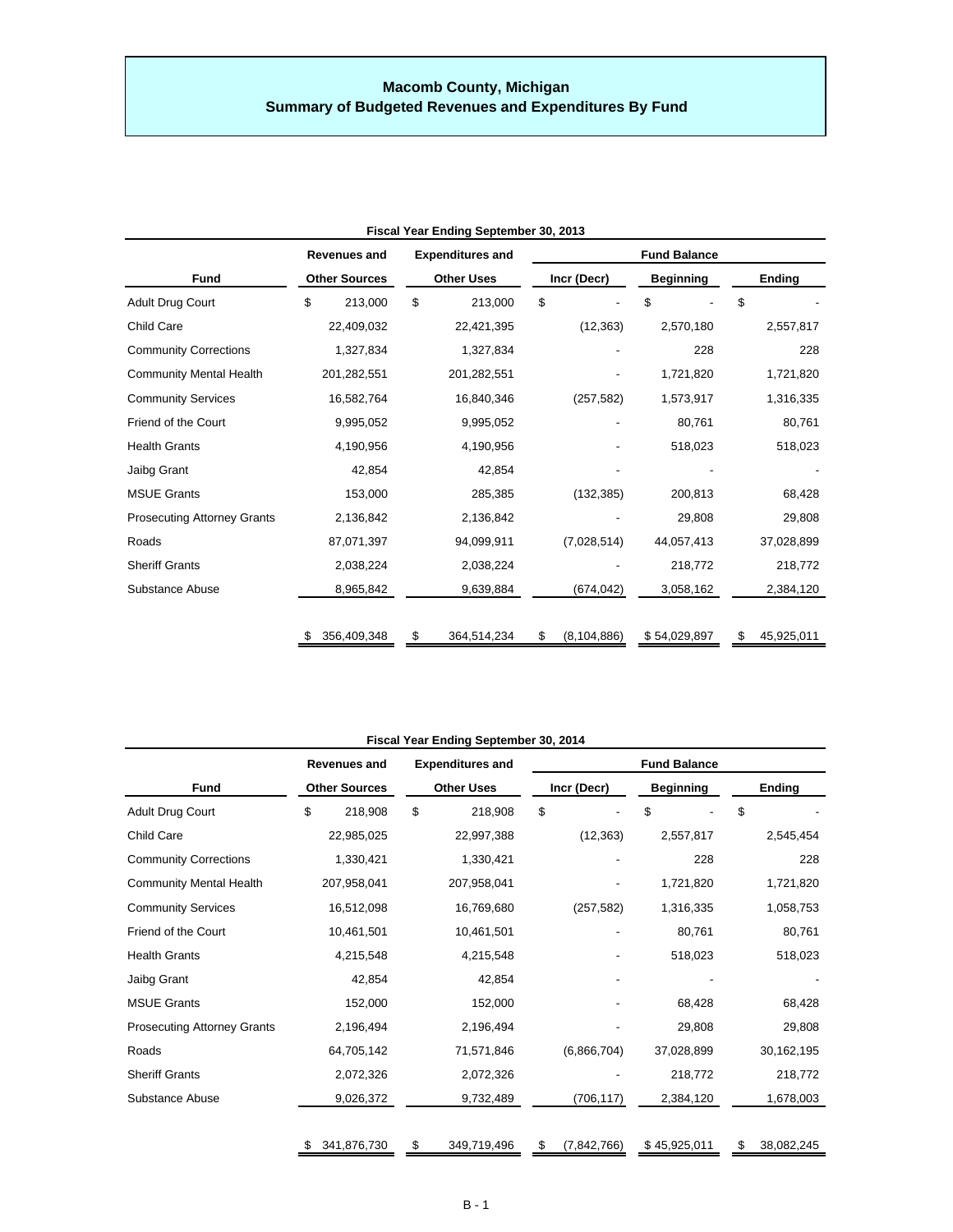#### **All Funds Summary By Category Statement of Revenues, Expenditures and Changes in Fund Balances Macomb County, Michigan Fiscal Year Ending September 30**

|                                             |                  | <b>Audited</b>  | <b>Budgeted</b>  |                  |                  |  |  |  |
|---------------------------------------------|------------------|-----------------|------------------|------------------|------------------|--|--|--|
|                                             | 2010             | 2011            | 2012             | 2013             | 2014             |  |  |  |
|                                             | Actual           | Actual          | Amended          | Recommended      | Forecasted       |  |  |  |
| <b>Revenues By Category</b>                 |                  |                 |                  |                  |                  |  |  |  |
| Licenses & Permits                          | \$<br>313,366    | \$<br>309,745   | \$<br>506,200    | \$<br>481,200    | \$<br>481,200    |  |  |  |
| Intergovernmental                           | 146,452,750      | 136,701,194     | 147, 121, 841    | 151,559,686      | 129,507,462      |  |  |  |
| <b>Charges for Services</b>                 | 167,125,606      | 177,339,618     | 174,345,394      | 178,368,335      | 185,374,836      |  |  |  |
| Investment Income                           | 326,715          | 261,555         | 177,924          | 171,296          | 263,550          |  |  |  |
| <b>Fines &amp; Forfeitures</b>              | 25,998           | 20,862          | 30,000           | 30,000           | 30,000           |  |  |  |
| Reimbursements                              | 1,111,244        | 644,060         | 668,500          | 692,500          | 692,500          |  |  |  |
| Other                                       | 2,860,697        | 859,776         | 1,130,319        | 672,926          | 495,526          |  |  |  |
| <b>Total Revenues</b>                       | 318,216,377      | 316,136,808     | 323,980,178      | 331,975,943      | 316,845,074      |  |  |  |
| <b>Expenditures By Category</b>             |                  |                 |                  |                  |                  |  |  |  |
| Personnel                                   | 82,936,228       | 81,208,761      | 89,956,671       | 89,852,835       | 91,805,185       |  |  |  |
| Supplies & Services                         | 26,815,146       | 29,377,515      | 28,123,342       | 17,839,789       | 18,012,177       |  |  |  |
| Room & Board                                | 10,882,328       | 6,699,726       | 11,287,124       | 8,790,128        | 8,790,128        |  |  |  |
| Conferences & Training                      | 380,421          | 269,654         | 312,219          | 244,082          | 231,731          |  |  |  |
| <b>Utilities</b>                            | 1,122,442        | 1,169,719       | 1,402,634        | 1,374,800        | 1,373,647        |  |  |  |
| Repairs & Maintenance                       | 980,394          | 982,709         | 1,216,921        | 1,206,826        | 1,184,602        |  |  |  |
| Road Repair & Maintenance                   | 40,508,603       | 34,561,299      | 50,489,485       | 50,504,363       | 32,731,813       |  |  |  |
| <b>Vehicle Operating</b>                    | 1,056,990        | 1,427,743       | 1,621,969        | 1,612,245        | 1,487,145        |  |  |  |
| <b>Contractual Services</b>                 | 160,844,656      | 169,053,695     | 167,390,314      | 180,613,447      | 186, 192, 479    |  |  |  |
| <b>Internal Services</b>                    | 5,705,784        | 5,377,571       | 5,225,107        | 4,465,818        | 4,588,845        |  |  |  |
| Capital Outlay                              | 3,971,956        | 3,223,524       | 3,031,961        | 7,497,537        | 2,803,279        |  |  |  |
| <b>Total Expenditures</b>                   | 335,204,949      | 333,351,917     | 360,057,746      | 364,001,870      | 349,201,031      |  |  |  |
| <b>Other Financing Sources (Uses)</b>       |                  |                 |                  |                  |                  |  |  |  |
| Transfers In - General Fund                 | 27,049,021       | 24,690,117      | 26,192,784       | 23,843,080       | 24,435,231       |  |  |  |
| Transfers in - Other Funds                  | 1,518,574        | 436,093         | 866,748          | 590,325          | 596,425          |  |  |  |
| <b>Transfers Out</b>                        | (5,624,722)      | (3, 152, 875)   | (546, 363)       | (512, 364)       | (518, 465)       |  |  |  |
| <b>Total Other Financing Sources (Uses)</b> | 22,942,872       | 21,973,335      | 26,513,169       | 23,921,041       | 24,513,191       |  |  |  |
| Increase (Decrease) in Fund Balance         | 5,954,301        | 4,758,227       | (9,564,399)      | (8, 104, 886)    | (7,842,766)      |  |  |  |
| <b>Fund Balance, Beginning of Year</b>      | 52,881,768       | 58,836,069      | 63,594,296       | 54,029,897       | 45,925,011       |  |  |  |
| <b>Fund Balance, End of Year</b>            | 58,836,069<br>\$ | 63,594,296<br>S | 54,029,897<br>\$ | 45,925,011<br>\$ | 38,082,245<br>\$ |  |  |  |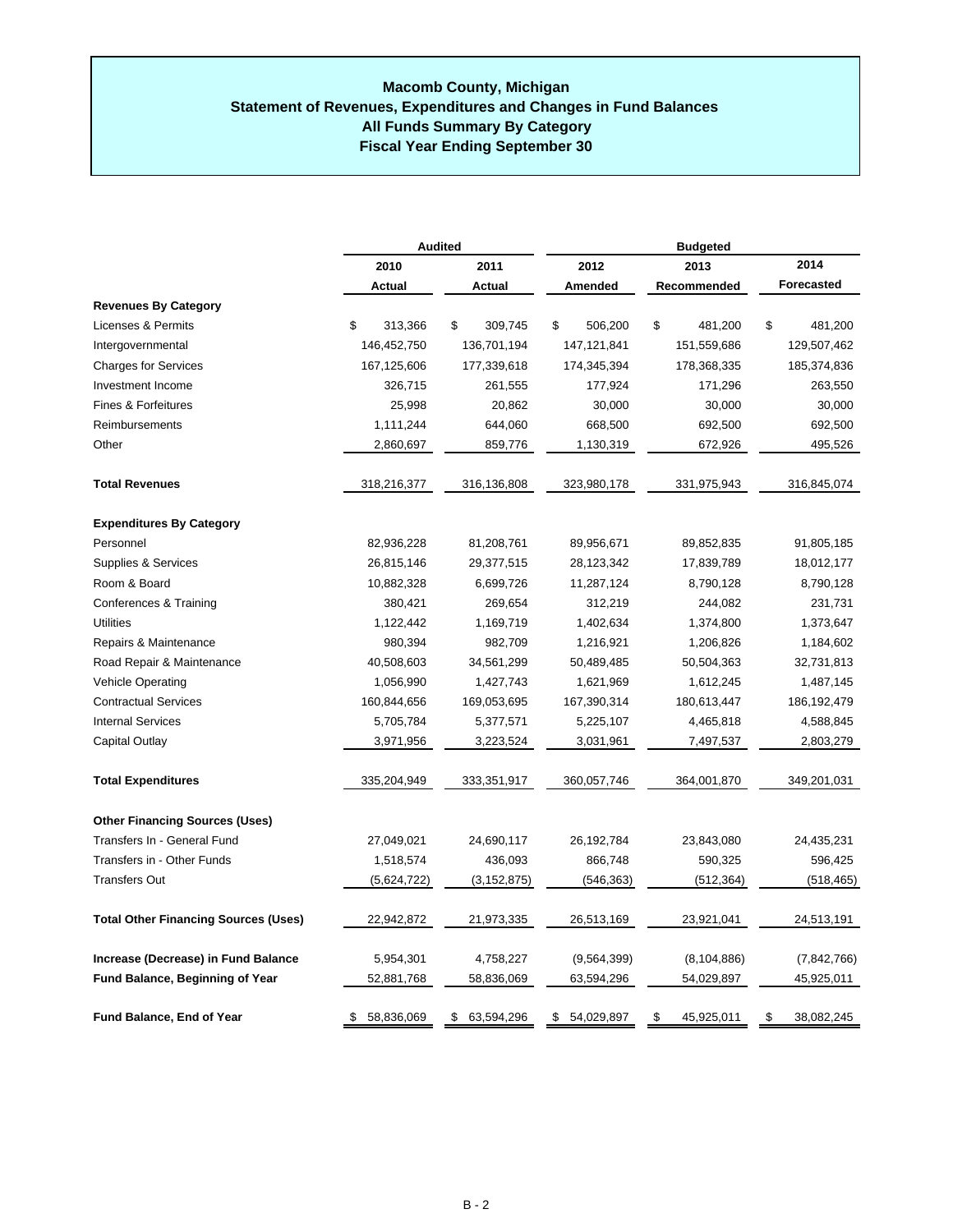|                                             | 2013 Recommended Budget |                 |                    |                      |                  |  |
|---------------------------------------------|-------------------------|-----------------|--------------------|----------------------|------------------|--|
|                                             | <b>Adult</b>            | <b>Child</b>    | Community          | <b>Community</b>     | <b>Community</b> |  |
|                                             | <b>Drug Court</b>       | Care            | <b>Corrections</b> | <b>Mental Health</b> | <b>Services</b>  |  |
| <b>Revenues By Category</b>                 |                         |                 |                    |                      |                  |  |
| Licenses & Permits                          | \$                      | \$              | \$                 | \$                   | \$               |  |
| Intergovernmental                           | 30,000                  | 9,194,012       | 1,025,540          | 28,716,788           | 11,130,565       |  |
| <b>Charges for Services</b>                 |                         | 16,000          |                    | 168,562,643          | 3,795,275        |  |
| Investment Income                           |                         |                 |                    |                      |                  |  |
| Fines & Forfeitures                         |                         |                 |                    |                      |                  |  |
| Reimbursements                              |                         | 688,000         |                    |                      |                  |  |
| Other                                       |                         |                 |                    | 93,438               | 179,000          |  |
| <b>Total Revenues</b>                       | 30,000                  | 9,898,012       | 1,025,540          | 197,372,869          | 15,104,840       |  |
| <b>Expenditures By Category</b>             |                         |                 |                    |                      |                  |  |
| Personnel                                   | 104,842                 | 9,881,064       | 746,123            | 25,859,495           | 8,262,797        |  |
| Supplies & Services                         | 5,956                   | 659,288         | 129,934            | 10,979,992           | 3,646,957        |  |
| Room & Board                                |                         | 8,790,128       |                    |                      |                  |  |
| Conferences & Training                      | 825                     | 14,000          | 4,500              | 12,460               | 123,722          |  |
| Utilities                                   |                         |                 |                    | 326,850              | 15,700           |  |
| Repairs & Maintenance                       |                         | 257,000         | 2,600              | 53,789               | 36,630           |  |
| Road Repair & Maintenance                   |                         |                 |                    |                      |                  |  |
| Vehicle Operating                           |                         | 6,000           |                    |                      | 169,100          |  |
| <b>Contractual Services</b>                 | 100,177                 | 1,056,000       | 428,677            | 162,886,510          | 3,878,152        |  |
| <b>Internal Services</b>                    | 1,200                   | 1,513,415       | 15,000             | 1,016,679            | 192,042          |  |
| Capital Outlay                              |                         | 8,500           | 1,000              | 146,776              | 2,882            |  |
| <b>Total Expenditures</b>                   | 213,000                 | 22,421,395      | 1,327,834          | 201,282,551          | 16,327,982       |  |
| <b>Other Financing Sources (Uses)</b>       |                         |                 |                    |                      |                  |  |
| Transfers In - General Fund                 | 183,000                 | 12,511,020      | 302,294            | 3,909,682            | 887,599          |  |
| Transfers In - Other Funds                  |                         |                 |                    |                      | 590,325          |  |
| <b>Transfers Out</b>                        |                         |                 |                    |                      | (512, 364)       |  |
| <b>Total Other Financing Sources (Uses)</b> | 183,000                 | 12,511,020      | 302,294            | 3,909,682            | 965,560          |  |
| Increase (Decrease) in Fund Balance         |                         | (12, 363)       |                    |                      | (257, 582)       |  |
| Fund Balance, Beginning of Year             |                         | 2,570,180       | 228                | 1,721,820            | 1,573,917        |  |
| Fund Balance, End of Year                   | \$                      | \$<br>2,557,817 | \$<br>228          | \$<br>1,721,820      | \$1,316,335      |  |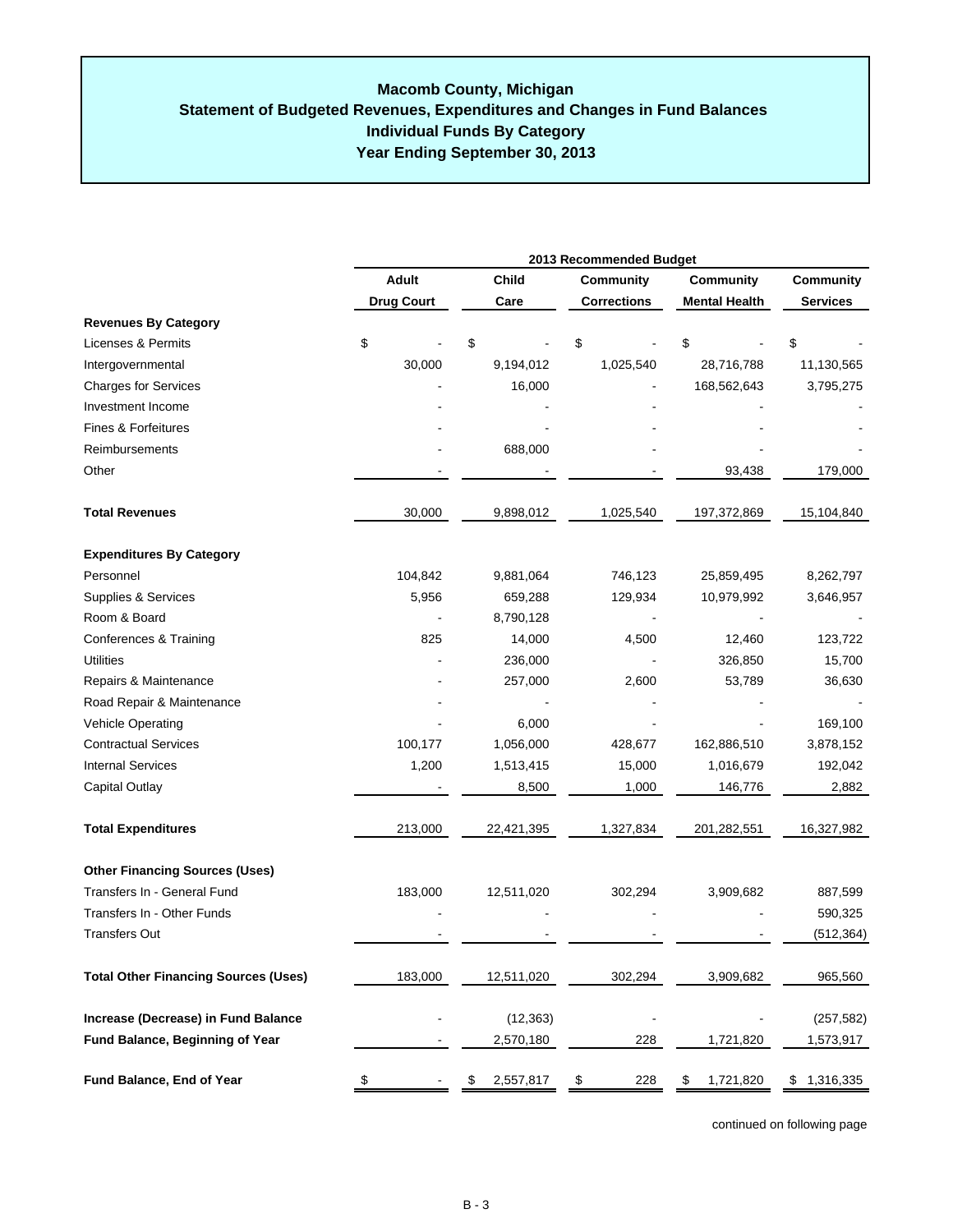## **Individual Funds By Category Year Ending September 30, 2013 Macomb County, Michigan Statement of Budgeted Revenues, Expenditures and Changes in Fund Balances**

|                                             | 2013 Recommended Budget |               |               |              |                        |  |  |  |
|---------------------------------------------|-------------------------|---------------|---------------|--------------|------------------------|--|--|--|
|                                             | <b>Friend of</b>        | Health        |               | <b>MSUE</b>  | Prosecuting            |  |  |  |
|                                             | the Court               | Grants        | <b>JAIBG</b>  | Grants       | <b>Attorney Grants</b> |  |  |  |
| <b>Revenues By Category</b>                 |                         |               |               |              |                        |  |  |  |
| <b>Licenses &amp; Permits</b>               | \$                      | \$            | \$            | \$           | \$                     |  |  |  |
| Intergovernmental                           | 6,403,225               | 3,579,039     | 38,569        |              | 1,288,674              |  |  |  |
| <b>Charges for Services</b>                 | 781,000                 | 60,000        | 3,000         | 148,500      |                        |  |  |  |
| Investment Income                           |                         |               |               |              |                        |  |  |  |
| Fines & Forfeitures                         |                         |               |               |              |                        |  |  |  |
| Reimbursements                              |                         |               |               | 4,500        |                        |  |  |  |
| Other                                       |                         | 7,200         |               |              | 39,705                 |  |  |  |
| <b>Total Revenues</b>                       | 7,184,225               | 3,646,239     | 41,569        | 153,000      | 1,328,379              |  |  |  |
| <b>Expenditures By Category</b>             |                         |               |               |              |                        |  |  |  |
| Personnel                                   | 7,983,302               | 2,941,110     |               | 142,167      | 1,891,175              |  |  |  |
| Supplies & Services                         | 150,600                 | 348,361       |               | 37,055       | 99,260                 |  |  |  |
| Room & Board                                |                         |               |               |              |                        |  |  |  |
| Conferences & Training                      | 3,750                   | 11,310        |               | 6,800        | 3,600                  |  |  |  |
| <b>Utilities</b>                            |                         |               |               |              |                        |  |  |  |
| Repairs & Maintenance                       | 69,500                  | 1,964         |               |              | 2,400                  |  |  |  |
| Road Repair & Maintenance                   |                         |               |               |              |                        |  |  |  |
| Vehicle Operating                           | 18,300                  |               |               |              |                        |  |  |  |
| <b>Contractual Services</b>                 | 565,000                 | 552,736       | 42,854        | 97,560       | 10,500                 |  |  |  |
| <b>Internal Services</b>                    | 1,198,800               | 329,125       |               | 1,803        | 127,407                |  |  |  |
| Capital Outlay                              | 5,800                   | 6,350         |               |              | 2,500                  |  |  |  |
| <b>Total Expenditures</b>                   | 9,995,052               | 4,190,956     | 42,854        | 285,385      | 2,136,842              |  |  |  |
| <b>Other Financing Sources (Uses)</b>       |                         |               |               |              |                        |  |  |  |
| Transfers In - General Fund                 | 2,810,827               | 544,717       | 1,285         |              | 808,463                |  |  |  |
| Transfers In - Other Funds                  |                         |               |               |              |                        |  |  |  |
| <b>Transfers Out</b>                        |                         |               |               |              |                        |  |  |  |
| <b>Total Other Financing Sources (Uses)</b> | 2,810,827               | 544,717       | 1,285         |              | 808,463                |  |  |  |
| Increase (Decrease) in Fund Balance         |                         |               |               | (132, 385)   |                        |  |  |  |
| Fund Balance, Beginning of Year             | 80,761                  | 518,023       |               | 200,813      | 29,808                 |  |  |  |
| Fund Balance, End of Year                   | 80,761<br>\$            | \$<br>518,023 | $\frac{1}{2}$ | 68,428<br>\$ | \$<br>29,808           |  |  |  |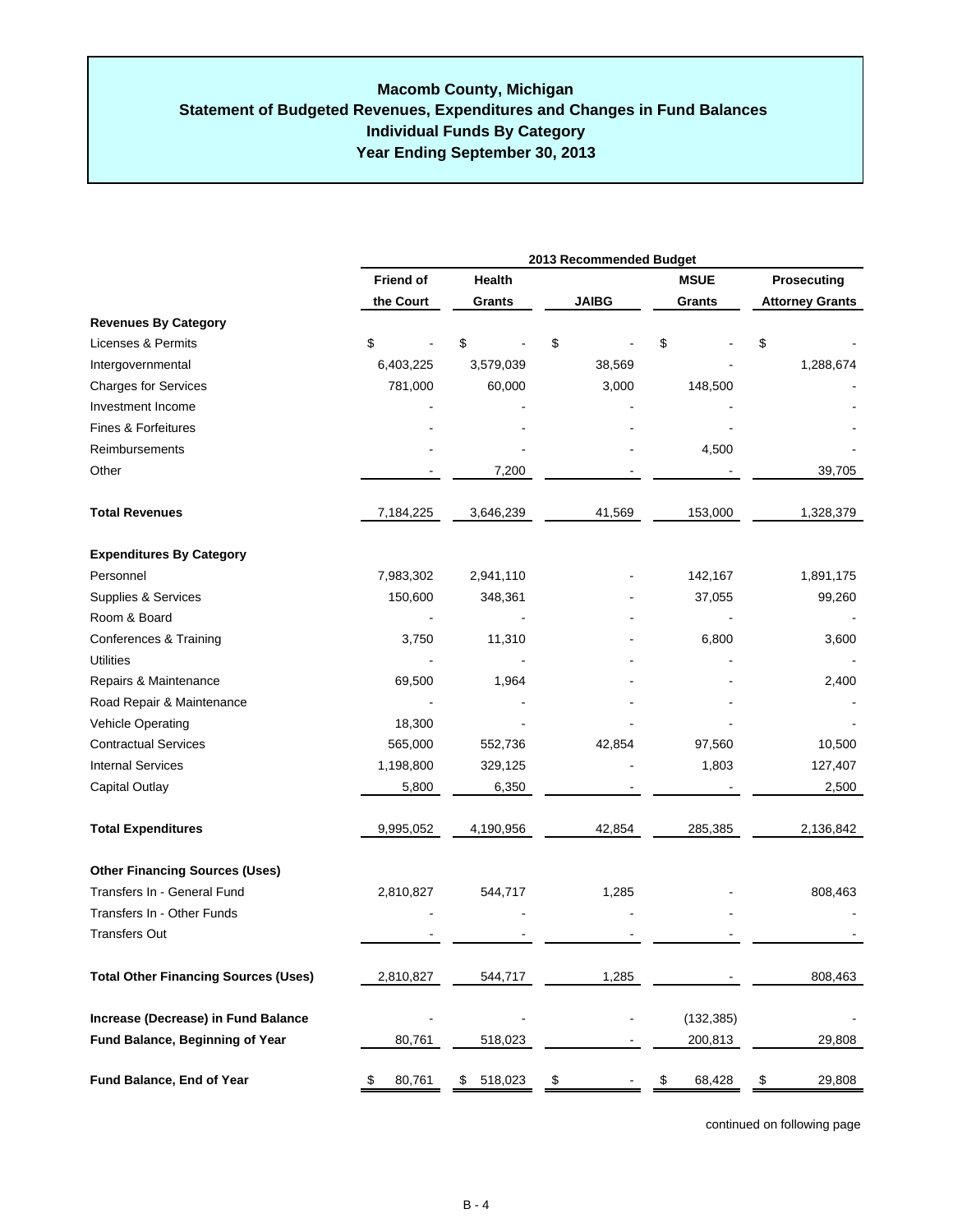## **Year Ending September 30, 2013 Macomb County, Michigan Statement of Budgeted Revenues, Expenditures and Changes in Fund Balances Individual Funds By Category**

|                                             | 2013 Recommended Budget |                |                  |               |  |  |  |  |
|---------------------------------------------|-------------------------|----------------|------------------|---------------|--|--|--|--|
|                                             |                         | <b>Sheriff</b> | <b>Substance</b> |               |  |  |  |  |
|                                             | Roads                   | Grants         | Abuse            | Total         |  |  |  |  |
| <b>Revenues By Category</b>                 |                         |                |                  |               |  |  |  |  |
| Licenses & Permits                          | \$<br>481,200           | \$             | \$               | \$<br>481,200 |  |  |  |  |
| Intergovernmental                           | 85,052,818              | 1,117,716      | 3,982,740        | 151,559,686   |  |  |  |  |
| <b>Charges for Services</b>                 | 1,012,500               | 240,588        | 3,748,829        | 178,368,335   |  |  |  |  |
| Investment Income                           | 171,296                 |                |                  | 171,296       |  |  |  |  |
| Fines & Forfeitures                         |                         | 30,000         |                  | 30,000        |  |  |  |  |
| Reimbursements                              |                         |                |                  | 692,500       |  |  |  |  |
| Other                                       | 353,583                 |                |                  | 672,926       |  |  |  |  |
| <b>Total Revenues</b>                       | 87,071,397              | 1,388,304      | 7,731,569        | 331,975,943   |  |  |  |  |
| <b>Expenditures By Category</b>             |                         |                |                  |               |  |  |  |  |
| Personnel                                   | 29,770,474              | 1,364,583      | 905,703          | 89,852,835    |  |  |  |  |
| Supplies & Services                         | 1,030,250               | 537,016        | 215,120          | 17,839,789    |  |  |  |  |
| Room & Board                                |                         |                |                  | 8,790,128     |  |  |  |  |
| Conferences & Training                      | 60,885                  |                | 2,230            | 244,082       |  |  |  |  |
| Utilities                                   | 785,250                 |                | 11,000           | 1,374,800     |  |  |  |  |
| Repairs & Maintenance                       | 773,110                 | 6,833          | 3,000            | 1,206,826     |  |  |  |  |
| Road Repair & Maintenance                   | 50,504,363              |                |                  | 50,504,363    |  |  |  |  |
| <b>Vehicle Operating</b>                    | 1,305,450               | 113,395        |                  | 1,612,245     |  |  |  |  |
| <b>Contractual Services</b>                 | 2,546,400               |                | 8,448,881        | 180,613,447   |  |  |  |  |
| <b>Internal Services</b>                    |                         | 16,397         | 53,950           | 4,465,818     |  |  |  |  |
| Capital Outlay                              | 7,323,729               |                |                  | 7,497,537     |  |  |  |  |
| <b>Total Expenditures</b>                   | 94,099,911              | 2,038,224      | 9,639,884        | 364,001,870   |  |  |  |  |
| <b>Other Financing Sources (Uses)</b>       |                         |                |                  |               |  |  |  |  |
| Transfers In - General Fund                 |                         | 649,920        | 1,234,273        | 23,843,080    |  |  |  |  |
| Transfers In - Other Funds                  |                         |                |                  | 590,325       |  |  |  |  |
| <b>Transfers Out</b>                        |                         |                |                  | (512,364)     |  |  |  |  |
| <b>Total Other Financing Sources (Uses)</b> |                         | 649,920        | 1,234,273        | 23,921,041    |  |  |  |  |
| Increase (Decrease) in Fund Balance         | (7,028,514)             |                | (674,042)        | (8, 104, 886) |  |  |  |  |
| <b>Fund Balance, Beginning of Year</b>      | 44,057,413              | 218,772        | 3,058,162        | 54,029,897    |  |  |  |  |
| Fund Balance, End of Year                   | \$37,028,899            | \$<br>218,772  | \$<br>2,384,120  | \$45,925,011  |  |  |  |  |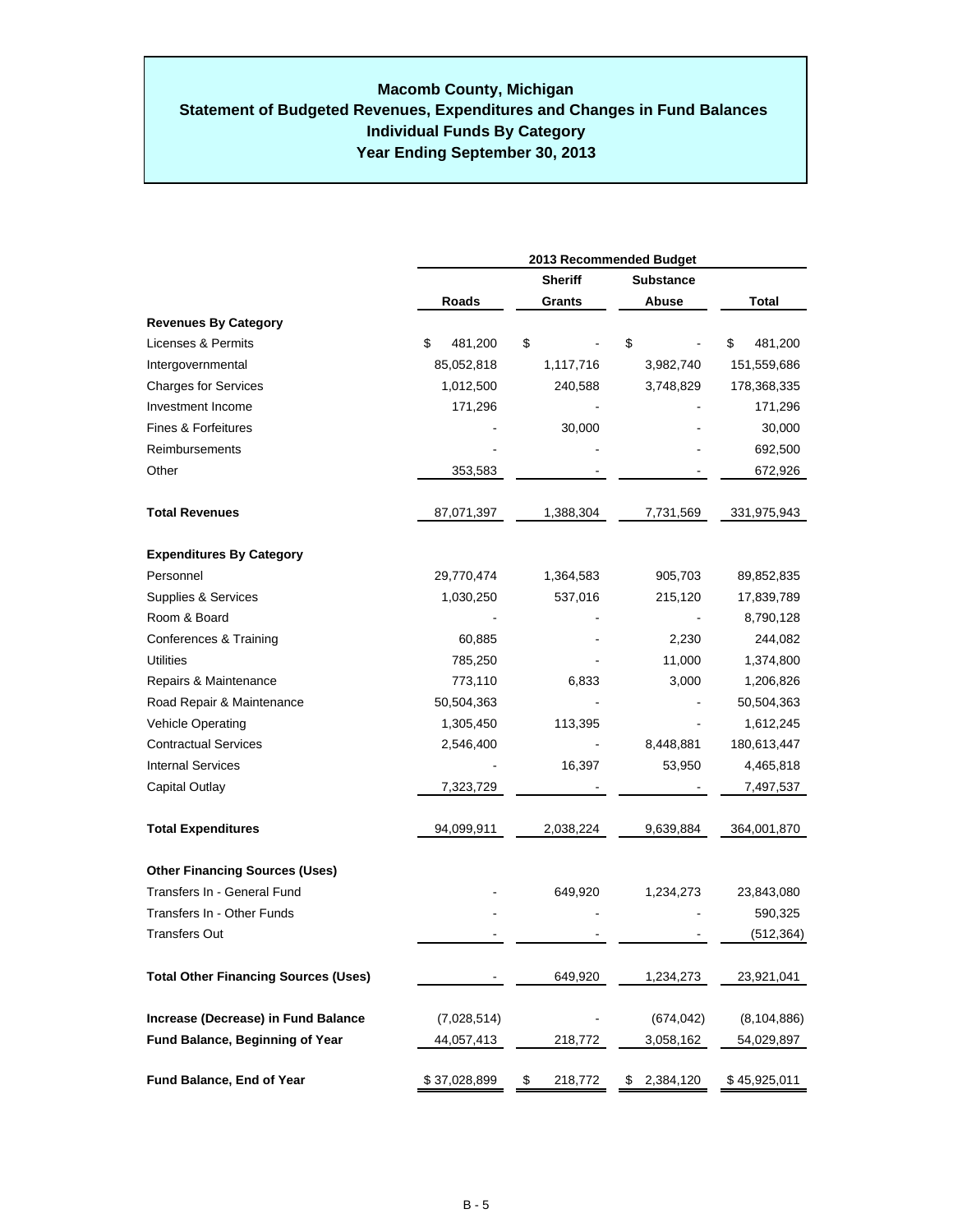## **Individual Funds By Category Year Ending September 30, 2014 Macomb County, Michigan Statement of Budgeted Revenues, Expenditures and Changes in Fund Balances**

|                                             | 2014 Forecasted Budget |                 |                          |                      |                 |  |
|---------------------------------------------|------------------------|-----------------|--------------------------|----------------------|-----------------|--|
|                                             | <b>Adult</b>           | Child           | <b>Community</b>         | Community            | Community       |  |
|                                             | <b>Drug Court</b>      | Care            | <b>Corrections</b>       | <b>Mental Health</b> | <b>Services</b> |  |
| <b>Revenues By Category</b>                 |                        |                 |                          |                      |                 |  |
| Licenses & Permits                          | \$                     | \$              | \$                       | \$                   | \$              |  |
| Intergovernmental                           | 30,000                 | 9,482,010       | 1,025,540                | 28,496,710           | 11,018,224      |  |
| <b>Charges for Services</b>                 |                        | 16,000          |                          | 175,457,865          | 3,827,979       |  |
| Investment Income                           |                        |                 |                          |                      |                 |  |
| Fines & Forfeitures                         |                        |                 |                          |                      |                 |  |
| Reimbursements                              |                        | 688,000         |                          |                      |                 |  |
| Other                                       |                        |                 |                          | 93,784               | 181,871         |  |
| <b>Total Revenues</b>                       | 30,000                 | 10,186,010      | 1,025,540                | 204,048,359          | 15,028,074      |  |
| <b>Expenditures By Category</b>             |                        |                 |                          |                      |                 |  |
| Personnel                                   | 110,750                | 10,425,306      | 771,290                  | 26,464,114           | 8,342,619       |  |
| Supplies & Services                         | 5,956                  | 667,538         | 107,354                  | 11,313,704           | 3,668,133       |  |
| Room & Board                                |                        | 8,790,128       |                          |                      |                 |  |
| <b>Employee Training &amp; Conferences</b>  | 825                    | 14,000          | 4,500                    | 12,709               | 118,722         |  |
| <b>Utilities</b>                            |                        | 236,000         |                          | 323,697              | 15,700          |  |
| Repairs & Maintenance                       |                        | 257,000         | 2,600                    | 54,865               | 36,330          |  |
| Road Repair & Maintenance                   |                        |                 |                          |                      |                 |  |
| Vehicle Operating                           |                        | 6,000           |                          |                      | 167,300         |  |
| <b>Contractual Services</b>                 | 100,177                | 1,079,500       | 428,677                  | 168,555,162          | 3,711,185       |  |
| <b>Internal Services</b>                    | 1,200                  | 1,513,416       | 15,000                   | 1,084,080            | 188,344         |  |
| <b>Capital Outlay</b>                       |                        | 8,500           | 1,000                    | 149,710              | 2,882           |  |
| <b>Total Expenditures</b>                   | 218,908                | 22,997,388      | 1,330,421                | 207,958,041          | 16,251,215      |  |
| <b>Other Financing Sources (Uses)</b>       |                        |                 |                          |                      |                 |  |
| Transfers In - General Fund                 | 188,908                | 12,799,015      | 304,881                  | 3,909,682            | 887,599         |  |
| Transfers In - Other Funds                  |                        |                 |                          |                      | 596,425         |  |
| <b>Transfers Out</b>                        |                        |                 |                          |                      | (518, 465)      |  |
| <b>Total Other Financing Sources (Uses)</b> | 188,908                | 12,799,015      | 304,881                  | 3,909,682            | 965,559         |  |
| Increase (Decrease) in Fund Balance         |                        | (12, 363)       | $\overline{\phantom{a}}$ |                      | (257, 582)      |  |
| Fund Balance, Beginning of Year             |                        | 2,557,817       | 228                      | 1,721,820            | 1,316,335       |  |
| Fund Balance, End of Year                   | \$                     | \$<br>2,545,454 | \$<br>228                | \$<br>1,721,820      | \$1,058,753     |  |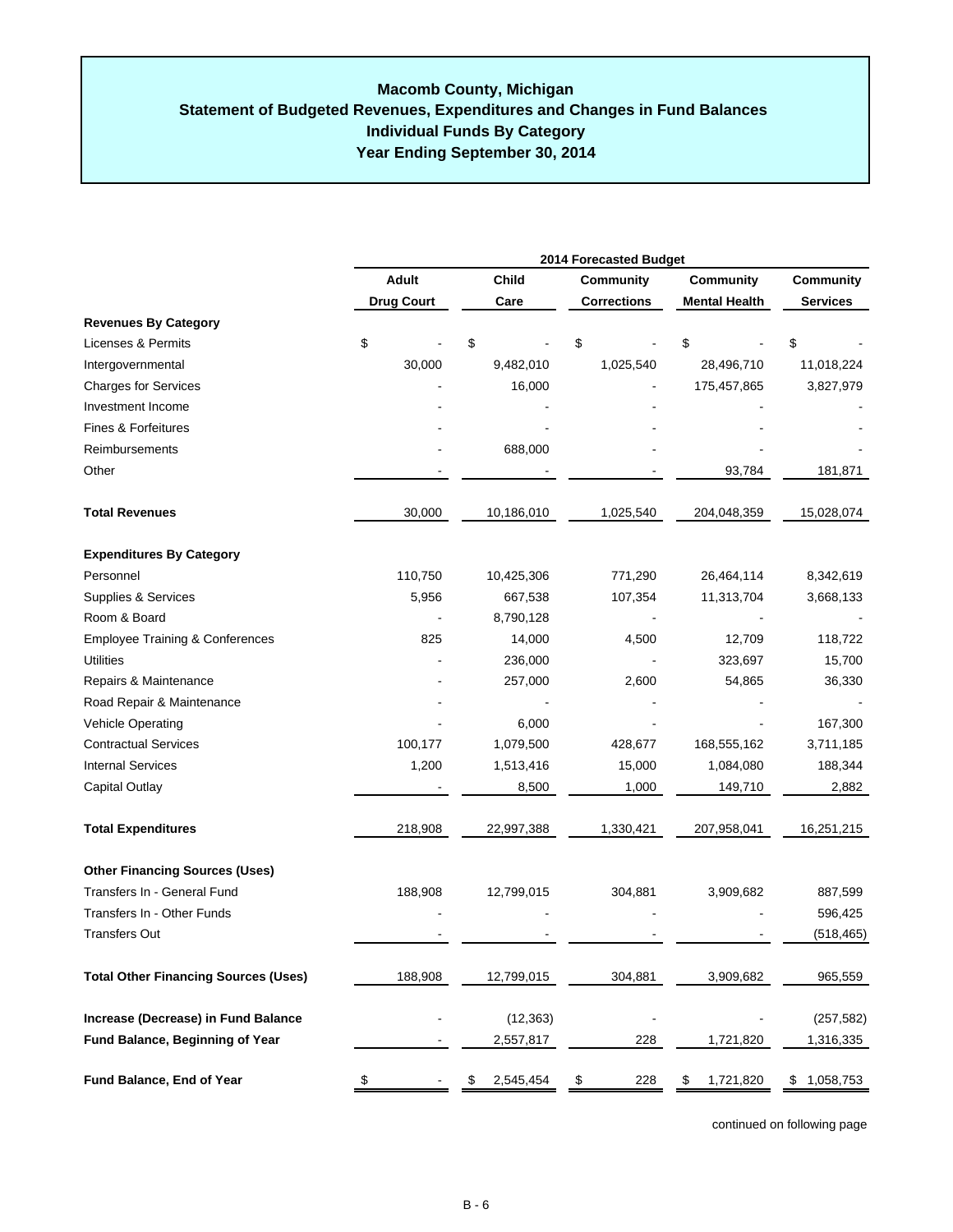|                                             | 2014 Forecasted Budget |               |              |              |                        |  |  |
|---------------------------------------------|------------------------|---------------|--------------|--------------|------------------------|--|--|
|                                             | <b>Friend of</b>       | Health        |              | <b>MSUE</b>  | Prosecuting            |  |  |
|                                             | the Court              | Grants        | <b>JAIBG</b> | Grants       | <b>Attorney Grants</b> |  |  |
| <b>Revenues By Category</b>                 |                        |               |              |              |                        |  |  |
| <b>Licenses &amp; Permits</b>               | \$                     | \$            | \$           | \$           | \$                     |  |  |
| Intergovernmental                           | 6,627,120              | 3,596,872     | 38,569       |              | 1,317,268              |  |  |
| <b>Charges for Services</b>                 | 781,000                | 62,000        | 3,000        | 147,500      |                        |  |  |
| Investment Income                           |                        |               |              |              |                        |  |  |
| Fines & Forfeitures                         |                        |               |              |              |                        |  |  |
| Reimbursements                              |                        |               |              | 4,500        |                        |  |  |
| Other                                       |                        | 7,200         |              |              | 41,374                 |  |  |
| <b>Total Revenues</b>                       | 7,408,120              | 3,666,072     | 41,569       | 152,000      | 1,358,642              |  |  |
| <b>Expenditures By Category</b>             |                        |               |              |              |                        |  |  |
| Personnel                                   | 8,374,356              | 3,007,564     |              | 94,550       | 1,956,755              |  |  |
| Supplies & Services                         | 156,600                | 340,480       |              | 15,029       | 101,604                |  |  |
| Room & Board                                |                        |               |              |              |                        |  |  |
| <b>Employee Training &amp; Conferences</b>  | 4,925                  | 10,410        |              | 1,825        | 3,600                  |  |  |
| <b>Utilities</b>                            |                        |               |              |              |                        |  |  |
| Repairs & Maintenance                       | 69,500                 | 1,964         |              |              | 2,400                  |  |  |
| Road Repair & Maintenance                   |                        |               |              |              |                        |  |  |
| Vehicle Operating                           | 20,000                 |               |              |              |                        |  |  |
| <b>Contractual Services</b>                 | 570,000                | 514,708       | 42,854       | 39,450       | 10,500                 |  |  |
| <b>Internal Services</b>                    | 1,258,300              | 335,155       |              | 1,146        | 119,135                |  |  |
| Capital Outlay                              | 7,820                  | 5,267         |              |              | 2,500                  |  |  |
| <b>Total Expenditures</b>                   | 10,461,501             | 4,215,548     | 42,854       | 152,000      | 2,196,494              |  |  |
| <b>Other Financing Sources (Uses)</b>       |                        |               |              |              |                        |  |  |
| Transfers In - General Fund                 | 3,053,381              | 549,476       | 1,285        |              | 837,852                |  |  |
| Transfers In - Other Funds                  |                        |               |              |              |                        |  |  |
| <b>Transfers Out</b>                        |                        |               |              |              |                        |  |  |
| <b>Total Other Financing Sources (Uses)</b> | 3,053,381              | 549,476       | 1,285        |              | 837,852                |  |  |
| Increase (Decrease) in Fund Balance         |                        |               |              |              |                        |  |  |
| Fund Balance, Beginning of Year             | 80,761                 | 518,023       |              | 68,428       | 29,808                 |  |  |
| Fund Balance, End of Year                   | \$<br>80,761           | \$<br>518,023 | \$           | \$<br>68,428 | \$<br>29,808           |  |  |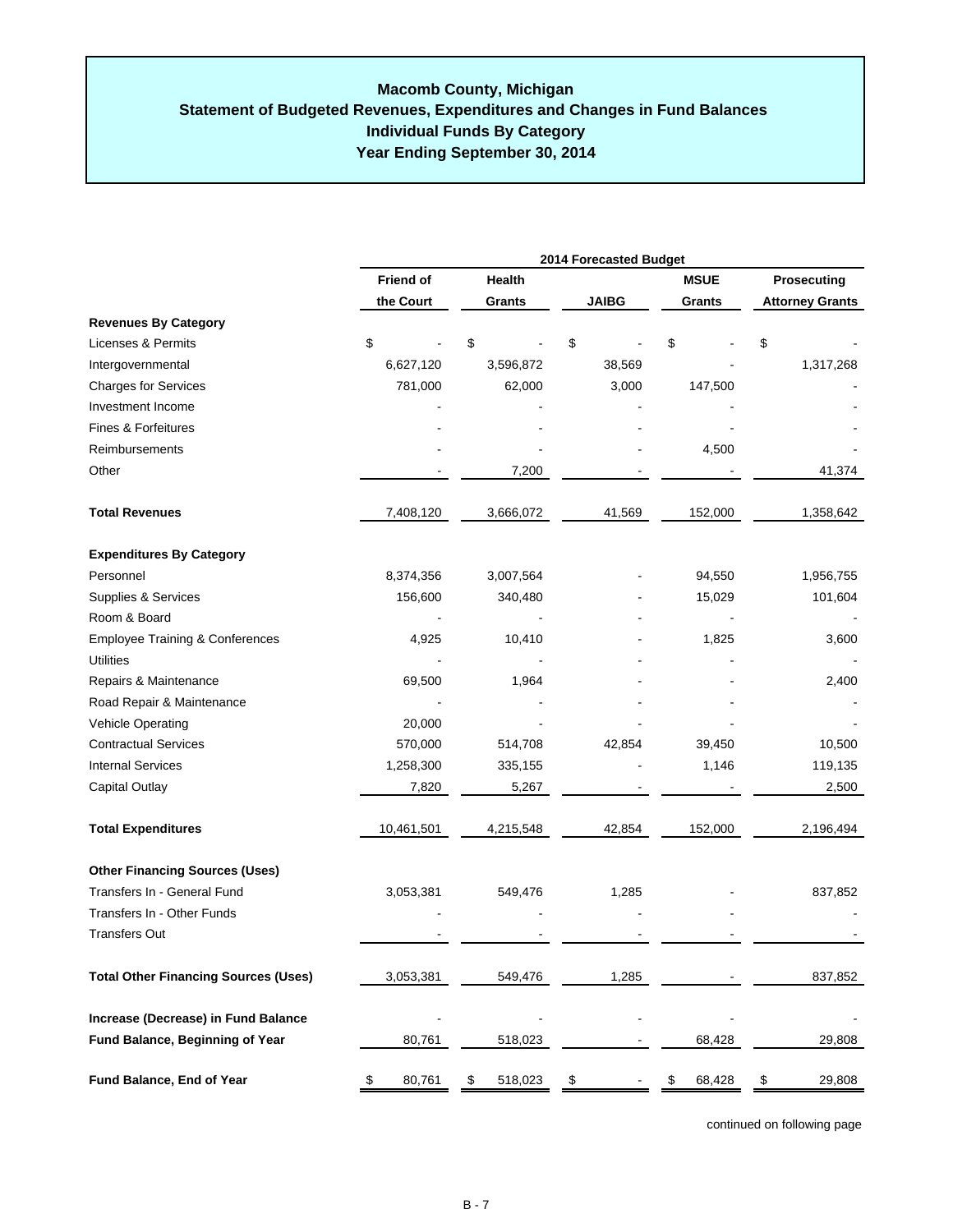## **Year Ending September 30, 2014 Macomb County, Michigan Statement of Budgeted Revenues, Expenditures and Changes in Fund Balances Individual Funds By Category**

|                                             | 2014 Forecasted Budget |                |                  |               |  |  |  |
|---------------------------------------------|------------------------|----------------|------------------|---------------|--|--|--|
|                                             |                        | <b>Sheriff</b> | <b>Substance</b> |               |  |  |  |
|                                             | Roads                  | Grants         | Abuse            | Total         |  |  |  |
| <b>Revenues By Category</b>                 |                        |                |                  |               |  |  |  |
| <b>Licenses &amp; Permits</b>               | \$<br>481,200          | \$             | \$               | \$<br>481,200 |  |  |  |
| Intergovernmental                           | 62,776,595             | 1,136,117      | 3,962,437        | 129,507,462   |  |  |  |
| <b>Charges for Services</b>                 | 1,012,500              | 243,588        | 3,823,404        | 185,374,836   |  |  |  |
| Investment Income                           | 263,550                |                |                  | 263,550       |  |  |  |
| Fines & Forfeitures                         |                        | 30,000         |                  | 30,000        |  |  |  |
| Reimbursements                              |                        |                |                  | 692,500       |  |  |  |
| Other                                       | 171,297                |                |                  | 495,526       |  |  |  |
| <b>Total Revenues</b>                       | 64,705,142             | 1,409,705      | 7,785,841        | 316,845,074   |  |  |  |
| <b>Expenditures By Category</b>             |                        |                |                  |               |  |  |  |
| Personnel                                   | 29,916,014             | 1,398,685      | 943,182          | 91,805,185    |  |  |  |
| Supplies & Services                         | 874,724                | 537,016        | 224,039          | 18,012,177    |  |  |  |
| Room & Board                                |                        |                |                  | 8,790,128     |  |  |  |
| <b>Employee Training &amp; Conferences</b>  | 57,985                 |                | 2,230            | 231,731       |  |  |  |
| <b>Utilities</b>                            | 786,250                |                | 12,000           | 1,373,647     |  |  |  |
| Repairs & Maintenance                       | 750,110                | 6,833          | 3,000            | 1,184,602     |  |  |  |
| Road Repair & Maintenance                   | 32,731,813             |                |                  | 32,731,813    |  |  |  |
| <b>Vehicle Operating</b>                    | 1,180,450              | 113,395        |                  | 1,487,145     |  |  |  |
| <b>Contractual Services</b>                 | 2,648,900              |                | 8,491,366        | 186, 192, 479 |  |  |  |
| <b>Internal Services</b>                    |                        | 16,397         | 56,672           | 4,588,845     |  |  |  |
| Capital Outlay                              | 2,625,600              |                |                  | 2,803,279     |  |  |  |
| <b>Total Expenditures</b>                   | 71,571,846             | 2,072,326      | 9,732,489        | 349,201,031   |  |  |  |
| <b>Other Financing Sources (Uses)</b>       |                        |                |                  |               |  |  |  |
| Transfers In - General Fund                 |                        | 662,621        | 1,240,531        | 24,435,231    |  |  |  |
| Transfers In - Other Funds                  |                        |                |                  | 596,425       |  |  |  |
| <b>Transfers Out</b>                        |                        |                |                  | (518, 465)    |  |  |  |
| <b>Total Other Financing Sources (Uses)</b> |                        | 662,621        | 1,240,531        | 24,513,191    |  |  |  |
| Increase (Decrease) in Fund Balance         | (6,866,704)            |                | (706, 117)       | (7, 842, 766) |  |  |  |
| Fund Balance, Beginning of Year             | 37,028,899             | 218,772        | 2,384,120        | 45,925,011    |  |  |  |
| Fund Balance, End of Year                   | \$30,162,195           | \$<br>218,772  | \$1,678,003      | \$38,082,245  |  |  |  |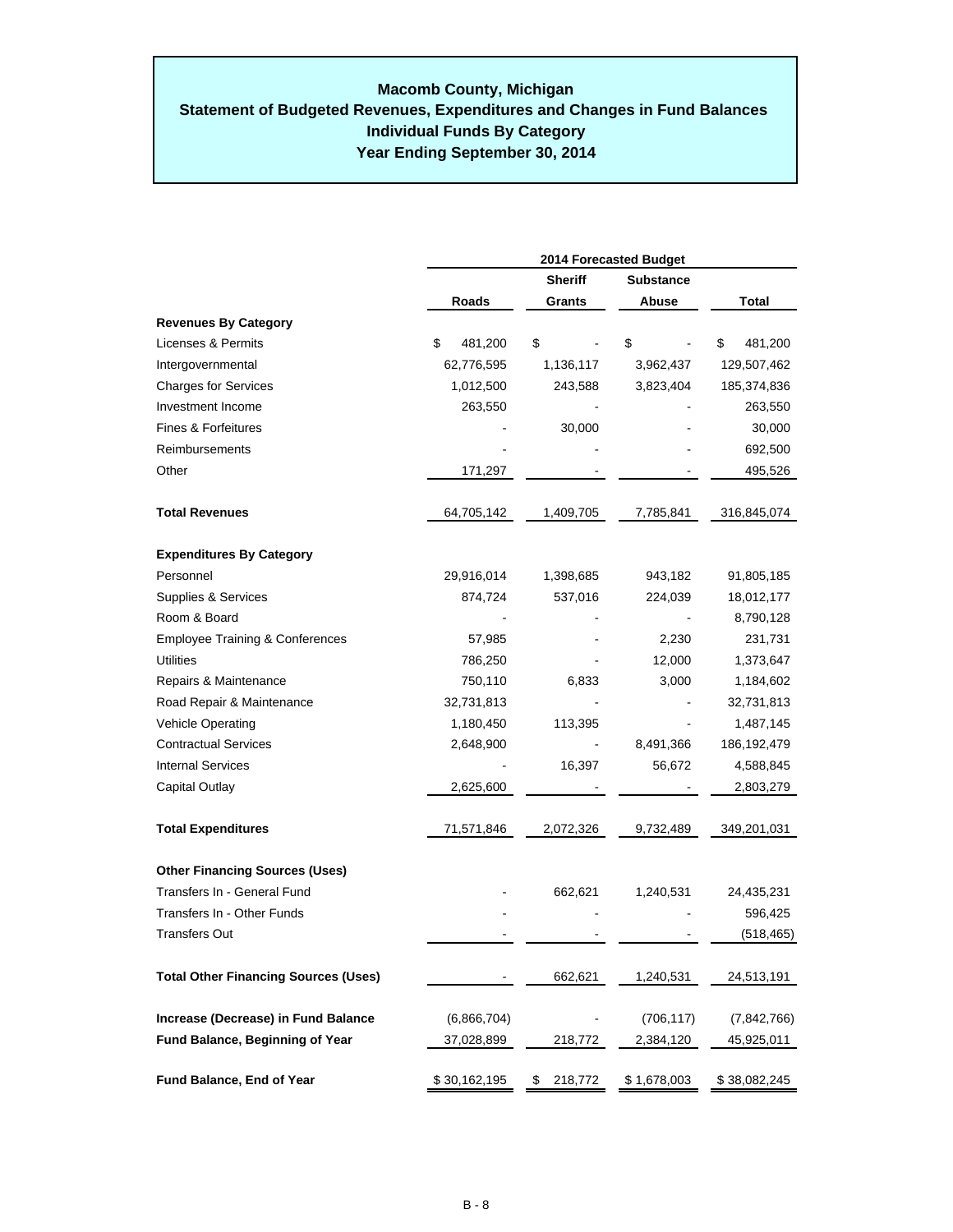#### **Macomb County, Michigan Statement of Revenues, Expenditures and Changes in Fund Balances All Funds Summary By Function Fiscal Year Ending September 30**

|                                             | Audited       |               | <b>Budgeted</b>   |                  |                   |  |  |
|---------------------------------------------|---------------|---------------|-------------------|------------------|-------------------|--|--|
|                                             | 2010          | 2011          | 2012              | 2013             | 2014              |  |  |
|                                             | Actual        | Actual        | Amended           | Recommended      | <b>Forecasted</b> |  |  |
| <b>Revenues By Category</b>                 |               |               |                   |                  |                   |  |  |
| Licenses & permits                          | \$<br>313,366 | 309,745<br>\$ | \$<br>506,200     | \$<br>481,200    | \$<br>481,200     |  |  |
| Intergovernmental                           | 146,452,750   | 136,701,194   | 147,121,841       | 151,559,686      | 129,507,462       |  |  |
| <b>Charges for Services</b>                 | 167,125,606   | 177,339,618   | 174,345,394       | 178,368,335      | 185,374,836       |  |  |
| Investment Income                           | 326,715       | 261,555       | 177,924<br>30,000 | 171,296          | 263,550           |  |  |
| Fines & Forfeitures                         | 25,998        | 20,862        |                   | 30,000           | 30,000            |  |  |
| Reimbursements                              | 1,111,244     | 644,060       | 668,500           | 692,500          | 692,500           |  |  |
| Other                                       | 2,860,697     | 859,776       | 1,130,319         | 672,926          | 495,526           |  |  |
| <b>Total Revenues</b>                       | 318,216,377   | 316,136,808   | 323,980,178       | 331,975,943      | 316,845,074       |  |  |
| <b>Expenditures By Function</b>             |               |               |                   |                  |                   |  |  |
| Judicial                                    |               |               |                   |                  |                   |  |  |
| <b>Adult Drug Court</b>                     | 227,216       | 188,567       | 232,310           | 213,000          | 218,908           |  |  |
| Friend of the Court                         | 9,978,296     | 9,828,780     | 10,585,774        | 9,989,252        | 10,453,681        |  |  |
| <b>JAIBG Grant</b>                          | 39,406        | 45,985        | 50,767            | 42,854           | 42,854            |  |  |
| <b>Prosecuting Attorney Grants</b>          | 1,799,861     | 1,899,593     | 2,190,702         | 2,134,342        | 2,193,994         |  |  |
| <b>Public Safety</b>                        |               |               |                   |                  |                   |  |  |
| <b>Community Corrections</b>                | 1,240,398     | 1,316,306     | 1,319,654         | 1,326,834        | 1,329,421         |  |  |
| <b>Sheriff Grants</b>                       | 1,967,387     | 1,945,898     | 2,109,892         | 2,038,224        | 2,072,326         |  |  |
| <b>Public Works</b>                         |               |               |                   |                  |                   |  |  |
| Roads                                       | 72,275,196    | 66,423,989    | 86,261,398        | 86,776,182       | 68,946,246        |  |  |
| <b>Health &amp; Welfare</b>                 |               |               |                   |                  |                   |  |  |
| <b>Child Care</b>                           | 24,430,119    | 19,989,442    | 26,052,879        | 22,412,895       | 22,988,888        |  |  |
| <b>Community Services</b>                   | 18,463,110    | 20,392,738    | 16,205,108        | 16,325,100       | 16,248,333        |  |  |
| <b>Community Mental Health</b>              | 187,674,404   | 196,667,883   | 198,226,785       | 201, 135, 775    | 207,808,331       |  |  |
| <b>Health Grants</b>                        | 5,825,057     | 3,942,802     | 4,346,422         | 4,184,606        | 4,210,281         |  |  |
| <b>MSUE Grants</b>                          | 176,393       | 356,520       | 411,491           | 285,385          | 152,000           |  |  |
| Substance Abuse                             | 7,136,151     | 7,129,890     | 9,032,603         | 9,639,884        | 9,732,489         |  |  |
| <b>Capital Outlay</b>                       | 3,971,956     | 3,223,524     | 3,031,961         | 7,497,537        | 2,803,279         |  |  |
| <b>Total Expenditures</b>                   | 335,204,949   | 333.351.917   | 360.057.746       | 364.001.870      | 349.201.031       |  |  |
| <b>Other Financing Sources (Uses)</b>       |               |               |                   |                  |                   |  |  |
| Transfers In - General Fund                 | 27,049,021    | 24,690,117    | 26,192,784        | 23,843,080       | 24,435,231        |  |  |
| Transfers In - Other Funds                  | 1,518,574     | 436,093       | 866,748           | 590,325          | 596,425           |  |  |
| Transfers Out                               | (5,624,722)   | (3, 152, 875) | (546,363)         | (512, 364)       | (518,465)         |  |  |
| <b>Total Other Financing Sources (Uses)</b> | 22,942,872    | 21,973,335    | 26,513,169        | 23,921,041       | 24,513,191        |  |  |
| Increase (Decrease) in Fund Balance         | 5,954,301     | 4,758,227     | (9,564,399)       | (8, 104, 886)    | (7,842,766)       |  |  |
| <b>Fund Balance, Beginning of Year</b>      | 52,881,768    | 58,836,069    | 63,594,296        | 54,029,897       | 45,925,011        |  |  |
| Fund Balance, End of Year                   | \$58,836,069  | \$ 63,594,296 | 54,029,897<br>\$  | 45,925,011<br>\$ | 38,082,245<br>\$  |  |  |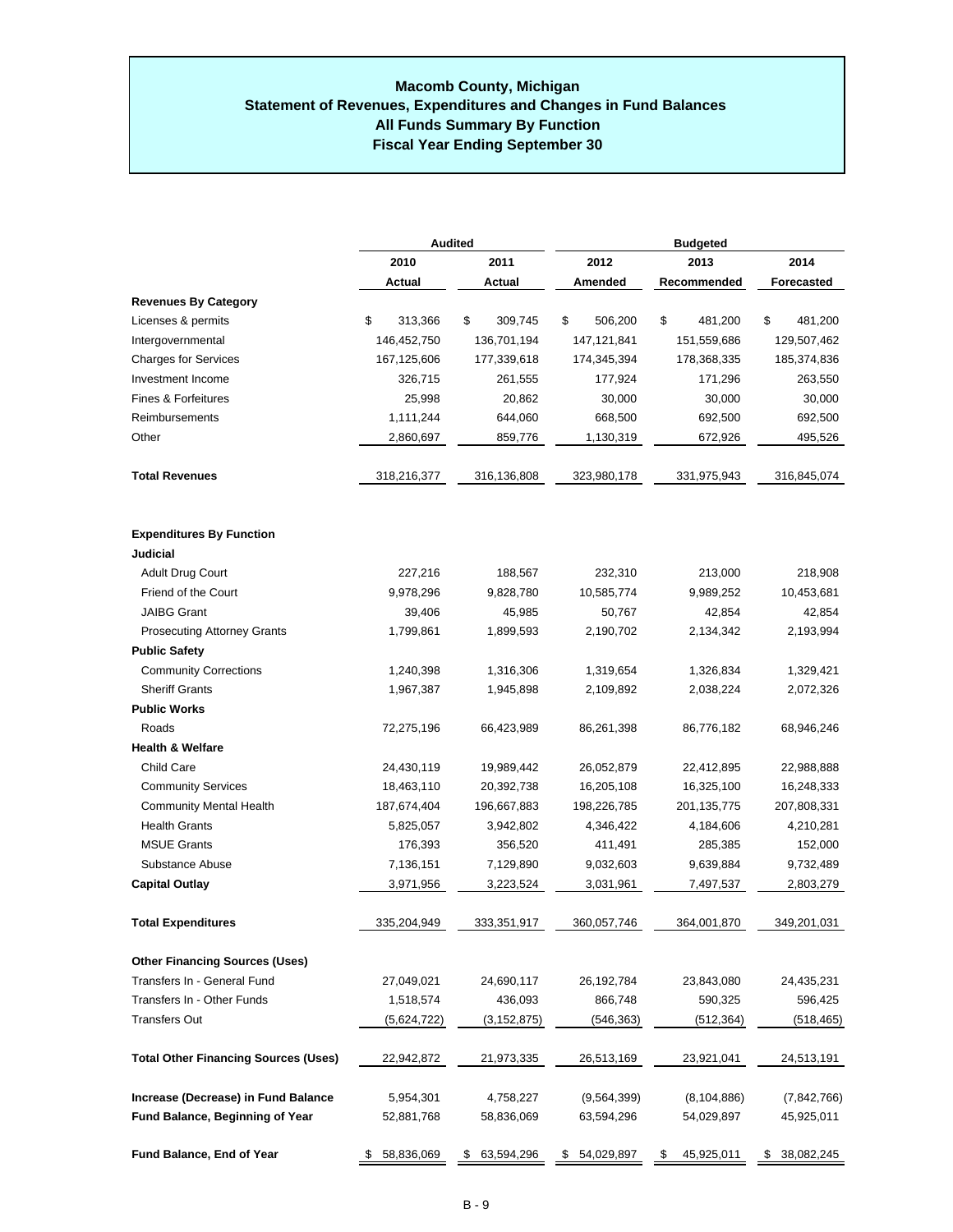|                                             | 2013 Recommended Budget |         |            |                    |                        |         |                 |
|---------------------------------------------|-------------------------|---------|------------|--------------------|------------------------|---------|-----------------|
|                                             | <b>Adult</b>            |         | Child      | <b>Community</b>   | <b>Community</b>       |         | Community       |
|                                             | <b>Drug Court</b>       |         | Care       | <b>Corrections</b> | <b>Mental Health</b>   |         | <b>Services</b> |
| <b>Revenues By Category</b>                 |                         |         |            |                    |                        |         |                 |
| Licenses & Permits                          | \$                      |         | \$         | \$                 | \$                     |         | \$              |
| Intergovernmental                           |                         | 30,000  | 9,194,012  | 1,025,540          | 28,716,788             |         | 11,130,565      |
| <b>Charges for Services</b>                 |                         |         | 16,000     |                    | 168,562,643            |         | 3,795,275       |
| Investment Income                           |                         |         |            |                    |                        |         |                 |
| <b>Fines &amp; Forfeitures</b>              |                         |         |            |                    |                        |         |                 |
| Reimbursements                              |                         |         | 688,000    |                    |                        |         |                 |
| Other                                       |                         |         |            |                    |                        | 93,438  | 179,000         |
| <b>Total Revenues</b>                       |                         | 30,000  | 9,898,012  | 1,025,540          | 197,372,869            |         | 15,104,840      |
| <b>Expenditures By Category</b>             |                         |         |            |                    |                        |         |                 |
| Judicial                                    |                         | 213,000 |            |                    |                        |         |                 |
| <b>Public Safety</b>                        |                         |         |            | 1,326,834          |                        |         |                 |
| <b>Public Works</b>                         |                         |         |            |                    |                        |         |                 |
| Health & Welfare                            |                         |         | 22,412,895 |                    | 201, 135, 775          |         | 16,325,100      |
| Capital Outlay                              |                         |         | 8,500      | 1,000              |                        | 146,776 | 2,882           |
| <b>Total Expenditures</b>                   |                         | 213,000 | 22,421,395 | 1,327,834          | 201,282,551            |         | 16,327,982      |
| <b>Other Financing Sources (Uses)</b>       |                         |         |            |                    |                        |         |                 |
| Transfers In - General Fund                 |                         | 183,000 | 12,511,020 | 302,294            | 3,909,682              |         | 887,599         |
| Transfers In - Other Funds                  |                         |         |            |                    |                        |         | 590,325         |
| <b>Transfers Out</b>                        |                         |         |            |                    |                        |         | (512, 364)      |
| <b>Total Other Financing Sources (Uses)</b> |                         | 183,000 | 12,511,020 | 302,294            | 3,909,682              |         | 965,560         |
| Increase (Decrease) in Fund Balance         |                         |         | (12, 363)  |                    |                        |         | (257, 582)      |
| Fund Balance, Beginning of Year             |                         |         | 2,570,180  |                    | 228<br>1,721,820       |         | 1,573,917       |
| Fund Balance, End of Year                   | \$                      |         | 2,557,817  | \$                 | 228<br>1,721,820<br>\$ |         | 1,316,335<br>\$ |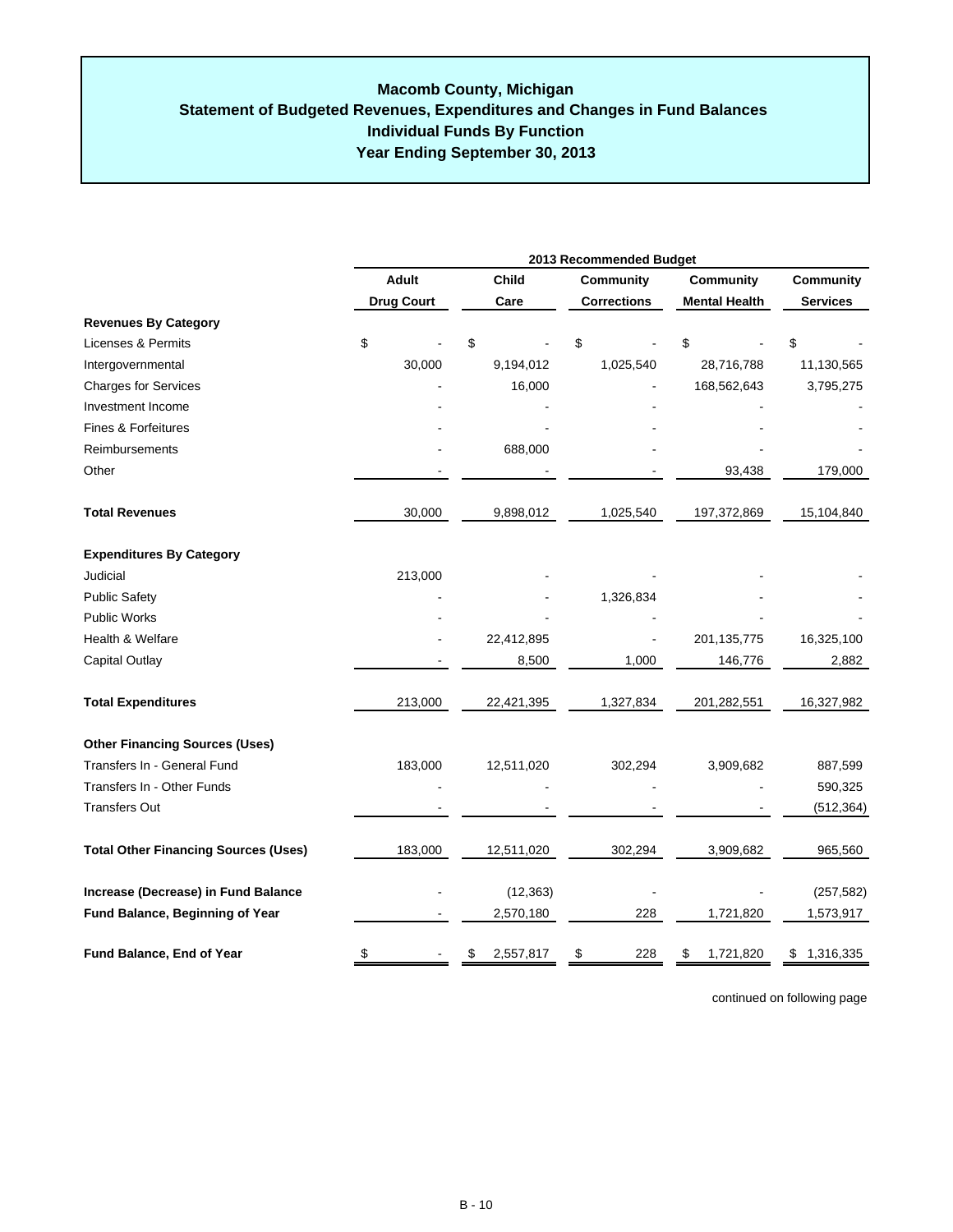## **Individual Funds By Function Year Ending September 30, 2013 Macomb County, Michigan Statement of Budgeted Revenues, Expenditures and Changes in Fund Balances**

|                                             | 2013 Recommended Budget |               |              |              |                        |  |
|---------------------------------------------|-------------------------|---------------|--------------|--------------|------------------------|--|
|                                             | <b>Friend of</b>        | Health        |              | <b>MSUE</b>  | Prosecuting            |  |
|                                             | the Court               | Grants        | <b>JAIBG</b> | Grants       | <b>Attorney Grants</b> |  |
| <b>Revenues By Category</b>                 |                         |               |              |              |                        |  |
| Licenses & Permits                          | \$                      | \$            | \$           | \$           | \$                     |  |
| Intergovernmental                           | 6,403,225               | 3,579,039     | 38,569       |              | 1,288,674              |  |
| <b>Charges for Services</b>                 | 781,000                 | 60,000        | 3,000        | 148,500      |                        |  |
| Investment Income                           |                         |               |              |              |                        |  |
| <b>Fines &amp; Forfeitures</b>              |                         |               |              |              |                        |  |
| <b>Reimbursements</b>                       |                         |               |              | 4,500        |                        |  |
| Other                                       |                         | 7,200         |              |              | 39,705                 |  |
| <b>Total Revenues</b>                       | 7,184,225               | 3,646,239     | 41,569       | 153,000      | 1,328,379              |  |
| <b>Expenditures By Category</b>             |                         |               |              |              |                        |  |
| Judicial                                    | 9,989,252               |               | 42,854       |              | 2,134,342              |  |
| <b>Public Safety</b>                        |                         |               |              |              |                        |  |
| Public Works                                |                         |               |              |              |                        |  |
| Health & Welfare                            |                         | 4,184,606     |              | 285,385      |                        |  |
| Capital Outlay                              | 5,800                   | 6,350         |              |              | 2,500                  |  |
| <b>Total Expenditures</b>                   | 9,995,052               | 4,190,956     | 42,854       | 285,385      | 2,136,842              |  |
| <b>Other Financing Sources (Uses)</b>       |                         |               |              |              |                        |  |
| Transfers In - General Fund                 | 2,810,827               | 544,717       | 1,285        |              | 808,463                |  |
| Transfers In - Other Funds                  |                         |               |              |              |                        |  |
| <b>Transfers Out</b>                        |                         |               |              |              |                        |  |
| <b>Total Other Financing Sources (Uses)</b> | 2,810,827               | 544,717       | 1,285        |              | 808,463                |  |
| Increase (Decrease) in Fund Balance         |                         |               |              | (132, 385)   |                        |  |
| Fund Balance, Beginning of Year             | 80,761                  | 518,023       |              | 200,813      | 29,808                 |  |
| Fund Balance, End of Year                   | 80,761<br>\$            | 518,023<br>\$ | \$           | 68,428<br>\$ | 29,808<br>\$           |  |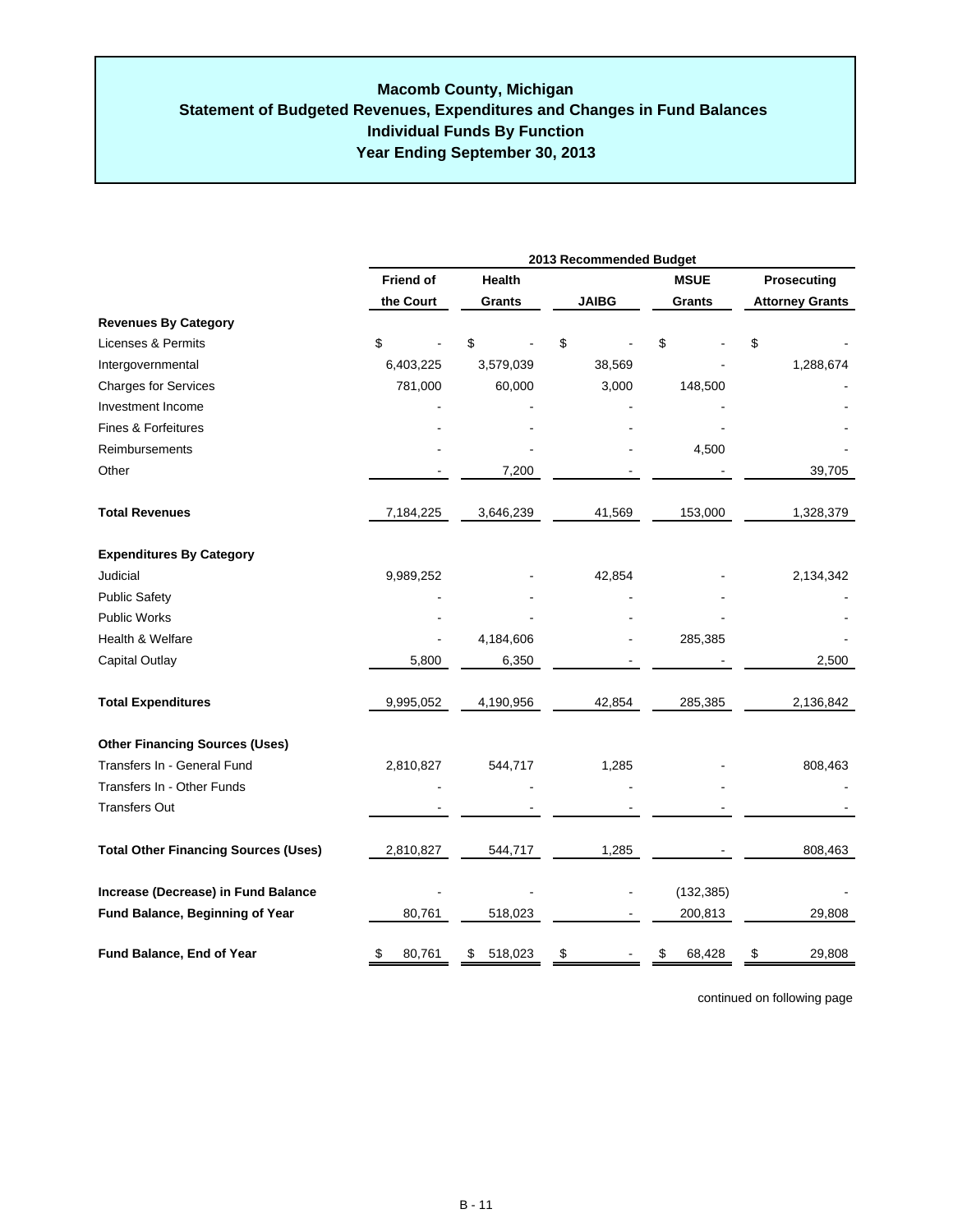|                                             | 2013 Recommended Budget |                |                  |               |  |  |  |
|---------------------------------------------|-------------------------|----------------|------------------|---------------|--|--|--|
|                                             |                         | <b>Sheriff</b> | <b>Substance</b> |               |  |  |  |
|                                             | Roads                   | Grants         | Abuse            | Total         |  |  |  |
| <b>Revenues By Category</b>                 |                         |                |                  |               |  |  |  |
| Licenses & Permits                          | \$<br>481,200           | \$             | \$               | \$<br>481,200 |  |  |  |
| Intergovernmental                           | 85,052,818              | 1,117,716      | 3,982,740        | 151,559,686   |  |  |  |
| <b>Charges for Services</b>                 | 1,012,500               | 240,588        | 3,748,829        | 178,368,335   |  |  |  |
| Investment Income                           | 171,296                 |                |                  | 171,296       |  |  |  |
| Fines & Forfeitures                         |                         | 30,000         |                  | 30,000        |  |  |  |
| Reimbursements                              |                         |                |                  | 692,500       |  |  |  |
| Other                                       | 353,583                 |                |                  | 672,926       |  |  |  |
| <b>Total Revenues</b>                       | 87,071,397              | 1,388,304      | 7,731,569        | 331,975,943   |  |  |  |
| <b>Expenditures By Category</b>             |                         |                |                  |               |  |  |  |
| Judicial                                    |                         |                |                  | 12,379,448    |  |  |  |
| <b>Public Safety</b>                        |                         | 2,038,224      |                  | 3,365,058     |  |  |  |
| <b>Public Works</b>                         | 86,776,182              |                |                  | 86,776,182    |  |  |  |
| Health & Welfare                            |                         |                | 9,639,884        | 253,983,645   |  |  |  |
| Capital Outlay                              | 7,323,729               |                |                  | 7,497,537     |  |  |  |
| <b>Total Expenditures</b>                   | 94,099,911              | 2,038,224      | 9,639,884        | 364,001,870   |  |  |  |
| <b>Other Financing Sources (Uses)</b>       |                         |                |                  |               |  |  |  |
| Transfers In - General Fund                 |                         | 649,920        | 1,234,273        | 23,843,080    |  |  |  |
| Transfers In - Other Funds                  |                         |                |                  | 590,325       |  |  |  |
| <b>Transfers Out</b>                        |                         |                |                  | (512, 364)    |  |  |  |
| <b>Total Other Financing Sources (Uses)</b> |                         | 649,920        | 1,234,273        | 23,921,041    |  |  |  |
| Increase (Decrease) in Fund Balance         | (7,028,514)             |                | (674, 042)       | (8, 104, 886) |  |  |  |
| Fund Balance, Beginning of Year             | 44,057,413              | 218,772        | 3,058,162        | 54,029,897    |  |  |  |
| Fund Balance, End of Year                   | \$37,028,899            | \$<br>218,772  | \$2,384,120      | \$45,925,011  |  |  |  |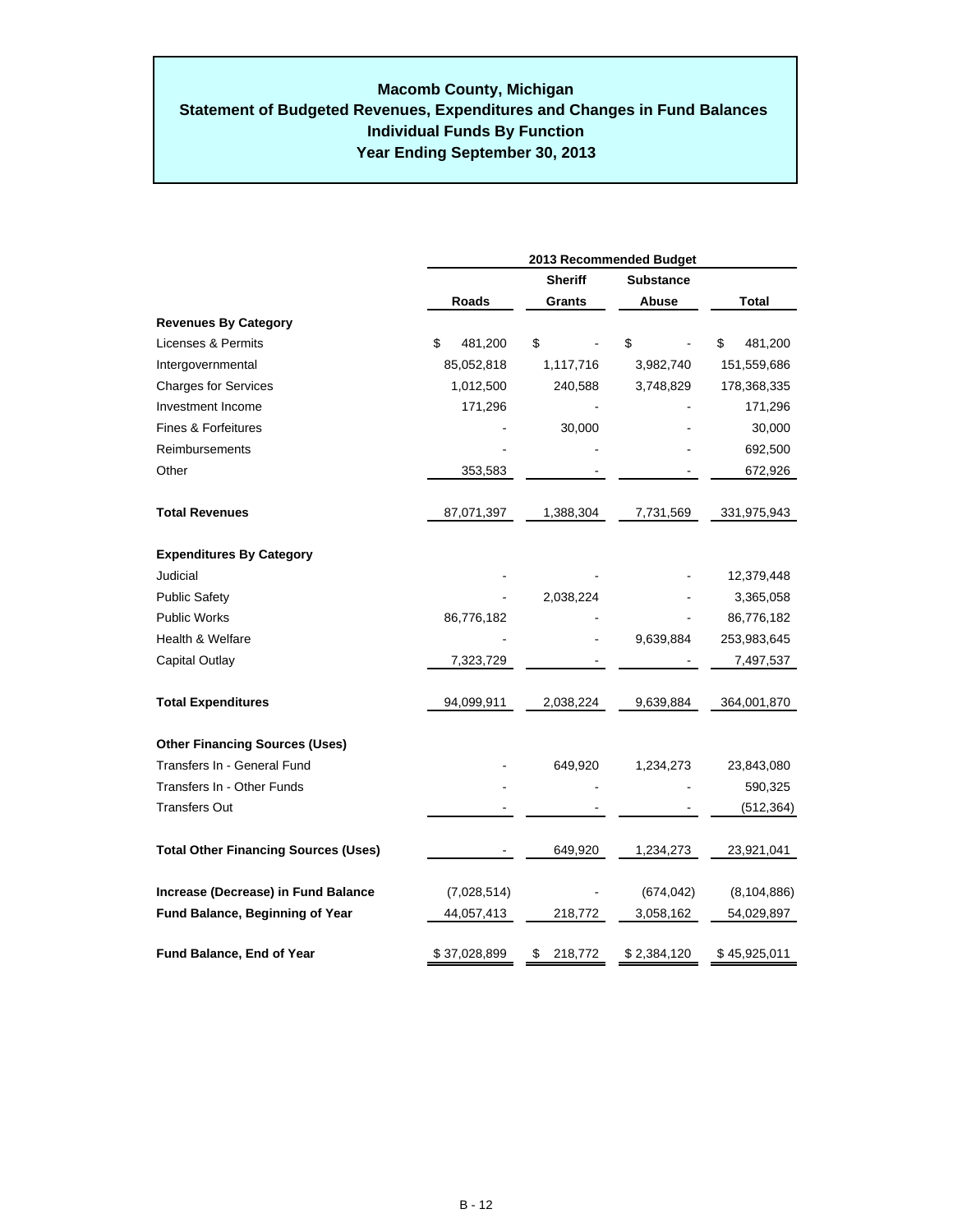|                                             | 2014 Forecasted Budget |                   |    |            |    |                    |                                          |             |                  |
|---------------------------------------------|------------------------|-------------------|----|------------|----|--------------------|------------------------------------------|-------------|------------------|
|                                             |                        | <b>Adult</b>      |    | Child      |    | <b>Community</b>   | <b>Community</b><br><b>Mental Health</b> |             | <b>Community</b> |
| <b>Revenues By Category</b>                 |                        | <b>Drug Court</b> |    | Care       |    | <b>Corrections</b> |                                          |             | <b>Services</b>  |
| Licenses & Permits                          |                        |                   | \$ |            | \$ |                    | \$                                       |             | \$               |
| Intergovernmental                           | \$                     | 30,000            |    | 9,482,010  |    | 1,025,540          |                                          | 28,496,710  | 11,018,224       |
| <b>Charges for Services</b>                 |                        |                   |    | 16,000     |    |                    |                                          | 175,457,865 | 3,827,979        |
| Investment Income                           |                        |                   |    |            |    |                    |                                          |             |                  |
| Fines & Forfeitures                         |                        |                   |    |            |    |                    |                                          |             |                  |
|                                             |                        |                   |    |            |    |                    |                                          |             |                  |
| Reimbursements                              |                        |                   |    | 688,000    |    |                    |                                          |             |                  |
| Other                                       |                        |                   |    |            |    |                    |                                          | 93,784      | 181,871          |
| <b>Total Revenues</b>                       |                        | 30,000            |    | 10,186,010 |    | 1,025,540          |                                          | 204,048,359 | 15,028,074       |
| <b>Expenditures By Category</b>             |                        |                   |    |            |    |                    |                                          |             |                  |
| Judicial                                    |                        | 218,908           |    |            |    |                    |                                          |             |                  |
| <b>Public Safety</b>                        |                        |                   |    |            |    | 1,329,421          |                                          |             |                  |
| <b>Public Works</b>                         |                        |                   |    |            |    |                    |                                          |             |                  |
| Health & Welfare                            |                        |                   |    | 22,988,888 |    |                    |                                          | 207,808,331 | 16,248,333       |
| Capital Outlay                              |                        |                   |    | 8,500      |    | 1,000              |                                          | 149,710     | 2,882            |
| <b>Total Expenditures</b>                   |                        | 218,908           |    | 22,997,388 |    | 1,330,421          |                                          | 207,958,041 | 16,251,215       |
| <b>Other Financing Sources (Uses)</b>       |                        |                   |    |            |    |                    |                                          |             |                  |
| Transfers In - General Fund                 |                        | 188,908           |    | 12,799,015 |    | 304,881            |                                          | 3,909,682   | 887,599          |
| Transfers In - Other Funds                  |                        |                   |    |            |    |                    |                                          |             | 596,425          |
| <b>Transfers Out</b>                        |                        |                   |    |            |    |                    |                                          |             | (518, 465)       |
| <b>Total Other Financing Sources (Uses)</b> |                        | 188,908           |    | 12,799,015 |    | 304,881            |                                          | 3,909,682   | 965,559          |
| Increase (Decrease) in Fund Balance         |                        |                   |    | (12, 363)  |    |                    |                                          |             | (257, 582)       |
| Fund Balance, Beginning of Year             |                        |                   |    | 2,557,817  |    | 228                |                                          | 1,721,820   | 1,316,335        |
| Fund Balance, End of Year                   | \$                     |                   |    | 2,545,454  | \$ | 228                | S.                                       | 1,721,820   | \$1,058,753      |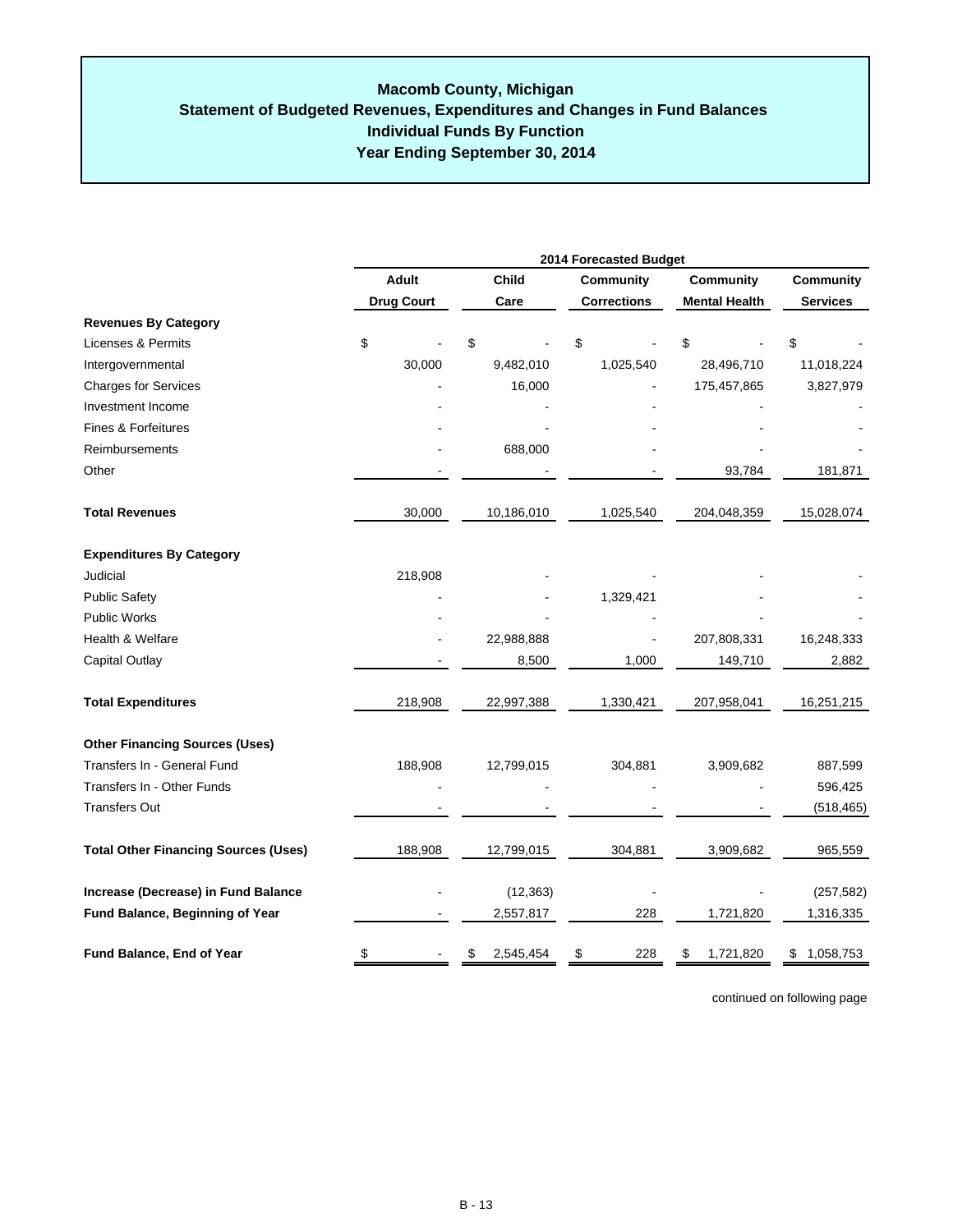|                                             | 2014 Forecasted Budget |               |              |              |                        |  |  |
|---------------------------------------------|------------------------|---------------|--------------|--------------|------------------------|--|--|
|                                             | <b>Friend of</b>       | Health        |              | <b>MSUE</b>  | Prosecuting            |  |  |
|                                             | the Court              | Grants        | <b>JAIBG</b> | Grants       | <b>Attorney Grants</b> |  |  |
| <b>Revenues By Category</b>                 |                        |               |              |              |                        |  |  |
| Licenses & Permits                          | \$                     | \$            | \$           | \$           | \$                     |  |  |
| Intergovernmental                           | 6,627,120              | 3,596,872     | 38,569       |              | 1,317,268              |  |  |
| <b>Charges for Services</b>                 | 781,000                | 62,000        | 3,000        | 147,500      |                        |  |  |
| Investment Income                           |                        |               |              |              |                        |  |  |
| <b>Fines &amp; Forfeitures</b>              |                        |               |              |              |                        |  |  |
| Reimbursements                              |                        |               |              | 4,500        |                        |  |  |
| Other                                       |                        | 7,200         |              |              | 41,374                 |  |  |
| <b>Total Revenues</b>                       | 7,408,120              | 3,666,072     | 41,569       | 152,000      | 1,358,642              |  |  |
| <b>Expenditures By Category</b>             |                        |               |              |              |                        |  |  |
| Judicial                                    | 10,453,681             |               | 42,854       |              | 2,193,994              |  |  |
| <b>Public Safety</b>                        |                        |               |              |              |                        |  |  |
| Public Works                                |                        |               |              |              |                        |  |  |
| Health & Welfare                            |                        | 4,210,281     |              | 152,000      |                        |  |  |
| Capital Outlay                              | 7,820                  | 5,267         |              |              | 2,500                  |  |  |
| <b>Total Expenditures</b>                   | 10,461,501             | 4,215,548     | 42,854       | 152,000      | 2,196,494              |  |  |
| <b>Other Financing Sources (Uses)</b>       |                        |               |              |              |                        |  |  |
| Transfers In - General Fund                 | 3,053,381              | 549,476       | 1,285        |              | 837,852                |  |  |
| Transfers In - Other Funds                  |                        |               |              |              |                        |  |  |
| <b>Transfers Out</b>                        |                        |               |              |              |                        |  |  |
| <b>Total Other Financing Sources (Uses)</b> | 3,053,381              | 549,476       | 1,285        |              | 837,852                |  |  |
| Increase (Decrease) in Fund Balance         |                        |               |              |              |                        |  |  |
| Fund Balance, Beginning of Year             | 80,761                 | 518,023       |              | 68,428       | 29,808                 |  |  |
| Fund Balance, End of Year                   | 80,761<br>\$           | 518,023<br>\$ | \$           | 68,428<br>\$ | 29,808<br>\$           |  |  |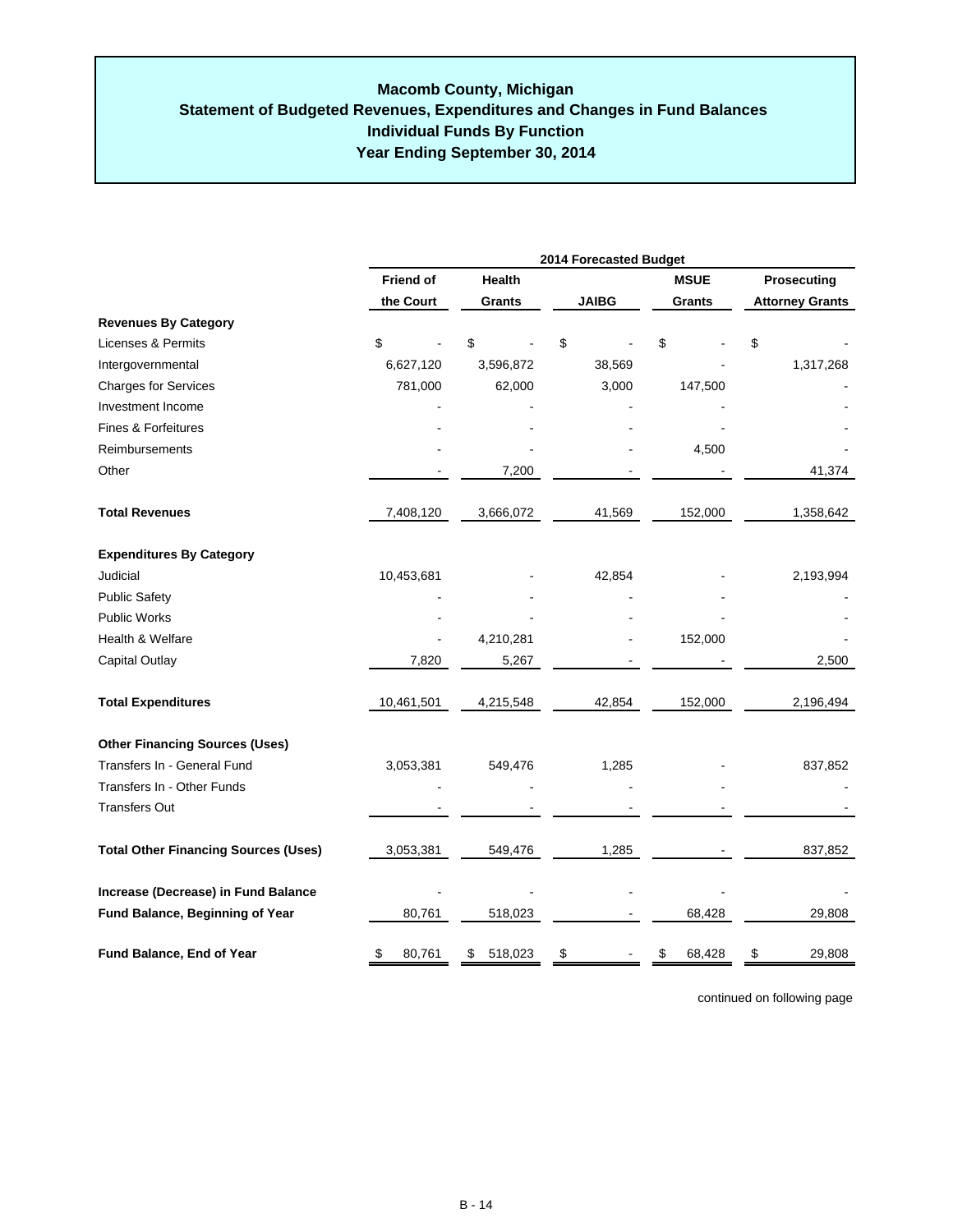### **Year Ending September 30, 2014 Macomb County, Michigan Statement of Budgeted Revenues, Expenditures and Changes in Fund Balances Individual Funds By Function**

|                                             | 2014 Forecasted Budget |                |                  |               |  |  |  |  |
|---------------------------------------------|------------------------|----------------|------------------|---------------|--|--|--|--|
|                                             |                        | <b>Sheriff</b> | <b>Substance</b> |               |  |  |  |  |
|                                             | Roads                  | Grants         | Abuse            | Total         |  |  |  |  |
| <b>Revenues By Category</b>                 |                        |                |                  |               |  |  |  |  |
| Licenses & Permits                          | \$<br>481,200          | \$             | \$               | \$<br>481,200 |  |  |  |  |
| Intergovernmental                           | 62,776,595             | 1,136,117      | 3,962,437        | 129,507,462   |  |  |  |  |
| <b>Charges for Services</b>                 | 1,012,500              | 243,588        | 3,823,404        | 185,374,836   |  |  |  |  |
| Investment Income                           | 263,550                |                |                  | 263,550       |  |  |  |  |
| Fines & Forfeitures                         |                        | 30,000         |                  | 30,000        |  |  |  |  |
| Reimbursements                              |                        |                |                  | 692,500       |  |  |  |  |
| Other                                       | 171,297                |                |                  | 495,526       |  |  |  |  |
| <b>Total Revenues</b>                       | 64,705,142             | 1,409,705      | 7,785,841        | 316,845,074   |  |  |  |  |
| <b>Expenditures By Category</b>             |                        |                |                  |               |  |  |  |  |
| Judicial                                    |                        |                |                  | 12,909,437    |  |  |  |  |
| <b>Public Safety</b>                        |                        | 2,072,326      |                  | 3,401,747     |  |  |  |  |
| <b>Public Works</b>                         | 68,946,246             |                |                  | 68,946,246    |  |  |  |  |
| <b>Health &amp; Welfare</b>                 |                        |                | 9,732,489        | 261,140,322   |  |  |  |  |
| Capital Outlay                              | 2,625,600              |                |                  | 2,803,279     |  |  |  |  |
| <b>Total Expenditures</b>                   | 71,571,846             | 2,072,326      | 9,732,489        | 349,201,031   |  |  |  |  |
| <b>Other Financing Sources (Uses)</b>       |                        |                |                  |               |  |  |  |  |
| Transfers In - General Fund                 |                        | 662,621        | 1,240,531        | 24,435,231    |  |  |  |  |
| Transfers In - Other Funds                  |                        |                |                  | 596,425       |  |  |  |  |
| <b>Transfers Out</b>                        |                        |                |                  | (518, 465)    |  |  |  |  |
| <b>Total Other Financing Sources (Uses)</b> |                        | 662,621        | 1,240,531        | 24,513,191    |  |  |  |  |
| Increase (Decrease) in Fund Balance         | (6,866,704)            |                | (706, 117)       | (7,842,766)   |  |  |  |  |
| <b>Fund Balance, Beginning of Year</b>      | 37,028,899             | 218,772        | 2,384,120        | 45,925,011    |  |  |  |  |
| Fund Balance, End of Year                   | \$30,162,195           | 218,772<br>\$  | \$1,678,003      | \$38,082,245  |  |  |  |  |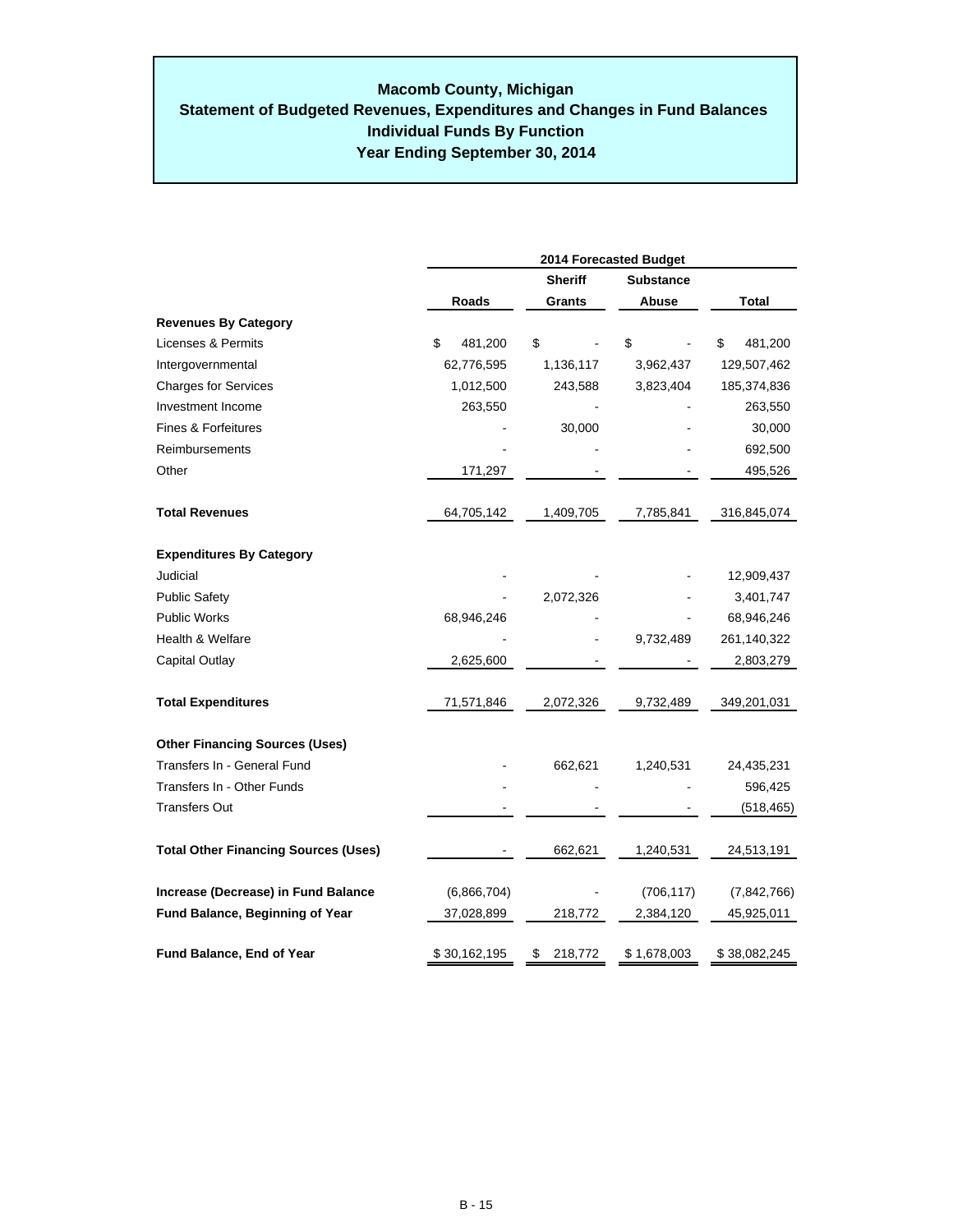# **Macomb County, Michigan**

# **Year Ending September 30, 2013 Statement of Budgeted Revenues, Expenditures and Changes in Fund Balances All Funds By Fund Type and Category**

|                                             | 2013 Recommended Budget |                   |                  |  |  |  |
|---------------------------------------------|-------------------------|-------------------|------------------|--|--|--|
|                                             | <b>Special</b>          |                   |                  |  |  |  |
|                                             | Revenue                 | <b>Enterprise</b> | Total            |  |  |  |
| <b>Revenues By Category</b>                 |                         |                   |                  |  |  |  |
| Licenses & Permits                          | \$<br>481,200           | \$                | \$<br>481,200    |  |  |  |
| Intergovernmental                           | 118,860,158             | 32,699,528        | 151,559,686      |  |  |  |
| <b>Charges for Services</b>                 | 6,056,863               | 172,311,472       | 178,368,335      |  |  |  |
| Investment Income                           | 171,296                 |                   | 171,296          |  |  |  |
| <b>Fines &amp; Forfeitures</b>              | 30,000                  |                   | 30,000           |  |  |  |
| Reimbursements                              | 692,500                 |                   | 692,500          |  |  |  |
| Other                                       | 579,488                 | 93,438            | 672,926          |  |  |  |
| <b>Total Revenues</b>                       | 126,871,505             | 205,104,438       | 331,975,943      |  |  |  |
| <b>Expenditures By Category</b>             |                         |                   |                  |  |  |  |
| Personnel                                   | 63,087,637              | 26,765,198        | 89,852,835       |  |  |  |
| Supplies & Services                         | 6,644,677               | 11,195,112        | 17,839,789       |  |  |  |
| Room & Board                                | 8,790,128               |                   | 8,790,128        |  |  |  |
| <b>Employee Training &amp; Conferences</b>  | 229,392                 | 14,690            | 244,082          |  |  |  |
| Utilities                                   | 1,036,950               | 337,850           | 1,374,800        |  |  |  |
| Repairs & Maintenance                       | 1,150,037               | 56,789            | 1,206,826        |  |  |  |
| Road Repair & Maintenance                   | 50,504,363              |                   | 50,504,363       |  |  |  |
| <b>Vehicle Operating</b>                    | 1,612,245               |                   | 1,612,245        |  |  |  |
| <b>Contractual Services</b>                 | 9,278,056               | 171,335,391       | 180,613,447      |  |  |  |
| <b>Internal Services</b>                    | 3,395,189               | 1,070,629         | 4,465,818        |  |  |  |
| Capital Outlay                              | 7,350,761               | 146,776           | 7,497,537        |  |  |  |
| <b>Total Expenditures</b>                   | 153,079,435             | 210,922,435       | 364,001,870      |  |  |  |
| <b>Other Financing Sources (Uses)</b>       |                         |                   |                  |  |  |  |
| Transfers In - General Fund                 | 18,699,125              | 5,143,955         | 23,843,080       |  |  |  |
| Transfers In - Other Funds                  | 590,325                 |                   | 590,325          |  |  |  |
| Transfers Out                               | (512, 364)              |                   | (512, 364)       |  |  |  |
| <b>Total Other Financing Sources (Uses)</b> | 18,777,086              | 5,143,955         | 23,921,041       |  |  |  |
| Increase (Decrease) in Fund Balance         | (7,430,844)             | (674, 042)        | (8, 104, 886)    |  |  |  |
| Fund Balance, Beginning of Year             | 49,249,916              | 4,779,981         | 54,029,897       |  |  |  |
| <b>Fund Balance, End of Year</b>            | 41,819,072              | 4,105,939<br>\$   | 45,925,011<br>\$ |  |  |  |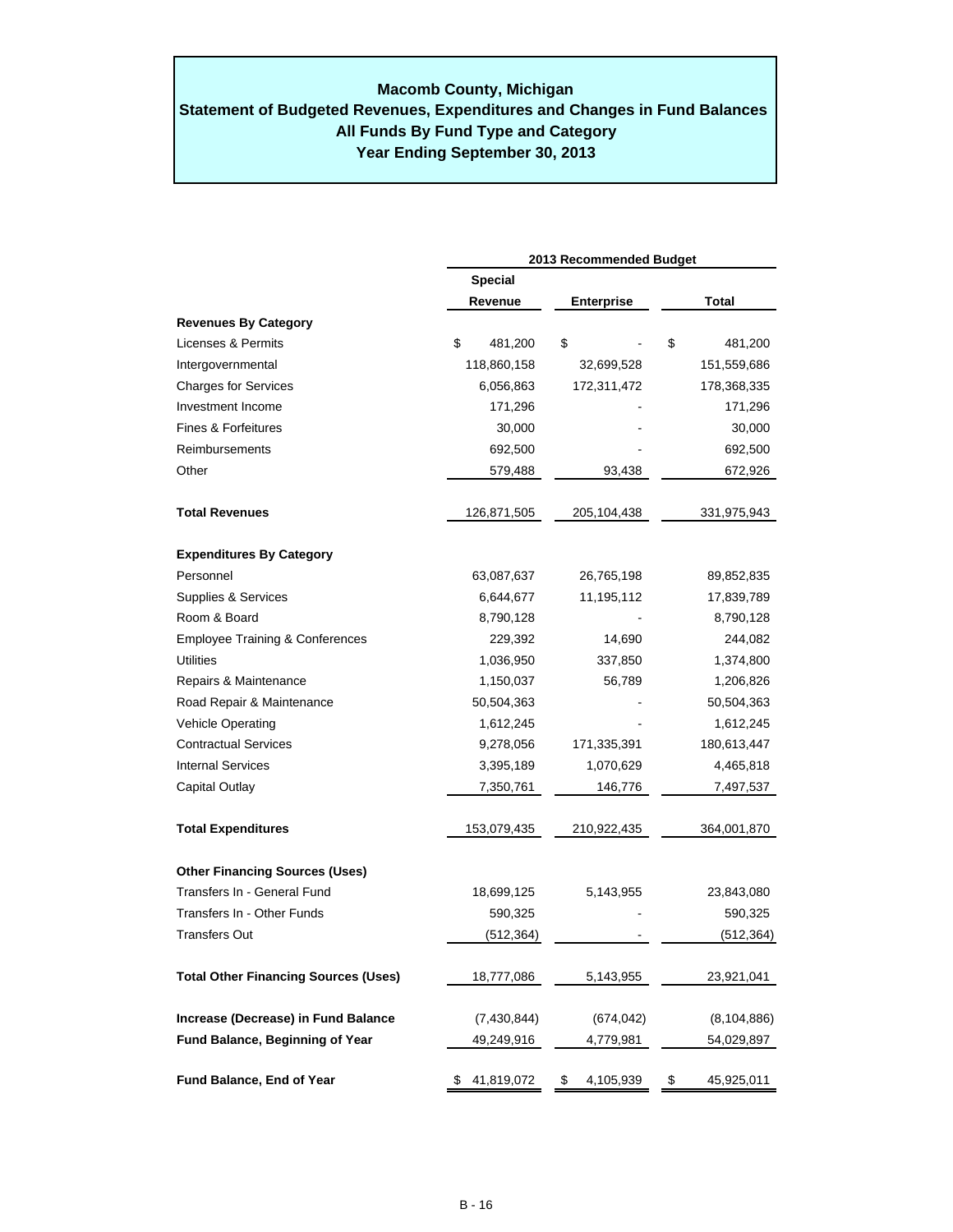### **Year Ending September 30, 2013 Macomb County, Michigan Statement of Budgeted Revenues, Expenditures and Changes in Fund Balances All Funds By Fund Type and Function**

|                                             | 2013 Recommended Budget   |                   |                  |  |  |  |  |
|---------------------------------------------|---------------------------|-------------------|------------------|--|--|--|--|
|                                             | <b>Special</b><br>Revenue | <b>Enterprise</b> | Total            |  |  |  |  |
| <b>Revenues By Category</b>                 |                           |                   |                  |  |  |  |  |
| Licenses & Permits                          | \$<br>481,200             | \$                | \$<br>481,200    |  |  |  |  |
| Intergovernmental                           | 118,860,158               | 32,699,528        | 151,559,686      |  |  |  |  |
| <b>Charges for Services</b>                 | 6,056,863                 | 172,311,472       | 178,368,335      |  |  |  |  |
| Investment Income                           | 171,296                   |                   | 171,296          |  |  |  |  |
| Fines & Forfeitures                         | 30,000                    |                   | 30,000           |  |  |  |  |
| Reimbursements                              | 692,500                   |                   | 692,500          |  |  |  |  |
| Other                                       | 579,488                   | 93,438            | 672,926          |  |  |  |  |
| <b>Total Revenues</b>                       | 126,871,505               | 205,104,438       | 331,975,943      |  |  |  |  |
| <b>Expenditures By Function</b>             |                           |                   |                  |  |  |  |  |
| Judicial                                    |                           |                   |                  |  |  |  |  |
| <b>Adult Drug Court</b>                     | 213,000                   |                   | 213,000          |  |  |  |  |
| Friend of the Court                         | 9,989,252                 |                   | 9,989,252        |  |  |  |  |
| <b>JAIBG Grant</b>                          | 42,854                    |                   | 42,854           |  |  |  |  |
| <b>Prosecuting Attorney Grants</b>          | 2,134,342                 |                   | 2,134,342        |  |  |  |  |
| <b>Public Safety</b>                        |                           |                   |                  |  |  |  |  |
| <b>Community Corrections</b>                | 1,326,834                 |                   | 1,326,834        |  |  |  |  |
| <b>Sheriff Grants</b>                       | 2,038,224                 |                   | 2,038,224        |  |  |  |  |
| <b>Public Works</b>                         |                           |                   |                  |  |  |  |  |
| Roads                                       | 86,776,182                |                   | 86,776,182       |  |  |  |  |
| <b>Health &amp; Welfare</b>                 |                           |                   |                  |  |  |  |  |
| Child Care                                  | 22,412,895                |                   | 22,412,895       |  |  |  |  |
| <b>Community Services</b>                   | 16,325,100                |                   | 16,325,100       |  |  |  |  |
| <b>Community Mental Health</b>              |                           | 201, 135, 775     | 201, 135, 775    |  |  |  |  |
| <b>Health Grants</b>                        | 4,184,606                 |                   | 4,184,606        |  |  |  |  |
| <b>MSUE Grants</b>                          | 285,385                   |                   | 285,385          |  |  |  |  |
| Substance Abuse                             |                           | 9,639,884         | 9,639,884        |  |  |  |  |
| <b>Capital Outlay</b>                       | 7,350,761                 | 146,776           | 7,497,537        |  |  |  |  |
| <b>Total Expenditures</b>                   | 153,079,435               | 210,922,435       | 364,001,870      |  |  |  |  |
| <b>Other Financing Sources (Uses)</b>       |                           |                   |                  |  |  |  |  |
| Transfers In - General Fund                 | 18,699,125                | 5,143,955         | 23,843,080       |  |  |  |  |
| Transfers In - Other Funds                  | 590,325                   |                   | 590,325          |  |  |  |  |
| Transfers Out                               | (512,364)                 |                   | (512,364)        |  |  |  |  |
| <b>Total Other Financing Sources (Uses)</b> | 18,777,086                | 5,143,955         | 23,921,041       |  |  |  |  |
| Increase (Decrease) in Fund Balance         | (7,430,844)               | (674, 042)        | (8, 104, 886)    |  |  |  |  |
| Fund Balance, Beginning of Year             | 49,249,916                | 4,779,981         | 54,029,897       |  |  |  |  |
| Fund Balance, End of Year                   | 41,819,072                | 4,105,939<br>\$   | 45,925,011<br>\$ |  |  |  |  |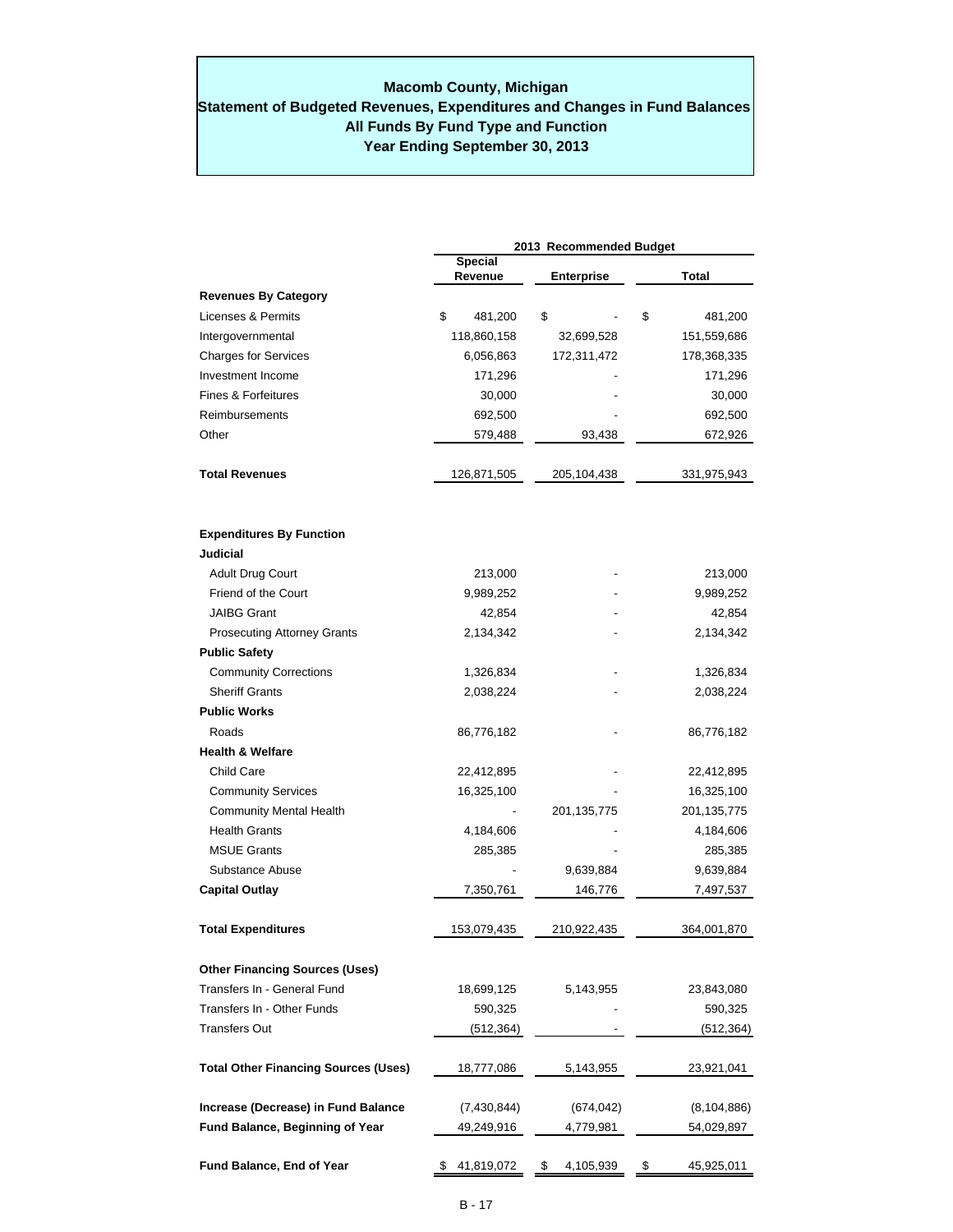# **Macomb County, Michigan**

# **Year Ending September 30, 2014 Statement of Budgeted Revenues, Expenditures and Changes in Fund Balances All Funds By Fund Type and Category**

|                                             |                | 2014 Forecasted Budget |                  |
|---------------------------------------------|----------------|------------------------|------------------|
|                                             | <b>Special</b> |                        |                  |
|                                             | Revenue        | <b>Enterprise</b>      | Total            |
| <b>Revenues By Category</b>                 |                |                        |                  |
| Licenses & Permits                          | \$<br>481,200  | \$                     | \$<br>481,200    |
| Intergovernmental                           | 97,048,315     | 32,459,147             | 129,507,462      |
| <b>Charges for Services</b>                 | 6,093,567      | 179,281,269            | 185,374,836      |
| Investment Income                           | 263,550        |                        | 263,550          |
| Fines & Forfeitures                         | 30,000         |                        | 30,000           |
| Reimbursements                              | 692,500        |                        | 692,500          |
| Other                                       | 401,742        | 93,784                 | 495,526          |
| <b>Total Revenues</b>                       | 105,010,874    | 211,834,200            | 316,845,074      |
| <b>Expenditures By Category</b>             |                |                        |                  |
| Personnel                                   | 64,397,889     | 27,407,296             | 91,805,185       |
| Supplies & Services                         | 6,474,434      | 11,537,743             | 18,012,177       |
| Room & Board                                | 8,790,128      |                        | 8,790,128        |
| <b>Employee Training &amp; Conferences</b>  | 216,792        | 14,939                 | 231,731          |
| Utilities                                   | 1,037,950      | 335,697                | 1,373,647        |
| Repairs & Maintenance                       | 1,126,737      | 57,865                 | 1,184,602        |
| Road Repair & Maintenance                   | 32,731,813     |                        | 32,731,813       |
| Vehicle Operating                           | 1,487,145      |                        | 1,487,145        |
| <b>Contractual Services</b>                 | 9,145,951      | 177,046,528            | 186, 192, 479    |
| <b>Internal Services</b>                    | 3,448,093      | 1,140,752              | 4,588,845        |
| Capital Outlay                              | 2,653,569      | 149,710                | 2,803,279        |
| <b>Total Expenditures</b>                   | 131,510,501    | 217,690,530            | 349,201,031      |
| <b>Other Financing Sources (Uses)</b>       |                |                        |                  |
| Transfers In - General Fund                 | 19,285,018     | 5,150,213              | 24,435,231       |
| Transfers In - Other Funds                  | 596,425        |                        | 596,425          |
| <b>Transfers Out</b>                        | (518, 465)     |                        | (518, 465)       |
| <b>Total Other Financing Sources (Uses)</b> | 19,362,978     | 5,150,213              | 24,513,191       |
| Increase (Decrease) in Fund Balance         | (7, 136, 649)  | (706, 117)             | (7, 842, 766)    |
| Fund Balance, Beginning of Year             | 41,819,072     | 4,105,939              | 45,925,011       |
| Fund Balance, End of Year                   | \$34,682,423   | 3,399,822<br>\$        | \$<br>38,082,245 |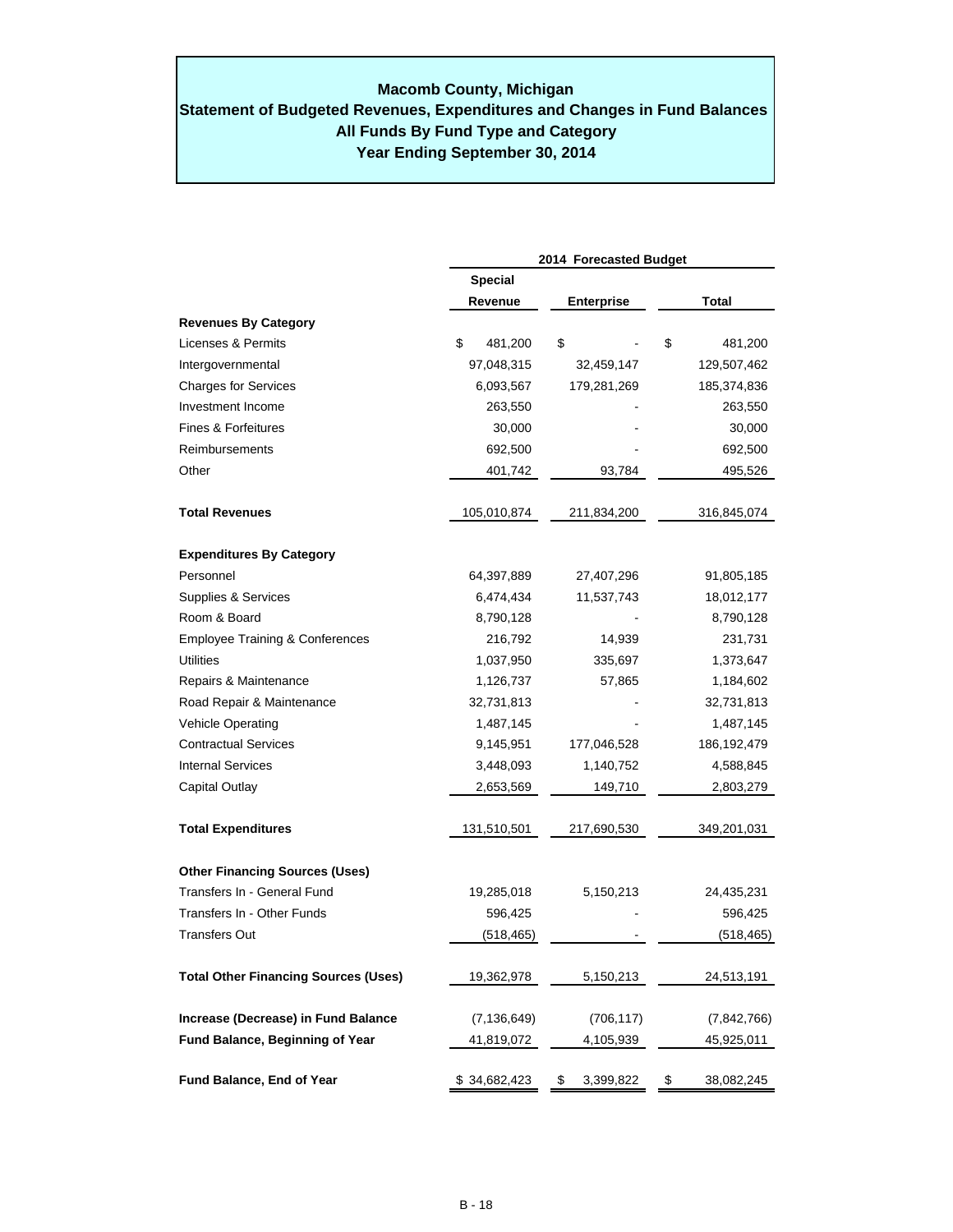### **Year Ending September 30, 2014 Macomb County, Michigan Statement of Budgeted Revenues, Expenditures and Changes in Fund Balances All Funds By Fund Type and Function**

|                                             | 2014 Forecasted Budget |                           |    |                   |       |             |  |
|---------------------------------------------|------------------------|---------------------------|----|-------------------|-------|-------------|--|
|                                             |                        | <b>Special</b><br>Revenue |    | <b>Enterprise</b> | Total |             |  |
| <b>Revenues By Category</b>                 |                        |                           |    |                   |       |             |  |
| Licenses & Permits                          | \$                     | 481,200                   | \$ |                   | \$    | 481,200     |  |
| Intergovernmental                           |                        | 97,048,315                |    | 32,459,147        |       | 129,507,462 |  |
| <b>Charges for Services</b>                 |                        | 6,093,567                 |    | 179,281,269       |       | 185,374,836 |  |
| Investment Income                           |                        | 263,550                   |    |                   |       | 263,550     |  |
| Fines & Forfeitures                         |                        | 30,000                    |    |                   |       | 30,000      |  |
| Reimbursements                              |                        | 692,500                   |    |                   |       | 692,500     |  |
| Other                                       |                        | 401,742                   |    | 93,784            |       | 495,526     |  |
| <b>Total Revenues</b>                       |                        | 105,010,874               |    | 211,834,200       |       | 316,845,074 |  |
| <b>Expenditures By Function</b>             |                        |                           |    |                   |       |             |  |
| <b>Judicial</b>                             |                        |                           |    |                   |       |             |  |
| Adult Drug Court                            |                        | 218,908                   |    |                   |       | 218,908     |  |
| Friend of the Court                         |                        | 10,453,681                |    |                   |       | 10,453,681  |  |
| <b>JAIBG Grant</b>                          |                        | 42,854                    |    |                   |       | 42,854      |  |
| <b>Prosecuting Attorney Grants</b>          |                        | 2,193,994                 |    |                   |       | 2,193,994   |  |
| <b>Public Safety</b>                        |                        |                           |    |                   |       |             |  |
| <b>Community Corrections</b>                |                        | 1,329,421                 |    |                   |       | 1,329,421   |  |
| <b>Sheriff Grants</b>                       |                        | 2,072,326                 |    |                   |       | 2,072,326   |  |
| <b>Public Works</b>                         |                        |                           |    |                   |       |             |  |
| Roads                                       |                        | 68,946,246                |    |                   |       | 68,946,246  |  |
| <b>Health &amp; Welfare</b>                 |                        |                           |    |                   |       |             |  |
| <b>Child Care</b>                           |                        | 22,988,888                |    |                   |       | 22,988,888  |  |
| <b>Community Services</b>                   |                        | 16,248,333                |    |                   |       | 16,248,333  |  |
| <b>Community Mental Health</b>              |                        |                           |    | 207,808,331       |       | 207,808,331 |  |
| <b>Health Grants</b>                        |                        | 4,210,281                 |    |                   |       | 4,210,281   |  |
| <b>MSUE Grants</b>                          |                        | 152,000                   |    |                   |       | 152,000     |  |
| Substance Abuse                             |                        |                           |    | 9,732,489         |       | 9,732,489   |  |
| <b>Capital Outlay</b>                       |                        | 2,653,569                 |    | 149,710           |       | 2,803,279   |  |
| <b>Total Expenditures</b>                   |                        | 131,510,501               |    | 217.690.530       |       | 349,201,031 |  |
| <b>Other Financing Sources (Uses)</b>       |                        |                           |    |                   |       |             |  |
| Transfers In - General Fund                 |                        | 19,285,018                |    | 5,150,213         |       | 24,435,231  |  |
| Transfers In - Other Funds                  |                        | 596,425                   |    |                   |       | 596,425     |  |
| Transfers Out                               |                        | (518, 465)                |    |                   |       | (518,465)   |  |
| <b>Total Other Financing Sources (Uses)</b> |                        | 19,362,978                |    | 5,150,213         |       | 24,513,191  |  |
| Increase (Decrease) in Fund Balance         |                        | (7, 136, 649)             |    | (706, 117)        |       | (7,842,766) |  |
| Fund Balance, Beginning of Year             |                        | 41,819,072                |    | 4,105,939         |       | 45,925,011  |  |
| Fund Balance, End of Year                   | \$                     | 34,682,423                | \$ | 3,399,822         | \$    | 38,082,245  |  |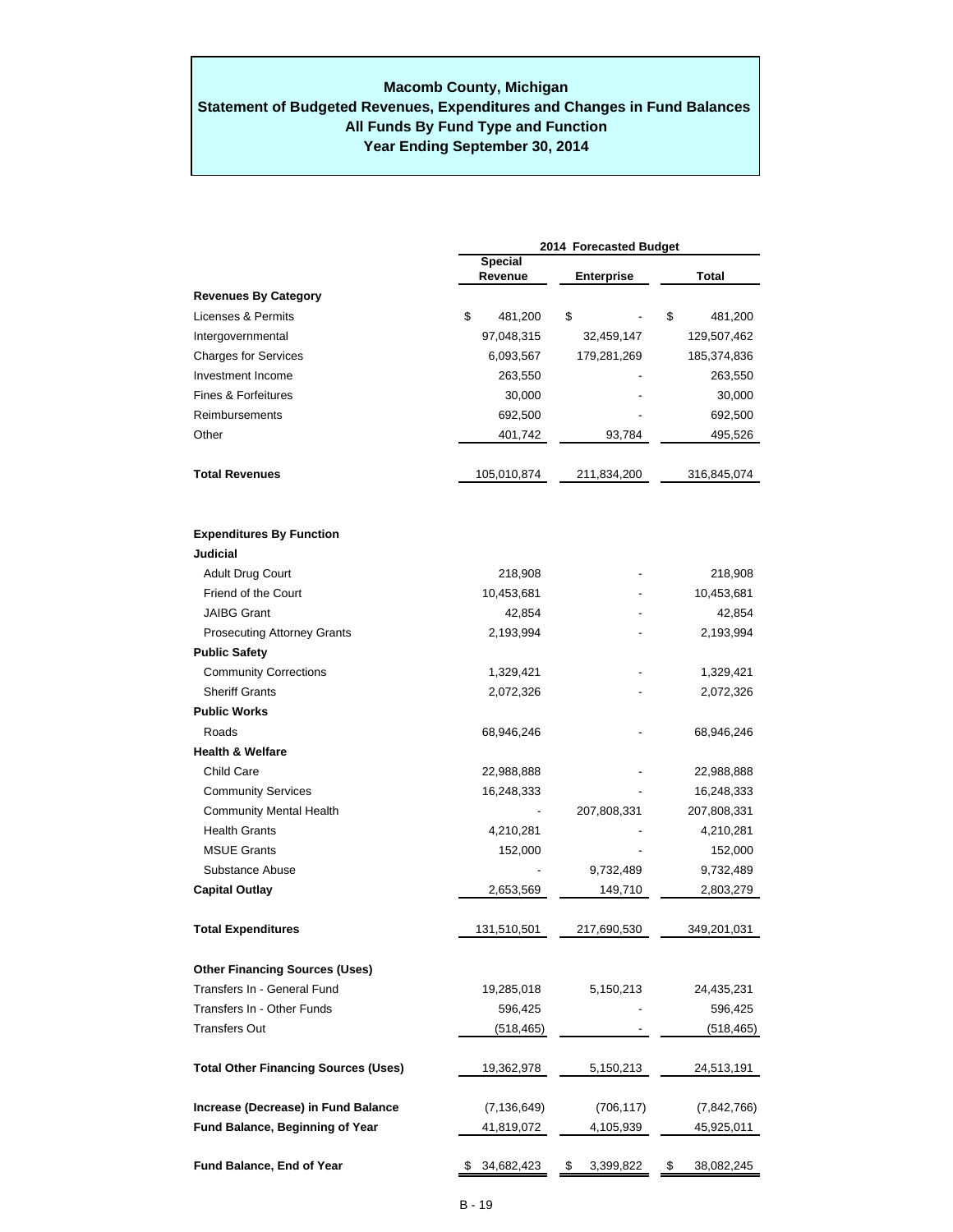### **Macomb County, Michigan Schedule of General Fund Contributions Fiscal Year Ending September 30**

|                                    |                | <b>Audited</b>   | <b>Budgeted</b> |                     |                           |  |  |  |
|------------------------------------|----------------|------------------|-----------------|---------------------|---------------------------|--|--|--|
| <b>Fund</b>                        | 2010<br>Actual | 2011<br>Actual   | 2012<br>Amended | 2013<br>Recommended | 2014<br><b>Forecasted</b> |  |  |  |
| Adult Drug Court                   | \$<br>159,833  | \$<br>147,903    | \$<br>192,310   | \$<br>183,000       | \$<br>188,908             |  |  |  |
| Child Care                         | 13,476,440     | 10,982,688       | 14,549,760      | 12,511,020          | 12,799,015                |  |  |  |
| <b>Community Corrections</b>       | 298,028        | 291,180          | 295,113         | 302,294             | 304,881                   |  |  |  |
| <b>Community Mental Health</b>     | 3,908,286      | 3,844,656        | 3,909,682       | 3,909,682           | 3,909,682                 |  |  |  |
| <b>Community Services</b>          | 581,545        | 928,807          | 887,599         | 887,599             | 887,599                   |  |  |  |
| Friend of the Court (A)            | 5,778,892      | 5,527,312        | 3,096,424       | 2,810,827           | 3,053,381                 |  |  |  |
| <b>Health Grants</b>               | 318,189        | 274,484          | 534,566         | 544,717             | 549,476                   |  |  |  |
| <b>JAIBG Grant</b>                 | 2,081          | 2,989            | 5,077           | 1,285               | 1,285                     |  |  |  |
| <b>Prosecuting Attorney Grants</b> | 671,794        | 742,436          | 868,944         | 808,463             | 837,852                   |  |  |  |
| <b>Sheriff Grants</b>              | 676,681        | 647,611          | 773,078         | 649,920             | 662,621                   |  |  |  |
| Substance Abuse                    | 1,177,251      | 1,300,052        | 1,080,231       | 1,234,273           | 1,240,531                 |  |  |  |
|                                    | 27,049,021     | 24,690,117<br>S. | 26,192,784      | £.<br>23,843,080    | 24,435,231                |  |  |  |

(A) - Contributions in 2010 and 2011 include \$2,750,000 and \$2,750,000, respectively, that were subsequently passed through to the Capital Improvement Fund. This contribution will be made directly from the General Fund to the Capital Improvement Fund beginning in 2012.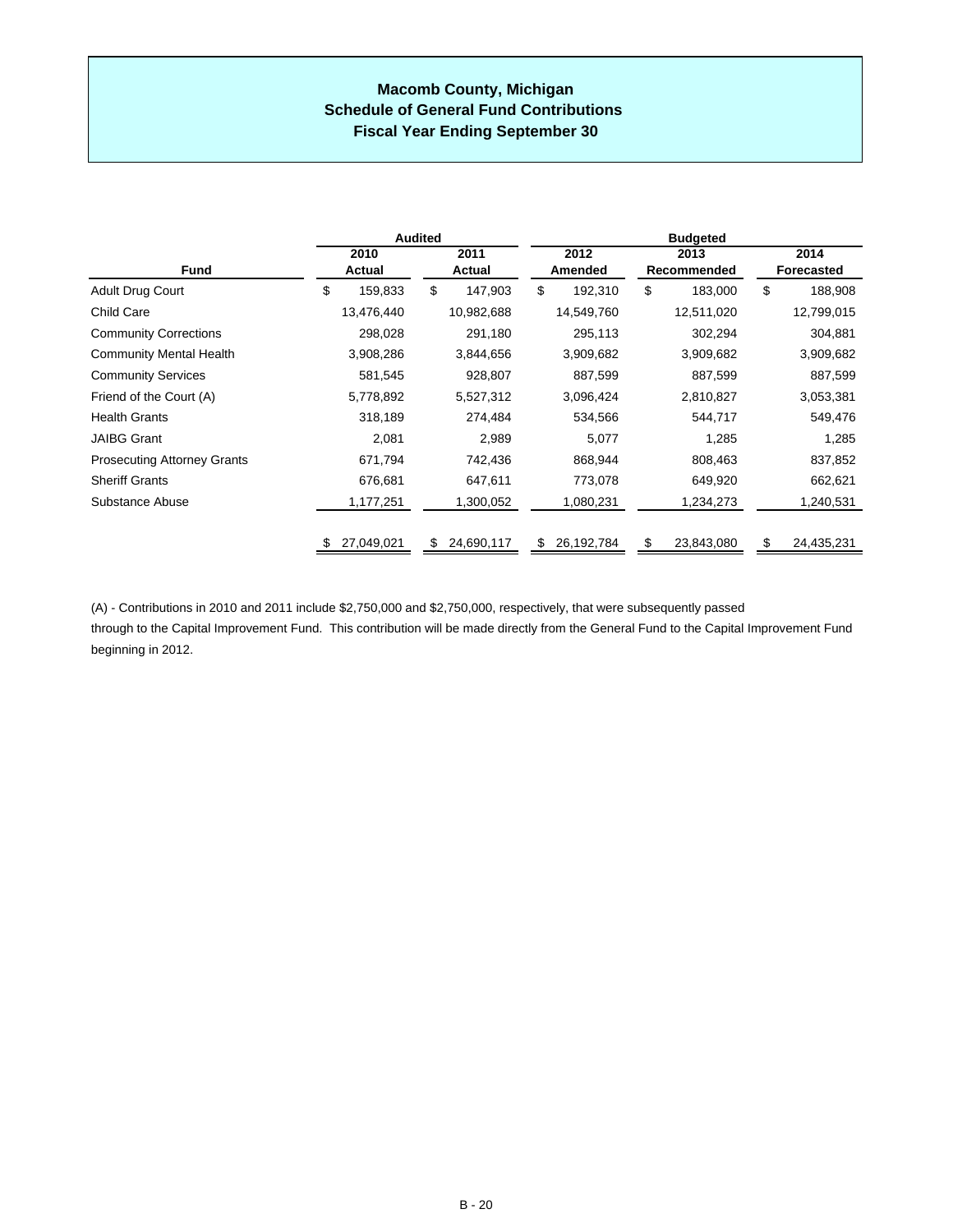### **DEPARTMENT FUND**

### **FUNCTION**

CIRCUIT COURT COURT ADULT DRUG COURT

JUDICIAL

### MISSION STATEMENT:

PA 224 of 2004 authorizes the creation of drug treatment courts in Circuit and District courts and the Family Division of Circuit Courts in Michigan. This program is administered by the State Court Administrator's Office to provide funding assistance to operational drug treatment courts and drug treatment courts in the planning stage.

|                                              | Year Ended September 30, |            |    |            |                 |            |    |             |    |            |  |
|----------------------------------------------|--------------------------|------------|----|------------|-----------------|------------|----|-------------|----|------------|--|
|                                              | Audited                  |            |    |            | <b>Budgeted</b> |            |    |             |    |            |  |
|                                              |                          | 2010       |    | 2011       |                 | 2012       |    | 2013        |    | 2014       |  |
|                                              |                          | Actual     |    | Actual     |                 | Amended    |    | Recommended |    | Forecasted |  |
| <b>Revenues:</b>                             |                          |            |    |            |                 |            |    |             |    |            |  |
| Intergovernmental                            | \$                       | 48,750     | \$ | 30,000     | \$              | 40,000     | \$ | 30,000      | \$ | 30,000     |  |
| <b>Charges for Services</b>                  |                          | 18,633     |    | 10,664     |                 |            |    |             |    |            |  |
| <b>Total Revenues</b>                        |                          | 67,383     |    | 40,664     |                 | 40,000     |    | 30,000      |    | 30,000     |  |
| <b>Expenditures:</b>                         |                          |            |    |            |                 |            |    |             |    |            |  |
| Personnel                                    |                          | 152,806    |    | 93,088     |                 | 111,487    |    | 104,842     |    | 110,750    |  |
| Supplies & Services                          |                          | 23,445     |    | 20,493     |                 | 6,906      |    | 5,956       |    | 5,956      |  |
| Conferences & Training                       |                          | 675        |    | 675        |                 | 825        |    | 825         |    | 825        |  |
| <b>Contract Services</b>                     |                          | 48,499     |    | 73,300     |                 | 111,892    |    | 100,177     |    | 100,177    |  |
| <b>Internal Services</b>                     |                          | 1,791      |    | 1,011      |                 | 1,200      |    | 1,200       |    | 1,200      |  |
| <b>Total Expenditures</b>                    |                          | 227,216    |    | 188,567    |                 | 232,310    |    | 213,000     |    | 218,908    |  |
| <b>Revenues Over (Under) Expenditures</b>    |                          | (159, 833) |    | (147, 903) |                 | (192, 310) |    | (183,000)   |    | (188, 908) |  |
| <b>Other Financing Sources (Uses):</b>       |                          |            |    |            |                 |            |    |             |    |            |  |
| Transfers in - General Fund                  |                          | 159,833    |    | 147,903    |                 | 192,310    |    | 183,000     |    | 188,908    |  |
| <b>Total Other Financing Sources (Uses):</b> |                          | 159,833    |    | 147,903    |                 | 192,310    |    | 183,000     |    | 188,908    |  |
| Net Increase (Decrease) in Fund Balance      |                          |            |    |            |                 |            |    |             |    |            |  |
| Fund Balance, Beginning of Year              |                          |            |    |            |                 |            |    |             |    |            |  |
| Fund Balance, End of Year                    | \$                       |            | \$ |            | \$              |            | \$ |             | \$ |            |  |
|                                              |                          | 2010       |    | 2011       |                 | 2012       |    | 2013        |    | 2014       |  |
| <b>POSITION TYPE</b>                         |                          | Actual     |    | Actual     |                 | Amended    |    | Recommended |    | Forecasted |  |
| Managers & Supervisors                       |                          | 1.0        |    | 1.0        |                 | 1.0        |    | 1.0         |    | 1.0        |  |
| <b>Professional Support</b>                  |                          | $1.0$      |    | $1.0$      |                 | $1.0$      |    | $1.0$       |    | $1.0$      |  |
|                                              |                          | 2.0        |    | 2.0        |                 | 2.0        |    | 2.0         |    | 2.0        |  |
| <b>Total Position Count</b>                  |                          | 2.0        |    | 2.0        |                 | 2.0        |    | 2.0         |    | 2.0        |  |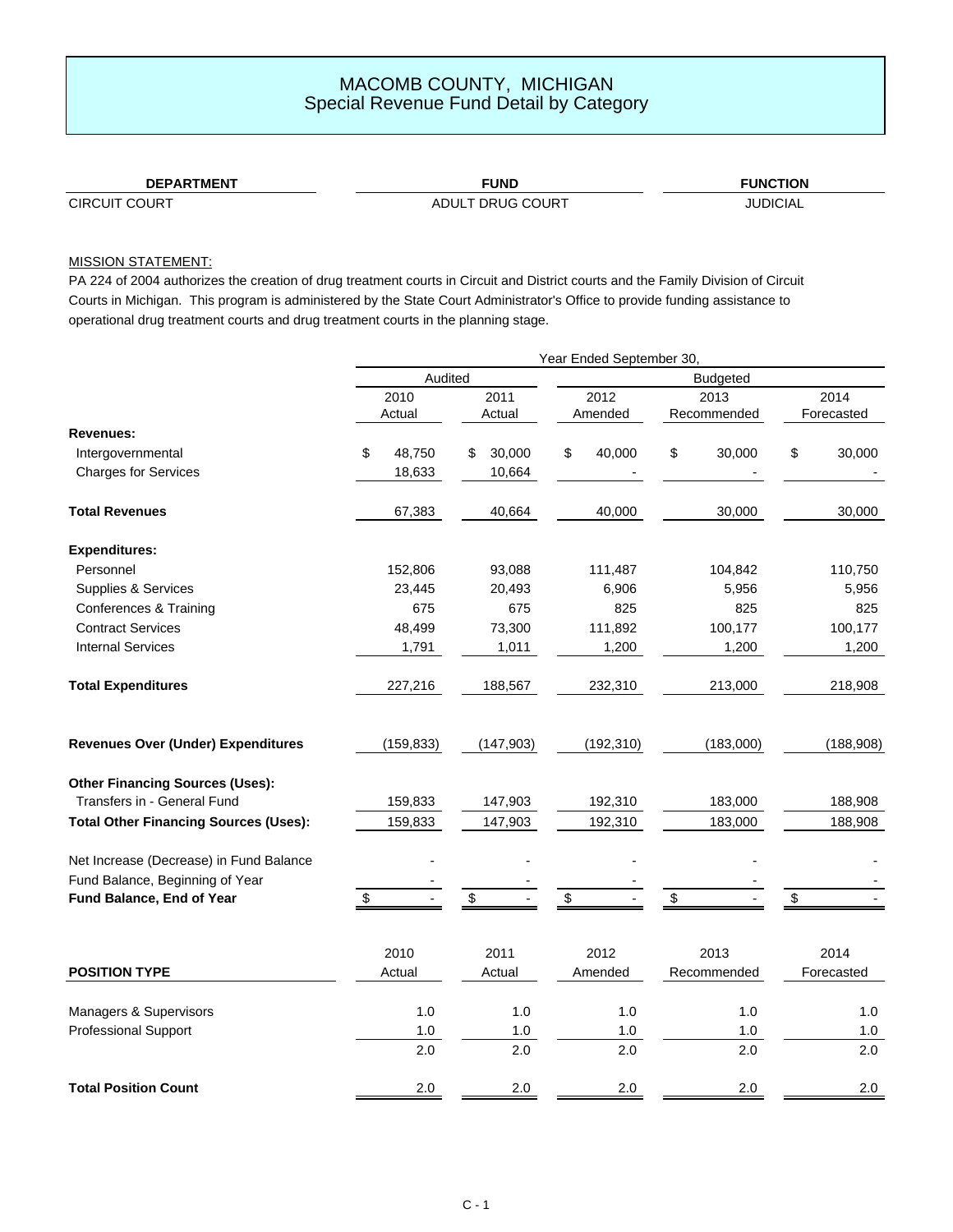| <b>DEPARTMENT</b>          | TUND.         | <b>FUNCTION</b>                       |
|----------------------------|---------------|---------------------------------------|
| <b>JUSTICE</b><br>JUVENILE | CARE<br>CHILD | _FARE<br><b>IHA WEIF</b><br>ЧE.<br>ΔI |

### MISSION STATEMENT:

To provide adequate housing for juveniles placed by the Juvenile Court. To meet the needs of each resident, including meals, clothing, schooling, recreation and guidance.

| Year ended September 30,                     |                 |                 |                 |                 |                 |  |  |  |  |
|----------------------------------------------|-----------------|-----------------|-----------------|-----------------|-----------------|--|--|--|--|
|                                              |                 | Audited         | <b>Budgeted</b> |                 |                 |  |  |  |  |
|                                              | 2010            | 2011            | 2012            | 2013            | 2014            |  |  |  |  |
|                                              | Actual          | Actual          | Amended         | Recommended     | Forecasted      |  |  |  |  |
| Revenues:                                    |                 |                 |                 |                 |                 |  |  |  |  |
| Intergovernmental                            | \$<br>9,733,688 | \$<br>8,164,204 | \$10,626,756    | \$<br>9,194,012 | \$<br>9,482,010 |  |  |  |  |
| <b>Charges for Services</b>                  | 240,717         | 59,896          | 208,500         | 16,000          | 16,000          |  |  |  |  |
| <b>Reimbursements</b>                        | 1,097,034       | 638,756         | 664,000         | 688,000         | 688,000         |  |  |  |  |
| Other Revenue                                | 78,334          | 42,453          |                 |                 |                 |  |  |  |  |
| <b>Total Revenues</b>                        | 11,149,773      | 8,905,309       | 11,499,256      | 9,898,012       | 10,186,010      |  |  |  |  |
| <b>Expenditures:</b>                         |                 |                 |                 |                 |                 |  |  |  |  |
| Personnel                                    | 9,452,437       | 9,237,631       | 10,276,722      | 9,881,064       | 10,425,306      |  |  |  |  |
| Supplies & Services                          | 408,807         | 524,345         | 708,013         | 659,288         | 667,538         |  |  |  |  |
| Room & Board                                 | 10,882,328      | 6,699,726       | 11,287,124      | 8,790,128       | 8,790,128       |  |  |  |  |
| Conferences & Training                       | 7,746           | 8,662           | 14,000          | 14,000          | 14,000          |  |  |  |  |
| <b>Utilities</b>                             | 192,262         | 213,158         | 238,500         | 236,000         | 236,000         |  |  |  |  |
| Repairs & Maintenance                        | 307,769         | 259,269         | 289,500         | 257,000         | 257,000         |  |  |  |  |
| <b>Vehicle Operations</b>                    | 2,666           | 4,342           | 6,000           | 6,000           | 6,000           |  |  |  |  |
| <b>Contract Services</b>                     | 975,534         | 912,850         | 1,124,100       | 1,056,000       | 1,079,500       |  |  |  |  |
| <b>Internal Services</b>                     | 2,200,570       | 2,129,459       | 2,108,920       | 1,513,415       | 1,513,416       |  |  |  |  |
| Capital Outlay                               | 53,648          | 8,549           | 8,500           | 8,500           | 8,500           |  |  |  |  |
| <b>Total Expenditures</b>                    | 24,483,766      | 19,997,991      | 26,061,379      | 22,421,395      | 22,997,388      |  |  |  |  |
| <b>Revenues Over (Under) Expenditures</b>    | (13, 333, 994)  | (11,092,682)    | (14, 562, 123)  | (12, 523, 383)  | (12, 811, 378)  |  |  |  |  |
| <b>Other Financing Sources (Uses):</b>       |                 |                 |                 |                 |                 |  |  |  |  |
| Transfers in - General Fund                  | 13,476,440      | 10,982,688      | 14,549,760      | 12,511,020      | 12,799,015      |  |  |  |  |
| <b>Total Other Financing Sources (Uses):</b> | 13,476,440      | 10,982,688      | 14,549,760      | 12,511,020      | 12,799,015      |  |  |  |  |
| Net Increase (Decrease) in Fund Balance      | 142,447         | (109, 993)      | (12, 363)       | (12, 363)       | (12, 363)       |  |  |  |  |
| Fund Balance, Beginning of Year              | 2,550,090       | 2,692,537       | 2,582,543       | 2,570,180       | 2,557,817       |  |  |  |  |
| Fund Balance, End of Year                    | \$<br>2,692,537 | \$<br>2,582,543 | \$<br>2,570,180 | \$<br>2,557,817 | \$<br>2,545,454 |  |  |  |  |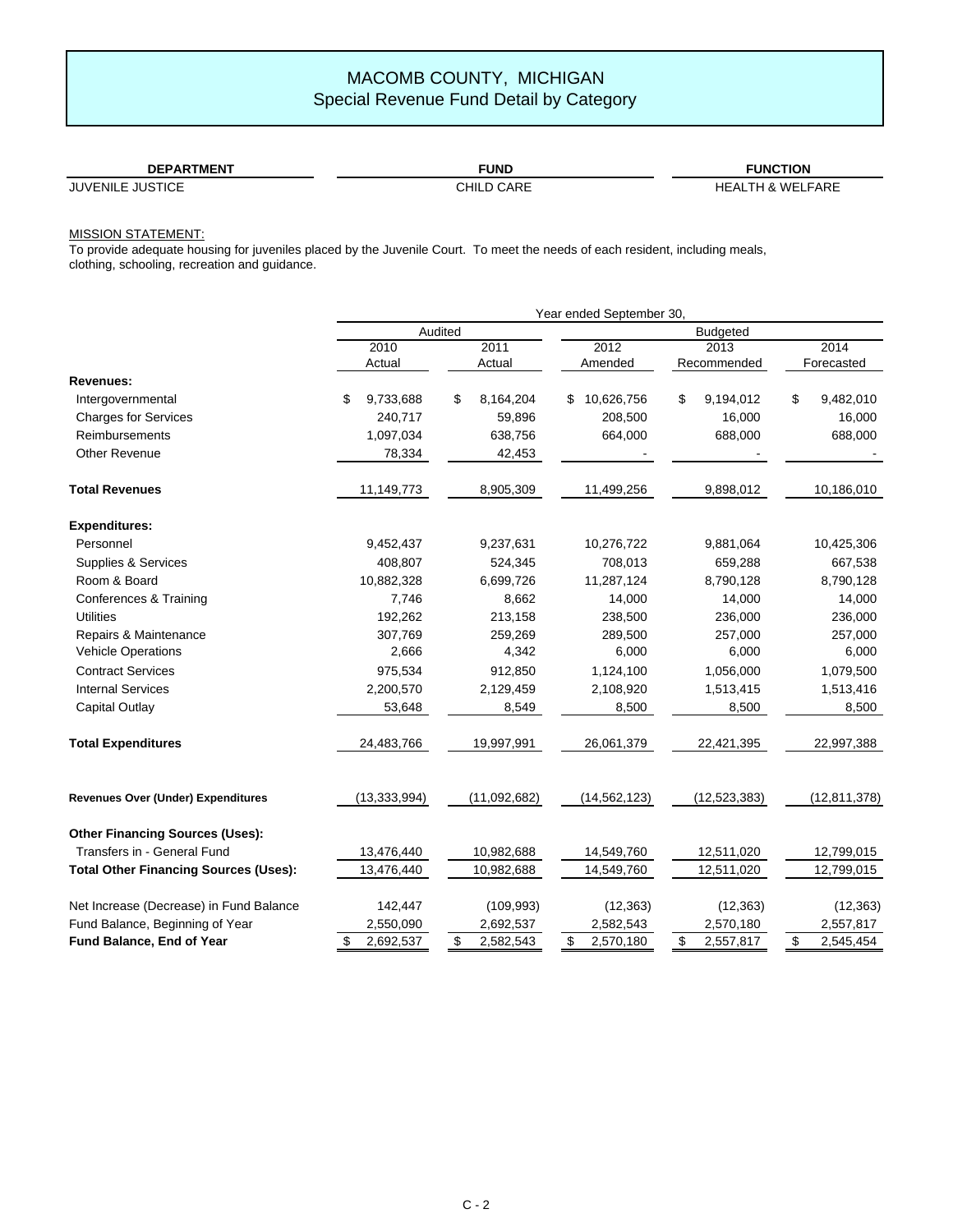| <b>DEPARTMENT</b>                    | <b>UND</b>           | 'INC.<br><b>FION</b>               |
|--------------------------------------|----------------------|------------------------------------|
| JUVENILE<br>.II IS<br>TICE<br>______ | ۱D D<br>CHIL<br>⊐רא∠ | FARE<br><b>ME</b><br>$\cdots$<br>- |

### MISSION STATEMENT:

To provide adequate housing for juveniles placed by the Juvenile Court. To meet the needs of each resident, including meals, clothing, schooling, recreation and guidance.

|                                     |           | Year ended September 30, |         |            |                  |                 |             |    |            |
|-------------------------------------|-----------|--------------------------|---------|------------|------------------|-----------------|-------------|----|------------|
|                                     |           |                          | Audited |            |                  | <b>Budgeted</b> |             |    |            |
|                                     |           | 2010                     |         | 2011       | 2012             |                 | 2013        |    | 2014       |
|                                     |           | Actual                   |         | Actual     | Amended          |                 | Recommended |    | Forecasted |
| <b>POSITION TYPE</b>                |           |                          |         |            |                  |                 |             |    |            |
|                                     |           |                          |         |            |                  |                 |             |    |            |
| Juvenile Justice Center:            |           |                          |         |            |                  |                 |             |    |            |
| Managers & Supervisors              |           | 12.0                     |         | 12.0       | 12.0             |                 | 12.0        |    | 12.0       |
| <b>Professional Support</b>         |           | 97.0                     |         | 97.0       | 91.0             |                 | 85.0        |    | 85.0       |
| <b>Clerical Staff</b>               |           | 1.0                      |         | 1.0        | 1.0              |                 | 1.0         |    | 1.0        |
|                                     |           | 110.0                    |         | 110.0      | 104.0            |                 | 98.0        |    | 98.0       |
| Juvenile Programs:                  |           |                          |         |            |                  |                 |             |    |            |
| Managers & Supervisors              |           | 3.0                      |         | 3.0        | 2.0              |                 | 2.0         |    | 2.0        |
| Professional Support                |           | 22.0                     |         | 22.0       | 20.0             |                 | 20.0        |    | 20.0       |
| <b>Clerical Staff</b>               |           | 3.0                      |         | 3.0        | 3.0              |                 | 3.0         |    | 3.0        |
|                                     |           | 28.0                     |         | 28.0       | 25.0             |                 | 25.0        |    | 25.0       |
| <b>Total Position Count</b>         |           | 138.0                    |         | 138.0      | 129.0            |                 | 123.0       |    | 123.0      |
| <b>EXPENDITURES BY SERVICE</b>      |           |                          |         |            |                  |                 |             |    |            |
| Juvenile Justice Center:            |           |                          |         |            |                  |                 |             |    |            |
| Justice Center Operations           |           | 10,200,684<br>\$         | \$      | 9,944,258  | 10,438,018<br>\$ | \$              | 9,455,073   | \$ | 9,952,077  |
| Juvenile Education Program          |           | 77,016                   |         |            |                  |                 |             |    |            |
| <b>Building Operations</b>          |           | 649,376                  |         | 662,643    | 746,944          |                 | 745,407     |    | 747,468    |
| <b>Resident Activity Fund</b>       |           | 728                      |         | 1,780      | 12,363           |                 | 12,363      |    | 12,363     |
|                                     | sub-total | 10,927,804               |         | 10,608,681 | 11,197,325       |                 | 10,212,843  |    | 10,711,908 |
| Juvenile Court Programs:            |           |                          |         |            |                  |                 |             |    |            |
| <b>JAIBG Grant</b>                  |           | 289,736                  |         | 310,147    | 415,846          |                 | 408,539     |    | 413,743    |
| Mental Health Drug Court/SED Waiver |           | 50,000                   |         | 30,000     | 30,000           |                 | 20,000      |    | 20,000     |
| <b>Tether Program</b>               |           | 112,943                  |         | 81,196     | 122,169          |                 | 102,169     |    | 102,169    |
| <b>Detention Diversion</b>          |           | 1,024,788                |         | 1,072,844  | 1,415,749        |                 | 1,402,091   |    | 1,440,875  |
| Intensive Probation                 |           | 327,960                  |         | 372,949    | 475,609          |                 | 471,140     |    | 485,928    |
| Family Keys                         |           | 422,457                  |         | 352,856    | 450,666          |                 | 446,469     |    | 457,345    |
| <b>After Care</b>                   |           | 122,308                  |         |            |                  |                 |             |    |            |
| Sex Offender Program                |           | 189,100                  |         | 251,958    | 247,516          |                 | 246,911     |    | 250,234    |
| Psychologist Program                |           | 98,629                   |         | 106,506    | 128,053          |                 | 126,819     |    | 130,772    |
|                                     | sub-total | 2,637,921                |         | 2,578,455  | 3,285,608        |                 | 3,224,138   |    | 3,301,066  |
| Juvenile Court Placements:          |           |                          |         |            |                  |                 |             |    |            |
| <b>State Institutions</b>           |           | 4,029,913                |         | 3,124,310  | 4,100,000        |                 | 3,500,000   |    | 3,500,000  |
| Private Institutions                |           | 742,938                  |         | 359,451    | 1,103,606        |                 | 703,606     |    | 703,606    |
| Day Treatment                       |           |                          |         | 17,859     | 100,000          |                 | 50,000      |    | 50,000     |
| Family Foster Care                  |           | 3,850                    |         | 1,850      |                  |                 |             |    |            |
|                                     | sub-total | 4,776,701                |         | 3,503,471  | 5,303,606        |                 | 4,253,606   |    | 4,253,606  |
| <b>DHS Placements:</b>              |           |                          |         |            |                  |                 |             |    |            |
| <b>Private Instititions</b>         |           | 6,005,288                |         | 3,272,778  | 6,241,804        |                 | 4,730,808   |    | 4,730,808  |
| Nonreportable Costs                 |           | 136,052                  |         | 34,606     | 33,036           |                 |             |    |            |
| <b>Total</b>                        |           | 24,483,766               |         | 19,997,991 | 26,061,379<br>\$ | \$              | 22,421,395  | \$ | 22,997,388 |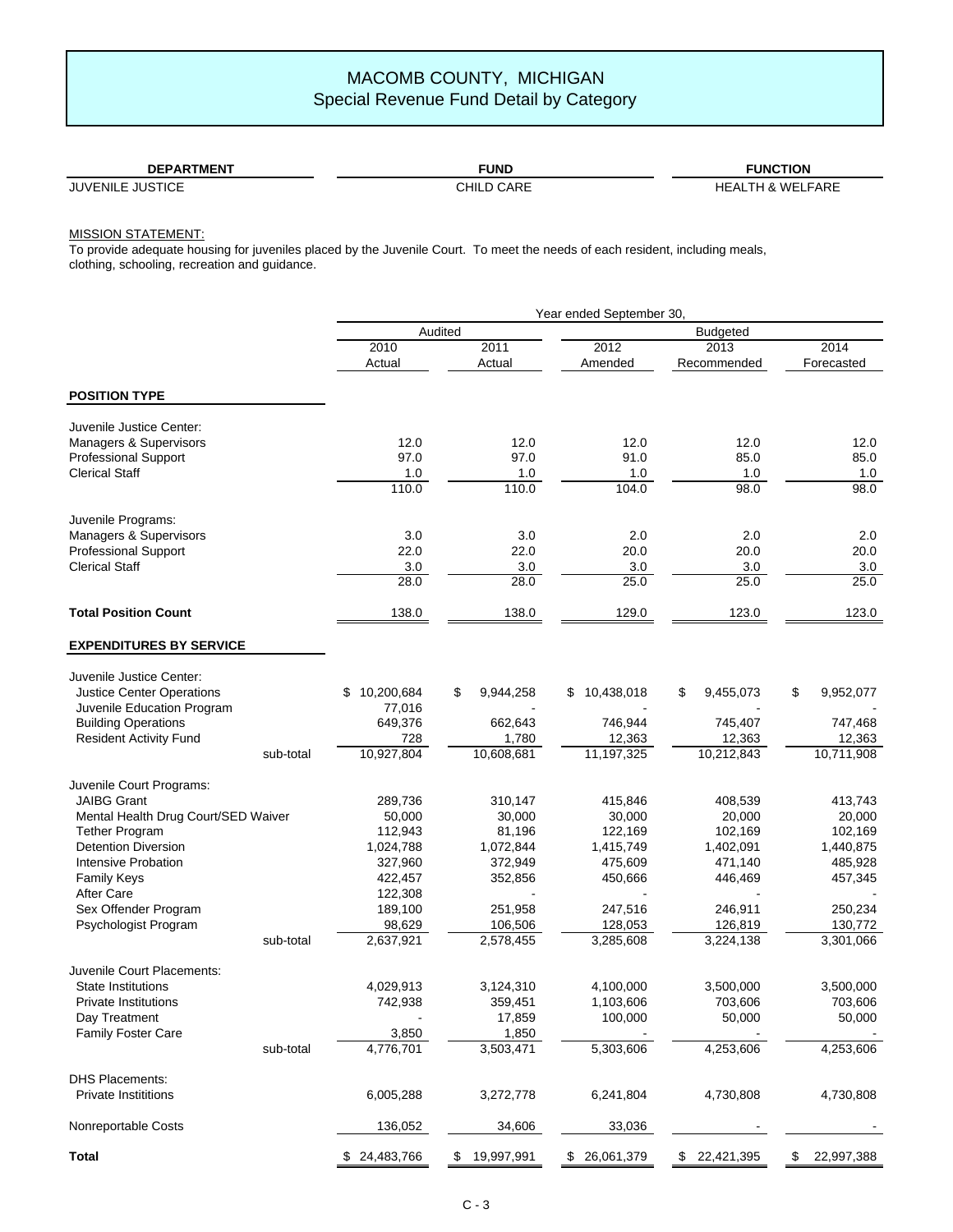### Macomb County, Michigan Special Revenue Fund Detail by Category

### **DEPARTMENT**

**FUND FUNCTION**

COMMUNITY CORRECTIONS COMMUNITY CORRECTIONS GRANTS

PUBLIC SAFETY

### MISSION STATEMENT:

To provide effective, local, community-based alternatives to incarceration that promote public safety, hold offenders accountable, and improve their ability to live lawfully and productively in the community.

|                                              | Year ended September 30, |                |                |           |                 |                 |    |                     |    |                    |  |
|----------------------------------------------|--------------------------|----------------|----------------|-----------|-----------------|-----------------|----|---------------------|----|--------------------|--|
|                                              |                          |                | Audited        |           | <b>Budgeted</b> |                 |    |                     |    |                    |  |
|                                              |                          | 2010<br>Actual | 2011<br>Actual |           |                 | 2012<br>Amended |    | 2013<br>Recommended |    | 2014<br>Forecasted |  |
| <b>Revenues:</b>                             |                          |                |                |           |                 |                 |    |                     |    |                    |  |
| Intergovernmental                            |                          | 942,534        | \$             | 1,025,541 | \$              | 1,025,541       | \$ | 1,025,540           | \$ | 1,025,540          |  |
| <b>Total Revenues</b>                        |                          | 942,534        |                | 1,025,541 |                 | 1,025,541       |    | 1,025,540           |    | 1,025,540          |  |
| <b>Expenditures:</b>                         |                          |                |                |           |                 |                 |    |                     |    |                    |  |
| Personnel                                    |                          | 628,486        |                | 659.845   |                 | 716,979         |    | 746,123             |    | 771,290            |  |
| <b>Supplies &amp; Services</b>               |                          | 169,545        |                | 168,812   |                 | 151,897         |    | 129,934             |    | 107,354            |  |
| Conferences & Training                       |                          | 5,869          |                | 4,505     |                 | 4,500           |    | 4.500               |    | 4,500              |  |
| Repairs & Maintenance                        |                          | 1,227          |                | 2,428     |                 | 2,600           |    | 2,600               |    | 2,600              |  |
| <b>Contract Services</b>                     |                          | 420,270        |                | 465,717   |                 | 428,678         |    | 428,677             |    | 428,677            |  |
| <b>Internal Services</b>                     |                          | 15,000         |                | 15,000    |                 | 15,000          |    | 15,000              |    | 15,000             |  |
| Capital Outlay                               |                          |                |                | 350       |                 | 1,000           |    | 1,000               |    | 1,000              |  |
| <b>Total Expenditures</b>                    |                          | 1,240,398      |                | 1,316,656 |                 | 1,320,654       |    | 1,327,834           |    | 1,330,421          |  |
| <b>Revenues Over (Under) Expenditures</b>    |                          | (297, 864)     |                | (291,115) |                 | (295, 113)      |    | (302, 294)          |    | (304, 881)         |  |
| <b>Other Financing Sources (Uses):</b>       |                          |                |                |           |                 |                 |    |                     |    |                    |  |
| Transfers in - General Fund                  |                          | 298,028        |                | 291,180   |                 | 295,113         |    | 302,294             |    | 304,881            |  |
| <b>Total Other Financing Sources (Uses):</b> |                          | 298,028        |                | 291,180   |                 | 295,113         |    | 302,294             |    | 304,881            |  |
| Net Increase (Decrease) in Fund Balance      |                          | 164            |                | 65        |                 |                 |    |                     |    |                    |  |
| Fund Balance, Beginning of Year              |                          |                |                | 164       |                 | 228             |    | 228                 |    | 228                |  |
| Fund Balance, End of Year                    | \$                       | 164            | \$             | 228       | \$              | 228             | \$ | 228                 | \$ | 228                |  |
|                                              |                          |                |                |           |                 |                 |    |                     |    |                    |  |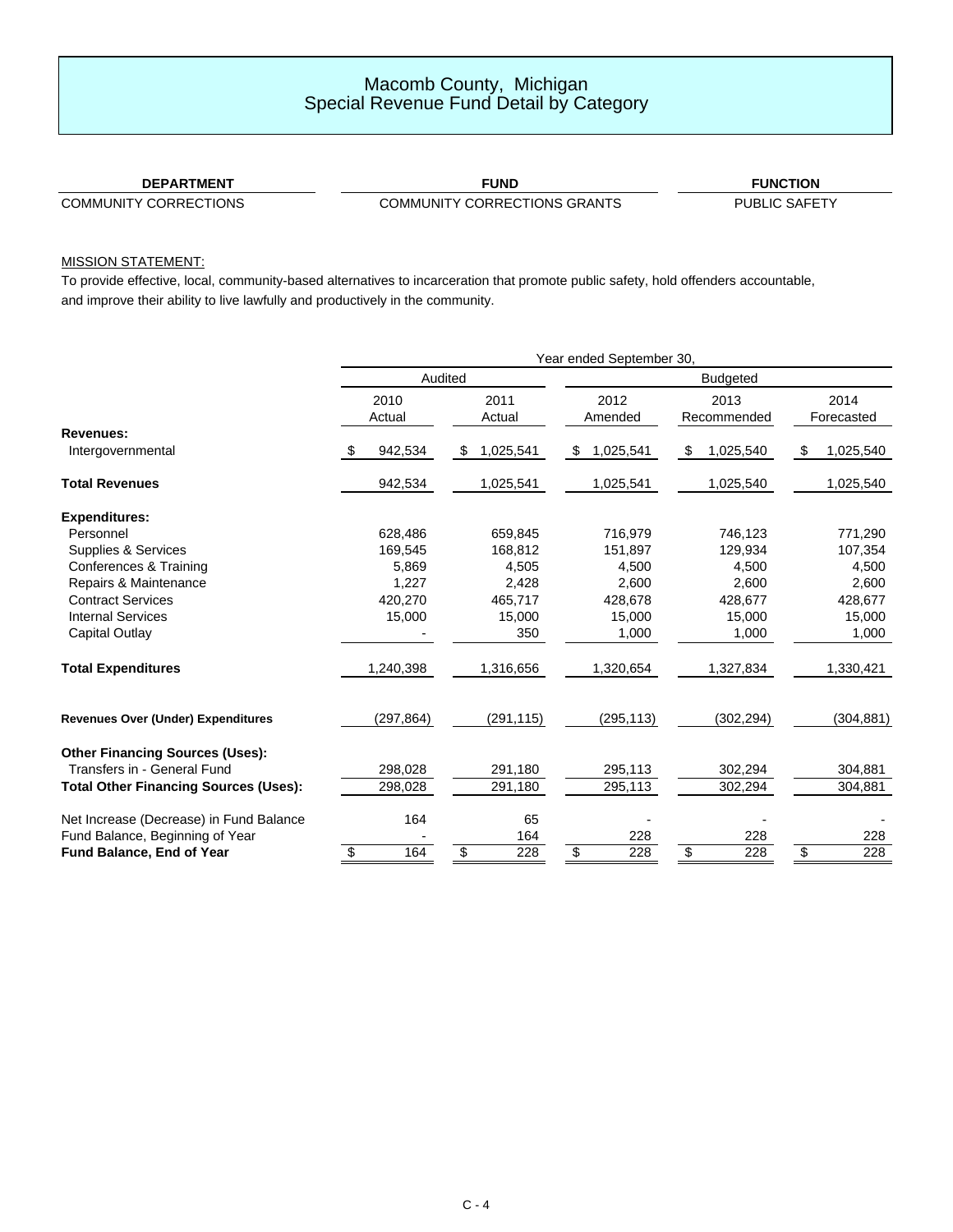### Macomb County, Michigan Special Revenue Fund Detail by Category

### **DEPARTMENT**

**FUND FUNCTION**

COMMUNITY CORRECTIONS COMMUNITY CORRECTIONS GRANTS

PUBLIC SAFETY

### MISSION STATEMENT:

To provide effective, local, community-based alternatives to incarceration that promote public safety, hold offenders accountable, and improve their ability to live lawfully and productively in the community.

|                                  | Year ended September 30, |                 |                 |                     |                    |  |
|----------------------------------|--------------------------|-----------------|-----------------|---------------------|--------------------|--|
|                                  |                          | Audited         | <b>Budgeted</b> |                     |                    |  |
|                                  | 2010<br>Actual           | 2011<br>Actual  | 2012<br>Amended | 2013<br>Recommended | 2014<br>Forecasted |  |
| <b>POSITION TYPE</b>             |                          |                 |                 |                     |                    |  |
| <b>Community Corrections:</b>    |                          |                 |                 |                     |                    |  |
| Managers & Supervisors           | 2.0                      | 2.0             | 2.0             | 2.0                 | 2.0                |  |
| <b>Professional Support</b>      | 5.0                      | 5.0             | 5.0             | 5.0                 | 5.0                |  |
| <b>Clerical Staff</b>            | 2.0                      | 2.0             | 2.0             | 2.0                 | 2.0                |  |
|                                  | 9.0                      | 9.0             | 9.0             | 9.0                 | 9.0                |  |
| Felony Urinalysis Program:       |                          |                 |                 |                     |                    |  |
| <b>Professional Support</b>      | 1.0                      | 1.0             | 1.0             | 1.0                 | 1.0                |  |
|                                  | 1.0                      | 1.0             | 1.0             | 1.0                 | 1.0                |  |
| <b>Total Position Count</b>      | 10.0                     | 10.0            | 10.0            | 10.0                | 10.0               |  |
| <b>EXPENDITURES BY SERVICE</b>   |                          |                 |                 |                     |                    |  |
| <b>Community Corrections</b>     | \$<br>942,370            | 1,025,476<br>\$ | 1,025,541<br>\$ | \$<br>1,025,540     | 1,025,540<br>\$    |  |
| <b>Substance Abuse Treatment</b> | 179,041                  | 172,198         | 176,113         | 183,294             | 185,881            |  |
| Felony Urinalysis Program        | 118,987                  | 118,982         | 119,000         | 119,000             | 119,000            |  |
| <b>Total</b>                     | 1,240,398                | 1,316,656<br>\$ | 1,320,654<br>\$ | 1,327,834<br>\$     | 1,330,421<br>\$    |  |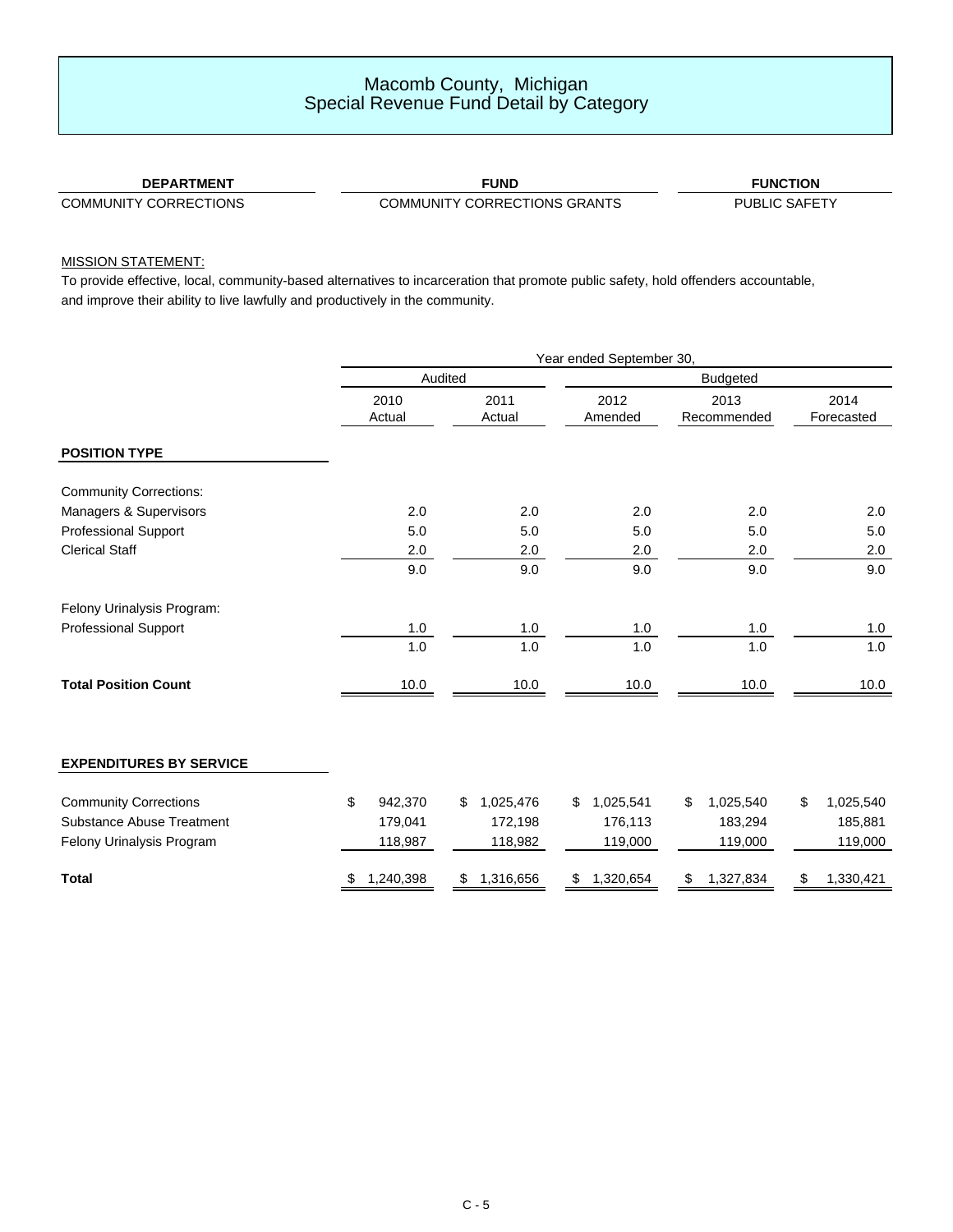### **DEPARTMENT**

COMMUNITY MENTAL HEALTH

**FUND** COMMUNITY MENTAL HEALTH

**FUNCTION** HEALTH & WELFARE

### MISSION STATEMENT:

|                                              | Year ended September 30, |                 |                 |                  |                  |  |
|----------------------------------------------|--------------------------|-----------------|-----------------|------------------|------------------|--|
|                                              | Audited                  |                 |                 |                  |                  |  |
|                                              | 2010                     | 2011            | 2012            | 2013             | 2014             |  |
|                                              | Actual                   | Actual          | Amended         | Recommended      | Forecasted       |  |
| Revenues:                                    |                          |                 |                 |                  |                  |  |
| Intergovernmental                            | \$29,865,294             | \$ 31,385,005   | \$ 30,004,747   | 28,716,788<br>\$ | 28,496,710<br>\$ |  |
| <b>Charges for Services</b>                  | 156,921,744              | 164,848,740     | 164,325,943     | 168,562,643      | 175,457,865      |  |
| Investment Income                            | 51,997                   | 68,532          |                 |                  |                  |  |
| <b>Other Revenue</b>                         | 85,043                   | 39,260          | 110,613         | 93,438           | 93,784           |  |
| <b>Total Revenues</b>                        | 186,924,078              | 196, 341, 537   | 194,441,303     | 197,372,869      | 204,048,359      |  |
| <b>Expenditures:</b>                         |                          |                 |                 |                  |                  |  |
| Personnel                                    | 23,560,756               | 22,786,900      | 25,918,910      | 25,859,495       | 26,464,114       |  |
| Supplies & Services                          | 17,129,365               | 18,938,204      | 20,624,969      | 10,979,992       | 11,313,704       |  |
| Conferences & Training                       | 6,073                    | 10,207          | 7,800           | 12,460           | 12,709           |  |
| <b>Utilities</b>                             | 279,244                  | 318,969         | 332,934         | 326,850          | 323,697          |  |
| Repairs & Maintenance                        | 58,906                   | 53,789          | 39,685          | 53,789           | 54,865           |  |
| <b>Contract Services</b>                     | 145,440,187              | 153,646,964     | 150,441,791     | 162,886,510      | 168,555,162      |  |
| <b>Internal Services</b>                     | 1,199,874                | 912,850         | 860,696         | 1,016,679        | 1,084,080        |  |
| <b>Capital Outlay</b>                        | 497,588                  | 552,264         | 124,200         | 146,776          | 149,710          |  |
| <b>Total Expenditures</b>                    | 188, 171, 992            | 197,220,147     | 198,350,985     | 201,282,551      | 207,958,041      |  |
| Revenues Over (Under) Expenditures           | (1, 247, 915)            | (878, 610)      | (3,909,682)     | (3,909,682)      | (3,909,682)      |  |
| <b>Other Financing Sources (Uses):</b>       |                          |                 |                 |                  |                  |  |
| Transfers in - General Fund                  | 3,908,286                | 3,844,656       | 3,909,682       | 3,909,682        | 3,909,682        |  |
| Transfers out                                | (1, 175, 940)            | (243, 581)      |                 |                  |                  |  |
| <b>Total Other Financing Sources (Uses):</b> | 2,732,346                | 3,601,075       | 3,909,682       | 3,909,682        | 3,909,682        |  |
| Net Increase (Decrease) in Fund Balance      | 1,484,431                | 2,722,464       |                 |                  |                  |  |
| Fund Balance, Beginning of Year              | (2,485,076)              | (1,000,645)     | 1,721,820       | 1,721,820        | 1,721,820        |  |
| Fund Balance, End of Year                    | \$<br>(1,000,645)        | \$<br>1,721,820 | \$<br>1,721,820 | \$<br>1,721,820  | \$<br>1,721,820  |  |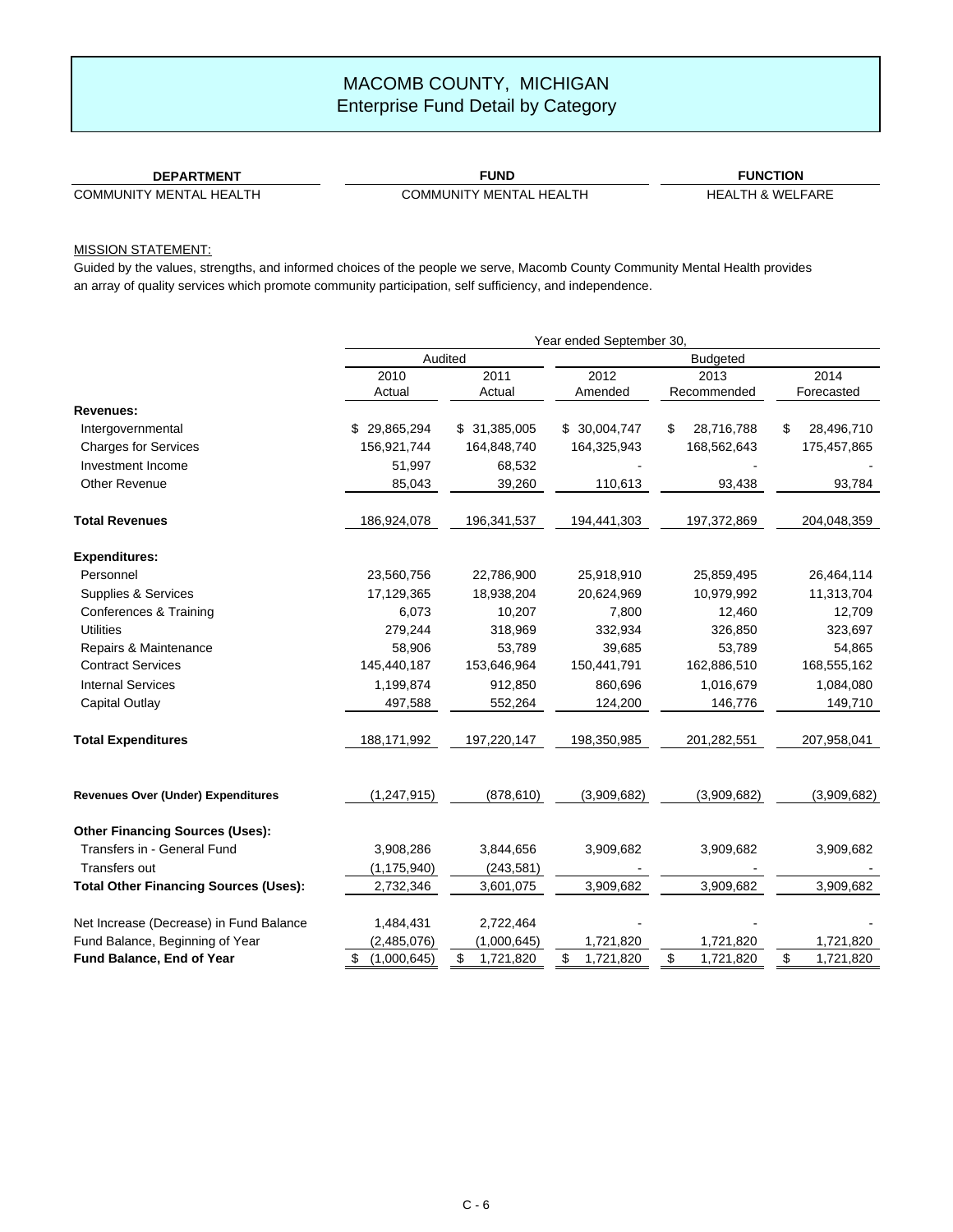### **DEPARTMENT**

COMMUNITY MENTAL HEALTH

**FUND** COMMUNITY MENTAL HEALTH

**FUNCTION** HEALTH & WELFARE

### MISSION STATEMENT:

|                                |         | Year ended September 30, |         |                 |            |  |  |
|--------------------------------|---------|--------------------------|---------|-----------------|------------|--|--|
|                                |         | Audited                  |         | <b>Budgeted</b> |            |  |  |
|                                | 2010    | 2011                     | 2012    | 2013            | 2014       |  |  |
|                                | Actual  | Actual                   | Amended | Recommended     | Forecasted |  |  |
| <b>POSITION TYPE</b>           |         |                          |         |                 |            |  |  |
| <b>General Administration:</b> |         |                          |         |                 |            |  |  |
| Managers & Supervisors         | 3.0     | 3.0                      | 3.0     | 3.0             | 3.0        |  |  |
| Professional Support           | 7.0     | 7.0                      | 8.0     | 8.0             | 8.0        |  |  |
| <b>Clerical Staff</b>          | 4.0     | $5.0\,$                  | $5.0$   | $5.0\,$         | 5.0        |  |  |
|                                | 14.0    | 15.0                     | 16.0    | 16.0            | 16.0       |  |  |
| Policy Management:             |         |                          |         |                 |            |  |  |
| Managers & Supervisors         | 1.0     |                          |         |                 |            |  |  |
| Professional Support           | 4.0     |                          |         |                 |            |  |  |
| <b>Clerical Staff</b>          | $2.0\,$ |                          |         |                 |            |  |  |
|                                | 7.0     |                          |         |                 |            |  |  |
| Network Operations:            |         |                          |         |                 |            |  |  |
| Managers & Supervisors         | 1.0     | 1.0                      | 1.0     | 1.0             | 1.0        |  |  |
| Professional Support           | 1.0     | $5.0$                    | 3.0     | 3.0             | 3.0        |  |  |
| <b>Clerical Staff</b>          | $1.0\,$ | $2.0\,$                  | 2.0     | 2.0             | 2.0        |  |  |
|                                | 3.0     | 8.0                      | $6.0\,$ | 6.0             | 6.0        |  |  |
| Finance & Budget:              |         |                          |         |                 |            |  |  |
| Managers & Supervisors         | 1.0     | 1.0                      | 1.0     | 1.0             | 1.0        |  |  |
| Professional Support           | 9.0     | 9.0                      | 9.0     | 9.0             | 9.0        |  |  |
| <b>Clerical Staff</b>          | 10.0    | 10.0                     | 10.0    | 10.0            | 10.0       |  |  |
|                                | 20.0    | 20.0                     | 20.0    | 20.0            | 20.0       |  |  |
| <b>Recipient Rights:</b>       |         |                          |         |                 |            |  |  |
| Managers & Supervisors         | 1.0     | 1.0                      | 1.0     | 1.0             | 1.0        |  |  |
| Professional Support           | 7.0     | 7.0                      | 7.0     | 7.0             | 7.0        |  |  |
| <b>Clerical Staff</b>          | 2.0     | $2.0\,$                  | $3.0\,$ | $3.0\,$         | $3.0\,$    |  |  |
|                                | 10.0    | 10.0                     | 11.0    | 11.0            | 11.0       |  |  |
| <b>Clinical Records:</b>       |         |                          |         |                 |            |  |  |
| <b>Professional Support</b>    | 2.0     | 2.0                      | 2.0     | 2.0             | 2.0        |  |  |
| <b>Clerical Staff</b>          | 1.0     | 1.0                      | 1.0     | 1.0             | 1.0        |  |  |
|                                | 3.0     | 3.0                      | 3.0     | 3.0             | 3.0        |  |  |
| Information Technology:        |         |                          |         |                 |            |  |  |
| <b>Professional Support</b>    |         |                          | $6.0\,$ | $6.0\,$         | 6.0        |  |  |
|                                |         |                          | 6.0     | 6.0             | 6.0        |  |  |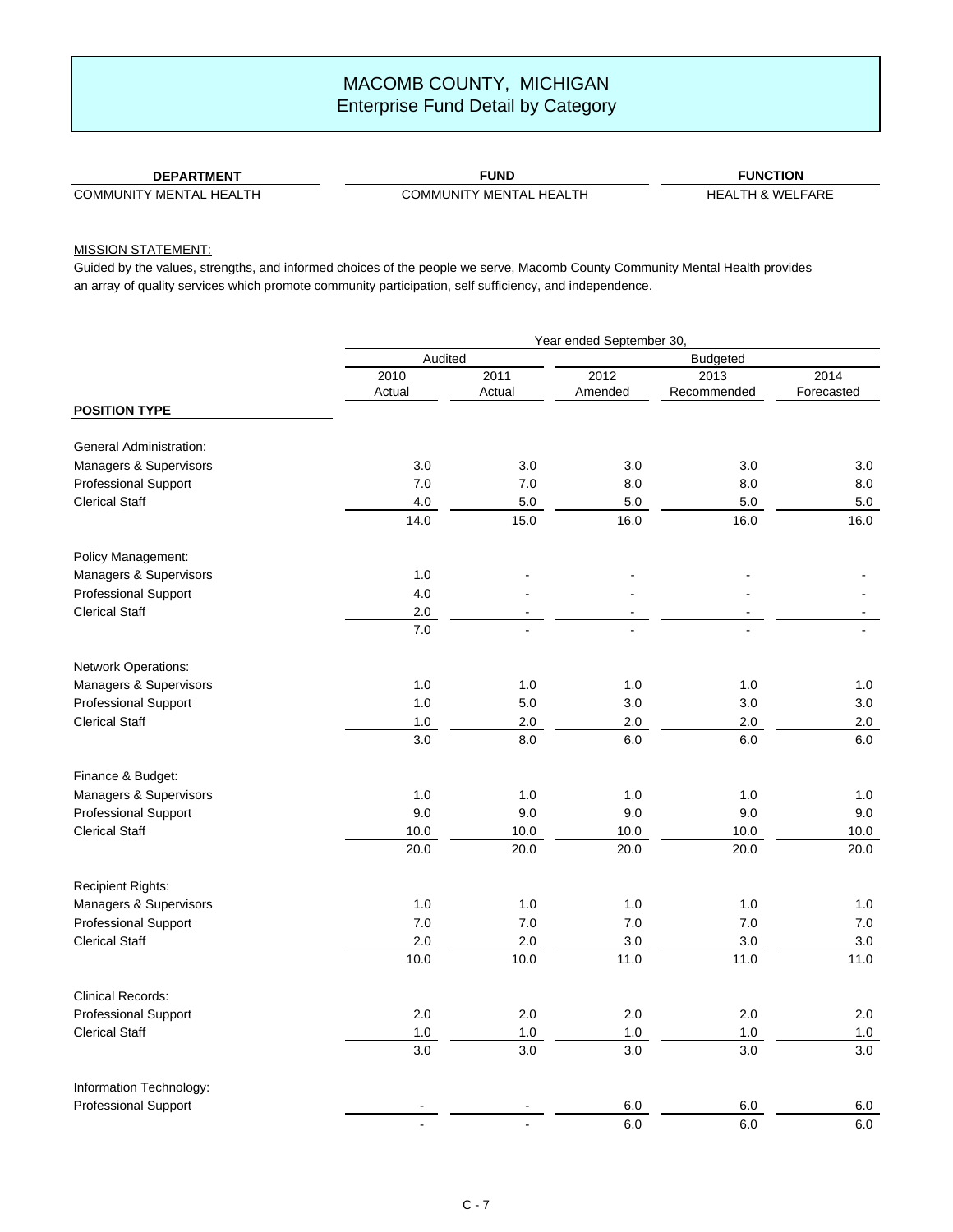#### **DEPARTMENT**

COMMUNITY MENTAL HEALTH

**FUND** COMMUNITY MENTAL HEALTH

**FUNCTION** HEALTH & WELFARE

### MISSION STATEMENT:

|                                       | Year ended September 30, |         |                 |                  |            |  |  |
|---------------------------------------|--------------------------|---------|-----------------|------------------|------------|--|--|
|                                       | Audited                  |         | <b>Budgeted</b> |                  |            |  |  |
|                                       | 2010                     | 2011    | 2012            | 2013             | 2014       |  |  |
|                                       | Actual                   | Actual  | Amended         | Recommended      | Forecasted |  |  |
| <b>POSITION TYPE (cont.)</b>          |                          |         |                 |                  |            |  |  |
| <b>Business Management</b>            |                          |         |                 |                  |            |  |  |
| Managers & Supervisors                | 1.0                      | 1.0     | 1.0             | 1.0              | 1.0        |  |  |
| Professional Support                  | 11.0                     | 12.0    | 8.0             | 8.0              | 8.0        |  |  |
| <b>Clerical Staff</b>                 | 0.5                      | 0.5     | 0.5             | 0.5              | $0.5\,$    |  |  |
|                                       | 12.5                     | 13.5    | 9.5             | 9.5              | 9.5        |  |  |
| Crossroads:                           |                          |         |                 |                  |            |  |  |
| Professional Support                  | $7.0\,$                  | 7.0     | $7.0\,$         | 7.0              | 7.0        |  |  |
|                                       | 7.0                      | 7.0     | 7.0             | $\overline{7.0}$ | 7.0        |  |  |
| <b>MAC Crisis Center:</b>             |                          |         |                 |                  |            |  |  |
| Managers & Supervisors                | 1.0                      | 1.0     | $1.0$           | 1.0              | 1.0        |  |  |
| Professional Support                  | 10.3                     | 10.3    | 10.3            | 10.3             | 10.3       |  |  |
| <b>Clerical Staff</b>                 | $1.0\,$                  | $1.0\,$ | $1.0\,$         | $1.0\,$          | $1.0\,$    |  |  |
|                                       | 12.3                     | 12.3    | 12.3            | 12.3             | 12.3       |  |  |
| <b>Assertive Community Treatment:</b> |                          |         |                 |                  |            |  |  |
| <b>Professional Support</b>           | 22.0                     | 22.0    | 22.0            | 22.0             | 22.0       |  |  |
| <b>Clerical Staff</b>                 | 2.5                      | 2.5     | $1.6$           | 1.6              | 1.6        |  |  |
|                                       | 24.5                     | 24.5    | 23.6            | 23.6             | 23.6       |  |  |
| <b>MI Adult Residential Services:</b> |                          |         |                 |                  |            |  |  |
| Professional Support                  | 15.0                     | 15.0    | 15.0            | 15.0             | 15.0       |  |  |
|                                       | 15.0                     | 15.0    | 15.0            | 15.0             | 15.0       |  |  |
| Obra Treatment:                       |                          |         |                 |                  |            |  |  |
| Professional Support                  | 3.0                      | 3.0     | 3.0             | 3.0              | 3.0        |  |  |
| <b>Clerical Staff</b>                 | $1.0$                    | $1.0$   | $1.0\,$         | $1.0\,$          | 1.0        |  |  |
|                                       | 4.0                      | 4.0     | 4.0             | 4.0              | 4.0        |  |  |
| Crisis Response/Residential:          |                          |         |                 |                  |            |  |  |
| Professional Support                  | 6.0                      | 6.0     | 6.0             | $6.0\,$          | 6.0        |  |  |
| <b>Clerical Staff</b>                 | 2.0                      | 2.0     | 2.0             | 2.0              | 2.0        |  |  |
|                                       | 8.0                      | 8.0     | 8.0             | 8.0              | 8.0        |  |  |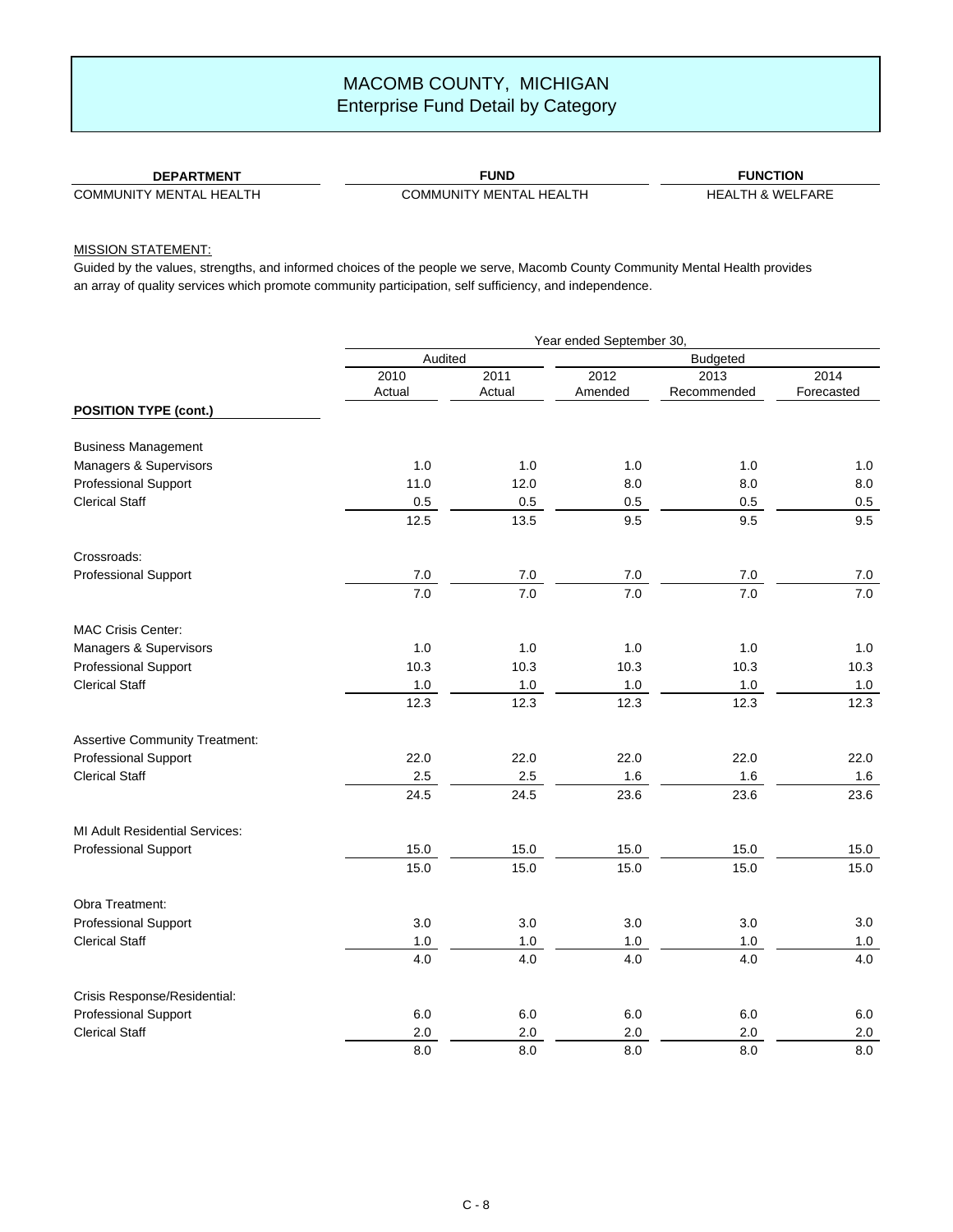#### **DEPARTMENT**

COMMUNITY MENTAL HEALTH

**FUND** COMMUNITY MENTAL HEALTH

**FUNCTION** HEALTH & WELFARE

### MISSION STATEMENT:

|                                       | Year ended September 30, |         |                |             |            |  |
|---------------------------------------|--------------------------|---------|----------------|-------------|------------|--|
|                                       | Audited                  |         |                |             |            |  |
|                                       | 2010                     | 2011    | 2012           | 2013        | 2014       |  |
|                                       | Actual                   | Actual  | Amended        | Recommended | Forecasted |  |
| <b>POSITION TYPE (cont.)</b>          |                          |         |                |             |            |  |
| SED Waiver:                           |                          |         |                |             |            |  |
| Professional Support                  |                          |         | 2.0            | 2.0         | 2.0        |  |
|                                       |                          |         | 2.0            | 2.0         | 2.0        |  |
|                                       |                          |         |                |             |            |  |
| DD In-Home Clinical Services:         |                          |         |                |             |            |  |
| <b>Professional Support</b>           | 26.0                     | 26.0    | 26.0           | 26.0        | 26.0       |  |
|                                       | 26.0                     | 26.0    | 26.0           | 26.0        | 26.0       |  |
| DD Residential Services-Clinical:     |                          |         |                |             |            |  |
| Professional Support                  | 8.0                      | 8.0     | 7.0            | 7.0         | 7.0        |  |
|                                       | 8.0                      | 8.0     | 7.0            | 7.0         | 7.0        |  |
| DD Model Waiver C.S.M.:               |                          |         |                |             |            |  |
| Managers & Supervisors                | $\blacksquare$           | 1.0     | $\blacksquare$ |             |            |  |
| Professional Support                  | 8.0                      | $8.0\,$ | 8.0            | 8.0         | 8.0        |  |
|                                       | 8.0                      | 9.0     | 8.0            | 8.0         | 8.0        |  |
| <b>BHNO Training:</b>                 |                          |         |                |             |            |  |
| Managers & Supervisors                | 1.0                      | 1.0     | 1.0            | 1.0         | 1.0        |  |
| <b>Professional Support</b>           | 3.0                      | $2.0\,$ | $2.0\,$        | 2.0         | $2.0\,$    |  |
|                                       | 4.0                      | 3.0     | 3.0            | 3.0         | 3.0        |  |
| Child & Family Services Admin:        |                          |         |                |             |            |  |
| Managers & Supervisors                |                          |         | 1.0            | 1.0         | 1.0        |  |
| <b>Professional Support</b>           |                          |         | $2.0\,$        | 2.0         | 2.0        |  |
| <b>Clerical Staff</b>                 |                          |         | $2.0\,$        | 2.0         | 2.0        |  |
|                                       |                          |         | 5.0            | $5.0\,$     | 5.0        |  |
| Sustain & Integration Administration: |                          |         |                |             |            |  |
| Managers & Supervisors                | 2.0                      | 2.0     | 2.0            | 2.0         | 2.0        |  |
| <b>Professional Support</b>           | 8.0                      | 7.0     | 6.0            | 6.0         | 6.0        |  |
| <b>Clerical Staff</b>                 | 13.5                     | 13.5    | 11.5           | 11.5        | 11.5       |  |
|                                       | 23.5                     | 22.5    | 19.5           | 19.5        | 19.5       |  |
| North Administration Unit:            |                          |         |                |             |            |  |
| Managers & Supervisors                | $1.0\,$                  | $1.0$   | $1.0\,$        | $1.0\,$     | $1.0$      |  |
| Professional Support                  | $3.0\,$                  | $4.0$   | $4.0$          | $4.0\,$     | $4.0\,$    |  |
| <b>Clerical Staff</b>                 | $7.4$                    | 7.4     | 7.3            | 7.3         | 7.3        |  |
|                                       | 11.4                     | 12.4    | 12.3           | 12.3        | 12.3       |  |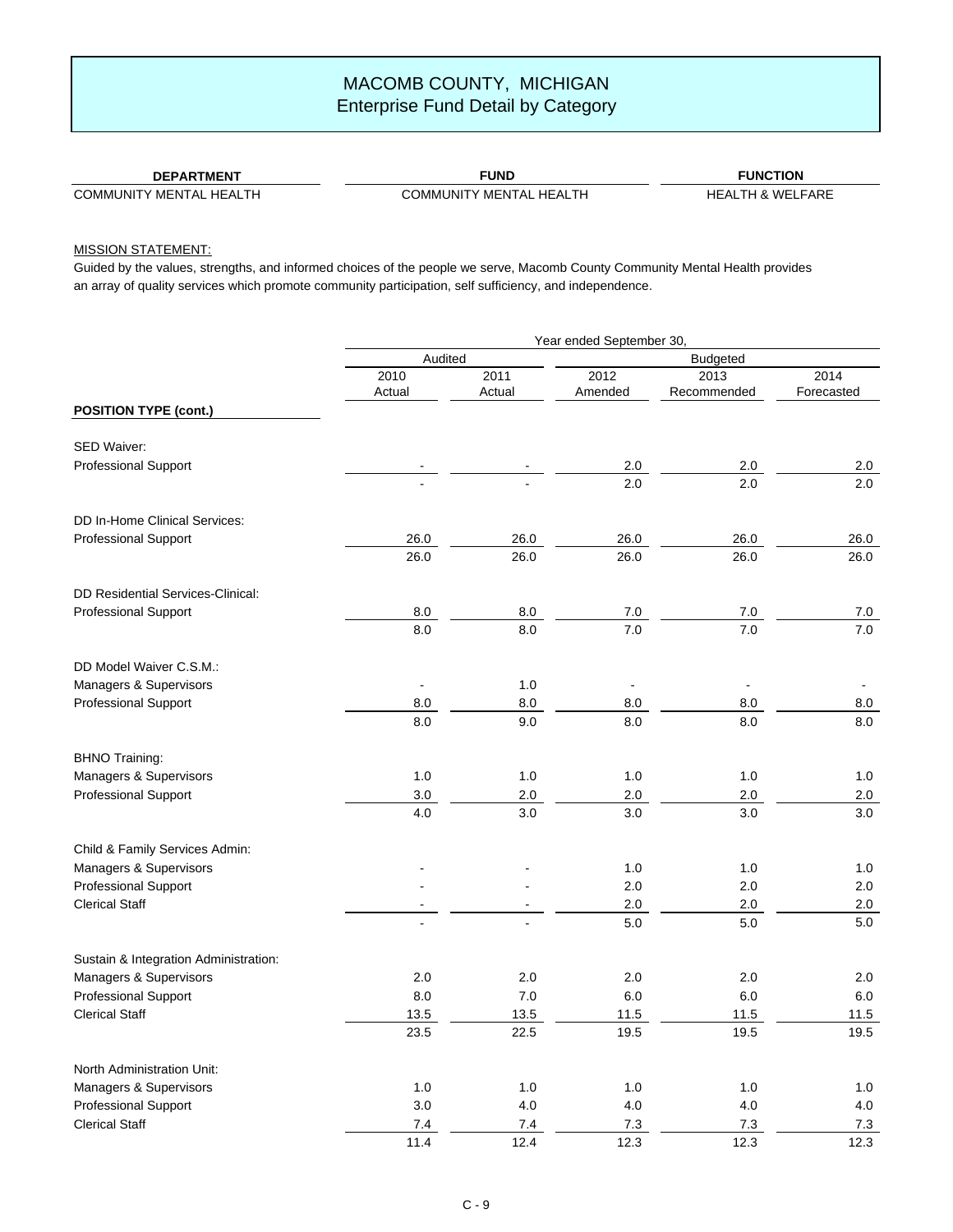### **DEPARTMENT**

COMMUNITY MENTAL HEALTH

**FUND** COMMUNITY MENTAL HEALTH

**FUNCTION** HEALTH & WELFARE

### MISSION STATEMENT:

|                                | Year ended September 30, |        |         |             |            |  |
|--------------------------------|--------------------------|--------|---------|-------------|------------|--|
|                                | Audited                  |        |         |             |            |  |
|                                | 2010                     | 2011   | 2012    | 2013        | 2014       |  |
|                                | Actual                   | Actual | Amended | Recommended | Forecasted |  |
| <b>POSITION TYPE (cont.)</b>   |                          |        |         |             |            |  |
| North Outpatient Treatment:    |                          |        |         |             |            |  |
| Professional Support           | 28.0                     | 28.0   | 28.0    | 28.0        | 28.0       |  |
|                                | 28.0                     | 28.0   | 28.0    | 28.0        | 28.0       |  |
| South Administration Unit:     |                          |        |         |             |            |  |
| Managers & Supervisors         | 3.0                      | 2.0    | 2.0     | 2.0         | 2.0        |  |
| Professional Support           | 5.0                      | 5.0    | 5.0     | 5.0         | 5.0        |  |
| <b>Clerical Staff</b>          | 9.5                      | 9.5    | 9.5     | 9.5         | 9.5        |  |
|                                | 17.5                     | 16.5   | 16.5    | 16.5        | 16.5       |  |
| South Outpatient Treatment SE: |                          |        |         |             |            |  |
| <b>Professional Support</b>    | 17.0                     | 17.0   | 17.0    | 17.0        | 17.0       |  |
|                                | 17.0                     | 17.0   | 17.0    | 17.0        | 17.0       |  |
| South Outpatient Treatment SW: |                          |        |         |             |            |  |
| <b>Professional Support</b>    | 15.0                     | 15.0   | 15.0    | 15.0        | 15.0       |  |
|                                | 15.0                     | 15.0   | 15.0    | 15.0        | 15.0       |  |
| Obra Assessment:               |                          |        |         |             |            |  |
| <b>Professional Support</b>    | 1.0                      | 1.0    | 1.0     | 1.0         | 1.0        |  |
| <b>Clerical Staff</b>          | $1.0$                    | $1.0$  | $1.0\,$ | $1.0\,$     | $1.0\,$    |  |
|                                | 2.0                      | 2.0    | 2.0     | 2.0         | 2.0        |  |
| M.R.S.-C.S.M.:                 |                          |        |         |             |            |  |
| <b>Professional Support</b>    | $1.0$                    | $1.0$  | $1.0\,$ | $1.0\,$     | 1.0        |  |
|                                | 1.0                      | 1.0    | 1.0     | 1.0         | $1.0$      |  |
| <b>Access Center Clinical:</b> |                          |        |         |             |            |  |
| Professional Support           | 22.0                     | 22.0   | 22.0    | 22.0        | 22.0       |  |
|                                | 22.0                     | 22.0   | 22.0    | 22.0        | 22.0       |  |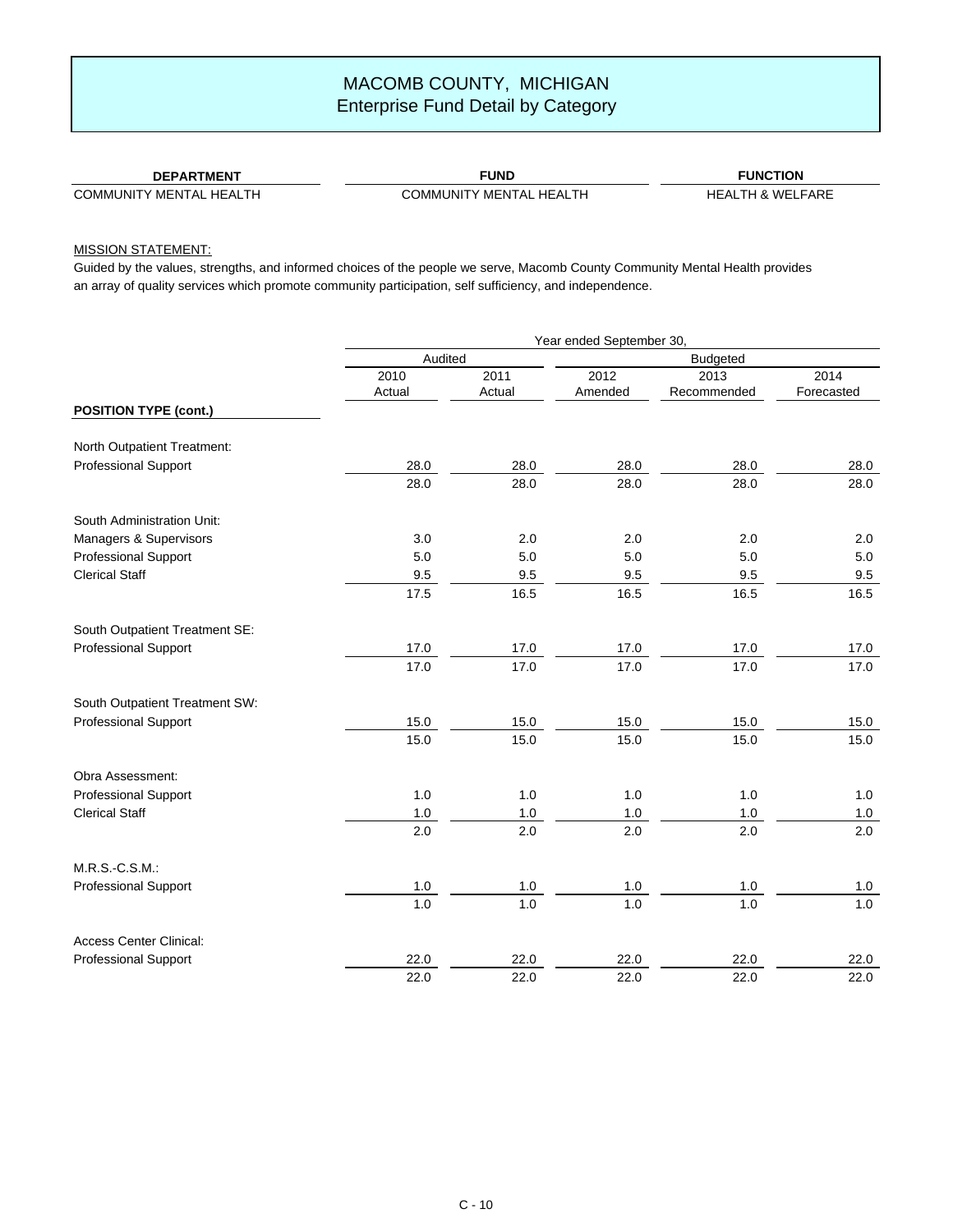### **DEPARTMENT**

COMMUNITY MENTAL HEALTH

**FUND** COMMUNITY MENTAL HEALTH

**FUNCTION** HEALTH & WELFARE

### MISSION STATEMENT:

|                                      | Year ended September 30, |                |                 |                     |                    |
|--------------------------------------|--------------------------|----------------|-----------------|---------------------|--------------------|
|                                      | Audited                  |                | <b>Budgeted</b> |                     |                    |
|                                      | 2010<br>Actual           | 2011<br>Actual | 2012<br>Amended | 2013<br>Recommended | 2014<br>Forecasted |
| <b>POSITION TYPE (cont.)</b>         |                          |                |                 |                     |                    |
| <b>Access Center Administration:</b> |                          |                |                 |                     |                    |
| Managers & Supervisors               |                          | 1.0            | 1.0             | 1.0                 | 1.0                |
| <b>Professional Support</b>          | 1.0                      | 1.0            |                 |                     |                    |
| <b>Clerical Staff</b>                | 6.0                      | 6.0            | 6.0             | 6.0                 | 6.0                |
|                                      | 7.0                      | 8.0            | 7.0             | 7.0                 | 7.0                |
| Adult Jail Diversion:                |                          |                |                 |                     |                    |
| <b>Professional Support</b>          | 2.0                      | 2.0            | 2.0             | 2.0                 | 2.0                |
|                                      | 2.0                      | 2.0            | 2.0             | 2.0                 | 2.0                |
| Juvenile Jail Diversion:             |                          |                |                 |                     |                    |
| <b>Professional Support</b>          | 1.0                      | 1.0            |                 |                     |                    |
|                                      | 1.0                      | 1.0            |                 |                     |                    |
| <b>Total Position Count</b>          | 333.6                    | 333.7          | 334.6           | 334.6               | 334.6              |
| <b>EXPENDITURES BY SERVICE</b>       |                          |                |                 |                     |                    |
| Macomb CMH                           | \$189,093,759            | \$197,205,208  | \$197,865,076   | \$<br>200,774,832   | 207,785,322<br>\$. |
| <b>CMH Grants</b>                    | 254,173                  | 258,520        | 485,909         | 507,719             | 172,719            |
| <b>Total</b>                         | \$189,347,932            | \$197,463,728  | \$198,350,985   | 201,282,551<br>\$   | 207,958,041<br>\$  |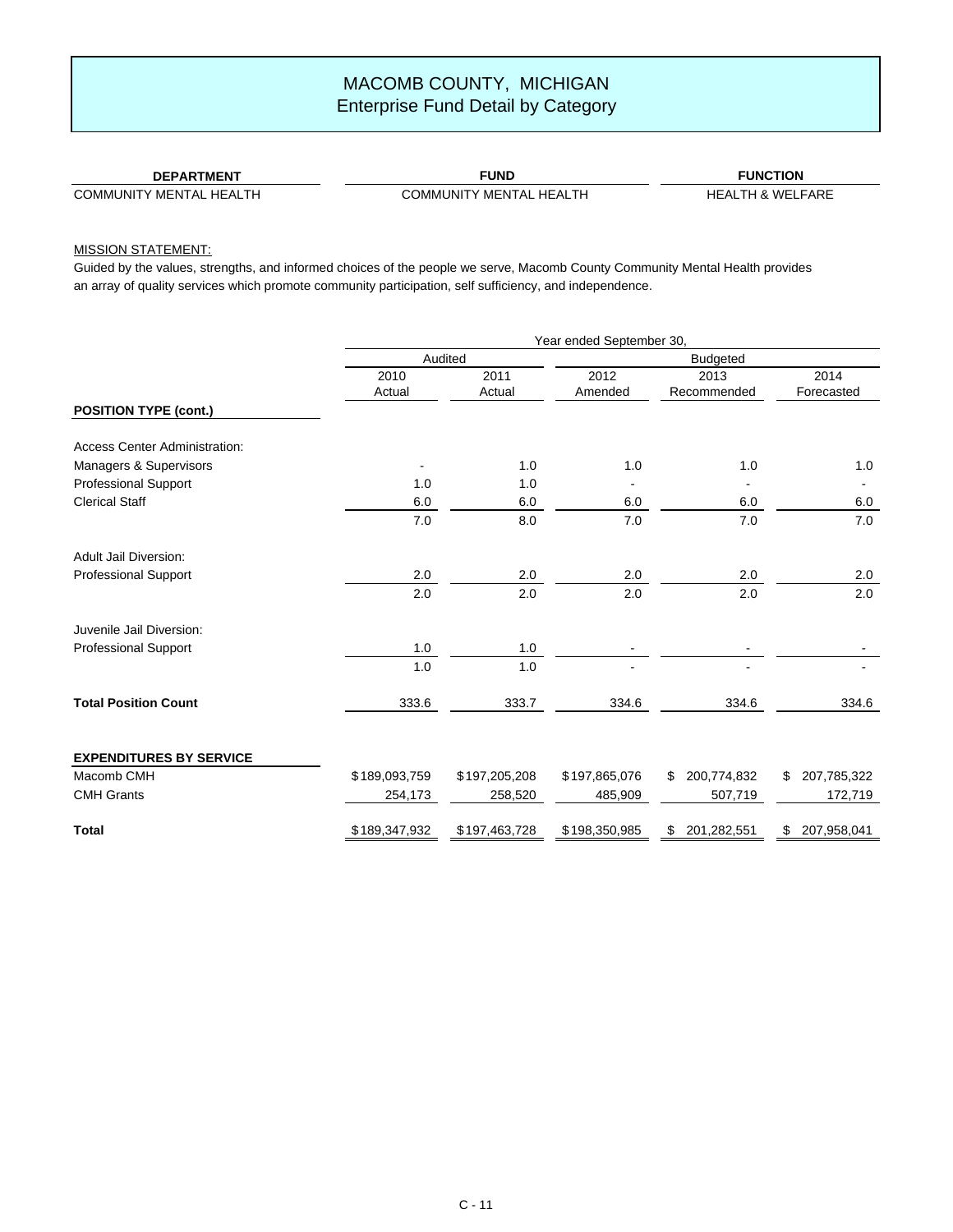### **DEPARTMENT**

**FUND**

# **FUNCTION**

COMMUNITY SERVICES AGENCY

COMMUNITY SERVICES HEALTH & WELFARE

### MISSION STATEMENT:

| Year ended September 30, |                                                       |                                                                                   |                                                                      |                                                                                                         |  |
|--------------------------|-------------------------------------------------------|-----------------------------------------------------------------------------------|----------------------------------------------------------------------|---------------------------------------------------------------------------------------------------------|--|
|                          |                                                       |                                                                                   |                                                                      |                                                                                                         |  |
| 2010                     | 2011                                                  | 2012                                                                              | 2013                                                                 | 2014                                                                                                    |  |
| Actual                   | Actual                                                | Amended                                                                           | Recommended                                                          | Forecasted                                                                                              |  |
|                          |                                                       |                                                                                   |                                                                      |                                                                                                         |  |
| \$13,915,237             |                                                       | \$11,205,298                                                                      | \$                                                                   | \$11,018,224                                                                                            |  |
| 4,273,765                | 6,272,059                                             | 3,778,788                                                                         | 3,795,275                                                            | 3,827,979                                                                                               |  |
| 193,736                  | 270,384                                               | 203,245                                                                           | 179,000                                                              | 181,871                                                                                                 |  |
| 18,382,737               | 19,968,060                                            | 15,187,331                                                                        | 15,104,840                                                           | 15,028,074                                                                                              |  |
|                          |                                                       |                                                                                   |                                                                      |                                                                                                         |  |
| 7,437,613                | 7,514,753                                             | 7,613,443                                                                         | 8,262,797                                                            | 8,342,619                                                                                               |  |
| 5,918,286                | 7,367,957                                             | 3,953,495                                                                         | 3,646,957                                                            | 3,668,133                                                                                               |  |
| 321,265                  | 206,450                                               | 170,005                                                                           | 123,722                                                              | 118,722                                                                                                 |  |
| 18,018                   | 15,539                                                | 16,600                                                                            | 15,700                                                               | 15,700                                                                                                  |  |
| 49.901                   | 18,461                                                | 42,479                                                                            | 36.630                                                               | 36,330                                                                                                  |  |
|                          |                                                       |                                                                                   |                                                                      | 167,300                                                                                                 |  |
| 4,391,239                | 4,942,782                                             | 4,053,200                                                                         | 3,878,152                                                            | 3,711,185                                                                                               |  |
| 146,681                  | 167,299                                               | 193,563                                                                           | 192,042                                                              | 188,344                                                                                                 |  |
| 451,629                  | 324,806                                               | 25,207                                                                            | 2,882                                                                | 2,882                                                                                                   |  |
| 18,914,739               | 20,717,544                                            | 16,230,315                                                                        | 16,327,982                                                           | 16,251,215                                                                                              |  |
| (532,002)                | (749, 483)                                            | (1,042,984)                                                                       | (1,223,142)                                                          | (1,223,141)                                                                                             |  |
|                          |                                                       |                                                                                   |                                                                      |                                                                                                         |  |
|                          |                                                       |                                                                                   |                                                                      | 887,599                                                                                                 |  |
|                          |                                                       |                                                                                   |                                                                      | 596,425                                                                                                 |  |
|                          |                                                       |                                                                                   |                                                                      | (518, 465)                                                                                              |  |
| 594,779                  | 916,223                                               | 957,984                                                                           | 965,560                                                              | 965,559                                                                                                 |  |
|                          |                                                       |                                                                                   |                                                                      | (257, 582)                                                                                              |  |
| 1,429,401                | 1,492,177                                             |                                                                                   |                                                                      | 1,316,335                                                                                               |  |
| 1,492,177<br>\$          | \$1,658,917                                           | \$1,573,917                                                                       | \$<br>1,316,335                                                      | \$<br>1,058,753                                                                                         |  |
|                          | 180,108<br>581,545<br>194,755<br>(181, 521)<br>62,776 | Audited<br>\$13,425,617<br>159,496<br>928,807<br>144,710<br>(157, 293)<br>166,740 | 162,324<br>887,599<br>616,748<br>(546, 363)<br>(85,000)<br>1,658,917 | <b>Budgeted</b><br>11,130,565<br>169,100<br>887,599<br>590,325<br>(512, 364)<br>(257, 582)<br>1,573,917 |  |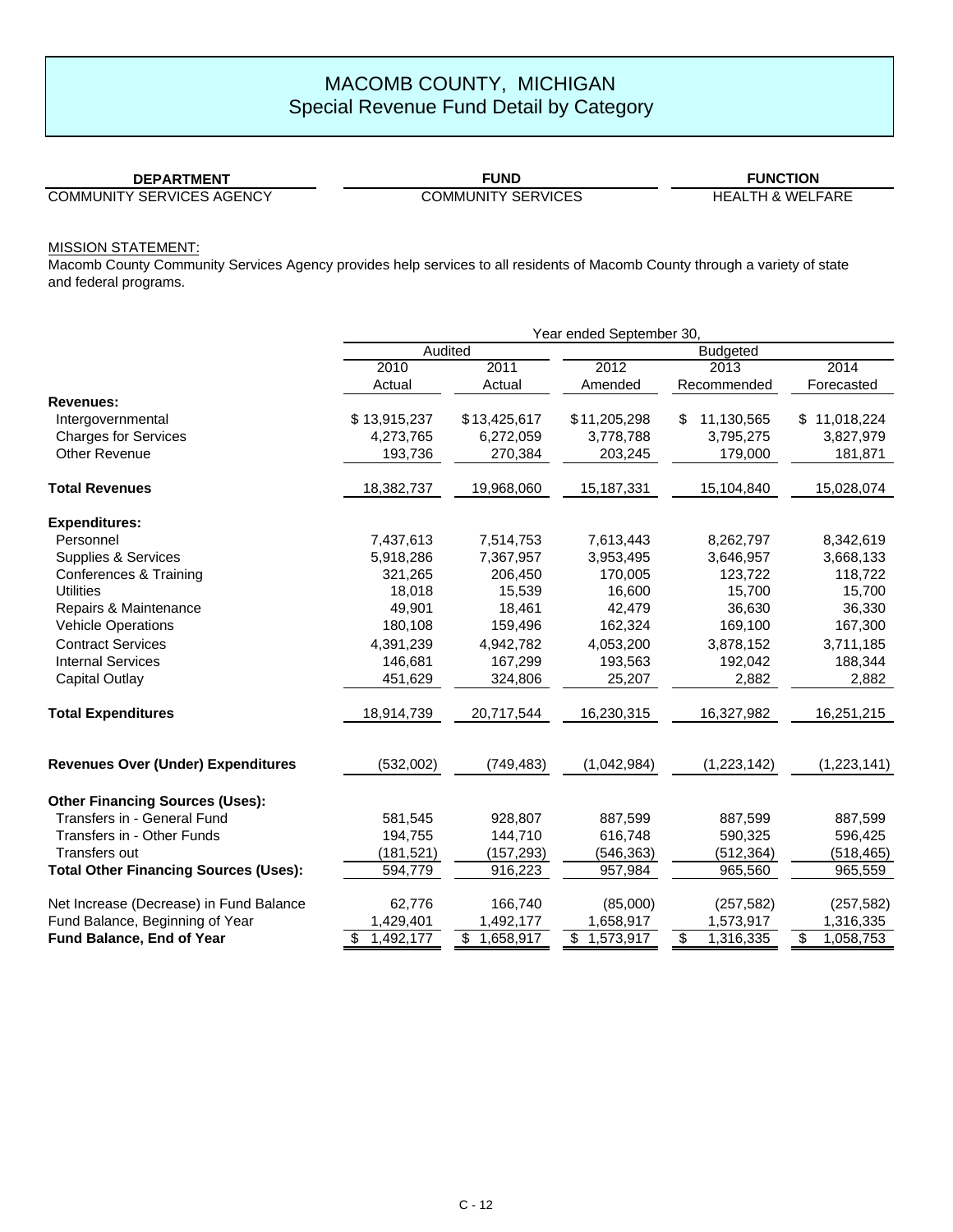### **DEPARTMENT**

**FUND**

# **FUNCTION**

COMMUNITY SERVICES AGENCY

COMMUNITY SERVICES HEALTH & WELFARE

### MISSION STATEMENT:

|                                       | Year ended September 30, |                   |                   |                 |                   |
|---------------------------------------|--------------------------|-------------------|-------------------|-----------------|-------------------|
|                                       | Audited                  |                   |                   | <b>Budgeted</b> |                   |
|                                       | 2010                     | 2011              | 2012              | 2013            | 2014              |
|                                       | Actual                   | Actual            | Amended           | Recommended     | Forecasted        |
| <b>POSITION TYPE</b>                  |                          |                   |                   |                 |                   |
| Administration:                       |                          |                   |                   |                 |                   |
| Managers & Supervisors                | 2.0                      | 2.0               | 2.0               | 3.0             | 3.0               |
| <b>Professional Support</b>           | 2.0                      | 2.0               | 2.0               | 1.0             | 1.0               |
| <b>Clerical Staff</b>                 | 1.8                      | 1.8               | 1.8               | 1.8             | 1.8               |
|                                       | 5.8                      | 5.8               | 5.8               | 5.8             | 5.8               |
| <b>General Community Programming:</b> |                          |                   |                   |                 |                   |
| <b>Professional Support</b>           | 15.0                     | 17.3              | 17.3              | 18.8            | 18.8              |
| <b>Clerical Staff</b>                 | $1.0$                    | $1.0$             | $1.0$             | $1.0$           | $1.0$             |
|                                       | 16.0                     | 18.3              | 18.3              | 19.8            | 19.8              |
| Transportation:                       |                          |                   |                   |                 |                   |
| <b>Professional Support</b>           | 13.3                     | 13.3              | 13.3              | 13.3            | 13.3              |
| <b>Clerical Staff</b>                 | $1.0$                    | $1.0\,$           | $1.0$             | $1.0\,$         | $1.0$             |
|                                       | 14.3                     | 14.3              | 14.3              | 14.3            | 14.3              |
| Macomb Food Program:                  |                          |                   |                   |                 |                   |
| <b>Clerical Staff</b>                 | $\frac{1.0}{1.0}$        | $\frac{1.0}{1.0}$ | $\frac{1.0}{1.0}$ | 1.0             | $\frac{1.0}{1.0}$ |
|                                       |                          |                   |                   | 1.0             |                   |
| <b>Homeless Services:</b>             |                          |                   |                   |                 |                   |
| <b>Professional Support</b>           | $1.0$                    | 1.0               |                   |                 |                   |
|                                       | 1.0                      | 1.0               |                   |                 |                   |
| Head Start:                           |                          |                   |                   |                 |                   |
| Managers & Supervisors                | 2.0                      | 2.0               | 2.0               | 2.0             | 2.0               |
| <b>Professional Support</b>           | 91.5                     | 91.5              | 92.3              | 91.8            | 91.8              |
| <b>Clerical Staff</b>                 | 3.0                      | 3.0               | 3.0               | 3.0             | 3.0               |
|                                       | 96.5                     | 96.5              | 97.3              | 96.8            | 96.8              |
| Headstart-Early Childhood:            |                          |                   |                   |                 |                   |
| Managers & Supervisors                | 1.0                      | 1.0               | 1.0               | 1.0             | 1.0               |
| <b>Professional Support</b>           | 1.5                      | 2.5               | 2.5               | 3.3             | 3.3               |
| <b>Clerical Staff</b>                 | $1.0$                    | 1.0               | $1.0\,$           | $1.0$           | $1.0$             |
|                                       | 3.5                      | 4.5               | 4.5               | 5.3             | 5.3               |
| Senior Nutrition:                     |                          |                   |                   |                 |                   |
| Managers & Supervisors                | 1.0                      | 1.0               | 1.0               | 1.0             | 1.0               |
| <b>Professional Support</b>           | 17.3                     | 17.3              | 17.3              | 17.3            | 17.3              |
| <b>Clerical Staff</b>                 | 1.0                      | 1.0               | 1.0               | 1.0             | 1.0               |
|                                       | 19.3                     | 19.3              | 19.3              | 19.3            | 19.3              |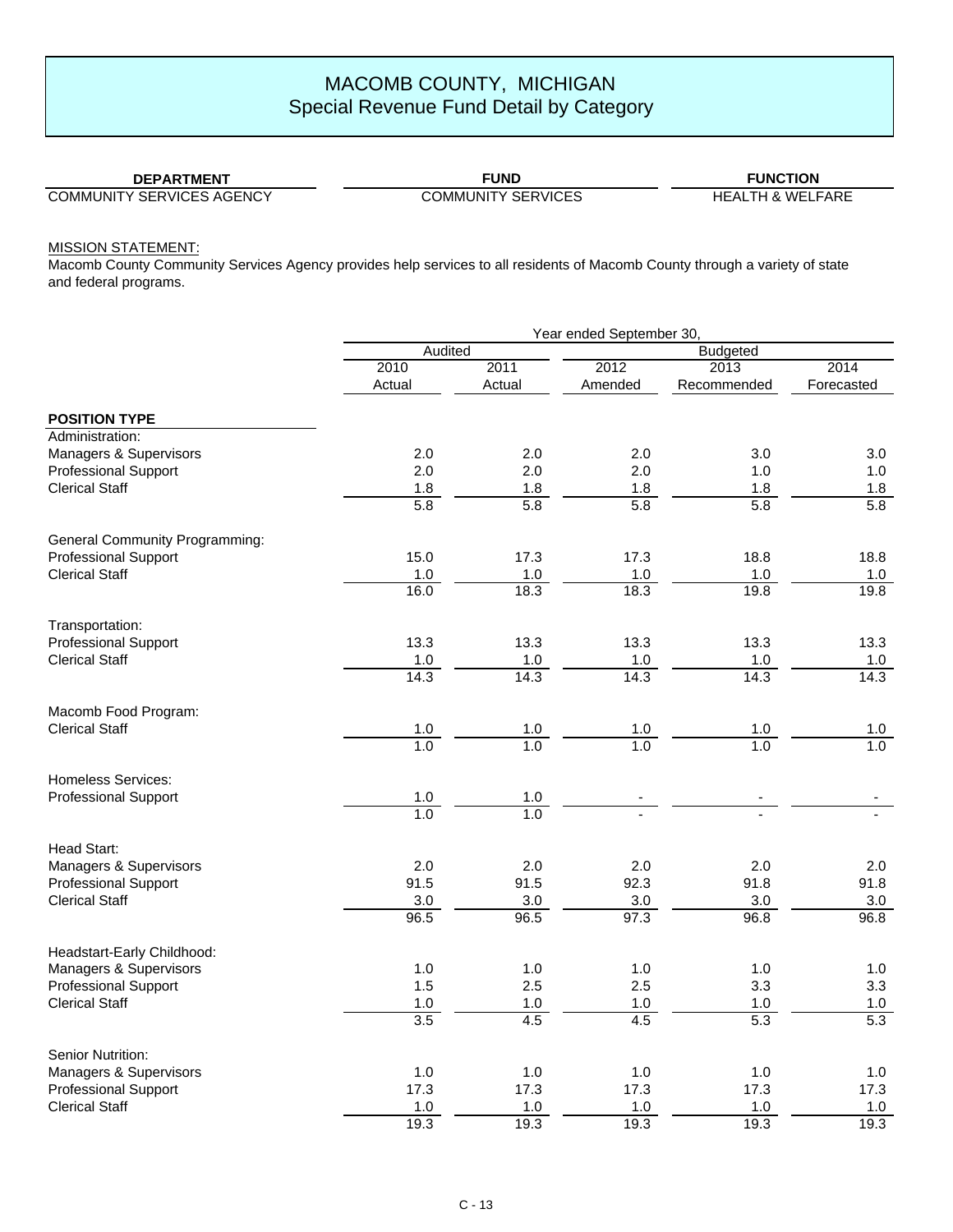**FUND**

# **FUNCTION**

COMMUNITY SERVICES AGENCY

COMMUNITY SERVICES HEALTH & WELFARE

MISSION STATEMENT:

|                              | Year ended September 30, |                |                 |                     |                    |
|------------------------------|--------------------------|----------------|-----------------|---------------------|--------------------|
|                              | Audited                  |                |                 |                     |                    |
|                              | 2010<br>Actual           | 2011<br>Actual | 2012<br>Amended | 2013<br>Recommended | 2014<br>Forecasted |
| <b>POSITION TYPE (cont.)</b> |                          |                |                 |                     |                    |
| <b>Home Delivered Meals:</b> |                          |                |                 |                     |                    |
| <b>Professional Support</b>  | 4.0                      | 4.5            | 4.5             | 4.5                 | 4.5                |
|                              | 4.0                      | 4.5            | 4.5             | 4.5                 | 4.5                |
| Home Preservation/Energy:    |                          |                |                 |                     |                    |
| <b>Professional Support</b>  | 12.0                     | 12.0           | 12.0            | 7.0                 | 7.0                |
| <b>Clerical Staff</b>        | 3.0                      | 3.0            | 3.0             | 1.0                 | 1.0                |
|                              | 15.0                     | 15.0           | 15.0            | 8.0                 | 8.0                |
| Senior Chore-AAA:            |                          |                |                 |                     |                    |
| <b>Professional Support</b>  | 1.8                      | 1.8            | 0.8             | 0.8                 | 0.8                |
| <b>Clerical Staff</b>        | 1.0                      | $1.0$          | 1.0             |                     |                    |
|                              | 2.8                      | 2.8            | 1.8             | 0.8                 | 0.8                |
| Feeding America:             |                          |                |                 |                     |                    |
| <b>Professional Support</b>  | 0.8                      | 0.8            | 0.8             | 0.8                 | 0.8                |
|                              | 0.8                      | 0.8            | 0.8             | 0.8                 | 0.8                |
| Commodities Program:         |                          |                |                 |                     |                    |
| <b>Professional Support</b>  | 0.8                      | 0.8            | 0.8             | 0.8                 | 0.8                |
|                              | 0.8                      | 0.8            | 0.8             | 0.8                 | 0.8                |
| <b>Total Position Count</b>  | 180.5                    | 184.3          | 183.0           | 176.8               | 176.8              |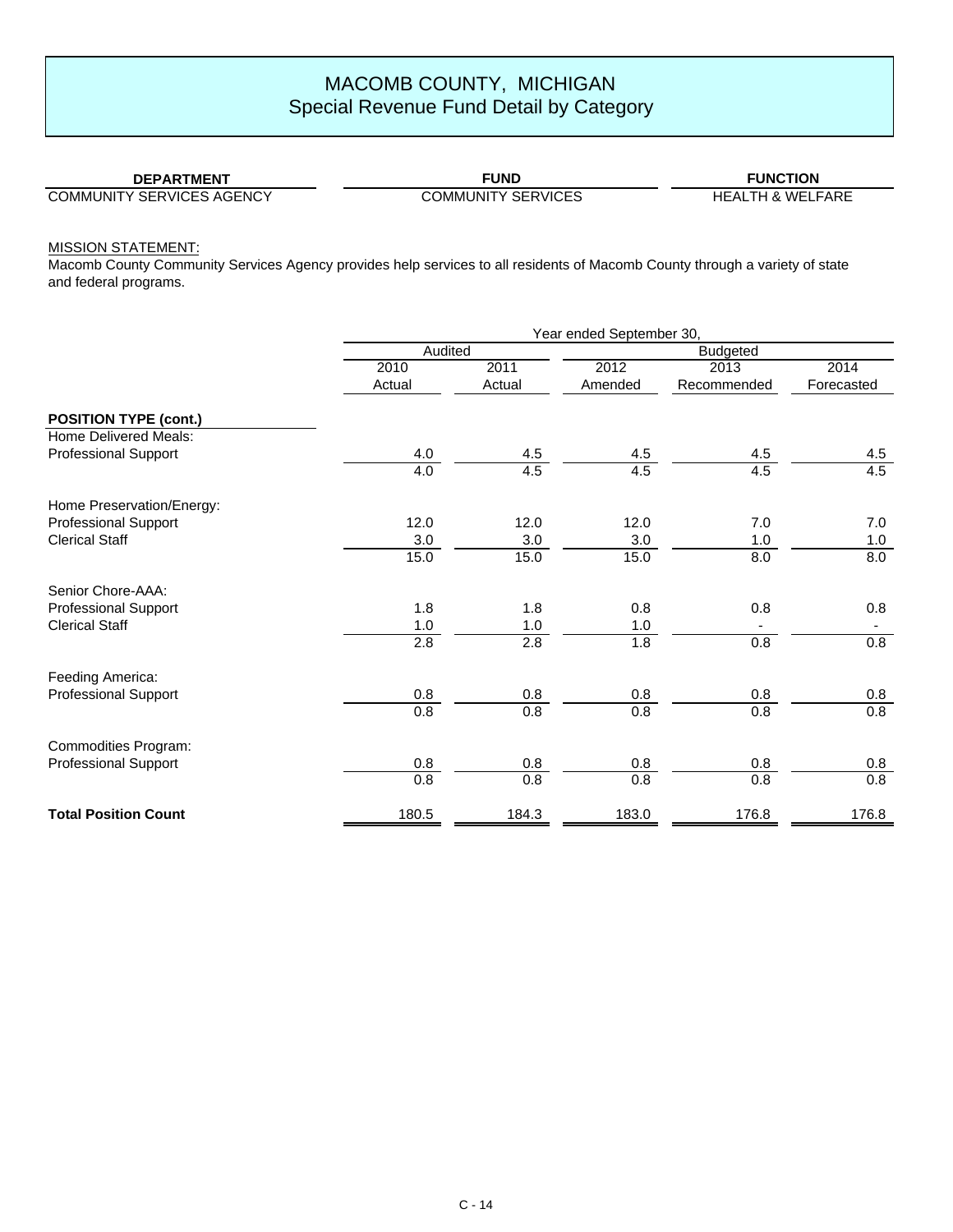### **DEPARTMENT**

**FUND**

# **FUNCTION**

COMMUNITY SERVICES AGENCY

COMMUNITY SERVICES HEALTH & WELFARE

### MISSION STATEMENT:

|                                       | Year ended September 30, |               |               |                  |               |  |
|---------------------------------------|--------------------------|---------------|---------------|------------------|---------------|--|
|                                       |                          | Audited       |               | <b>Budgeted</b>  |               |  |
|                                       | 2010                     | 2011          | 2012          | 2013             | 2014          |  |
|                                       | Actual                   | Actual        | Amended       | Recommended      | Forecasted    |  |
| <b>EXPENDITURES BY SERVICE</b>        |                          |               |               |                  |               |  |
| Administration                        | \$<br>528,060            | \$<br>461,136 | 736,803<br>\$ | \$<br>836,416    | \$<br>847,323 |  |
| <b>ARRA-TEFAP</b> (Feeding America)   | 105,419                  |               |               |                  |               |  |
| <b>CDL Training</b>                   |                          | 3,637         |               |                  |               |  |
| CSBG-ARRA                             | 1,375,289                |               |               |                  |               |  |
| <b>CSBG Discretionary</b>             |                          | 23,420        |               |                  |               |  |
| <b>CSBG Discretionary EITC</b>        | 24,000                   | 20,000        | 20,000        | 20,000           | 20,000        |  |
| Discretionary (non CSBG)              |                          | 11,660        | 8,000         | 5,000            | 5,000         |  |
| Early Headstart                       |                          |               |               | 1,417,004        | 1,427,173     |  |
| EO                                    |                          |               |               | 40,000           | 40,000        |  |
| <b>Federal Commodity Distribution</b> | 825,501                  | 828,368       | 164,402       | 95,602           | 96,321        |  |
| Feeding America                       |                          | 16,509        | 27,000        | 27,000           | 27,000        |  |
| <b>GCP Action Center</b>              | 119                      |               | 20,000        | 20,000           | 20,000        |  |
| <b>General Community Programming</b>  | 763,499                  | 1,036,684     | 1,096,098     | 973,980          | 997,164       |  |
| <b>Head Start</b>                     | 8,615,964                | 9,381,529     | 8,838,263     | 7,565,066        | 7,714,826     |  |
| <b>Home Delivered Meals</b>           | 2,796,127                | 2,622,459     | 2,611,203     | 2,757,737        | 2,771,955     |  |
| Home Injury Control/Chore AAA         | 166,624                  | 167,094       | 169,563       | 153,998          | 153,998       |  |
| <b>Homeless Services</b>              | 77,807                   | 79,144        |               |                  |               |  |
| <b>LIHEAP</b>                         | 369,000                  | 615,012       | 287,000       |                  |               |  |
| <b>LIHEAP-Deliverable Fuels</b>       | 13,275                   | 44,100        | 44,100        | 17,000           | 17,000        |  |
| Macomb Food Program                   | 187,679                  | 2,569,816     | 223,237       | 182,825          | 185,696       |  |
| MPSC-EAP                              | 156,434                  | 116,750       | 77,664        | 77,664           | 77,664        |  |
| MPSC-Weatherization                   | 424,822                  | 303,915       |               |                  |               |  |
| Paratransit                           |                          | 1,592         |               |                  |               |  |
| Senior Citizens Chore-Cities          | 93,550                   | 100,747       | 125,125       | 119,167          | 119,167       |  |
| <b>Senior Citizens Nutrition</b>      | 981,475                  | 722,182       | 714,862       | 702,532          | 708,901       |  |
| <b>SH Repair</b>                      |                          |               |               | 50,000           | 50,000        |  |
| <b>Special Projects</b>               | 135,693                  | 164,351       | 170,000       | 170,000          | 170,000       |  |
| <b>TANF-EITC</b>                      |                          |               |               |                  |               |  |
| Transportation                        | 814,793                  | 770,763       | 869,199       | 831,892          | 838,710       |  |
| Vic Wertz Warehouse                   |                          |               | 88,310        | 87,650           | 87,650        |  |
| Weatherization                        | 641,131                  | 813,968       | 445,849       | 353,413          | 354,132       |  |
| Weatherization-DOE ARRA Modification  |                          |               |               | 296,400          |               |  |
| WFW-Weatherization                    |                          |               | 40,000        | 40,000           | 40,000        |  |
| Total                                 | \$19,096,260             | \$20,874,837  | \$16,776,678  | 16,840,346<br>S. | \$16,769,680  |  |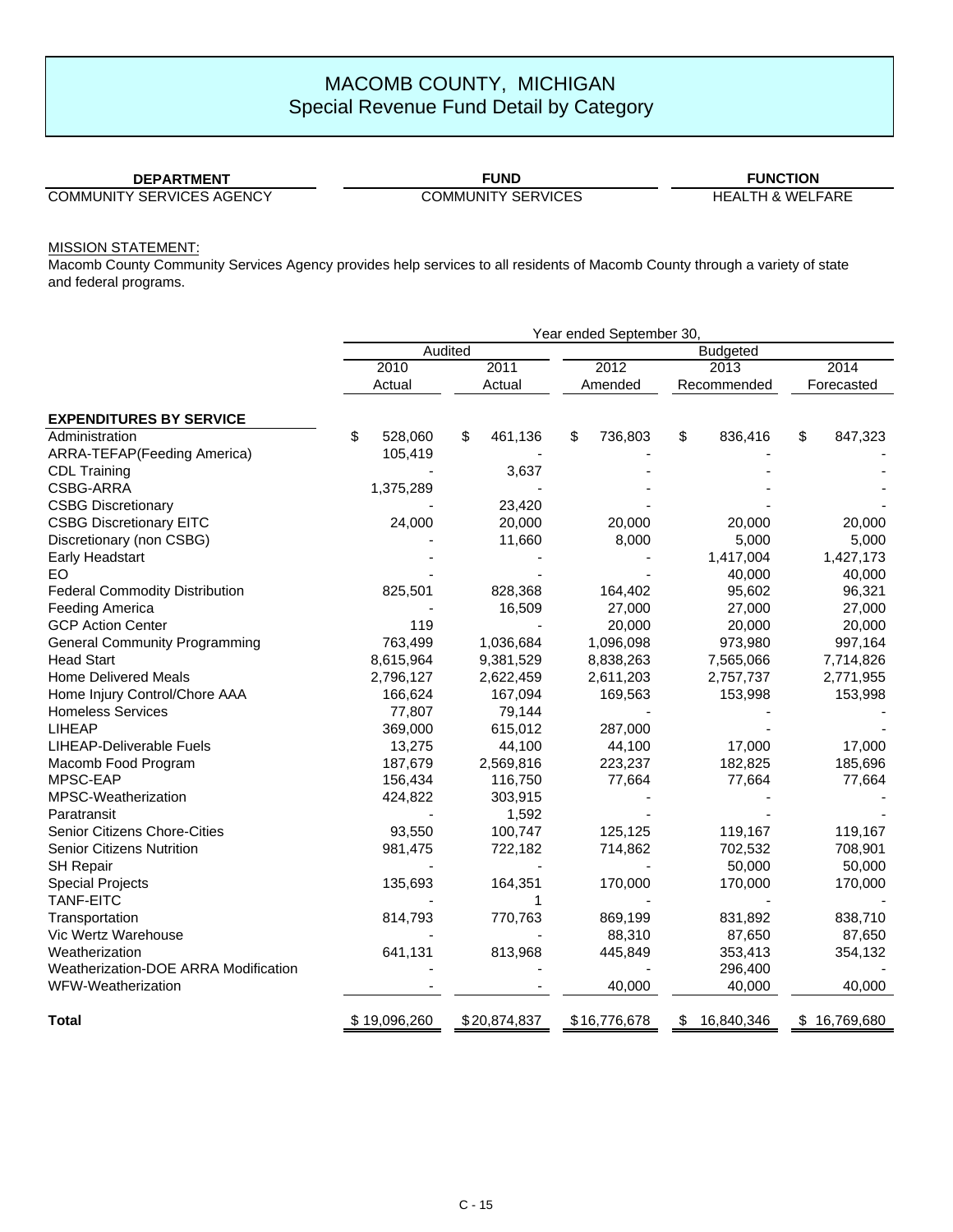| <b>DEPARTMENT</b>         | <b>FUNL</b>                    | <b>FUNCTION</b> |
|---------------------------|--------------------------------|-----------------|
| <b>CIRCUIT</b><br>. COURT | FRIEND<br>THE COURT<br>* OF ں. | <b>JUDICIAL</b> |

# MISSION STATEMENT:

The Friend of the Court serves the Sixteenth Judicial Circuit in the enforcement of all support and alimony orders entered by the court.

|                                              | Year ended September 30, |                |                 |                 |                 |  |  |  |  |  |
|----------------------------------------------|--------------------------|----------------|-----------------|-----------------|-----------------|--|--|--|--|--|
|                                              |                          | Audited        | <b>Budgeted</b> |                 |                 |  |  |  |  |  |
|                                              | 2010                     | 2011           | 2012            | 2013            | 2014            |  |  |  |  |  |
|                                              | Actual                   | Actual         | Amended         | Recommended     | Forecasted      |  |  |  |  |  |
| Revenues:                                    |                          |                |                 |                 |                 |  |  |  |  |  |
| Intergovernmental                            | 6,488,256<br>\$          | 6,314,223<br>S | 6,740,850<br>S  | \$<br>6,403,225 | \$<br>6,627,120 |  |  |  |  |  |
| <b>Charges for Services</b>                  | 707,589                  | 735,866        | 751,000         | 781,000         | 781,000         |  |  |  |  |  |
| Investment Income                            | 479                      | 575            |                 |                 |                 |  |  |  |  |  |
| Reimbursements                               | 314                      | 129            |                 |                 |                 |  |  |  |  |  |
| <b>Other Revenue</b>                         | 2,766                    | 4,200          |                 |                 |                 |  |  |  |  |  |
| <b>Total Revenues</b>                        | 7,199,404                | 7,054,993      | 7,491,850       | 7,184,225       | 7,408,120       |  |  |  |  |  |
| <b>Expenditures:</b>                         |                          |                |                 |                 |                 |  |  |  |  |  |
| Personnel                                    | 7,395,533                | 7,443,855      | 8,315,228       | 7,983,302       | 8,374,356       |  |  |  |  |  |
| Supplies & Services                          | 330,352                  | 265,448        | 231,000         | 150,600         | 156,600         |  |  |  |  |  |
| Conferences & Training                       |                          |                | 1,000           | 3,750           | 4,925           |  |  |  |  |  |
| Repairs & Maintenance                        | 74,841                   | 51,821         | 87,500          | 69,500          | 69,500          |  |  |  |  |  |
| <b>Vehicle Operations</b>                    | 12,806                   | 12,223         | 18,300          | 18,300          | 20,000          |  |  |  |  |  |
| <b>Contract Services</b>                     | 600,941                  | 492,788        | 554,050         | 565,000         | 570,000         |  |  |  |  |  |
| <b>Internal Services</b>                     | 1,563,823                | 1,562,646      | 1,378,696       | 1,198,800       | 1,258,300       |  |  |  |  |  |
| Capital Outlay                               |                          | 3,525          | 2,500           | 5,800           | 7,820           |  |  |  |  |  |
| <b>Total Expenditures</b>                    | 9,978,296                | 9,832,305      | 10,588,274      | 9,995,052       | 10,461,501      |  |  |  |  |  |
| Excess (Deficiency) of Revenues              |                          |                |                 |                 |                 |  |  |  |  |  |
| <b>Revenues Over (Under) Expenditures</b>    | (2,778,892)              | (2,777,312)    | (3,096,424)     | (2,810,827)     | (3,053,381)     |  |  |  |  |  |
| <b>Other Financing Sources (Uses):</b>       |                          |                |                 |                 |                 |  |  |  |  |  |
| Transfers in - General Fund                  | 5,778,892                | 5,527,312      | 3,096,424       | 2,810,827       | 3,053,381       |  |  |  |  |  |
| <b>Transfers out</b>                         | (3,000,000)              | (2,750,000)    |                 |                 |                 |  |  |  |  |  |
| <b>Total Other Financing Sources (Uses):</b> | 2,778,892                | 2,777,312      | 3,096,424       | 2,810,827       | 3,053,381       |  |  |  |  |  |
| Net Increase (Decrease) in Fund Balance      |                          |                |                 |                 |                 |  |  |  |  |  |
| Fund Balance, Beginning of Year              | 80,761                   | 80,761         | 80,761          | 80,761          | 80,761          |  |  |  |  |  |
| Fund Balance, End of Year                    | \$<br>80,761             | \$<br>80,761   | \$<br>80,761    | \$<br>80,761    | \$<br>80,761    |  |  |  |  |  |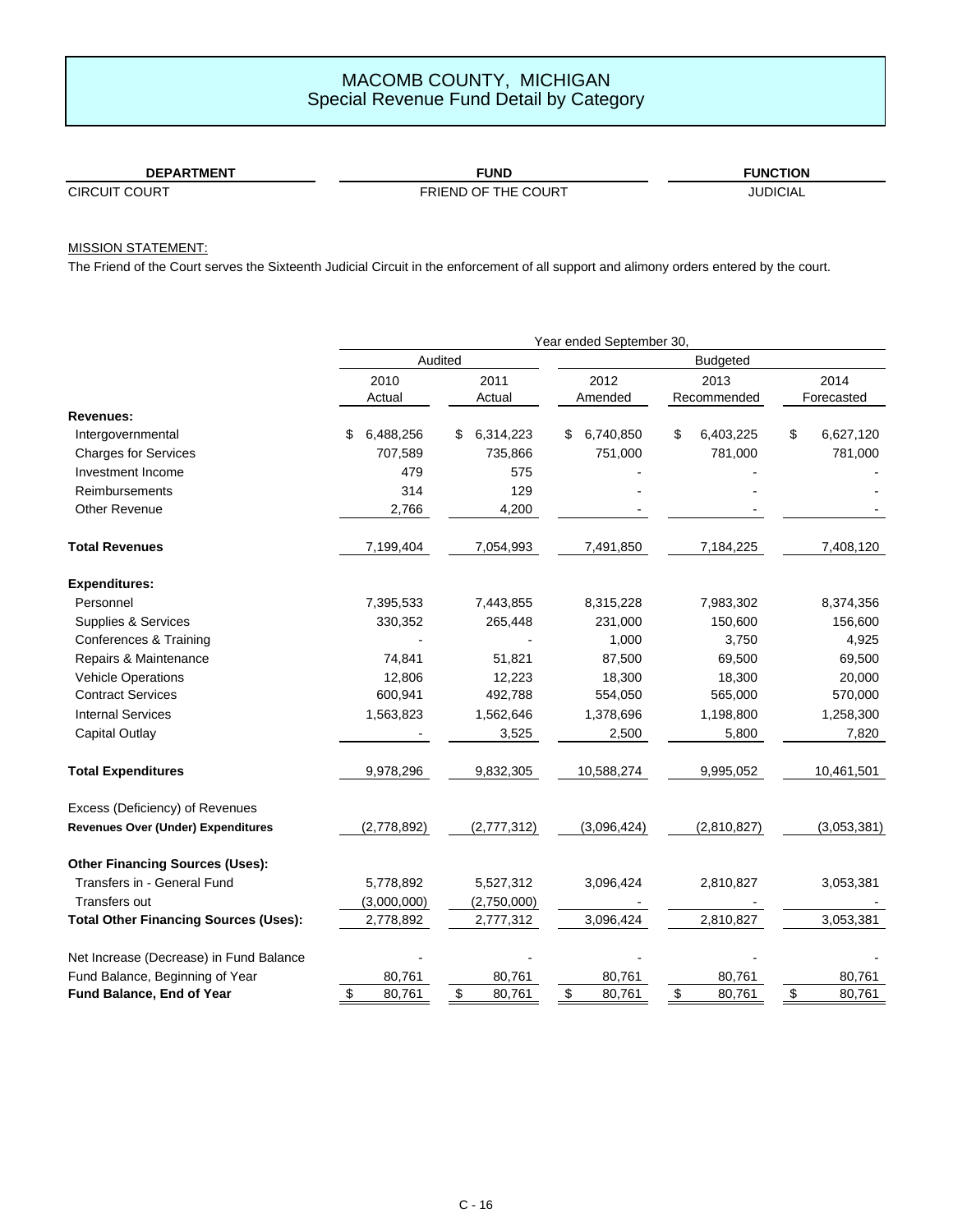| FUND<br><b>DEPARTMENT</b> |                     | <b>FUNCTION</b> |
|---------------------------|---------------------|-----------------|
| <b>CIRCUIT COURT</b>      | FRIEND OF THE COURT | <b>IUDICIAL</b> |

### MISSION STATEMENT:

The Friend of the Court serves the Sixteenth Judicial Circuit in the enforcement of all support and alimony orders entered by the court.

|                             |                | Year ended September 30, |                 |                     |                    |  |  |  |  |  |
|-----------------------------|----------------|--------------------------|-----------------|---------------------|--------------------|--|--|--|--|--|
|                             | Audited        |                          |                 |                     |                    |  |  |  |  |  |
|                             | 2010<br>Actual | 2011<br>Actual           | 2012<br>Amended | 2013<br>Recommended | 2014<br>Forecasted |  |  |  |  |  |
| <b>POSITION TYPE</b>        |                |                          |                 |                     |                    |  |  |  |  |  |
| Administration:             |                |                          |                 |                     |                    |  |  |  |  |  |
| Managers & Supervisors      | 2.0            | 2.0                      | 2.0             | 2.0                 | 2.0                |  |  |  |  |  |
| <b>Professional Support</b> | 23.0           | 23.0                     | 23.0            | 22.0                | 22.0               |  |  |  |  |  |
| <b>Clerical Staff</b>       | 46.0           | 46.0                     | 46.0            | 45.0                | 45.0               |  |  |  |  |  |
|                             | 71.0           | 71.0                     | 71.0            | 69.0                | 69.0               |  |  |  |  |  |
| Act 215 Fund:               |                |                          |                 |                     |                    |  |  |  |  |  |
| <b>Professional Support</b> | 9.0            | 9.0                      | 9.0             | 9.0                 | 9.0                |  |  |  |  |  |
| <b>Clerical Staff</b>       | 8.0            | 8.0                      | 8.0             | 7.0                 | 7.0                |  |  |  |  |  |
|                             | 17.0           | 17.0                     | 17.0            | 16.0                | 16.0               |  |  |  |  |  |
| Coop Reimbursement:         |                |                          |                 |                     |                    |  |  |  |  |  |
| Managers & Supervisors      | 1.0            | 1.0                      | 1.0             | 1.0                 | 1.0                |  |  |  |  |  |
| Professional Support        | 11.0           | 11.0                     | 11.0            | 11.0                | 11.0               |  |  |  |  |  |
| <b>Clerical Staff</b>       | 21.0           | 21.0                     | 21.0            | 21.0                | 21.0               |  |  |  |  |  |
|                             | 33.0           | 33.0                     | 33.0            | 33.0                | 33.0               |  |  |  |  |  |
| <b>Total Position Count</b> | 121.0          | 121.0                    | 121.0           | 118.0               | 118.0              |  |  |  |  |  |

|                                |    | Year ended September 30, |    |                |    |                 |   |                     |    |                    |  |
|--------------------------------|----|--------------------------|----|----------------|----|-----------------|---|---------------------|----|--------------------|--|
| <b>EXPENDITURES BY SERVICE</b> |    | 2010<br>Actual           |    | 2011<br>Actual |    | 2012<br>Amended |   | 2013<br>Recommended |    | 2014<br>Forecasted |  |
| Administration                 | \$ | 6,839,804                | \$ | 6,887,282      | S. | 7,194,936       | S | 6,725,230           | \$ | 7,057,573          |  |
| Act 215 Fund                   |    | 1,027,549                |    | 886.131        |    | 1.054.259       |   | 1,061,999           |    | 1,109,379          |  |
| Coop Reimbursement             |    | 2,087,382                |    | 2,033,777      |    | 2,309,529       |   | 2,177,823           |    | 2,264,549          |  |
| Non-reimbursable costs         |    | 3,023,561                |    | 2,775,115      |    | 29,550          |   | 30,000              |    | 30,000             |  |
| <b>Total</b>                   |    | \$12,978,296             |    | \$12,582,305   |    | \$10,588,274    |   | 9,995,052           | \$ | 10,461,501         |  |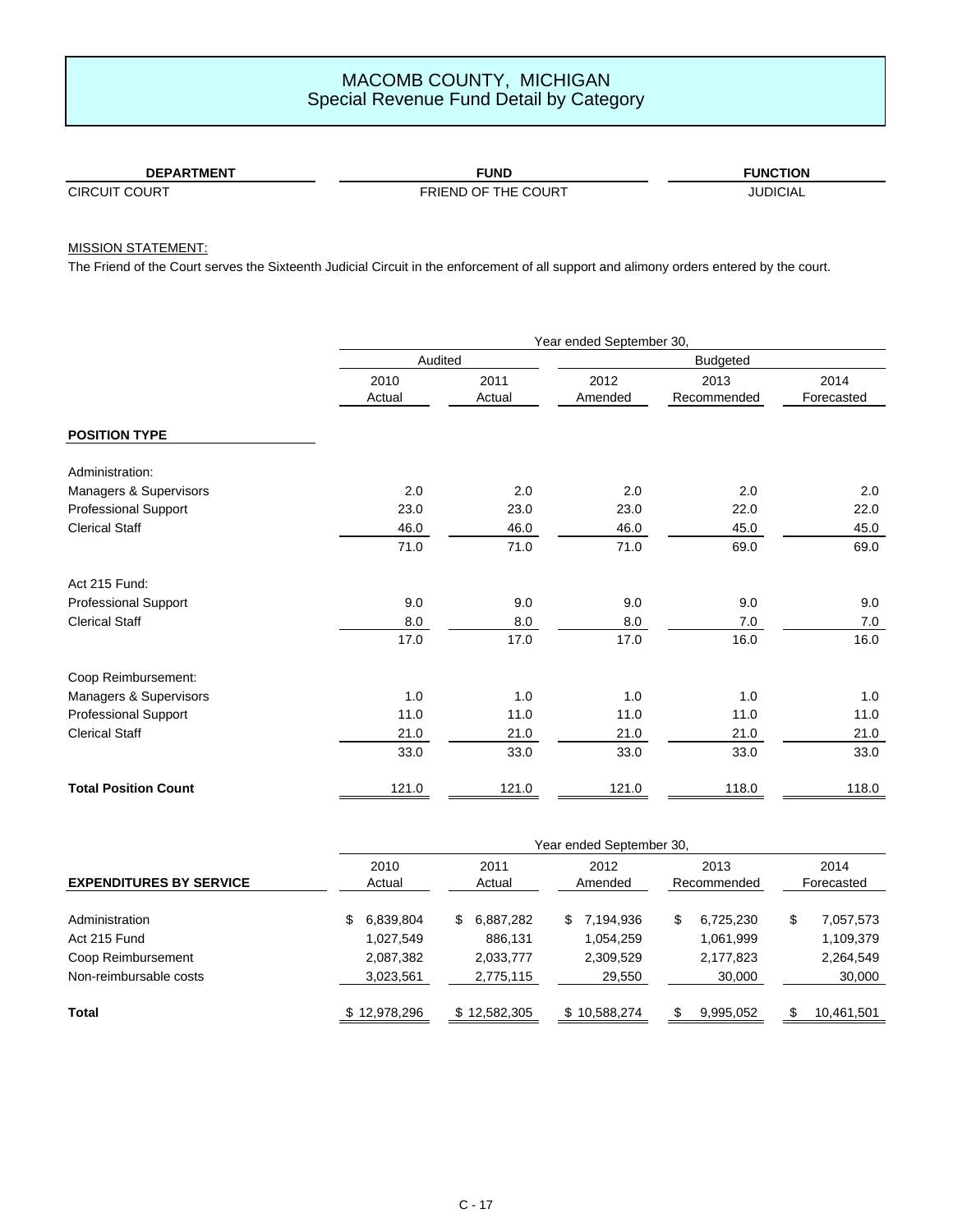| <b>DEPARTMENT</b>           | UND.      | UNC<br>ΓΙΟΝ                       |
|-----------------------------|-----------|-----------------------------------|
| HEAL<br>DEPAR<br>'MENI<br>- | HEA<br>ΆN | FARE<br><b>ME</b><br>HEAL<br>н х. |

### MISSION STATEMENT:

The County Health Department guards and protects the health and well-being of Macomb County residents through the promotion of safe, healthful living and by assisting those in need of health care.

|                                              | Year ended September 30, |                 |                 |                 |                 |  |  |  |  |
|----------------------------------------------|--------------------------|-----------------|-----------------|-----------------|-----------------|--|--|--|--|
|                                              |                          | Audited         |                 |                 |                 |  |  |  |  |
|                                              | 2010                     | 2011            | 2012            | 2013            | 2014            |  |  |  |  |
|                                              | Actual                   | Actual          | Amended         | Recommended     | Forecasted      |  |  |  |  |
| Revenues:                                    |                          |                 |                 |                 |                 |  |  |  |  |
| Intergovernmental                            | \$<br>5,245,228          | 4,145,009<br>\$ | \$<br>3,754,995 | \$<br>3,579,039 | \$<br>3,596,872 |  |  |  |  |
| <b>Charges for Services</b>                  | 65,300                   | 82.468          | 60,515          | 60,000          | 62,000          |  |  |  |  |
| <b>Reimbursements</b>                        | 33                       | 174             |                 |                 |                 |  |  |  |  |
| <b>Other Revenue</b>                         | 282,649                  | 6,714           | 12,500          | 7,200           | 7,200           |  |  |  |  |
| <b>Total Revenues</b>                        | 5,593,210                | 4,234,364       | 3,828,010       | 3,646,239       | 3,666,072       |  |  |  |  |
| <b>Expenditures:</b>                         |                          |                 |                 |                 |                 |  |  |  |  |
| Personnel                                    | 2,985,648                | 2,588,537       | 2,954,382       | 2,941,110       | 3,007,564       |  |  |  |  |
| Supplies & Services                          | 1,198,025                | 305,646         | 393,602         | 348,361         | 340,480         |  |  |  |  |
| Conferences & Training                       | 8,399                    | 10,252          | 19,383          | 11,310          | 10,410          |  |  |  |  |
| Repairs & Maintenance                        | 11,221                   | 3,974           | 2,064           | 1,964           | 1,964           |  |  |  |  |
| <b>Contract Services</b>                     | 1,212,892                | 659,496         | 572,065         | 552,736         | 514,708         |  |  |  |  |
| <b>Internal Services</b>                     | 408,871                  | 374,897         | 404,926         | 329,125         | 335,155         |  |  |  |  |
| Capital Outlay                               | 107,406                  | 188,021         | 16,154          | 6,350           | 5,267           |  |  |  |  |
| <b>Total Expenditures</b>                    | 5,932,462                | 4,130,823       | 4,362,576       | 4,190,956       | 4,215,548       |  |  |  |  |
| Excess (Deficiency) of Revenues              |                          |                 |                 |                 |                 |  |  |  |  |
| <b>Revenues Over (Under) Expenditures</b>    | (339, 252)               | 103,542         | (534, 566)      | (544, 717)      | (549, 476)      |  |  |  |  |
| <b>Other Financing Sources (Uses):</b>       |                          |                 |                 |                 |                 |  |  |  |  |
| Transfers in - General Fund                  | 318,189                  | 274,484         | 534,566         | 544,717         | 549,476         |  |  |  |  |
| <b>Total Other Financing Sources (Uses):</b> | 318,189                  | 274,484         | 534,566         | 544,717         | 549,476         |  |  |  |  |
| Net Increase (Decrease) in Fund Balance      | (21,063)                 | 378,025         |                 |                 |                 |  |  |  |  |
| Fund Balance, Beginning of Year              | 161,061                  | 139,998         | 518,023         | 518,023         | 518,023         |  |  |  |  |
| Fund Balance, End of Year                    | $\frac{1}{2}$<br>139,998 | \$<br>518,023   | \$<br>518,023   | \$<br>518,023   | \$<br>518,023   |  |  |  |  |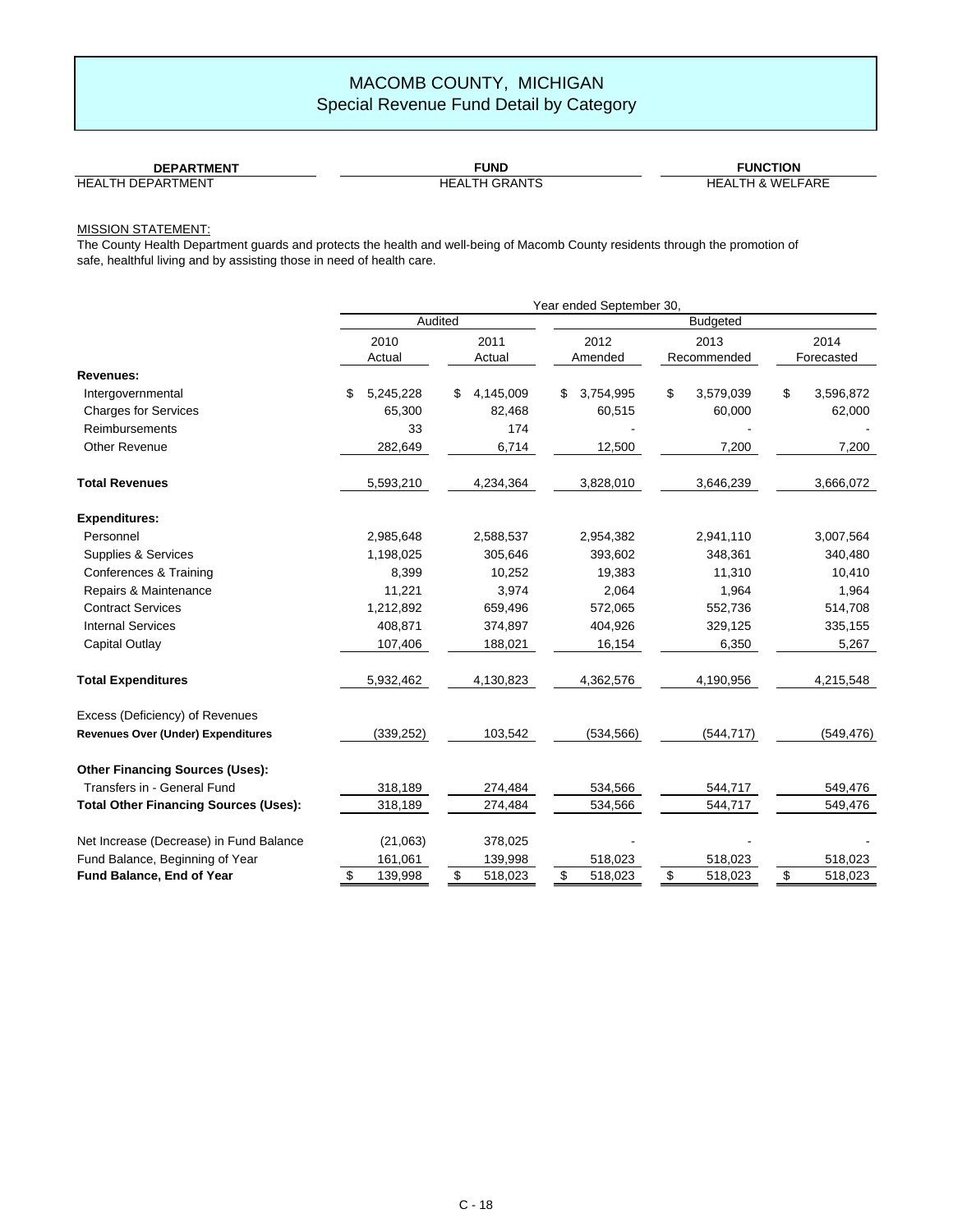| <b>DEPARTMENT</b>        | <b>FUNL</b>          | <b>FUNCTION</b>       |
|--------------------------|----------------------|-----------------------|
| <b>HEALTH DEPARTMENT</b> | <b>HEALTH GRANTS</b> | I & WELFARE<br>HEALTH |

### MISSION STATEMENT:

The County Health Department guards and protects the health and well-being of Macomb County residents through the promotion of safe, healthful living and by assisting those in need of health care.

|                                | Year ended September 30, |                |                 |                     |                    |  |  |  |  |
|--------------------------------|--------------------------|----------------|-----------------|---------------------|--------------------|--|--|--|--|
|                                | Audited                  |                | <b>Budgeted</b> |                     |                    |  |  |  |  |
|                                | 2010<br>Actual           | 2011<br>Actual | 2012<br>Amended | 2013<br>Recommended | 2014<br>Forecasted |  |  |  |  |
| <b>POSITION TYPE</b>           |                          |                |                 |                     |                    |  |  |  |  |
| Community Water Supply:        |                          |                |                 |                     |                    |  |  |  |  |
| Professional Support           | 0.5                      | 0.5            | 0.5             | 0.5                 | 0.5                |  |  |  |  |
|                                | 0.5                      | 0.5            | 0.5             | 0.5                 | 0.5                |  |  |  |  |
| Venereal Disease:              |                          |                |                 |                     |                    |  |  |  |  |
| <b>Professional Support</b>    | 3.0                      | 3.0            | 3.0             | 3.0                 | 3.0                |  |  |  |  |
|                                | 3.0                      | 3.0            | 3.0             | 3.0                 | 3.0                |  |  |  |  |
| Women/Infants/Children:        |                          |                |                 |                     |                    |  |  |  |  |
| Managers & Supervisors         | 1.0                      | 1.0            | 1.0             | 1.0                 | 1.0                |  |  |  |  |
| <b>Professional Support</b>    | 18.5                     | 18.5           | 20.5            | 20.5                | 20.5               |  |  |  |  |
| <b>Clerical Staff</b>          | 4.0                      | 4.0            | 4.0             | 4.0                 | 4.0                |  |  |  |  |
|                                | 23.5                     | 23.5           | 25.5            | 25.5                | 25.5               |  |  |  |  |
| Aids Testing:                  |                          |                |                 |                     |                    |  |  |  |  |
| Professional Support           | 5.5                      | $5.5\,$        | $5.5\,$         | $5.5\,$             | $5.5\,$            |  |  |  |  |
|                                | 5.5                      | $5.5\,$        | 5.5             | 5.5                 | 5.5                |  |  |  |  |
| CSCHS/Outreach:                |                          |                |                 |                     |                    |  |  |  |  |
| <b>Professional Support</b>    |                          |                | 1.0             | 2.5                 | 2.5                |  |  |  |  |
| <b>Clerical Staff</b>          | 2.0                      | 2.0            | 2.0             | 2.0                 | 2.0                |  |  |  |  |
|                                | 2.0                      | 2.0            | 3.0             | 4.5                 | 4.5                |  |  |  |  |
| Warren Housing Inspection:     |                          |                |                 |                     |                    |  |  |  |  |
| <b>Professional Support</b>    | 2.0                      | 2.0            | 2.0             | 2.0                 | 2.0                |  |  |  |  |
|                                | 2.0                      | 2.0            | 2.0             | 2.0                 | 2.0                |  |  |  |  |
| Health Immunization:           |                          |                |                 |                     |                    |  |  |  |  |
| <b>Professional Support</b>    | 4.5                      | 4.5            | 4.5             | 4.5                 | 4.5                |  |  |  |  |
| <b>Clerical Staff</b>          | $1.0\,$                  | 1.0            | $1.0$           | 1.0                 | 1.0                |  |  |  |  |
|                                | 5.5                      | $5.5\,$        | 5.5             | 5.5                 | 5.5                |  |  |  |  |
| Family Planning:               |                          |                |                 |                     |                    |  |  |  |  |
| Managers & Supervisors         | $1.0\,$                  | $1.0$          | $1.0$           | $1.0$               | $1.0\,$            |  |  |  |  |
| Professional Support           | 9.5                      | 9.5            | 9.5             | 9.5                 | 9.5                |  |  |  |  |
| <b>Clerical Staff</b>          | $1.0\,$                  | 1.0            | $1.0\,$         | $1.0\,$             | 1.0                |  |  |  |  |
|                                | 11.5                     | 11.5           | 11.5            | 11.5                | 11.5               |  |  |  |  |
| <b>Emergency Preparedness:</b> |                          |                |                 |                     |                    |  |  |  |  |
| <b>Clerical Staff</b>          | 1.0                      | 1.0            | $1.0$           | $1.0\,$             | $1.0$              |  |  |  |  |
|                                | $1.0\,$                  | $1.0\,$        | $1.0\,$         | $1.0\,$             | $1.0\,$            |  |  |  |  |
| <b>Total Position Count</b>    | 54.5                     | 54.5           | 57.5            | 59.0                | 59.0               |  |  |  |  |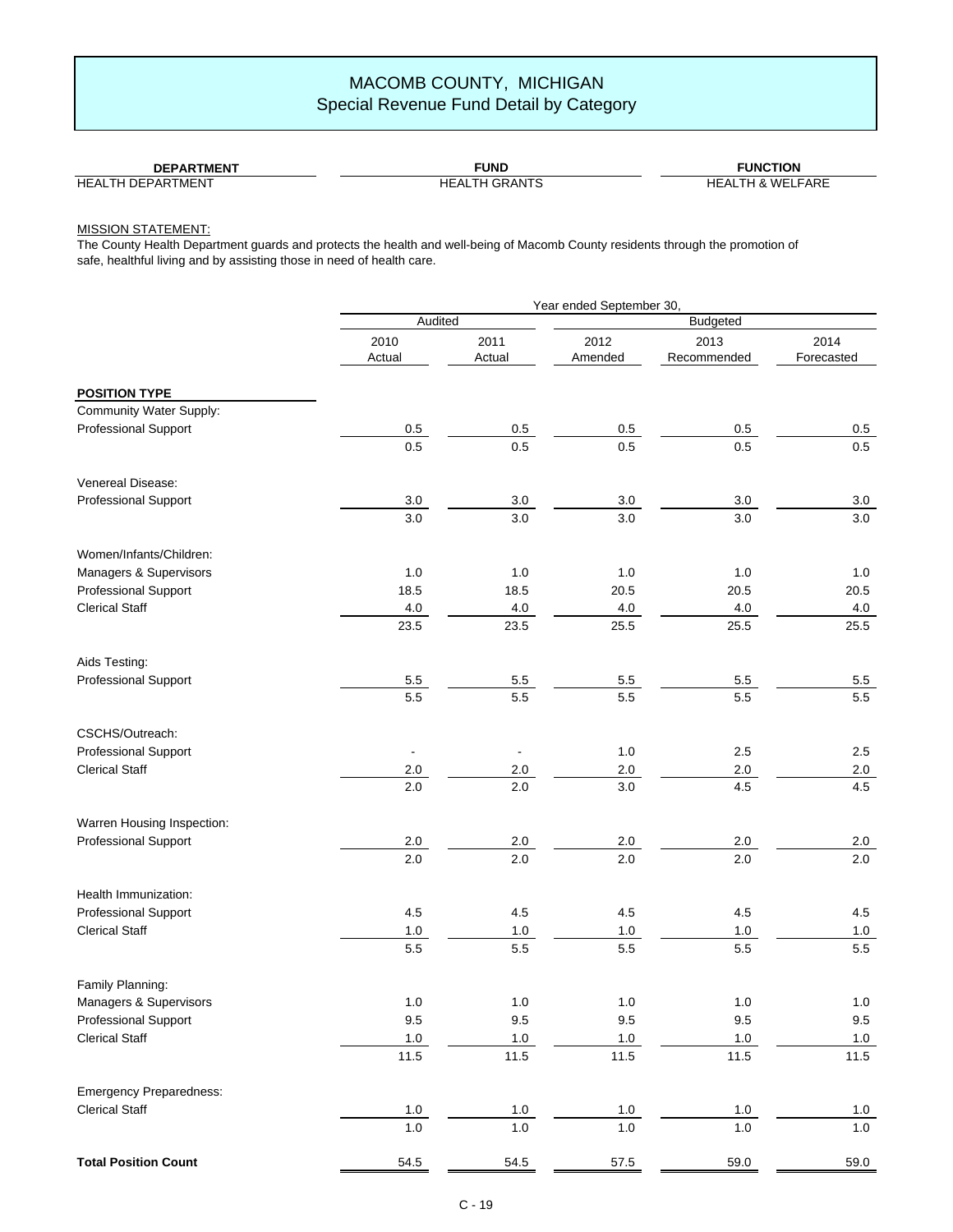| <b>DEPARTMENT</b>        | <b>FUND</b>          | <b>FUNCTION</b>                  |  |  |  |  |
|--------------------------|----------------------|----------------------------------|--|--|--|--|
| <b>HEALTH DEPARTMENT</b> | LTH GRANTS<br>HEAL1, | LFARE<br><b>HEALTH &amp; WEL</b> |  |  |  |  |

#### MISSION STATEMENT:

The County Health Department guards and protects the health and well-being of Macomb County residents through the promotion of safe, healthful living and by assisting those in need of health care.

|                                     | Year ended September 30, |                 |                 |                     |                    |  |  |  |  |  |
|-------------------------------------|--------------------------|-----------------|-----------------|---------------------|--------------------|--|--|--|--|--|
|                                     |                          | Audited         | <b>Budgeted</b> |                     |                    |  |  |  |  |  |
|                                     | 2010<br>Actual           | 2011<br>Actual  | 2012<br>Amended | 2013<br>Recommended | 2014<br>Forecasted |  |  |  |  |  |
| <b>EXPENDITURES BY SERVICE</b>      |                          |                 |                 |                     |                    |  |  |  |  |  |
| <b>Tobacco Retailer Inspections</b> | \$                       | \$              | \$<br>35,000    | \$                  | \$                 |  |  |  |  |  |
| Non Community Water Supply          | 23,579                   | 21,036          | 21,266          | 21,266              | 20,000             |  |  |  |  |  |
| <b>Venereal Disease</b>             | 261,832                  | 259,824         | 330,075         | 330,075             | 330,075            |  |  |  |  |  |
| Women/Infants/Children              | 1,300,216                | 1,412,260       | 1,704,363       | 1,596,504           | 1,601,263          |  |  |  |  |  |
| Cleansweep Program                  | 18,588                   | 28,206          | 20,000          | 20,000              | 20,000             |  |  |  |  |  |
| Aids Testing                        | 235,977                  | 205,723         | 241,627         | 241,627             | 241,627            |  |  |  |  |  |
| CSCHS/Outreach                      | 260,866                  | 252,331         | 254,667         | 311,398             | 317,201            |  |  |  |  |  |
| <b>CSCHS Family Center</b>          |                          |                 | 5,000           |                     |                    |  |  |  |  |  |
| <b>Community Health Outreach</b>    | 27,694                   |                 |                 |                     |                    |  |  |  |  |  |
| <b>Housing Inspections</b>          | 187,580                  | 186,566         | 204,353         | 202,745             | 206,369            |  |  |  |  |  |
| Immunization                        | 317,359                  | 319,277         | 324,566         | 324,566             | 324,566            |  |  |  |  |  |
| Immunization Reaching Child/Adult   | 424,987                  | 92,054          |                 |                     |                    |  |  |  |  |  |
| <b>Family Planning</b>              | 697,377                  | 692,589         | 767,122         | 745,400             | 757,072            |  |  |  |  |  |
| <b>WIC Breastfeeding</b>            |                          | 39,000          | 60,747          | 81,161              | 81,161             |  |  |  |  |  |
| <b>Emergency Preparedness</b>       | 337,920                  | 313,525         | 229,692         | 200,027             | 200,027            |  |  |  |  |  |
| <b>NAACHO MRC Capacity</b>          |                          |                 | 5,000           |                     |                    |  |  |  |  |  |
| CRI                                 | 175,456                  | 172,179         | 129,098         | 116,187             | 116,187            |  |  |  |  |  |
| H1N1 Planning                       | 535,055                  | 107,183         |                 |                     |                    |  |  |  |  |  |
| H1N1 Implementation                 | 1,127,976                |                 |                 |                     |                    |  |  |  |  |  |
| <b>Tobacco Prevention</b>           |                          | 29,070          | 30,000          |                     |                    |  |  |  |  |  |
| <b>Total</b>                        | 5,932,462                | 4,130,823<br>\$ | 4,362,576<br>\$ | 4,190,956<br>\$     | \$<br>4,215,548    |  |  |  |  |  |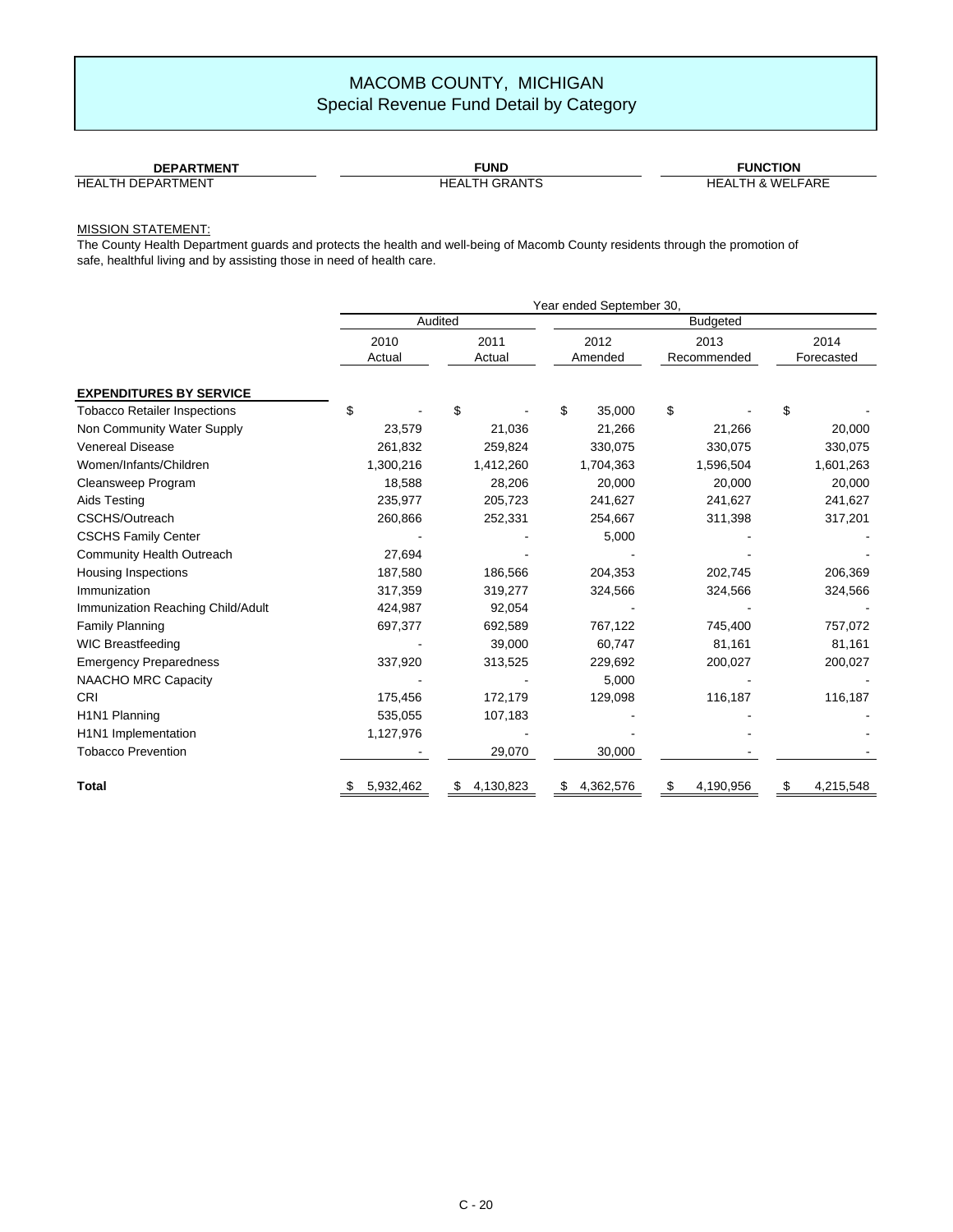**DEPARTMENT FUND**

CIRCUIT COURT JUVENILE ACCOUNTABILITY GRANT

**FUNCTION**

JUDICIAL

### MISSION STATEMENT:

The mission of the Juvenile Drug Court is to empower substance abusing juvenile offenders and their families to restore abstinence, maintain sobriety, and reduce recidivism through supervision and treatment that integrates community resources.

|                                              | Year Ended September 30, |         |    |         |                 |         |    |             |    |            |  |
|----------------------------------------------|--------------------------|---------|----|---------|-----------------|---------|----|-------------|----|------------|--|
|                                              | Audited                  |         |    |         | <b>Budgeted</b> |         |    |             |    |            |  |
|                                              |                          | 2010    |    | 2011    |                 | 2012    |    | 2013        |    | 2014       |  |
|                                              |                          | Actual  |    | Actual  |                 | Amended |    | Recommended |    | Forecasted |  |
| <b>Revenues:</b>                             |                          |         |    |         |                 |         |    |             |    |            |  |
| Intergovernmental                            | \$                       | 35,465  | \$ | 41,386  | \$              | 45,690  | \$ | 38,569      | \$ | 38,569     |  |
| <b>Charges for Services</b>                  |                          | 1,860   |    | 1,610   |                 |         |    | 3,000       |    | 3,000      |  |
| <b>Total Revenues</b>                        |                          | 37,325  |    | 42,996  |                 | 45,690  |    | 41,569      |    | 41,569     |  |
| <b>Expenditures:</b>                         |                          |         |    |         |                 |         |    |             |    |            |  |
| <b>Contract Services</b>                     |                          | 39,406  |    | 45,985  |                 | 50,767  |    | 42,854      |    | 42,854     |  |
| <b>Total Expenditures</b>                    |                          | 39,406  |    | 45,985  |                 | 50,767  |    | 42,854      |    | 42,854     |  |
| <b>Revenues Over (Under) Expenditures</b>    |                          | (2,081) |    | (2,989) |                 | (5,077) |    | (1,285)     |    | (1, 285)   |  |
| <b>Other Financing Sources (Uses):</b>       |                          |         |    |         |                 |         |    |             |    |            |  |
| Transfers in - General Fund                  |                          | 2,081   |    | 2,989   |                 | 5,077   |    | 1,285       |    | 1,285      |  |
| <b>Total Other Financing Sources (Uses):</b> |                          | 2,081   |    | 2,989   |                 | 5,077   |    | 1,285       |    | 1,285      |  |
| Net Increase (Decrease) in Fund Balance      |                          |         |    |         |                 |         |    |             |    |            |  |
| Fund Balance, Beginning of Year              |                          |         |    |         |                 |         |    |             |    |            |  |
| Fund Balance, End of Year                    | \$                       |         | \$ |         | \$              |         | \$ |             | \$ |            |  |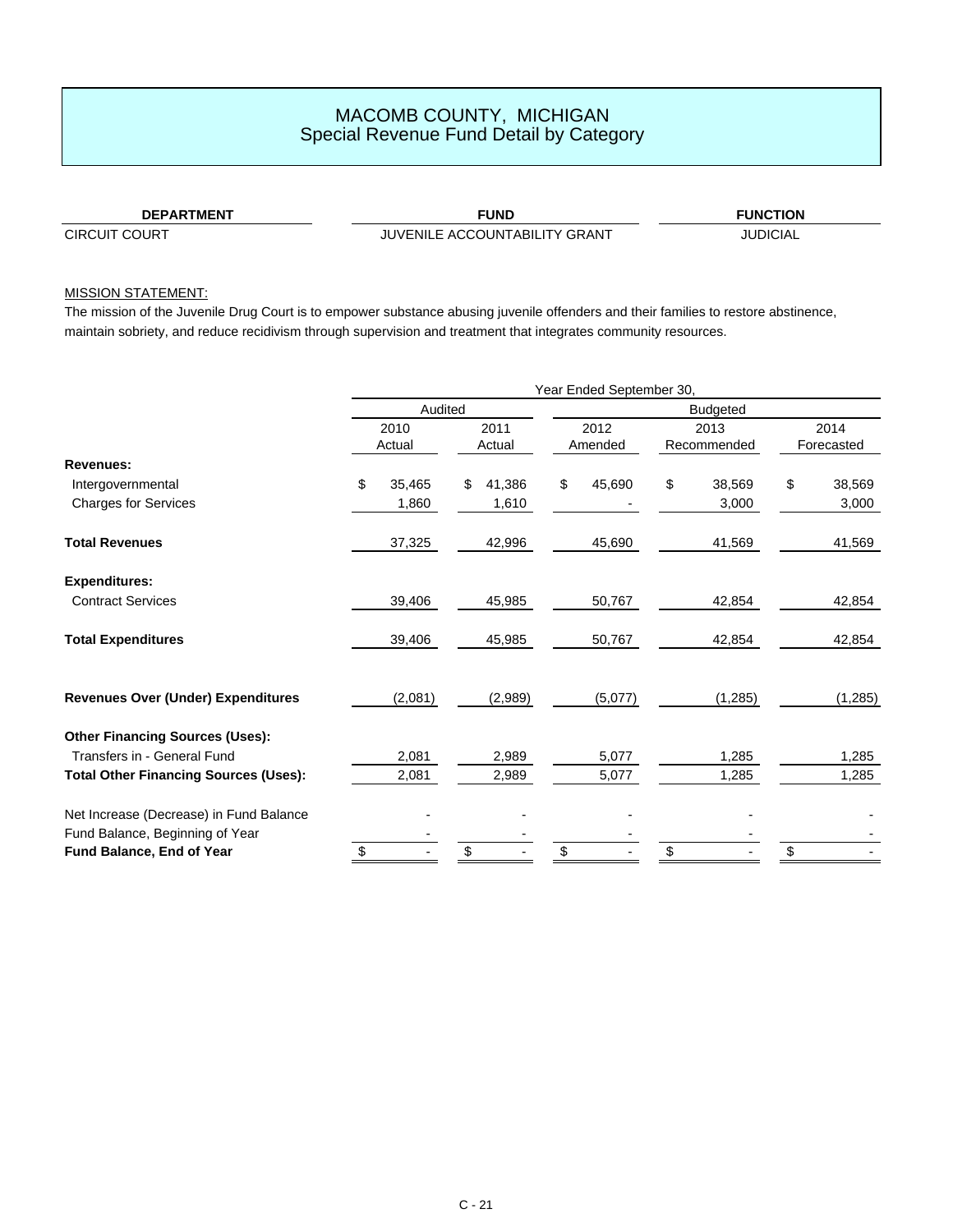**DEPARTMENT** COOPERATIVE EXTENSION

MSUE GRANT PROGRAMS HEALTH & WELFARE

**FUND FUNCTION**

### MISSION STATEMENT:

The MSU Extension office administers programs centered on the local needs of agriculture, family living, 4-H youth, marketing and resource development through federal dollars and private donations.

|                                              | Year ended September 30, |           |    |         |    |                 |    |             |    |            |
|----------------------------------------------|--------------------------|-----------|----|---------|----|-----------------|----|-------------|----|------------|
|                                              |                          | Audited   |    |         |    | <b>Budgeted</b> |    |             |    |            |
|                                              |                          | 2010      |    | 2011    |    | 2012            |    | 2013        |    | 2014       |
|                                              |                          | Actual    |    | Actual  |    | Amended         |    | Recommended |    | Forecasted |
| <b>Revenues:</b>                             |                          |           |    |         |    |                 |    |             |    |            |
| Intergovernmental                            | \$                       | 4,997     | \$ |         | \$ |                 | \$ |             | \$ |            |
| <b>Charges for Services</b>                  |                          | 155,181   |    | 403,337 |    | 230,800         |    | 148,500     |    | 147,500    |
| Reimbursements                               |                          | 5,000     |    | 5,000   |    | 4,500           |    | 4,500       |    | 4,500      |
| <b>Total Revenues</b>                        |                          | 165,179   |    | 408,337 |    | 235,300         |    | 153,000     |    | 152,000    |
| <b>Expenditures:</b>                         |                          |           |    |         |    |                 |    |             |    |            |
| Personnel                                    |                          | 78,626    |    | 141,530 |    | 210,732         |    | 142,167     |    | 94,550     |
| Supplies & Services                          |                          | 23,772    |    | 31,361  |    | 52,077          |    | 37,055      |    | 15,029     |
| <b>Conferences &amp; Training</b>            |                          | 5,942     |    | 4,410   |    | 12,029          |    | 6,800       |    | 1,825      |
| <b>Contract Services</b>                     |                          | 62,705    |    | 174,007 |    | 132,057         |    | 97,560      |    | 39,450     |
| <b>Internal Services</b>                     |                          | 5,349     |    | 5,213   |    | 4,596           |    | 1,803       |    | 1,146      |
| <b>Total Expenditures</b>                    |                          | 176,393   |    | 356,520 |    | 411,491         |    | 285,385     |    | 152,000    |
| Excess (Deficiency) of Revenues              |                          |           |    |         |    |                 |    |             |    |            |
| <b>Revenues Over (Under) Expenditures</b>    |                          | (11, 215) |    | 51,817  |    | (176,191)       |    | (132, 385)  |    |            |
| <b>Other Financing Sources (Uses):</b>       |                          |           |    |         |    |                 |    |             |    |            |
| Transfers in - Other Funds                   |                          | 60.148    |    | 12.000  |    |                 |    |             |    |            |
| <b>Transfers out</b>                         |                          | (18, 182) |    | (2,000) |    |                 |    |             |    |            |
| <b>Total Other Financing Sources (Uses):</b> |                          | 41,966    |    | 10,000  |    |                 |    |             |    |            |
| Net Increase (Decrease) in Fund Balance      |                          | 30,751    |    | 61,817  |    | (176, 191)      |    | (132, 385)  |    |            |
| Fund Balance, Beginning of Year              |                          | 284,435   |    | 315,186 |    | 377,004         |    | 200,813     |    | 68,428     |
| <b>Fund Balance, End of Year</b>             | \$                       | 315,186   | \$ | 377,004 | \$ | 200,813         | \$ | 68,428      | \$ | 68,428     |
|                                              |                          |           |    |         |    |                 |    |             |    |            |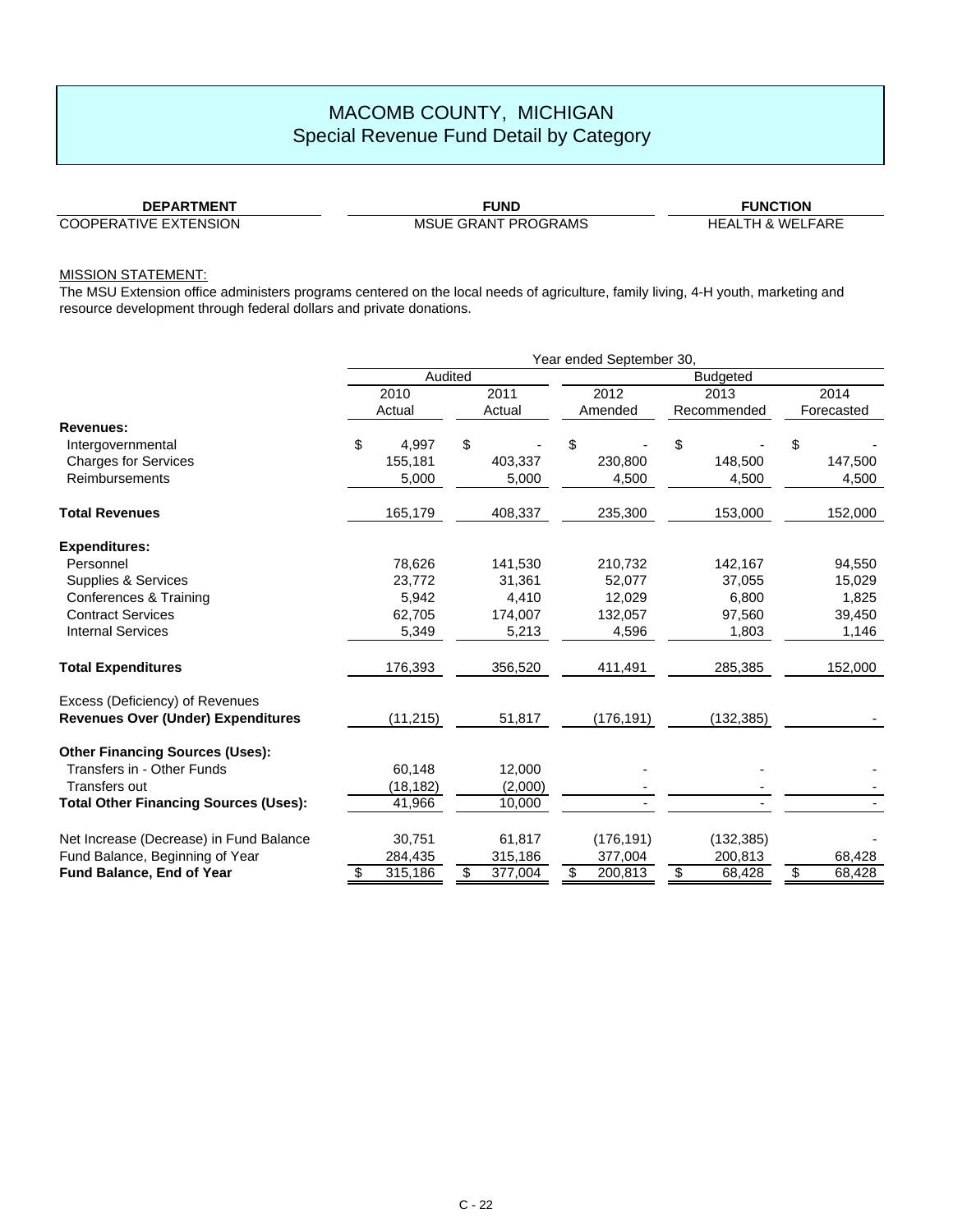**DEPARTMENT** COOPERATIVE EXTENSION

MSUE GRANT PROGRAMS HEALTH & WELFARE

**FUND FUNCTION**

### MISSION STATEMENT:

The MSU Extension office administers programs centered on the local needs of agriculture, family living, 4-H youth, marketing and resource development through federal dollars and private donations.

|                                | Year ended September 30, |         |         |         |     |         |                 |  |                          |
|--------------------------------|--------------------------|---------|---------|---------|-----|---------|-----------------|--|--------------------------|
|                                |                          |         | Audited |         |     |         | <b>Budgeted</b> |  | 2014<br>Forecasted<br>\$ |
|                                |                          | 2010    |         | 2011    |     | 2012    | 2013            |  |                          |
|                                |                          | Actual  |         | Actual  |     | Amended | Recommended     |  |                          |
| <b>EXPENDITURES BY SERVICE</b> |                          |         |         |         |     |         |                 |  |                          |
| $4-C$                          | \$                       | 5,191   | \$      |         | \$  |         | \$              |  |                          |
| <b>AMACHI Michigan</b>         |                          |         |         | 2,071   |     | 17,129  | 10,800          |  |                          |
| <b>BEES Early Headstart</b>    |                          |         |         | 19,456  |     | 40,044  | 8,600           |  |                          |
| <b>BEES MISD</b>               |                          |         |         |         |     | 12,800  |                 |  |                          |
| <b>Bright Horizons</b>         |                          | 257     |         |         |     |         |                 |  |                          |
| <b>DHS-Youth Mentor</b>        |                          | 15,474  |         |         |     |         |                 |  |                          |
| Early On                       |                          | 1,925   |         | 10,194  |     | 16,105  | 12,560          |  | 3,500                    |
| Gypsy Moth Suppression         |                          | 3,318   |         | 1,431   |     | 10,000  | 12,000          |  |                          |
| Housing-Warren                 |                          | 9,521   |         | 3,770   |     | 60,824  | 37,475          |  | 11,500                   |
| Leaps & Bounds                 |                          | 2,010   |         |         |     |         |                 |  |                          |
| MISD Early On Parenting        |                          | 48,731  |         | 81,268  |     |         |                 |  |                          |
| <b>MSHDA Foreclosure</b>       |                          |         |         | 134,351 |     | 221,368 | 185,450         |  | 132,000                  |
| MSU Housing-MSHDA              |                          | 2,989   |         | 4,518   |     | 13,477  | 8,000           |  | 4,000                    |
| <b>NSP</b>                     |                          | 7,973   |         | 20,361  |     | 15,091  | 7,500           |  |                          |
| <b>UW-Financial Literacy</b>   |                          | 80,127  |         | 67,500  |     |         |                 |  |                          |
| <b>WIC</b>                     |                          | 17,059  |         | 13,601  |     | 4,653   | 3,000           |  | 1,000                    |
| Total                          |                          | 194,575 | \$      | 358,520 | \$. | 411,491 | \$<br>285,385   |  | 152,000                  |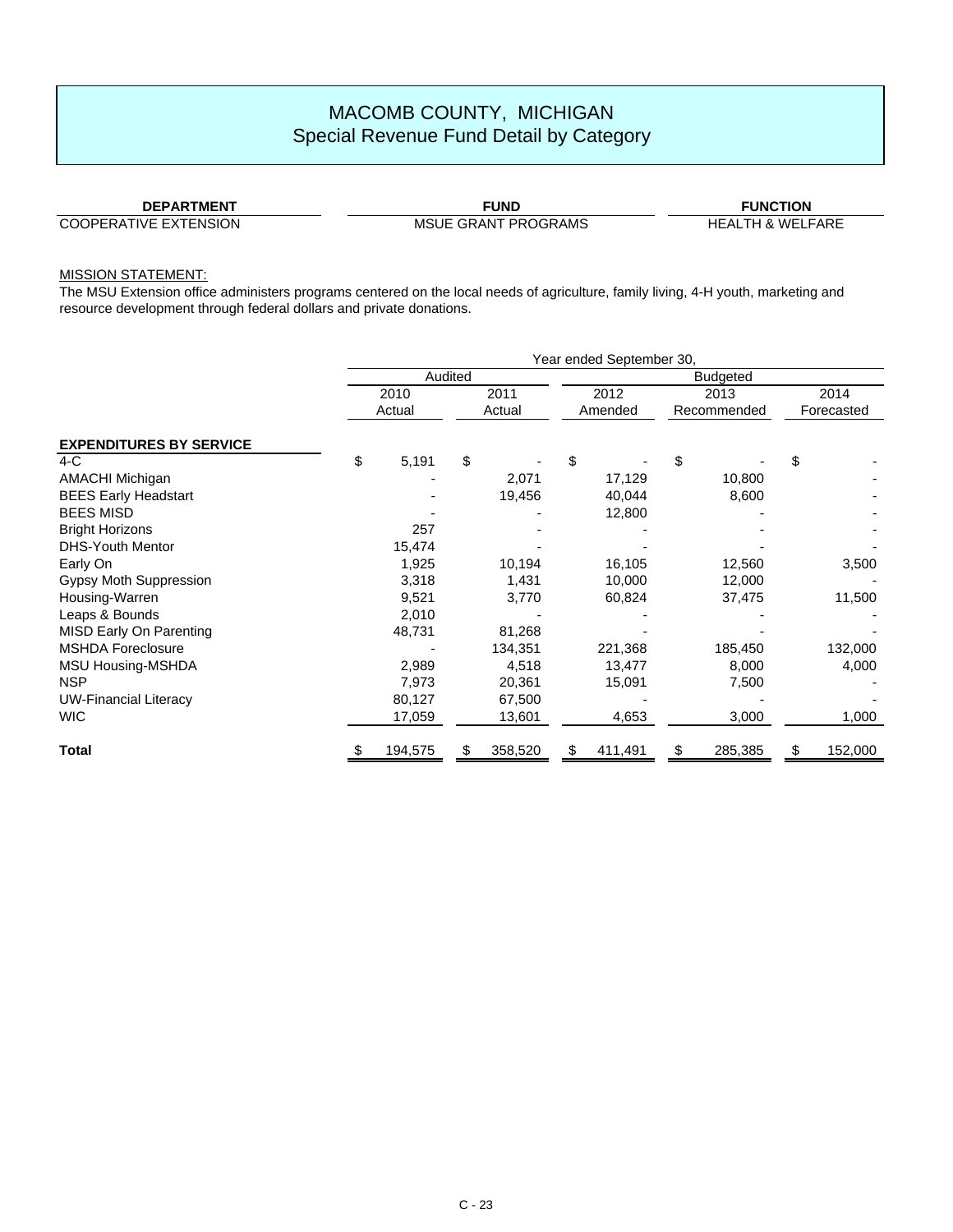| -------<br>DEDA"<br>ΗN            | <b>FUNL</b>   | ΌN<br>l INI |
|-----------------------------------|---------------|-------------|
| DDOOFOUTING<br>ATTOMIT<br>$\cdot$ | DDOOFOLITING. |             |

PROSECUTING ATTORNEY

PROSECUTING ATTORNEY GRANTS **FROSECUTING ATTORNEY GRANTS** 

### MISSION STATEMENT:

The Prosecutors federal division (CRP) is to establish paternity and obtain child support court orders or enforce child support orders for all actions over which it has jurisdiction. The focus of the Victim Witness program is to implement the requirements of the William Regenmorter Crime Victim Rights Act, P.A. 87 of 1985.

|                                              |                 |                | Year ended September 30, |                 |                 |  |  |
|----------------------------------------------|-----------------|----------------|--------------------------|-----------------|-----------------|--|--|
|                                              |                 | Audited        | <b>Budgeted</b>          |                 |                 |  |  |
|                                              | 2010            | 2011           | 2012                     | 2013            | 2014            |  |  |
|                                              | Actual          | Actual         | Amended                  | Recommended     | Forecasted      |  |  |
| Revenues:                                    |                 |                |                          |                 |                 |  |  |
| Intergovernmental                            | 1,132,842<br>\$ | 1,162,182<br>S | 1,321,758<br>\$          | \$<br>1,288,674 | \$<br>1,317,268 |  |  |
| Fines & Forfeitures                          |                 | 1,603          |                          |                 |                 |  |  |
| Reimbursements                               | 25              |                |                          |                 |                 |  |  |
| <b>Other Revenue</b>                         |                 |                |                          | 39,705          | 41,374          |  |  |
| <b>Total Revenues</b>                        | 1,132,867       | 1,163,785      | 1,321,758                | 1,328,379       | 1,358,642       |  |  |
| <b>Expenditures:</b>                         |                 |                |                          |                 |                 |  |  |
| Personnel                                    | 1,647,236       | 1,702,962      | 1,944,619                | 1,891,175       | 1,956,755       |  |  |
| Supplies & Services                          | 40,424          | 39,317         | 49,745                   | 99,260          | 101,604         |  |  |
| Conferences & Training                       |                 | 1,764          | 3,600                    | 3,600           | 3,600           |  |  |
| Repairs & Maintenance                        | 2,056           | 904            | 2,400                    | 2,400           | 2,400           |  |  |
| <b>Contract Services</b>                     | 8,000           | 8,000          | 11,500                   | 10,500          | 10,500          |  |  |
| <b>Internal Services</b>                     | 102,145         | 146,646        | 178,838                  | 127,407         | 119,135         |  |  |
| Capital Outlay                               | 4,800           | 6,628          |                          | 2,500           | 2,500           |  |  |
| <b>Total Expenditures</b>                    | 1,804,661       | 1,906,221      | 2,190,702                | 2,136,842       | 2,196,494       |  |  |
| Excess (Deficiency) of Revenues              |                 |                |                          |                 |                 |  |  |
| <b>Revenues Over (Under) Expenditures</b>    | (671, 794)      | (742, 436)     | (868, 944)               | (808, 463)      | (837, 852)      |  |  |
| <b>Other Financing Sources (Uses):</b>       |                 |                |                          |                 |                 |  |  |
| Transfers in - General Fund                  | 671,794         | 742,436        | 868,944                  | 808,463         | 837,852         |  |  |
| <b>Total Other Financing Sources (Uses):</b> | 671,794         | 742,436        | 868,944                  | 808,463         | 837,852         |  |  |
| Net Increase (Decrease) in Fund Balance      |                 |                |                          |                 |                 |  |  |
| Fund Balance, Beginning of Year              | 29,808          | 29,808         | 29,808                   | 29,808          | 29,808          |  |  |
| Fund Balance, End of Year                    | \$<br>29,808    | \$<br>29,808   | \$<br>29,808             | \$<br>29,808    | \$<br>29,808    |  |  |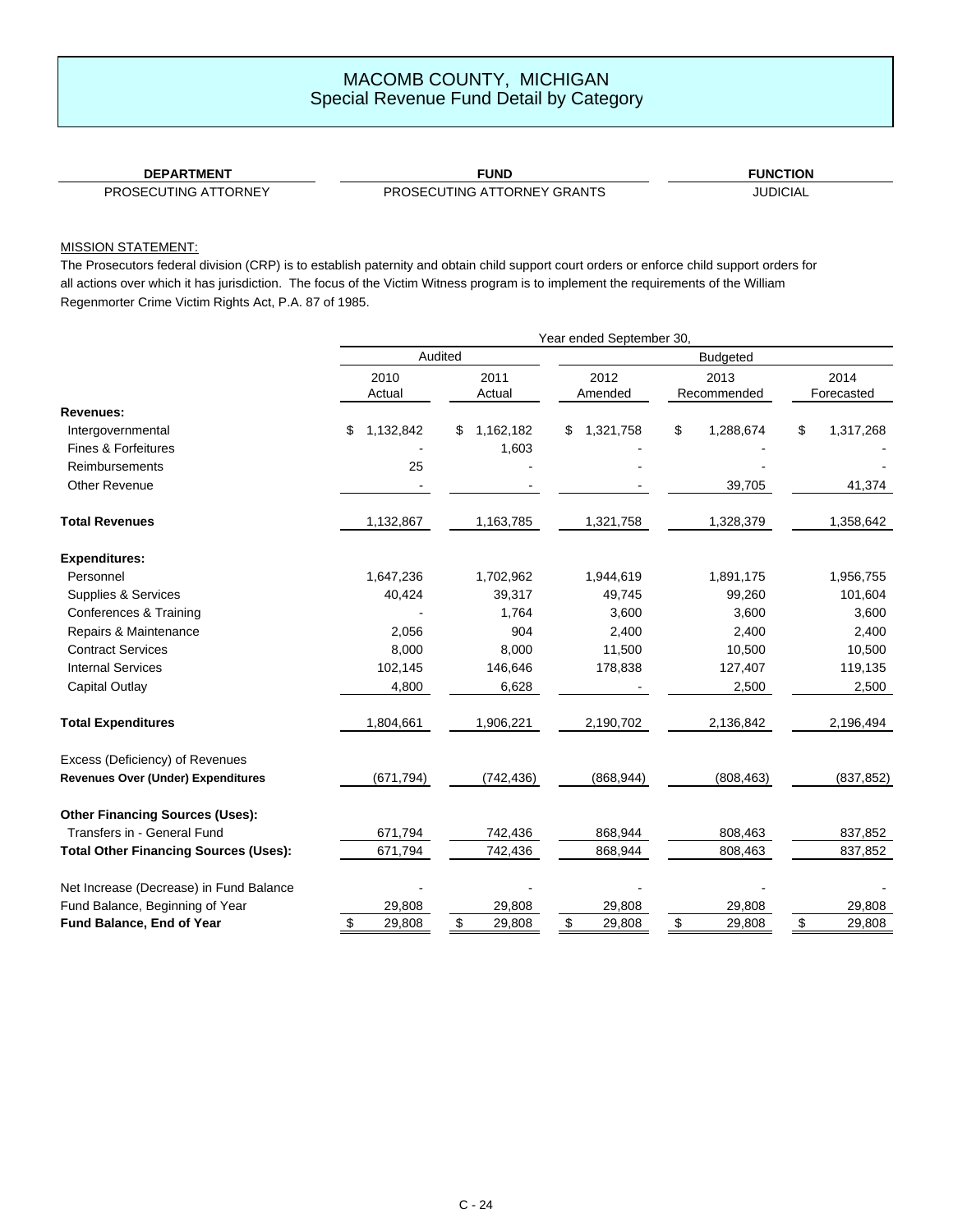| <b>DEPARTMENT</b>                       | <b>FUND</b>                           | ΊΟΝ<br>UNC. |
|-----------------------------------------|---------------------------------------|-------------|
| ∴LITING ATTORNEY.<br>PROSE <sup>r</sup> | TTORNEY GRANTS<br>TING AT<br>PROSECLI | UDIC<br>NЕ  |

### MISSION STATEMENT:

The Prosecutors federal division (CRP) is to establish paternity and obtain child support court orders or enforce child support orders for all actions over which it has jurisdiction. The focus of the Victim Witness program is to implement the requirements of the William Regenmorter Crime Victim Rights Act, P.A. 87 of 1985.

|                                |                 |                 | Year ended September 30, |                     |                    |
|--------------------------------|-----------------|-----------------|--------------------------|---------------------|--------------------|
|                                |                 | Audited         |                          | <b>Budgeted</b>     |                    |
|                                | 2010<br>Actual  | 2011<br>Actual  | 2012<br>Amended          | 2013<br>Recommended | 2014<br>Forecasted |
| <b>POSITION TYPE</b>           |                 |                 |                          |                     |                    |
| PA Coop Reimbursement:         |                 |                 |                          |                     |                    |
| <b>Professional Support</b>    | 5.0             | 5.0             | 5.0                      | 5.0                 | 5.0                |
| <b>Clerical Staff</b>          | $8.0\,$         | $_{\rm 8.0}$    | $8.0\,$                  | $8.0\,$             | 8.0                |
|                                | 13.0            | 13.0            | 13.0                     | 13.0                | 13.0               |
| Victim Witness Rights:         |                 |                 |                          |                     |                    |
| Managers & Supervisors         | 1.0             | 1.0             | 1.0                      | 1.0                 | 1.0                |
| <b>Professional Support</b>    | 2.0             | 2.0             | 2.0                      | 2.0                 | 2.0                |
| <b>Clerical Staff</b>          | $1.0\,$         | $1.0\,$         | $1.0\,$                  | $1.0\,$             | 1.0                |
|                                | 4.0             | 4.0             | 4.0                      | 4.0                 | 4.0                |
| Domestic Violence (VOCA):      |                 |                 |                          |                     |                    |
| <b>Professional Support</b>    | $2.0\,$         | 2.0             | $2.0\,$                  | 2.0                 | 2.0                |
|                                | 2.0             | 2.0             | 2.0                      | 2.0                 | 2.0                |
| Anti Drug Abuse:               |                 |                 |                          |                     |                    |
| <b>Professional Support</b>    | 2.0             | $2.0\,$         | $2.0\,$                  | 2.0                 | 2.0                |
|                                | 2.0             | 2.0             | 2.0                      | 2.0                 | 2.0                |
| <b>Auto Theft Prosecution:</b> |                 |                 |                          |                     |                    |
| <b>Professional Support</b>    | $1.0\,$         | $1.0\,$         | $1.0\,$                  | $1.0\,$             | 1.0                |
|                                | 1.0             | 1.0             | 1.0                      | 1.0                 | 1.0                |
| <b>Total Position Count</b>    | 22.0            | 22.0            | 22.0                     | 22.0                | 22.0               |
| <b>EXPENDITURES BY SERVICE</b> |                 |                 |                          |                     |                    |
| PA Coop Reimbursement          | \$<br>941,772   | 1,003,330<br>\$ | 1,252,420<br>\$          | \$<br>1,199,781     | \$<br>1,230,236    |
| Victim Witness                 | 294,299         | 297,516         | 326,895                  | 326,895             | 339,021            |
| Domestic Violence (VOCA)       | 176,321         | 186,921         | 197,769                  | 198,525             | 206,871            |
| Anti Drug Abuse                | 256,029         | 278,737         | 270,184                  | 274,230             | 278,573            |
| <b>Auto Theft Prosecution</b>  | 136,240         | 139,717         | 143,434                  | 137,411             | 141,793            |
| <b>Total</b>                   | 1,804,661<br>\$ | 1,906,221<br>\$ | 2,190,702<br>\$          | 2,136,842<br>\$     | \$<br>2,196,494    |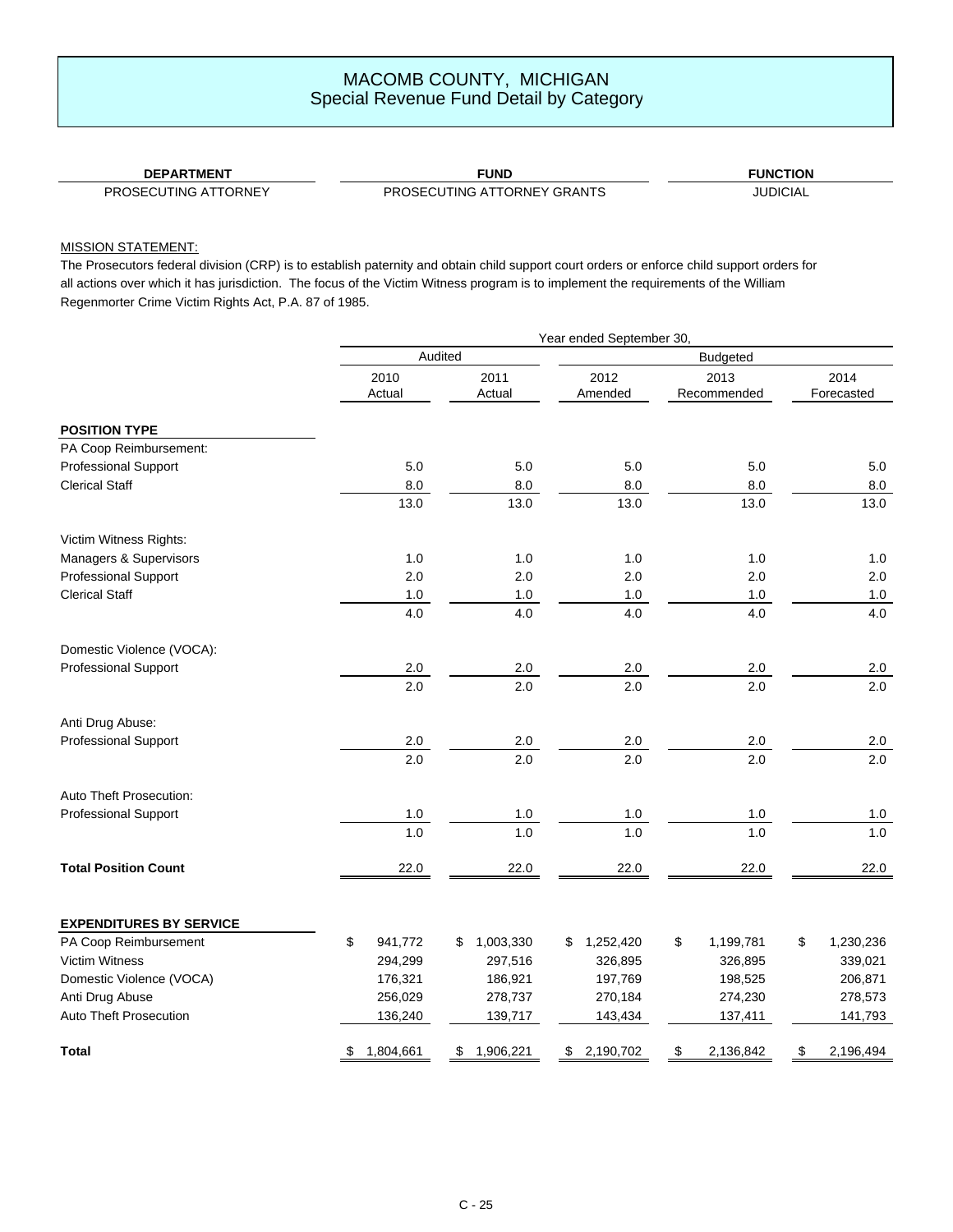| <b>DEPARTMENT</b>   | <b>FUND</b>  | <b>FUNCTION</b>     |
|---------------------|--------------|---------------------|
| DEPARTMENT OF ROADS | <b>ROADS</b> | <b>PUBLIC WORKS</b> |

### MISSION STATEMENT:

÷

The County Department of Roads is the governmental agency responsible for the maintenance and construction of the road system in Macomb County.

|                                              |                  |                  | Year ended September 30, |                  |                  |
|----------------------------------------------|------------------|------------------|--------------------------|------------------|------------------|
|                                              | <b>Budgeted</b>  |                  |                          |                  |                  |
|                                              | 2010             | 2011             | 2012                     | 2013             | 2014             |
|                                              | Actual           | Actual           | Amended                  | Recommended      | Forecasted       |
| Revenues:                                    |                  |                  |                          |                  |                  |
| Licenses & Permits                           | \$<br>313,366    | \$<br>309,745    | \$<br>506,200            | \$<br>481,200    | \$<br>481,200    |
| Intergovernmental                            | 73,706,640       | 65,726,406       | 77,485,644               | 85,052,818       | 62,776,595       |
| <b>Charges for Services</b>                  | 968,099          | 1,047,073        | 1,012,500                | 1,012,500        | 1,012,500        |
| Investment Income                            | 274,239          | 192,448          | 177,924                  | 171,296          | 263,550          |
| <b>Other Revenue</b>                         | 2,114,771        | 341,049          | 803,961                  | 353,583          | 171,297          |
| <b>Total Revenues</b>                        | 77,377,115       | 67,616,720       | 79,986,229               | 87,071,397       | 64,705,142       |
| <b>Expenditures:</b>                         |                  |                  |                          |                  |                  |
| Personnel                                    | 27,495,964       | 26,857,906       | 29,502,686               | 29,770,474       | 29,916,014       |
| Supplies & Services                          | 769,171          | 675,869          | 1,009,917                | 1,030,250        | 874,724          |
| Conferences & Training                       | 18,927           | 22,730           | 58,500                   | 60,885           | 57,985           |
| <b>Utilities</b>                             | 629,614          | 618,003          | 802,600                  | 785,250          | 786,250          |
| Repairs & Maintenance                        | 468,220          | 584,751          | 738,860                  | 773,110          | 750,110          |
| Road Construction & Maintenance              | 40,508,603       | 34,561,299       | 50,489,485               | 50,504,363       | 32,731,813       |
| <b>Vehicle Operations</b>                    | 796,220          | 1,164,123        | 1,353,450                | 1,305,450        | 1,180,450        |
| <b>Contract Services</b>                     | 1,588,476        | 1,939,307        | 2,305,900                | 2,546,400        | 2,648,900        |
| Capital Outlay                               | 2,755,325        | 2,112,858        | 2,832,300                | 7,323,729        | 2,625,600        |
| <b>Total Expenditures</b>                    | 75,030,520       | 68,536,847       | 89,093,698               | 94,099,911       | 71,571,846       |
| Excess (Deficiency) of Revenues              |                  |                  |                          |                  |                  |
| Revenues Over (Under) Expenditures           | 2,346,595        | (920, 127)       | (9,107,469)              | (7,028,514)      | (6,866,704)      |
| <b>Other Financing Sources (Uses):</b>       |                  |                  |                          |                  |                  |
| Transfers in - Other Funds                   | 1,263,671        | 279,383          | 250,000                  |                  |                  |
| <b>Total Other Financing Sources (Uses):</b> | 1,263,671        | 279,383          | 250,000                  |                  |                  |
| Net Increase (Decrease) in Fund Balance      | 3,610,266        | (640, 744)       | (8,857,469)              | (7,028,514)      | (6,866,704)      |
| Fund Balance, Beginning of Year              | 49,945,360       | 53,555,626       | 52,914,882               | 44,057,413       | 37,028,899       |
| Fund Balance, End of Year                    | \$<br>53,555,626 | \$<br>52,914,882 | \$<br>44,057,413         | \$<br>37,028,899 | \$<br>30,162,195 |
| <b>POSITION TYPE</b>                         |                  |                  |                          |                  |                  |
| Managers & Supervisors                       | 28.0             | 26.0             | 26.0                     | 25.0             | 25.0             |
| <b>Professional Support</b>                  | 220.0            | 205.0            | 205.0                    | 205.0            | 205.0            |
| <b>Clerical Staff</b>                        | 2.0              | 2.0              | 2.0                      | 2.0              | 2.0              |
|                                              | 250.0            | 233.0            | 233.0                    | 232.0            | 232.0            |
| <b>Total Position Count</b>                  | 250.0            | 233.0            | 233.0                    | 232.0            | 232.0            |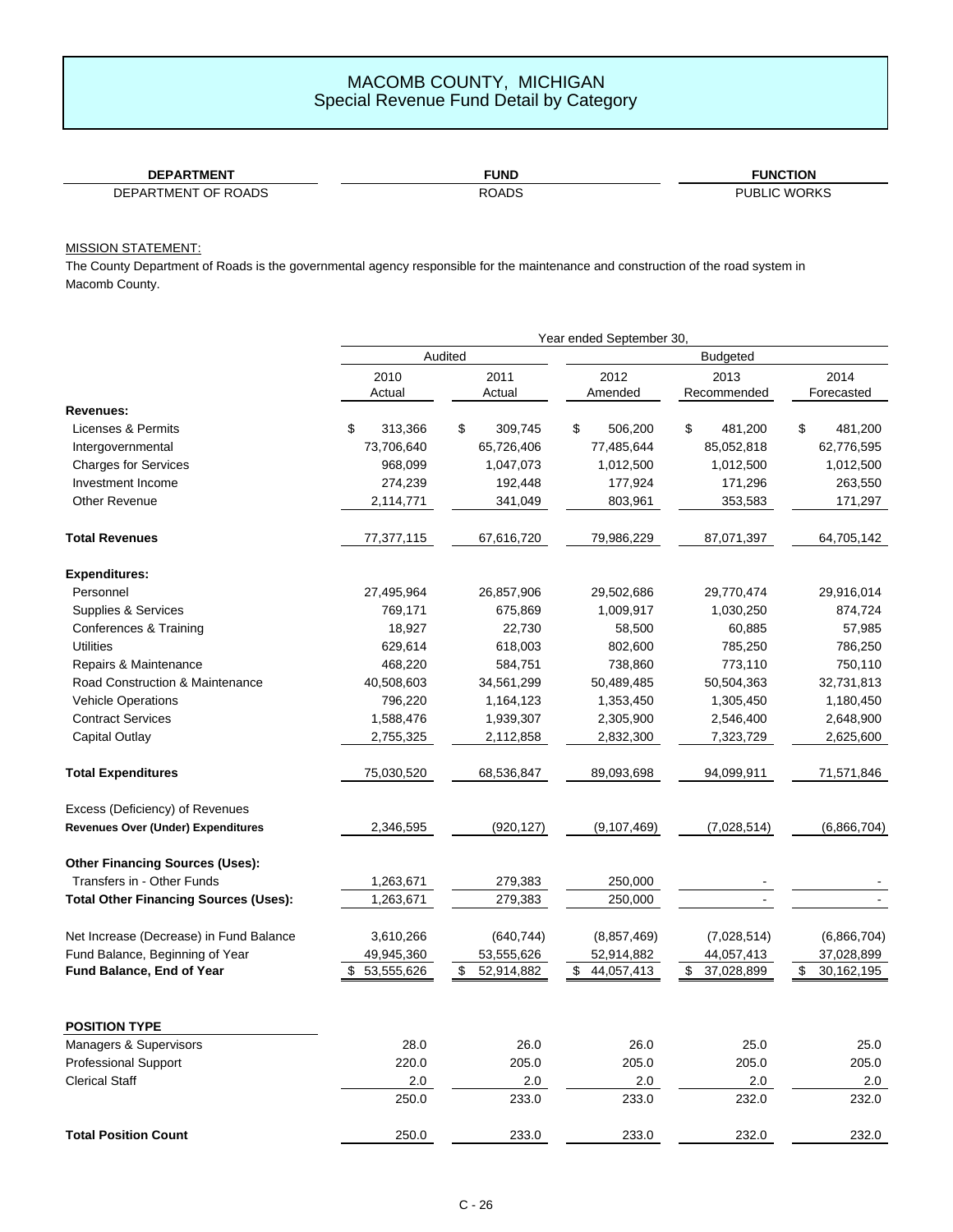| <b>DEPARTMENT</b> | <b>FUND</b>       | <b>FUNCTION</b> |
|-------------------|-------------------|-----------------|
|                   | GRANTS<br>SHFRIFF | SAFFT<br>PURI   |

### MISSION STATEMENT:

The Sheriff Department administers programs for drug-related offenses, auto theft apprehension and secondary road patrol in an effort to enforce the law and preserve the peace in Macomb County.

|                                              |                 |                 | Year ended September 30, |                     |                    |
|----------------------------------------------|-----------------|-----------------|--------------------------|---------------------|--------------------|
|                                              | Audited         |                 |                          | <b>Budgeted</b>     |                    |
|                                              | 2010<br>Actual  | 2011<br>Actual  | 2012<br>Amended          | 2013<br>Recommended | 2014<br>Forecasted |
| <b>Revenues:</b>                             |                 |                 |                          |                     |                    |
| Intergovernmental                            | 1,129,954<br>\$ | 1,082,487<br>\$ | 1,086,923<br>\$          | \$<br>1,117,716     | 1,136,117<br>\$    |
| <b>Charges for Services</b>                  | 236,857         | 224,277         | 241,991                  | 240,588             | 243,588            |
| <b>Fines &amp; Forfeitures</b>               | 25,998          | 19,259          | 30,000                   | 30,000              | 30,000             |
| <b>Reimbursements</b>                        | 8,838           |                 |                          |                     |                    |
| <b>Total Revenues</b>                        | 1,401,647       | 1,326,023       | 1,358,914                | 1,388,304           | 1,409,705          |
| <b>Expenditures:</b>                         |                 |                 |                          |                     |                    |
| Personnel                                    | 1,367,129       | 1,354,215       | 1,457,203                | 1,364,583           | 1,398,685          |
| Supplies & Services                          | 512,914         | 484,377         | 546,182                  | 537,016             | 537,016            |
| Repairs & Maintenance                        | 5,054           | 5,282           | 6,833                    | 6,833               | 6,833              |
| <b>Vehicle Operations</b>                    | 65,190          | 87,559          | 81,895                   | 113,395             | 113,395            |
| <b>Internal Services</b>                     | 17,101          | 14,465          | 17,779                   | 16,397              | 16,397             |
| <b>Capital Outlay</b>                        | 99,940          | 20,875          | 22,100                   |                     |                    |
| <b>Total Expenditures</b>                    | 2,067,327       | 1,966,773       | 2,131,992                | 2,038,224           | 2,072,326          |
| Excess (Deficiency) of Revenues              |                 |                 |                          |                     |                    |
| <b>Revenues Over (Under) Expenditures</b>    | (665, 679)      | (640, 751)      | (773, 078)               | (649, 920)          | (662, 621)         |
| <b>Other Financing Sources (Uses):</b>       |                 |                 |                          |                     |                    |
| Transfers in - General Fund                  | 676,681         | 647,611         | 773,078                  | 649,920             | 662,621            |
| <b>Total Other Financing Sources (Uses):</b> | 676,681         | 647,611         | 773,078                  | 649,920             | 662,621            |
| Net Increase (Decrease) in Fund Balance      | 11,002          | 6,861           |                          |                     |                    |
| Fund Balance, Beginning of Year              | 200,909         | 211,911         | 218,772                  | 218,772             | 218,772            |
| Fund Balance, End of Year                    | \$<br>211,911   | \$<br>218,772   | \$<br>218,772            | \$<br>218,772       | \$<br>218,772      |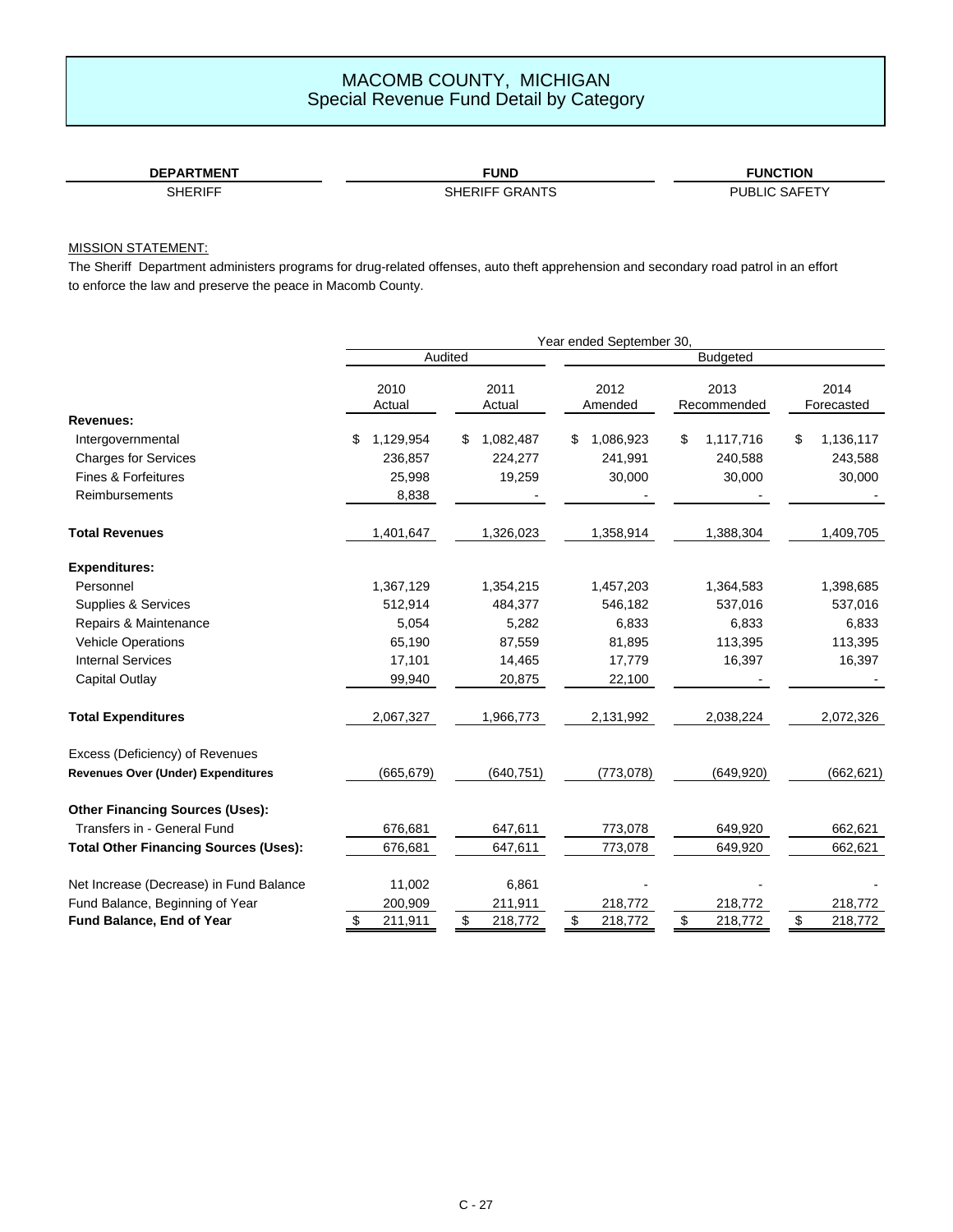| <b>DEPARTMENT</b> | <b>FUND</b>       | <b>FUNCTION</b>      |
|-------------------|-------------------|----------------------|
| SHERIFF           | GRANTS<br>SHERIFF | <b>SAFET</b><br>PURI |

### MISSION STATEMENT:

The Sheriff Department administers programs for drug-related offenses, auto theft apprehension and secondary road patrol in an effort to enforce the law and preserve the peace in Macomb County.

|                                |                |                 | Year ended September 30, |                     |                    |
|--------------------------------|----------------|-----------------|--------------------------|---------------------|--------------------|
|                                |                | Audited         |                          | <b>Budgeted</b>     |                    |
|                                | 2010<br>Actual | 2011<br>Actual  | 2012<br>Amended          | 2013<br>Recommended | 2014<br>Forecasted |
| <b>POSITION TYPE</b>           |                |                 |                          |                     |                    |
| C.O.M.E.T.:                    |                |                 |                          |                     |                    |
| <b>Professional Support</b>    | 4.0            | 4.0             | 4.0                      | 3.0                 | 3.0                |
|                                | 4.0            | 4.0             | 4.0                      | 3.0                 | $\overline{3.0}$   |
| Macomb Auto Theft Squad:       |                |                 |                          |                     |                    |
| Managers & Supervisors         | 1.0            | 1.0             | 1.0                      | 1.0                 | 1.0                |
| <b>Professional Support</b>    | 2.0            | 2.0             | 2.0                      | 2.0                 | 2.0                |
| <b>Clerical Staff</b>          | $1.0\,$        | $1.0$           | $1.0$                    | 1.0                 | 1.0                |
|                                | 4.0            | 4.0             | 4.0                      | 4.0                 | 4.0                |
| Secondary Road Patrol:         |                |                 |                          |                     |                    |
| Managers & Supervisors         | 1.0            | 1.0             | 1.0                      | 1.0                 | 1.0                |
| <b>Professional Support</b>    | 3.0            | $3.0\,$         | 3.0                      | 3.0                 | $3.0\,$            |
|                                | 4.0            | 4.0             | 4.0                      | 4.0                 | 4.0                |
| <b>Total Position Count</b>    | 12.0           | 12.0            | 12.0                     | 11.0                | 11.0               |
| <b>EXPENDITURES BY SERVICE</b> |                |                 |                          |                     |                    |
| C.O.M.E.T.                     | \$<br>435,148  | \$<br>430,486   | \$<br>500,058            | \$<br>373,304       | \$<br>382,604      |
| Macomb Auto Theft Squad        | 1,064,686      | 1,042,547       | 1,144,264                | 1,164,166           | 1,176,567          |
| Secondary Road Patrol          | 567,493        | 493,740         | 487,670                  | 500,754             | 513,155            |
| <b>Total</b>                   | 2,067,327      | \$<br>1,966,773 | \$<br>2,131,992          | \$<br>2,038,224     | 2,072,326<br>\$    |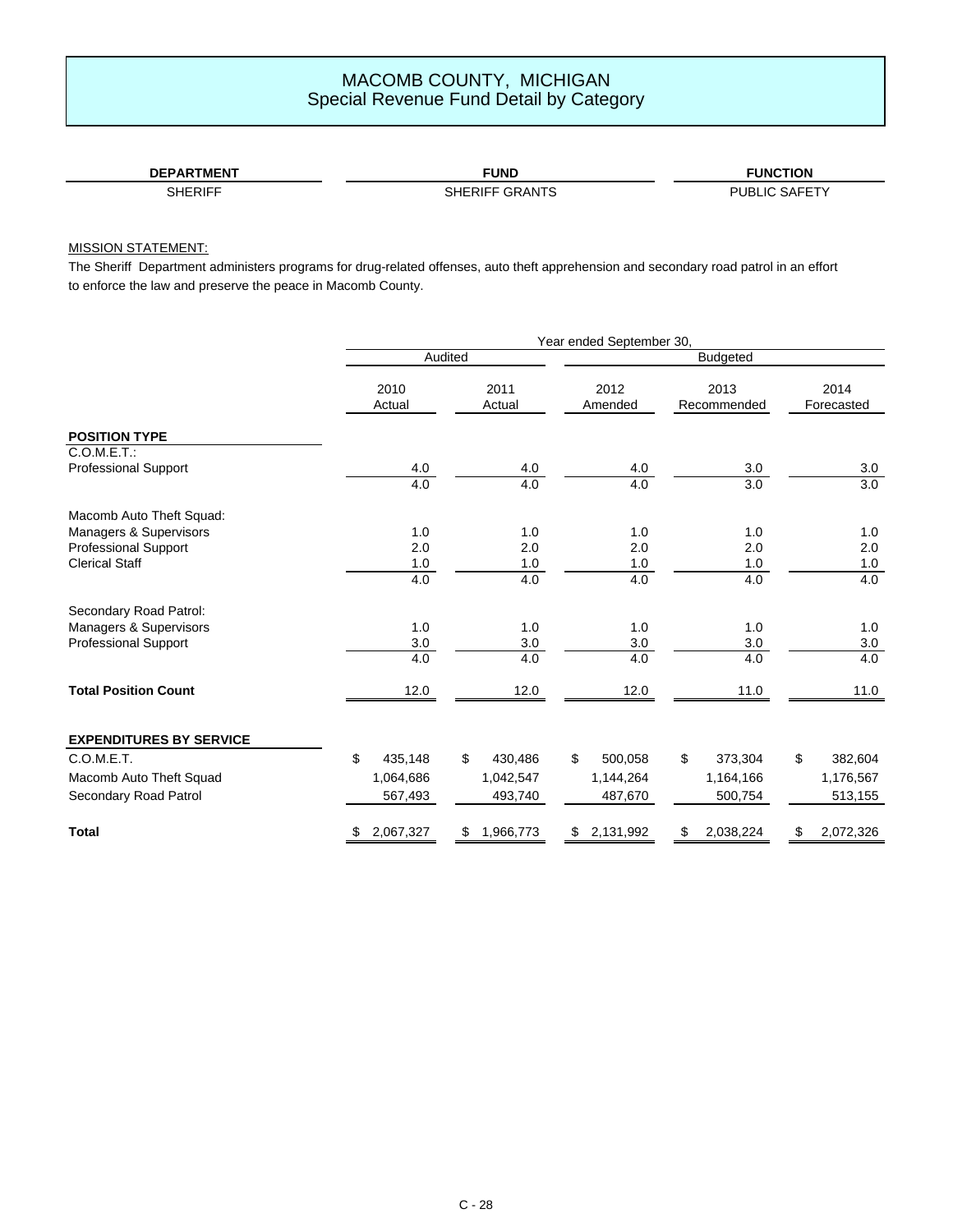**FUNCTION** HEALTH & WELFARE

COMMUNITY MENTAL HEALTH

**DEPARTMENT FUND**

### MISSION STATEMENT:

The County CMH SA department provides substance abuse treatment through education and hospital/outpatient treatment centers in cooperation with the Mental Health department.

|                                              |                 | Year ended September 30, |                            |                 |                                      |
|----------------------------------------------|-----------------|--------------------------|----------------------------|-----------------|--------------------------------------|
|                                              | Audited         |                          |                            | <b>Budgeted</b> |                                      |
|                                              | 2010            | 2011                     | 2012                       | 2013            | 2014                                 |
|                                              | Actual          | Actual                   | Amended                    | Recommended     | Forecasted                           |
| <b>Revenues:</b>                             |                 |                          |                            |                 |                                      |
| Intergovernmental                            | 4,203,866<br>\$ | 4,199,135<br>S.          | \$3,783,639                | \$<br>3,982,740 | \$<br>3,962,437                      |
| <b>Charges for Services</b>                  | 3,535,863       | 3,653,629                | 3,735,357                  | 3,748,829       | 3,823,404                            |
| <b>Other Revenue</b>                         | 103,399         | 155,715                  |                            |                 |                                      |
| <b>Total Revenues</b>                        | 7,843,127       | 8,008,480                | 7,518,996                  | 7,731,569       | 7,785,841                            |
| <b>Expenditures:</b>                         |                 |                          |                            |                 |                                      |
| Personnel                                    | 733,994         | 827,538                  | 934,280                    | 905,703         | 943,182                              |
| Supplies & Services                          | 291,039         | 555,686                  | 395,539                    | 215,120         | 224,039                              |
| Conferences & Training                       | 5,526           |                          | 20,577                     | 2,230           | 2,230                                |
| <b>Utilities</b>                             | 3,304           | 4,051                    | 12,000                     | 11,000          | 12,000                               |
| Repairs & Maintenance                        | 1,200           | 2,029                    | 5,000                      | 3,000           | 3,000                                |
| <b>Contract Services</b>                     | 6,056,507       | 5,692,500                | 7,604,314                  | 8,448,881       | 8,491,366                            |
| <b>Internal Services</b>                     | 44,581          | 48,086                   | 60,893                     | 53,950          | 56,672                               |
| <b>Capital Outlay</b>                        | 1,621           | 5,649                    |                            |                 |                                      |
| <b>Total Expenditures</b>                    | 7,137,772       | 7,135,539                | 9,032,603                  | 9,639,884       | 9,732,489                            |
| Excess (Deficiency) of Revenues              |                 |                          |                            |                 |                                      |
| Revenues Over (Under) Expenditures           | 705,355         | 872,940                  | (1,513,607)                | (1,908,315)     | (1,946,648)                          |
| <b>Other Financing Sources (Uses):</b>       |                 |                          |                            |                 |                                      |
| Transfers in - General Fund                  | 1,177,251       | 1,300,052                | 1,080,231                  | 1,234,273       | 1,240,531                            |
| <b>Transfers out</b>                         | (1, 249, 079)   |                          |                            |                 |                                      |
| <b>Total Other Financing Sources (Uses):</b> | (71, 829)       | 1,300,052                | 1,080,231                  | 1,234,273       | 1,240,531                            |
| Net Increase (Decrease) in Fund Balance      | 633,526         | 2,172,992                | (433, 376)                 | (674, 042)      | (706, 117)                           |
| Fund Balance, Beginning of Year              | 685,019         | 1,318,546                | 3,491,538                  | 3,058,162       | 2,384,120                            |
| Fund Balance, End of Year                    | \$<br>1,318,546 | \$<br>3,491,538          | $\frac{1}{2}$<br>3,058,162 | \$<br>2,384,120 | $\sqrt[6]{\frac{1}{2}}$<br>1,678,003 |
| <b>POSITION TYPE</b>                         |                 |                          |                            |                 |                                      |
| Managers & Supervisors                       | 1.0             | $1.0$                    | 1.0                        | 1.0             | 1.0                                  |
| <b>Professional Support</b>                  | 6.0             | 6.0                      | 6.0                        | 6.0             | 6.0                                  |
| <b>Clerical Staff</b>                        | 3.2             | 3.2                      | 3.2                        | 3.2             | 3.2                                  |
| <b>Total Position Count</b>                  | 10.2            | 10.2                     | 10.2                       | 10.2            | 10.2                                 |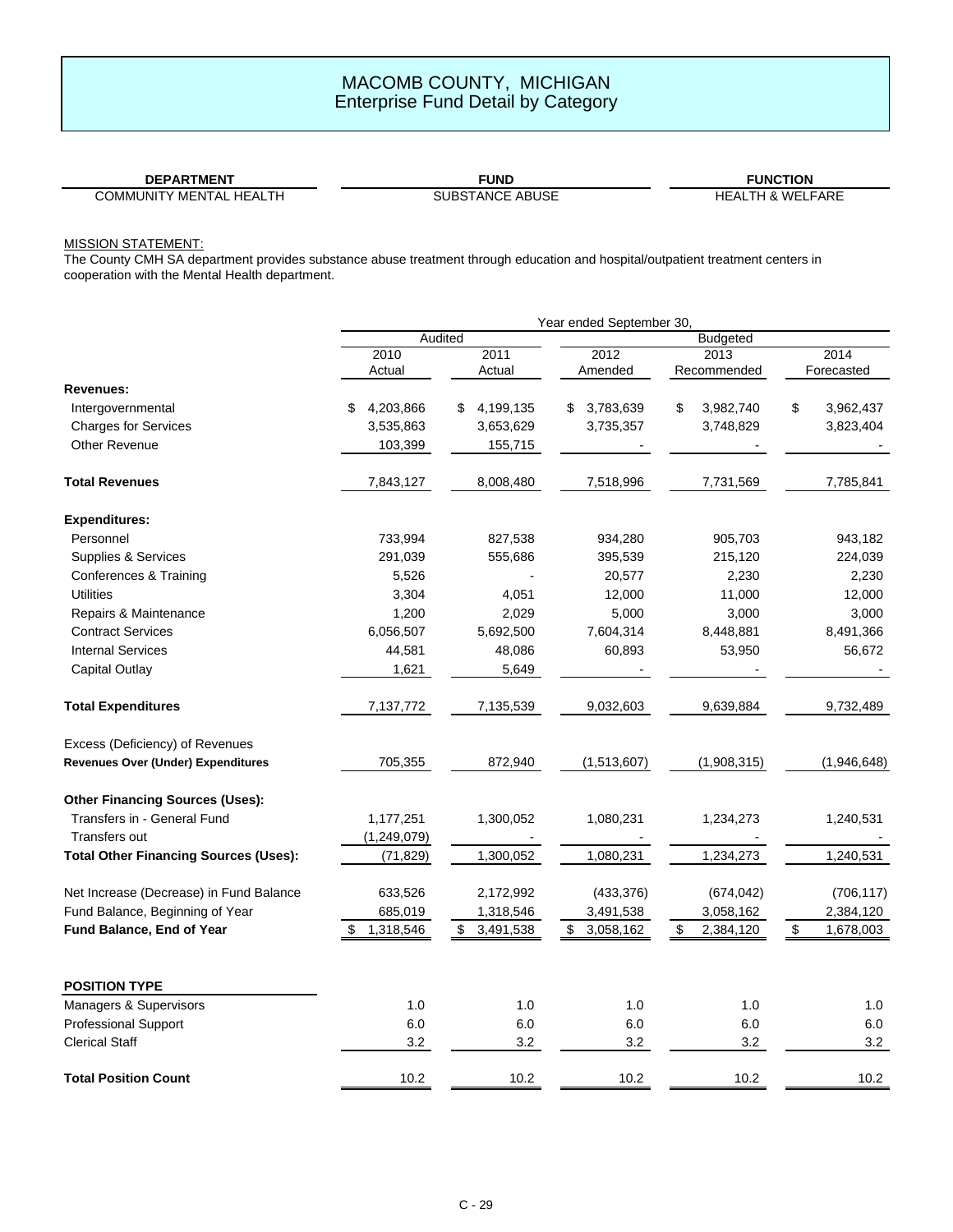### MACOMB COUNTY, MICHIGAN Budgeted Positions by Department Fiscal Year 2013

|                                               | Salary Range |         | 2013 Full Time |
|-----------------------------------------------|--------------|---------|----------------|
|                                               |              |         | Equivalent     |
| <b>Fund and Position</b>                      | Minimum      | Maximum | Recommended    |
| <b>SPECIAL REVENUE FUNDS</b>                  |              |         |                |
| <b>Adult Drug Court:</b>                      |              |         |                |
| Managers & Supervisors:                       |              |         |                |
| Adult Felony Drug Court Supervisor            | 49,604       | 62,004  | 1.0            |
| Professional Support:                         |              |         |                |
| Assessment/Therapy Coordinator                | 32,909       | 41,136  | 1.0            |
| <b>Child Care Fund:</b>                       |              |         | 2.0            |
| Managers & Supervisors:                       |              |         |                |
| Director, Juvenile Justice Center             | 73,280       | 91,600  | 1.0            |
| Case Work Supervisor                          | 49,464       | 61,830  | 1.0            |
| <b>Assistant Superintendent</b>               | 46,317       | 57,896  | 2.0            |
| Case Manager                                  | 38,668       | 48,335  | 3.0            |
| <b>Shift Supervisor</b>                       | 31,882       | 39,853  | 7.0            |
| <b>Professional Support:</b>                  |              |         |                |
| Program Coordinator                           | 55,652       | 69,565  | 1.0            |
| Psychologist                                  | 54,626       | 68,283  | 2.0            |
| Juvenile Justice Center Counselor             | 38,616       | 58,699  | 3.0            |
| <b>Probation Officer</b>                      | 38,614       | 57,329  | 6.0            |
| <b>Detention Diversion Worker</b>             | 37,406       | 55,108  | 10.0           |
| <b>Vocational Counselor</b>                   | 38,949       | 54,780  | 1.0            |
| <b>Coordinator of Security</b>                | 34,976       | 42,395  | 1.0            |
| <b>Senior Secretary</b>                       | 34,164       | 41,411  | 1.0            |
| <b>Training Coordinator</b>                   | 33,875       | 39,853  | 1.0            |
| <b>Food Services Director</b>                 | 31,882       | 39,852  | 1.0            |
| Youth Specialist                              | 31,715       | 37,312  | 70.0           |
| <b>Delinquent Section Aide</b>                | 29,602       | 33,831  | 1.0            |
| Custodian I/II                                | 27,871       | 33,465  | 3.0            |
| Cook I                                        | 29,121       | 33,281  | 2.0            |
| Cook (2 Part Time)                            | 13.95        | 15.94   | 2.0            |
| <b>Clerical Staff:</b>                        |              |         |                |
| <b>Account Clerk III</b>                      | 30,549       | 34,913  | 1.0            |
| <b>Typist Clerk IV</b>                        | 30,549       | 34,913  | 1.0            |
| <b>Typist Clerk III</b>                       | 29,097       | 33,254  | 2.0            |
| <b>Community Corrections Fiscal Programs:</b> |              |         | 123.0          |
| Managers & Supervisors:                       |              |         |                |
| Dir, Community Corrections                    | 58,264       | 72,829  | 1.0            |
| Asst Dir, Community Corrections               | 42,976       | 53,720  | 1.0            |
| Professional Support:                         |              |         |                |
| Case Manager/Coordinator                      | 39,356       | 49,195  | 1.0            |
| Assessor/Therapy Coordinator                  | 32,909       | 41,136  | 2.0            |
| Jail Population Specialist                    | 32,909       | 41,136  | 2.0            |
| <b>MARCH Coordinator</b>                      | 32,909       | 41,136  | 1.0            |
| <b>Clerical Staff:</b>                        |              |         |                |
| <b>Computer Maintenance Clerk</b>             | 29,698       | 33,941  | 2.0            |
|                                               |              |         | 10.0           |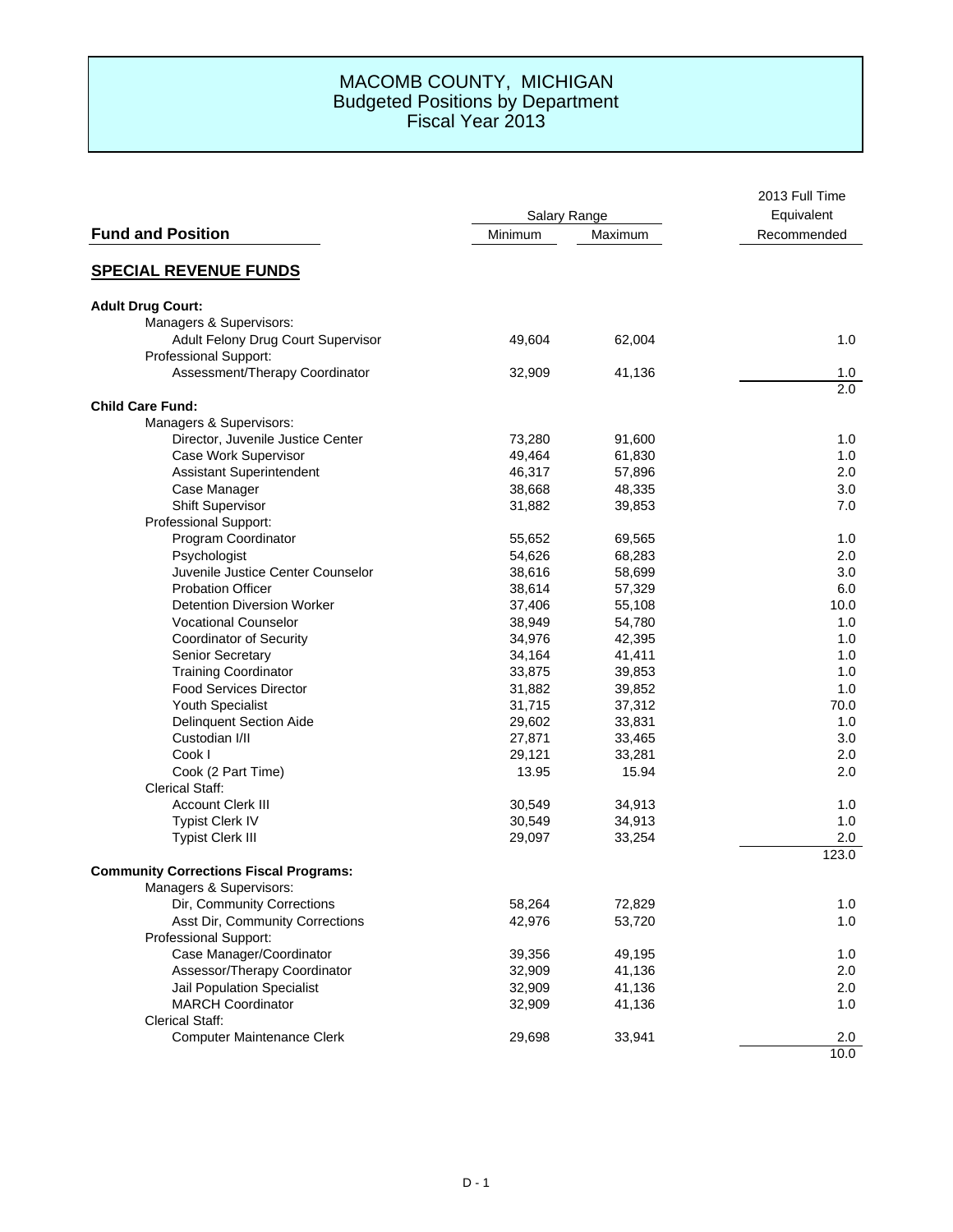|                                          |              |         | 2013 Full Time |
|------------------------------------------|--------------|---------|----------------|
| <b>Fund and Position</b>                 | Salary Range |         | Equivalent     |
|                                          | Minimum      | Maximum | Recommended    |
| <b>Community Mental Health:</b>          |              |         |                |
| Managers & Supervisors:                  |              |         |                |
| <b>Medical Director</b>                  | 122,728      | 153,410 | 1.0            |
| Executive Director, CMH                  | 95,027       | 111,392 | 1.0            |
| Deputy Director                          | 78,541       | 93,268  | 1.0            |
| Program Director                         | 71,308       | 89,135  | 5.0            |
| Program Supervisor                       | 58,264       | 72,829  | 8.0            |
| Professional Support:                    |              |         |                |
| Administrative Assistant IV              | 62,782       | 78,477  | 11.0           |
| Administrative Assistant III             | 53,771       | 67,214  | 15.0           |
| <b>Therapist III</b>                     | 51,971       | 64,963  | 20.0           |
| Administrative Assistant II              | 48,151       | 60,189  | 5.0            |
| Psychologist                             | 47,242       | 59,052  | 1.0            |
| Therapist II                             | 47,242       | 59,052  | 55.0           |
| Senior Accountant                        | 47,072       | 58,840  | 1.0            |
| Accountant                               | 42,976       | 53,720  | 4.0            |
| Case Manager III                         | 42,799       | 53,498  | 11.0           |
| <b>Registered Nurse</b>                  | 39,743       | 49,678  | 27.0           |
| Case Manager II                          | 38,773       | 48,467  | 70.0           |
| Specialist II                            | 38,773       | 48,467  | 3.0            |
| Administrative Assistant I               | 36,818       | 46,022  | 9.0            |
| <b>Reimbursement Analyst</b>             | 35,404       | 44,255  | 1.0            |
| Case Manager I                           | 34,270       | 42,837  | 2.0            |
| Specialist I                             | 34,270       | 42,837  | 4.0            |
| <b>Mental Health Worker III</b>          | 31,398       | 36,939  | 8.0            |
| <b>Mental Health Worker II</b>           | 26,528       | 30,317  | 3.0            |
| Phone Counselor Supervisor (3 Part Time) | 15.05        | 18.82   | 0.6            |
| Phone Counselor (7 Part Time)            | 12.09        | 15.13   | 3.7            |
| <b>Clerical Staff:</b>                   |              |         |                |
| <b>Administrative Secretary</b>          | 35,404       | 44,255  | 1.0            |
| Senior Secretary                         | 32,235       | 40,294  | 1.0            |
| <b>Account Clerk IV</b>                  | 30,632       | 36,038  | 9.0            |
| Secretary                                | 30,632       | 36,038  | 5.0            |
| <b>Account Clerk III</b>                 | 30,014       | 34,301  | 14.0           |
| <b>Typist Clerk IV</b>                   | 30,014       | 34,301  | 2.0            |
| <b>Typist Clerk III</b>                  | 28,567       | 32,648  | 11.0           |
| Account Clerk I/II                       | 25,881       | 31,075  | 5.0            |
| Typist Clerk I/II                        | 25,249       | 29,578  | 12.0           |
| Account Clerk I/II (3 Part Time)         | 13.27        | 15.94   | 1.0            |
| Typist Clerk I/II (9 PartTime)           | 12.89        | 15.11   | 3.3            |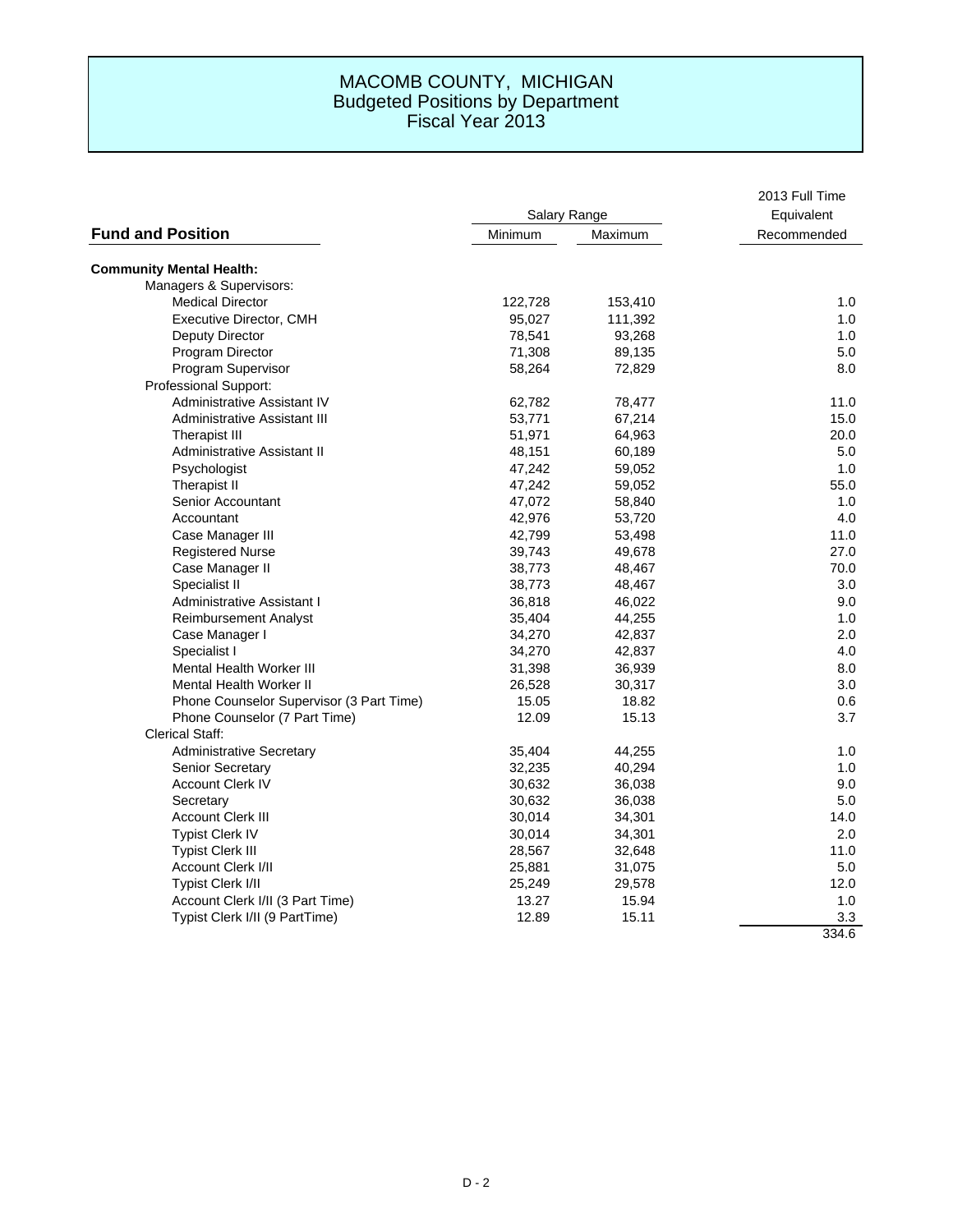|                                                   |              |         | 2013 Full Time |
|---------------------------------------------------|--------------|---------|----------------|
| <b>Fund and Position</b>                          | Salary Range |         | Equivalent     |
|                                                   | Minimum      | Maximum | Recommended    |
| <b>Community Services Agency Fiscal Programs:</b> |              |         |                |
| Managers & Supervisors:                           |              |         |                |
| Director, Community Services Agency               | 77,020       | 96,275  | 1.0            |
| <b>Assistant Director</b>                         | 62,782       | 78,477  | 1.0            |
| Program Director                                  | 56,543       | 70,678  | 1.0            |
| <b>Project Director</b>                           | 53,771       | 67,214  | 1.0            |
| Program Coordinator                               | 44,761       | 55,952  | 2.0            |
| Professional Support:                             |              |         |                |
| <b>Community Operations Coordinator</b>           | 46,588       | 58,234  | 1.0            |
| <b>Fiscal Administrative Assistant</b>            | 40,967       | 51,208  | 1.0            |
| <b>Health Services Coordinator</b>                | 38,923       | 48,654  | 1.0            |
| Food Program Coordinator                          | 38,668       | 48,335  | 1.0            |
| Site Supervisor                                   | 38,668       | 48,335  | 2.0            |
| <b>Transportation Supervisor</b>                  | 38,668       | 48,335  | 1.0            |
| Home Preservation/Energy Supervisor               | 38,668       | 48,335  | 1.0            |
| <b>Health Services Coordinator</b>                | 37,085       | 46,356  | 1.0            |
| <b>Disabilities Coordinator</b>                   | 36,182       | 45,228  | 1.0            |
| <b>Education Specialist</b>                       | 36,182       | 45,228  | 5.0            |
| <b>Family Service Coordinator</b>                 | 36,182       | 45,228  | 6.0            |
| <b>Stacked Teacher II</b>                         | 34,120       | 42,650  | 19.0           |
| Teacher II - Full Day                             | 33,806       | 42,257  | 4.0            |
| Senior Nutrition Program Coordinator              | 32,909       | 41,136  | 2.0            |
| Stacked Teacher I                                 | 32,833       | 41,042  | 5.0            |
| Assurance Technician                              | 32,776       | 40,970  | 1.0            |
| <b>Health Services Assistant</b>                  | 32,610       | 40,763  | 1.0            |
| Teacher I - Full Day                              | 32,582       | 40,727  | 3.0            |
| Weatherization Inspector                          | 31,823       | 39,779  | 5.0            |
| <b>Communications Specialist II</b>               | 31,694       | 39,617  | 1.0            |
| Administrative Aide                               | 31,473       | 39,342  | 2.0            |
| Case Manager                                      | 29,548       | 36,935  | 1.0            |
| <b>Assistant Transportation Coordinator</b>       | 27,931       | 34,913  | 1.0            |
| Community & Outreach Specialist                   | 26,621       | 33,277  | 1.0            |
| Inventory & Delivery Clerk                        | 26,400       | 33,000  | 1.0            |
| <b>Field Worker</b>                               | 24,315       | 30,394  | 6.0            |
| Typist Clerk/Field Worker                         | 24,315       | 30,394  | 3.0            |
| Senior Nutrition Program Clerk                    | 20,283       | 25,354  | 3.0            |
| Health Services Assistant (2 Part Time)           | 15.58        | 19.47   | 1.0            |
| Inventory/Warehouse Worker (1 Part Time)          | 13.49        | 16.90   | 0.8            |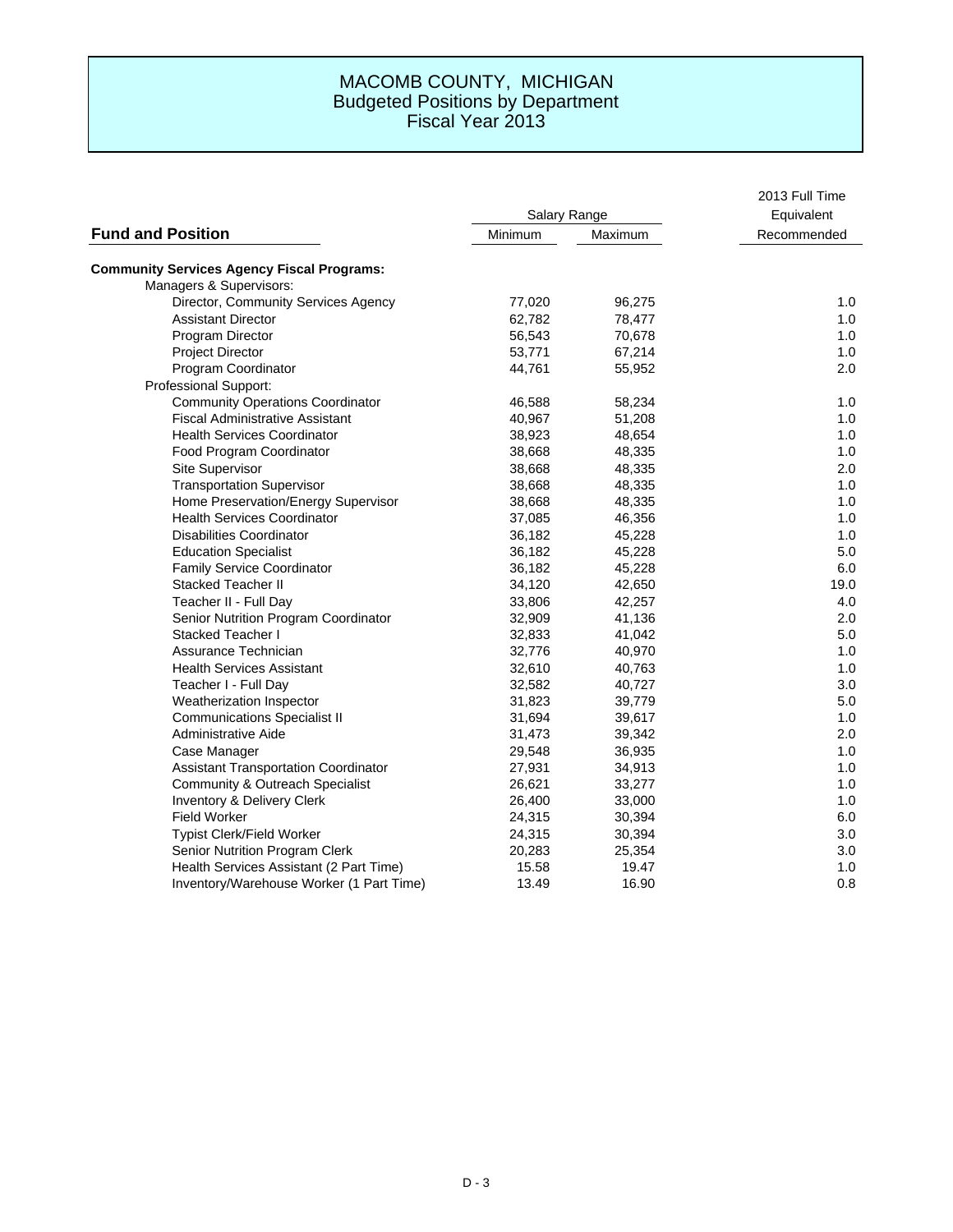|                                                           | Salary Range |         | 2013 Full Time |
|-----------------------------------------------------------|--------------|---------|----------------|
|                                                           |              |         | Equivalent     |
| <b>Fund and Position</b>                                  | Minimum      | Maximum | Recommended    |
| <b>Community Services Agency Fiscal Programs (cont.):</b> |              |         |                |
| Warehouse Operator (1 Part Time)                          | 11.92        | 14.03   | 0.8            |
| Field Worker (3 Part Time)                                | 12.09        | 13.45   | 2.3            |
| Advocate (21 Part Time)                                   | 11.00        | 13.00   | 11.5           |
| Senior Nutrition Program Clerk (1 Part Time)              | 10.17        | 12.71   | 0.5            |
| Assistant Field Worker (2 Part Time)                      | 10.10        | 12.62   | 1.5            |
| Bus Driver (20 Part Time)                                 | 10.65        | 12.53   | 6.5            |
| Van Driver (18 Part Time)                                 | 9.69         | 11.40   | 4.8            |
| Teacher Aide (56 Part Time)                               | 9.38         | 11.04   | 34.5           |
| Site Supervisor (25 Part Time)                            | 9.12         | 10.73   | 10.0           |
| Record Keeper (1 Part Time)                               | 8.15         | 9.58    | 0.8            |
| Kitchen Aide (12 Part Time)                               | 7.86         | 9.24    | 5.3            |
| <b>Clerical Staff:</b>                                    |              |         |                |
| Secretary                                                 | 29,325       | 36,657  | 1.0            |
| <b>Account Clerk IV</b>                                   | 29,083       | 36,353  | 4.0            |
| Data Maintenance Clerk                                    | 28,333       | 35,417  | 2.0            |
| <b>Typist Clerk III</b>                                   | 26,587       | 33,234  | 2.0            |
| Account Clerk I/II                                        | 23,925       | 31,373  | 1.0            |
| Account Clerk IV (1 Part Time)                            | 14.63        | 18.35   | 0.8            |
|                                                           |              |         | 176.8          |
| <b>Friend of the Court:</b>                               |              |         |                |
| Managers & Supervisors:                                   |              |         |                |
| <b>Friend of the Court</b>                                | 83,710       | 104,637 | 1.0            |
| Family Court Counsel/Referee                              | 73,280       | 91,600  | 1.0            |
| <b>Enforcement Division Director</b>                      | 69,336       | 86,670  | 1.0            |
| Professional Support:                                     |              |         |                |
| Referee                                                   | 63,450       | 79,313  | 7.0            |
| Judicial Service Officer/Attorney                         | 62,782       | 78,477  | 1.0            |
| <b>Judicial Service Officer</b>                           | 53,427       | 66,783  | 12.0           |
| Analyst/Programmer                                        | 51,154       | 63,942  | 1.0            |
| Chief Field Investigator                                  | 46,633       | 58,291  | 1.0            |
| <b>Clerical Services Supervisor</b>                       | 46,588       | 58,234  | 1.0            |
| Field Investigator I/II                                   | 37,056       | 54,016  | 6.0            |
| Support Investigator                                      | 34,537       | 50,439  | 3.0            |
| Interstate Investigator                                   | 39,299       | 49,124  | 2.0            |
| Medical Program Specialist                                | 39,299       | 49,124  | 2.0            |
| Cashier II                                                | 38,206       | 47,757  | 1.0            |
| Data Maintenance Supervisor                               | 38,206       | 47,757  | 1.0            |
| Enforcement Investigator                                  | 36,862       | 46,077  | 1.0            |
| <b>Supervisor-Court Services</b>                          | 32,240       | 40,300  | 1.0            |
| <b>Clerical Staff:</b>                                    |              |         |                |
| <b>Administrative Secretary</b>                           | 35,404       | 44,255  | 1.0            |
| Recorder-Secretary                                        | 31,826       | 38,577  | 10.0           |
| Data Maintenance Clerk                                    | 30,056       | 35,360  | 9.0            |
| <b>Dictation Clerk</b>                                    | 30,056       | 35,360  | 18.0           |
| Account Clerk, Senior                                     | 29,623       | 33,855  | 7.0            |
| Data Entry Clerk                                          | 29,623       | 33,855  | 11.0           |
| Receptionist/Supply Clerk                                 | 28,363       | 32,415  | 1.0            |
| <b>Typist Clerk, Senior</b>                               | 28,363       | 32,415  | 6.0            |
| <b>Telephone Operator</b>                                 | 27,157       | 31,037  | 1.0            |
| <b>Typist Clerk</b>                                       | 27,157       | 31,037  | 11.0           |
|                                                           |              |         | 118.0          |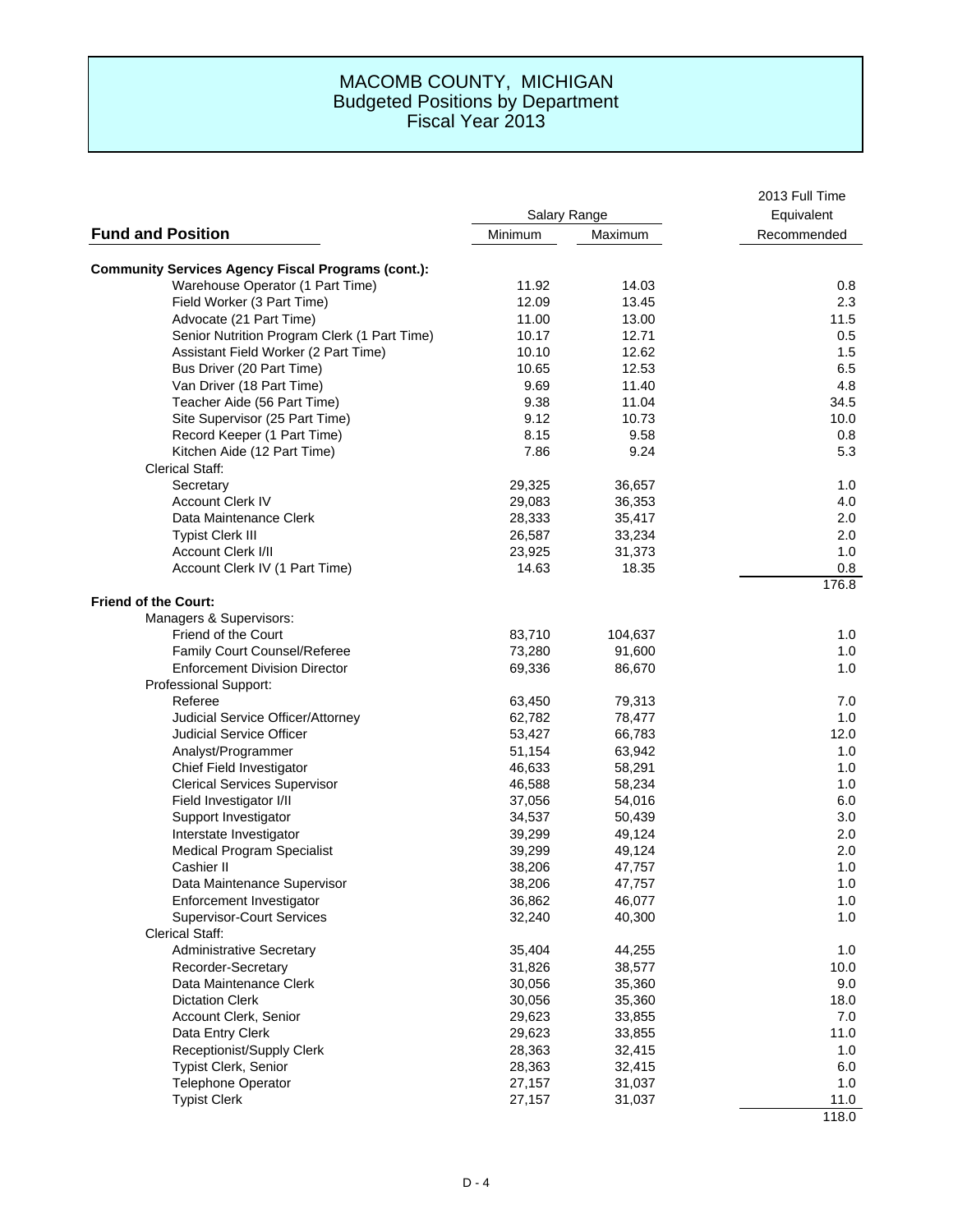|                                           |                         |         | 2013 Full Time |
|-------------------------------------------|-------------------------|---------|----------------|
|                                           | Salary Range            |         | Equivalent     |
| <b>Fund and Position</b>                  | Minimum                 | Maximum | Recommended    |
| <b>Health Grant Fiscal Programs:</b>      |                         |         |                |
| Managers & Supervisors:                   |                         |         |                |
| Program Manager                           | 45,893                  | 57,366  | 2.0            |
| Professional Support:                     |                         |         |                |
| Women's Health Practitioner IV            | 49,546                  | 61,933  | 2.0            |
| <b>Nutritionist I</b>                     | 42,288                  | 52,860  | 1.0            |
| Housing Inspector                         | 40,791                  | 50,989  | 2.0            |
| <b>Public Health Nurse III</b>            | 40,078                  | 50,097  | 2.0            |
| <b>Public Health Nurse II</b>             | 38,702                  | 48,377  | 4.0            |
| W.I.C. Dietitian                          | 37,204                  | 46,506  | 3.0            |
| <b>Public Health Nurse I</b>              | 38,702                  | 45,097  | 1.0            |
| V.D. Investigator II                      | 33,738                  | 42,172  | 2.0            |
| <b>Community Health Technician</b>        | 26,528                  | 30,317  | 9.0            |
| Outreach Worker                           | 22,639                  | 29,361  | 1.0            |
| <b>Breastfeeding Peer Counselor II</b>    | Salary to be determined |         | 1.0            |
| <b>Breastfeeding Peer Counselor I</b>     | Salary to be determined |         | 1.0            |
| Environmentalist (1 Part Time)            | 20.61                   | 27.49   | 0.5            |
| Counselor (6 Part Time)                   |                         | 26.51   | 3.5            |
| Public Health Nurse II (7 Part Time)      | 19.79                   | 24.75   | 3.5            |
| W.I.C. Dietitian (4 Part Time)            | 18.85                   | 23.56   | 3.0            |
| Public Health Nurse I (4 Part Time)       | 19.79                   | 22.58   | 3.0            |
| Social Worker (1 Part Time)               |                         | 22.14   | 0.5            |
| Community Health Technician (9 Part Time) | 13.58                   | 15.53   | 5.0            |
| <b>Clerical Staff:</b>                    |                         |         |                |
| <b>Computer Maintenance Clerk</b>         | 29,281                  | 33,465  | 1.0            |
| <b>Typist Clerk III</b>                   | 28,567                  | 32,648  | 2.0            |
| Account Clerk I/II                        | 25,881                  | 31,075  | 4.0            |
| Typist Clerk I/II                         | 25,249                  | 29,578  | 2.0            |
|                                           |                         |         | 59.0           |
| <b>Prosecuting Attorney Grants:</b>       |                         |         |                |
| Managers & Supervisors:                   |                         |         |                |
| Victim Witness Coordinator                | 47,167                  | 58,958  | 1.0            |
| Professional Support:                     |                         |         |                |
| <b>Principal Trial Lawyer</b>             | 73,161                  | 99,508  | 2.0            |
| <b>Assistant IV</b>                       | 66,756                  | 90,797  | 2.0            |
| Assistant III                             | 63,705                  | 86,648  | 2.0            |
| Investigator                              | 36,216                  | 52,919  | 2.0            |
| Victim Witness Advocate                   | 36,760                  | 45,950  | 4.0            |
| <b>Clerical Staff:</b>                    |                         |         |                |
| Secretary                                 | 30,632                  | 36,038  | 1.0            |
| <b>Typist Clerk IV</b>                    | 30,014                  | 34,301  | 8.0            |
|                                           |                         |         | 22.0           |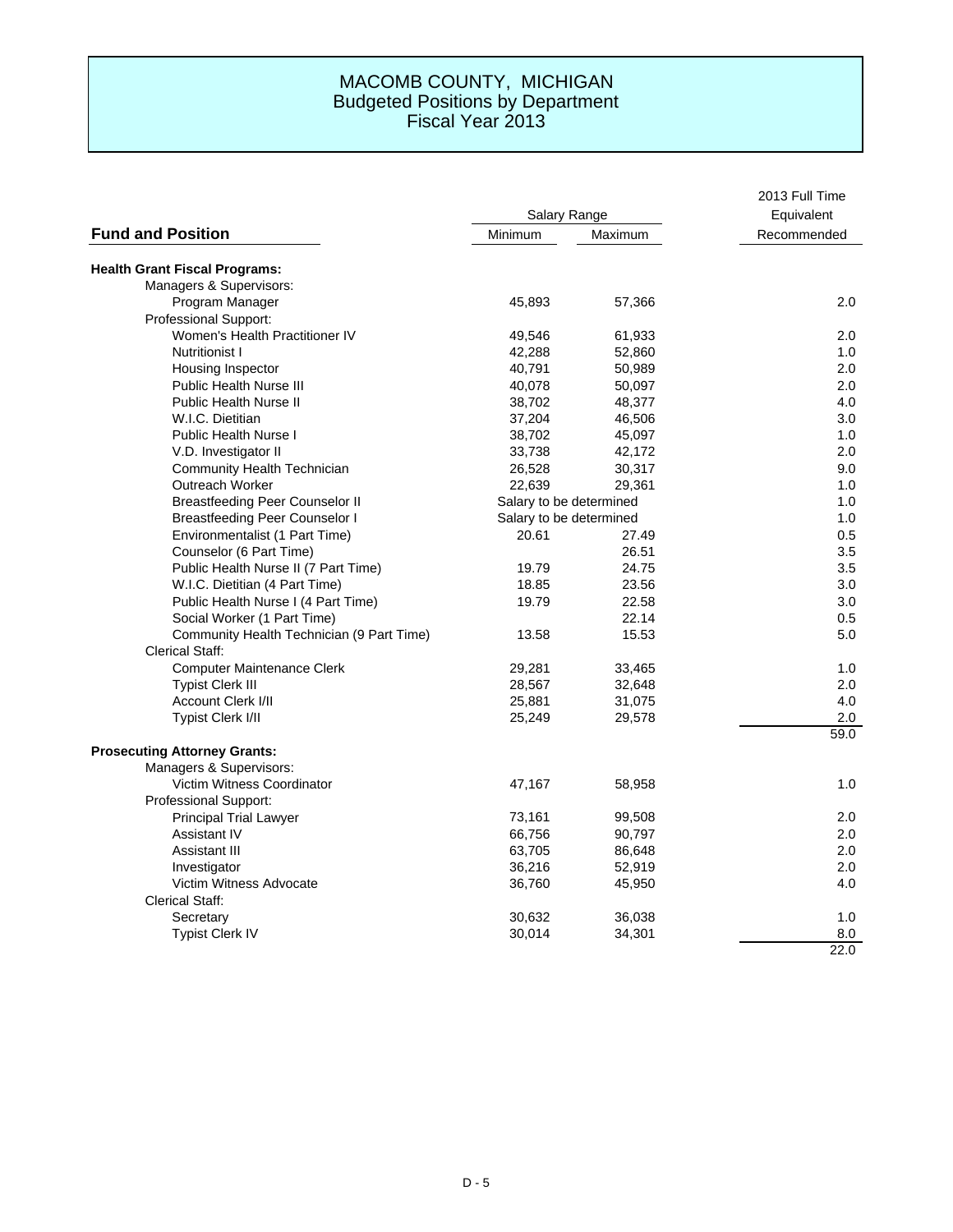|                                         | Salary Range |         | 2013 Full Time<br>Equivalent |
|-----------------------------------------|--------------|---------|------------------------------|
|                                         |              |         |                              |
| <b>Fund and Position</b>                | Minimum      | Maximum | Recommended                  |
| <b>Department of Roads:</b>             |              |         |                              |
| Managers & Supervisors:                 |              |         |                              |
| Director of Roads                       | 113,627      | 113,627 | 1.0                          |
| <b>Finance Director</b>                 | 83,905       | 109,076 | 1.0                          |
| Deputy County Highway Engineer          | 76,277       | 99,160  | 1.0                          |
| Maintenance Supervisor                  | 76,277       | 99,160  | 1.0                          |
| <b>Planning Director</b>                | 64,098       | 83,328  | 1.0                          |
| <b>Purchasing Director</b>              | 64,098       | 83,328  | 1.0                          |
| Development Manager                     | 72,440       | 76,997  | 1.0                          |
| <b>Fiscal Services Manager</b>          | 56,976       | 74,069  | 1.0                          |
| Information Systems Manager             | 56,976       | 74,069  | 1.0                          |
| Permits/Local Road Engineer             | 56,976       | 74,069  | 1.0                          |
| <b>Traffic Supervisor</b>               | 68,214       | 70,780  | 1.0                          |
| <b>Electrical Supervisor</b>            | 56,609       | 61,730  | 1.0                          |
| Service Center 3 Foreman                | 56,281       | 61,397  | 1.0                          |
| Mechanic Foreman                        | 54,902       | 60,023  | 1.0                          |
| <b>Inspection Supervisor</b>            | 52,863       | 57,988  | 1.0                          |
| Service Center Foreman                  | 52,863       | 57,988  | 3.0                          |
| Sign Shop Supervisor                    | 52,863       | 57,988  | 1.0                          |
| Stock and Inventory Supervisor          | 52,863       | 57,988  | 1.0                          |
| <b>Electrical Assistant Foreman</b>     | 56,085       | 57,637  | 2.0                          |
| Assist. Stockroom Supervisor            | 49,675       | 52,863  | 1.0                          |
| Mechanic Leader                         | 43,139       | 50,877  | 1.0                          |
| <b>Pavement Marking Leader</b>          | 36,816       | 47,819  | 1.0                          |
| Professional Support:                   |              |         |                              |
| <b>Traffic Engineer</b>                 | 68,800       | 73,353  | 1.0                          |
| Civil Engineer 3                        | 67,207       | 71,758  | 7.0                          |
| Civil Engineer 2                        | 60,724       | 65,277  | 1.0                          |
| Right-of-way Agent                      | 61,626       | 65,277  | 1.0                          |
| Service Partner                         | 43,828       | 60,195  | 1.0                          |
| <b>Electrical Technician</b>            | 45,552       | 57,023  | 2.0                          |
| Administrative Aide                     | 43,828       | 56,976  | 1.0                          |
| <b>Community Relations Coordinator</b>  | 45,500       | 54,999  | 1.0                          |
| Information Systems Coord.              | 50,800       | 54,983  | 1.0                          |
| Design Technician                       | 43,815       | 54,494  | 2.0                          |
| Electrician A                           | 44,450       | 53,061  | 7.0                          |
| <b>Assistant Foreman</b>                | 50,251       | 52,865  | 9.0                          |
| <b>Engineering Aide 3</b>               | 42,187       | 52,865  | 9.0                          |
| Service Center Admin. Asst.             | 46,361       | 51,503  | 1.0                          |
| Master Welder                           | 42,598       | 50,378  | 1.0                          |
| Mechanic Welder                         | 42,598       | 50,378  | 1.0                          |
| <b>Account Specialist 3</b>             | 38,108       | 50,126  | 1.0                          |
| Mechanic                                | 42,266       | 50,045  | 11.0                         |
| Stock Clerk 1                           | 32,820       | 48,922  | 2.0                          |
| <b>Account Specialist 2</b>             | 36,980       | 48,745  | 2.0                          |
| <b>Engineering Aide 2</b>               | 36,980       | 48,745  | 15.0                         |
| Records Technician                      | 36,980       | 48,745  | 1.0                          |
| Right-of-way Technician                 | 36,980       | 48,745  | 1.0                          |
| <b>Traffic Technician</b>               | 36,980       | 48,745  | 2.0                          |
| <b>Traffic/Subdivisions Coordinator</b> | 36,980       | 48,745  | 1.0                          |
| Master Sign Artisian                    | 36,816       | 47,819  | 1.0                          |
|                                         |              |         |                              |